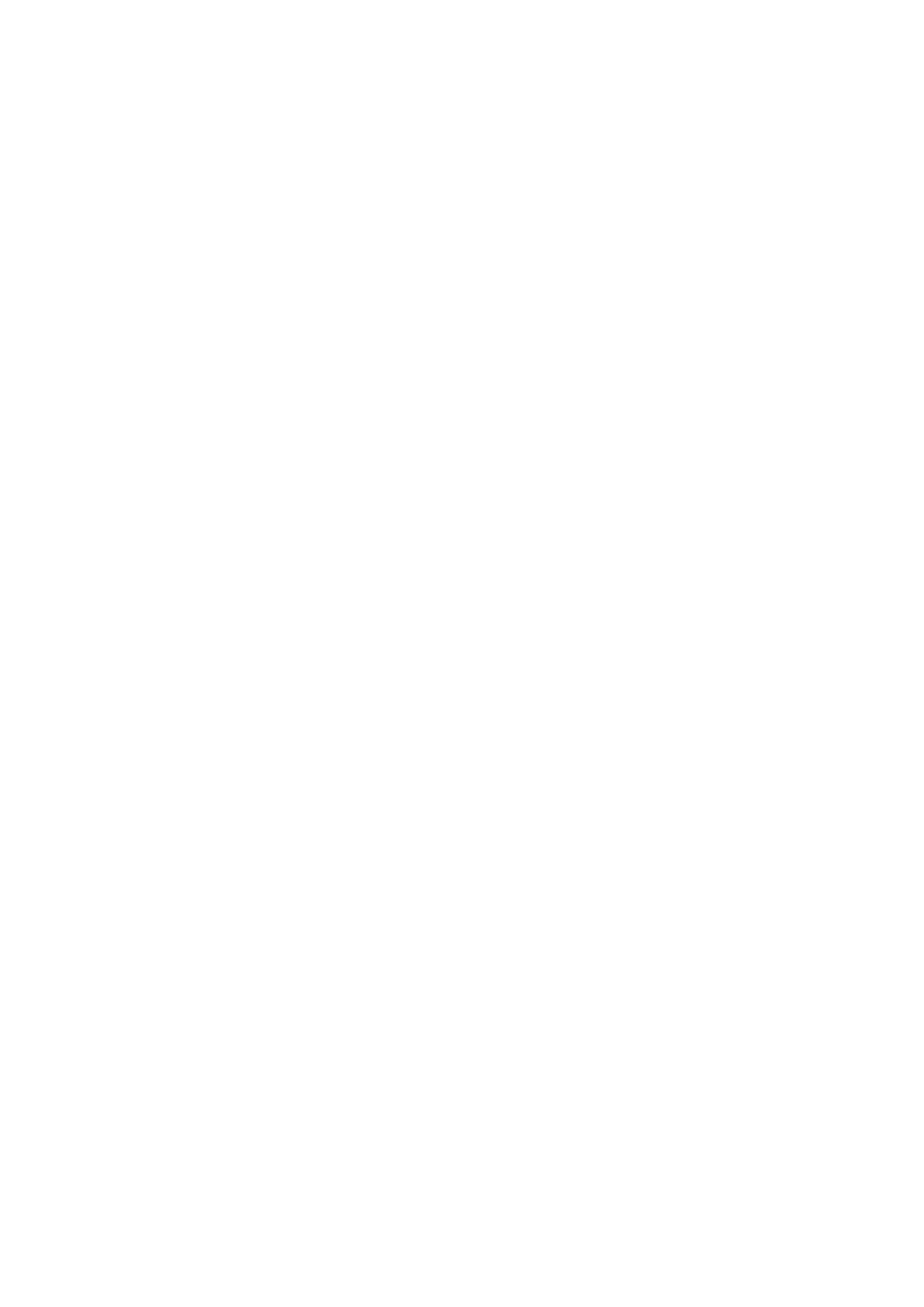### **Abstract**

The domain of high-performance computing is still dominated by manual optimizations of programs written in C or Fortran. The reason why high-level languages failed to gain ground is the execution overhead entailed by the potential abstractions introduced.

This thesis proposes MetaOCaml for enriching the domain of high-performance computing by multi-staged programming. MetaOCaml extends the OCaml language by three new constructs in order to provide run-time code generation. By tagging OCaml code fragments with a pair of special brackets, they become abstract data objects of the program enclosing them. This program can create and combine code objects at run time as well as execute them in its environment by the application of a single operator. This allows the easy construction of speed-optimized code. Furthermore, like OCaml, MetaOCaml is a language with static types. Though code objects are generated and executed at run time, its type system guarantees the type correctness of run-time generated code at the time the program is compiled.

This thesis presents important speed-related issues, like speed-aware coding style, offshoring or interfacing to C. Three case studies demonstrate the applicability of these in realistic contexts and discuss the impact in terms of execution speedup.

Focusing on numerical applications, the first case study examines iterative and recursive implementations of matrix multiplications, comparing low-level C optimizations with high-level implementations using MetaOCaml. Hybrid implementations show how to combine the optimization opportunities of both approaches.

A second case study demonstrates how MetaOCaml can be used for the implementation of a domain-specific language. The presented compiler combines a simplifier working on the abstract syntax and a code generation function using MetaOCaml syntax. As the code generator can be constructed by adding MetaOCaml constructs to the code of an interpreter, the effort of this implementation is marginal compared to the speedups attained.

Finally, the case study of a parallel Karatsuba polynomial multiplication presents an embedded specification language for a static parallel computation structure. The implementation of this language gives an example of how specialized code can be generated with MetaOCaml by using information about the parallel run-time environment. Also, it demonstrates a clean approach to separate the concerns of the application implementer and the parallel engineer.

Benchmarks for all presented implementations confirm that the execution time can be reduced significantly by high-level optimizations. Some MetaOCaml programs even run as fast as respective C implementations. Furthermore, in situations where optimizations in pure MetaOCaml are limited, computation hotspots can be explicitly or implicitly exported to C. This combination of high-level and low-level techniques allows optimizations which cannot be obtained in pure C without enormous effort.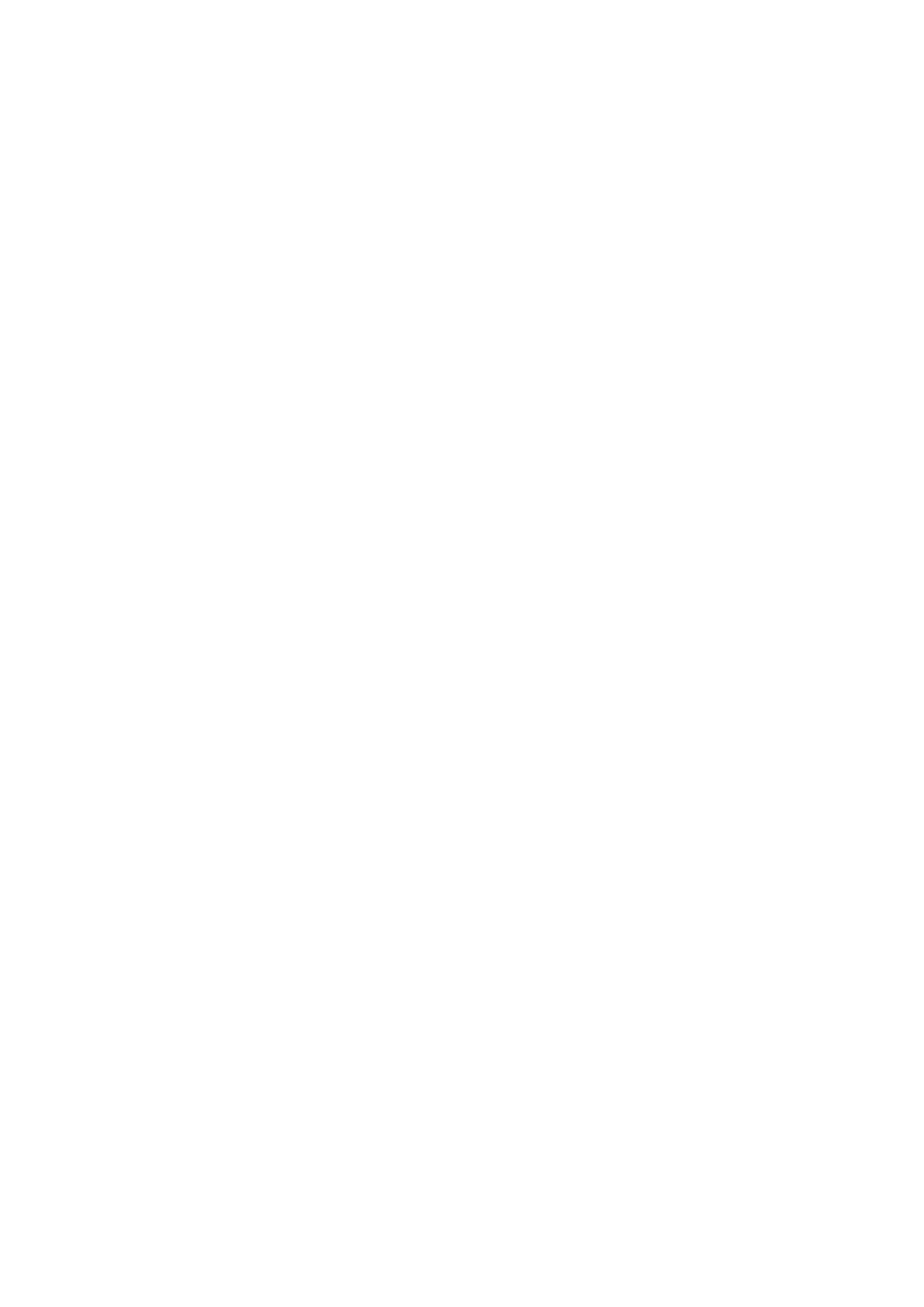## **Acknowledgments**

This diploma thesis was written as final years project at the Chair for Programming, University of Passau, Germany.

I would like to thank all staff members who helped me with their suggestions and time. Especially, I like to thank Christoph Herrmann for his substantial support and constant guidance and for giving me the opportunity of participating in current research. Special thanks to Christian Lengauer for his detailed suggestions and comments on the English version.

Many other people supported me in many different ways: Christof König, by his comments on the final draft, Timon Christl, by helping me with tricky software problems and Michael Classen, by sharing thoughts and coffee. Also, I like to thank my parents and family, who gave me the time and support I needed to complete my work, and my friends in Passau and Bayreuth, who where actually not understanding what I was doing but gave me precious distraction, here and then.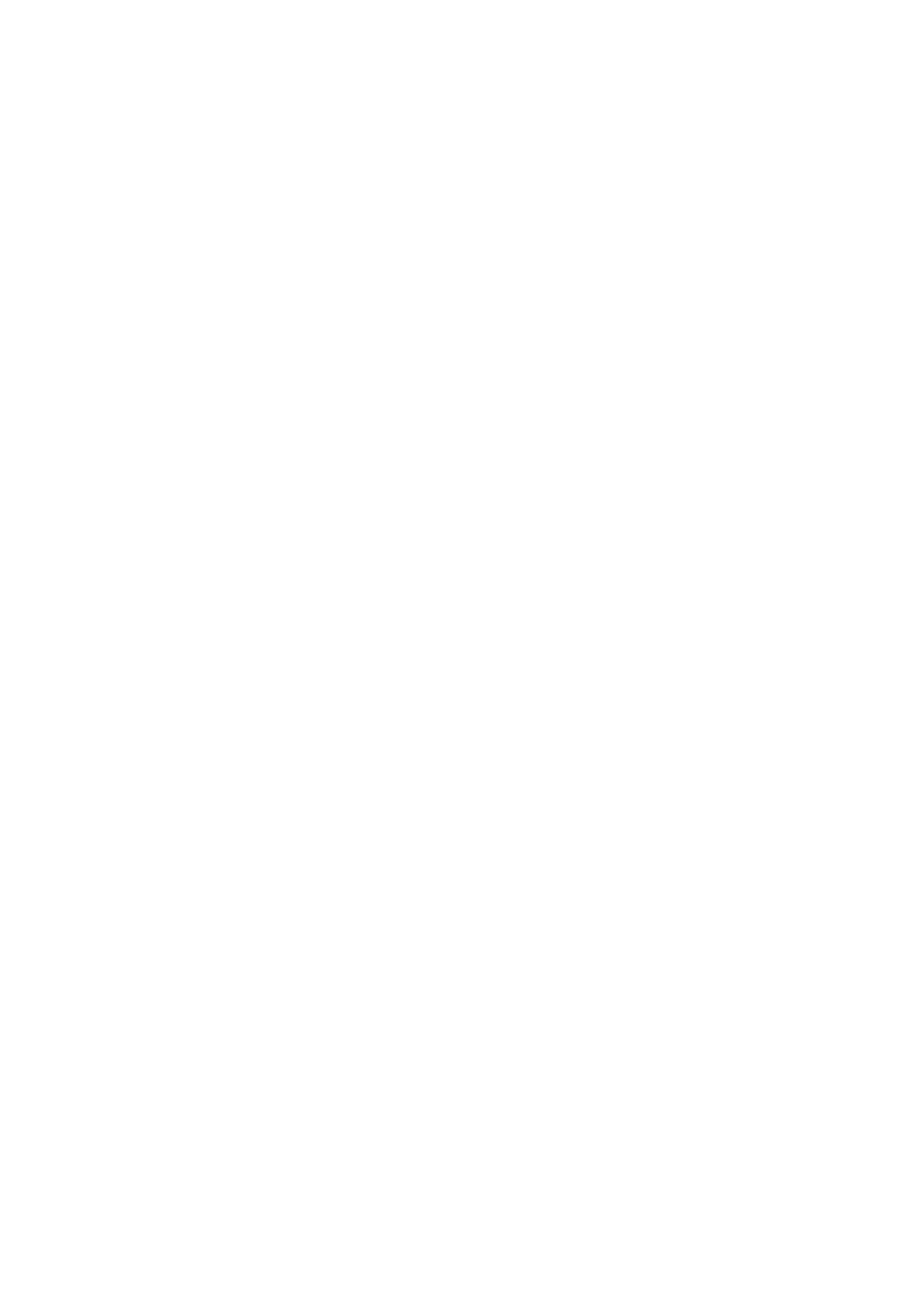# **Contents**

<span id="page-6-0"></span>

|                | Contents<br>7                                  |                                                        |    |  |  |  |  |  |
|----------------|------------------------------------------------|--------------------------------------------------------|----|--|--|--|--|--|
| $\mathbf{1}$   |                                                | Introduction                                           | 11 |  |  |  |  |  |
|                | 1.1                                            |                                                        | 11 |  |  |  |  |  |
|                | 1.2                                            | Language Features of MetaOCaml                         | 12 |  |  |  |  |  |
|                | 1.3                                            |                                                        | 13 |  |  |  |  |  |
|                |                                                | 1.3.1                                                  | 14 |  |  |  |  |  |
|                |                                                | 1.3.2                                                  | 14 |  |  |  |  |  |
|                | 1.4                                            |                                                        | 15 |  |  |  |  |  |
|                | 1.5                                            |                                                        | 17 |  |  |  |  |  |
| $\overline{2}$ |                                                | <b>Optimization Approaches</b>                         | 19 |  |  |  |  |  |
|                | 2.1                                            |                                                        | 19 |  |  |  |  |  |
|                | $2.2\,$                                        |                                                        | 19 |  |  |  |  |  |
|                |                                                | 2.2.1                                                  | 20 |  |  |  |  |  |
|                |                                                | Optimizing Numerical Computations<br>2.2.2             | 20 |  |  |  |  |  |
|                | 2.3                                            |                                                        | 21 |  |  |  |  |  |
|                |                                                | 2.3.1                                                  | 22 |  |  |  |  |  |
|                |                                                | 2.3.2                                                  | 24 |  |  |  |  |  |
|                |                                                | Factoring out Recursion Parameters<br>2.3.3            | 25 |  |  |  |  |  |
|                |                                                | 2.3.4                                                  | 25 |  |  |  |  |  |
|                | 2.4                                            | Loop Optimization with MetaOCaml                       | 26 |  |  |  |  |  |
|                | 2.5                                            |                                                        | 28 |  |  |  |  |  |
|                | 2.6                                            |                                                        | 29 |  |  |  |  |  |
| 3              | <b>Case Study: Matrix Multiplication</b><br>31 |                                                        |    |  |  |  |  |  |
|                | 3.1                                            |                                                        | 32 |  |  |  |  |  |
|                | 3.2                                            | Low-level Optimizations of the Iterative Algorithm     | 36 |  |  |  |  |  |
|                |                                                | 3.2.1                                                  | 36 |  |  |  |  |  |
|                |                                                | Using One- and Multi-dimensional Arrays<br>3.2.2       | 38 |  |  |  |  |  |
|                |                                                | 3.2.3                                                  | 42 |  |  |  |  |  |
|                | 3.3                                            | High-level Optimizations by Recursive Algorithms       | 43 |  |  |  |  |  |
|                |                                                | Ordinary and Strassen's Matrix Multiplication<br>3.3.1 | 43 |  |  |  |  |  |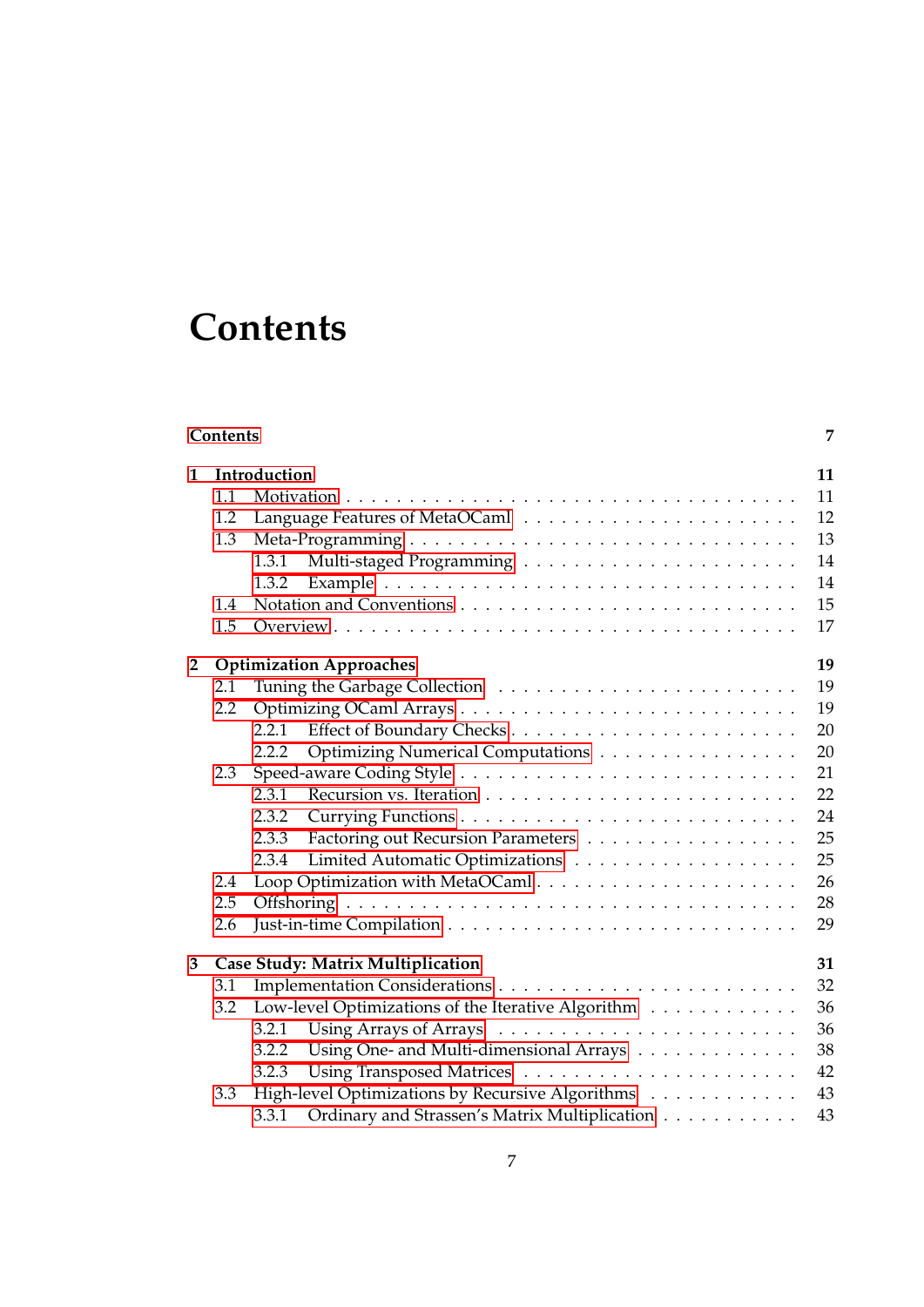|   |                                           | 3.3.2 | Data Structures for Recursive Matrix Multiplications | 46 |  |  |  |  |
|---|-------------------------------------------|-------|------------------------------------------------------|----|--|--|--|--|
|   |                                           | 3.3.3 | Recursive Matrix Multiplication with Tiling          | 50 |  |  |  |  |
|   |                                           | 3.3.4 |                                                      | 51 |  |  |  |  |
|   | 3.4                                       |       | Optimizations by Multi-staged Programming            | 54 |  |  |  |  |
|   |                                           | 3.4.1 |                                                      | 54 |  |  |  |  |
|   |                                           | 3.4.2 |                                                      | 56 |  |  |  |  |
|   | 3.5                                       |       |                                                      | 58 |  |  |  |  |
|   |                                           | 3.5.1 |                                                      | 58 |  |  |  |  |
|   |                                           | 3.5.2 |                                                      | 59 |  |  |  |  |
|   |                                           | 3.5.3 | Comparison of all Implementations                    | 59 |  |  |  |  |
| 4 | <b>Case Study: Image Processing</b><br>65 |       |                                                      |    |  |  |  |  |
|   | 4.1                                       |       | A Domain-Specific Language for Image Processing      | 66 |  |  |  |  |
|   | 4.2                                       |       |                                                      | 67 |  |  |  |  |
|   | 4.3                                       |       |                                                      | 68 |  |  |  |  |
|   |                                           | 4.3.1 |                                                      | 68 |  |  |  |  |
|   |                                           | 4.3.2 |                                                      | 70 |  |  |  |  |
|   |                                           | 4.3.3 |                                                      | 70 |  |  |  |  |
|   | 4.4                                       |       |                                                      | 70 |  |  |  |  |
|   |                                           | 4.4.1 |                                                      | 70 |  |  |  |  |
|   |                                           | 4.4.2 |                                                      | 71 |  |  |  |  |
|   |                                           | 4.4.3 |                                                      | 73 |  |  |  |  |
|   | 4.5                                       |       |                                                      | 74 |  |  |  |  |
|   | 4.6                                       |       |                                                      | 76 |  |  |  |  |
|   | 4.7                                       |       |                                                      | 79 |  |  |  |  |
| 5 |                                           |       | Case Study: Parallel Karatsuba Polynomial Product    | 81 |  |  |  |  |
|   | 5.1                                       |       |                                                      | 81 |  |  |  |  |
|   | 5.2                                       |       | Parallel Computing for High-Performance              | 82 |  |  |  |  |
|   | 5.3                                       |       |                                                      | 82 |  |  |  |  |
|   | 5.4                                       |       |                                                      | 84 |  |  |  |  |
|   |                                           | 5.4.1 | OCamlMPI – a Binding to the C Interface.             | 84 |  |  |  |  |
|   |                                           | 5.4.2 |                                                      | 84 |  |  |  |  |
|   |                                           | 5.4.3 | Installation and Usage of OCamlMPI                   | 85 |  |  |  |  |
|   |                                           | 5.4.4 | OCamlMPI – the Starfish Implementation               | 86 |  |  |  |  |
|   | 5.5                                       |       |                                                      | 86 |  |  |  |  |
|   |                                           | 5.5.1 |                                                      | 86 |  |  |  |  |
|   |                                           | 5.5.2 |                                                      | 87 |  |  |  |  |
|   | 5.6                                       |       |                                                      | 88 |  |  |  |  |
|   | 5.7                                       |       |                                                      | 90 |  |  |  |  |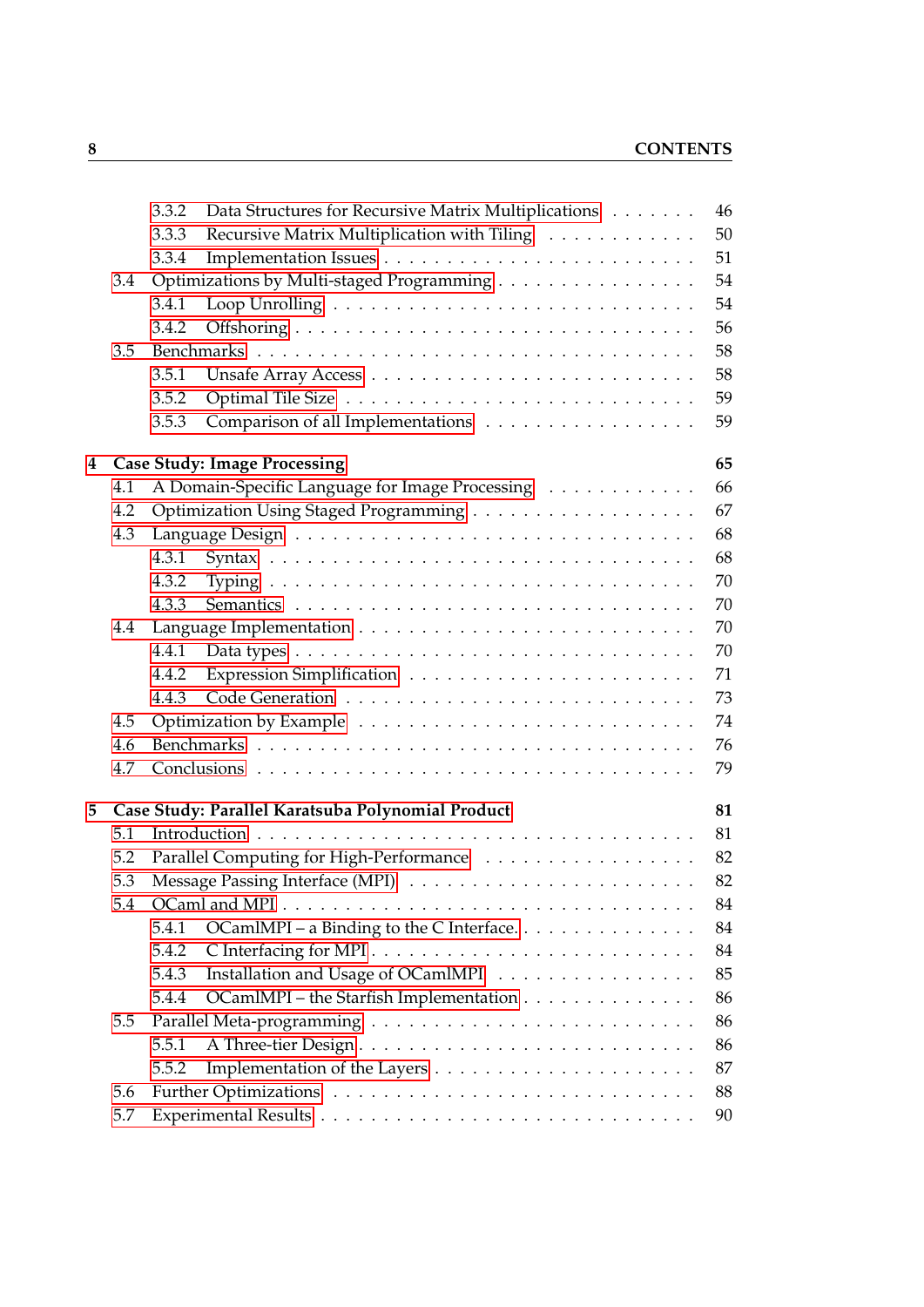| 6 Development Environment |              |                                                                                                     | 93  |  |
|---------------------------|--------------|-----------------------------------------------------------------------------------------------------|-----|--|
|                           |              |                                                                                                     | 93  |  |
|                           |              | 6.2 Interfacing to $C \ldots \ldots \ldots \ldots \ldots \ldots \ldots \ldots \ldots \ldots \ldots$ | 95  |  |
|                           |              |                                                                                                     | 95  |  |
|                           |              |                                                                                                     | 97  |  |
|                           |              |                                                                                                     | 98  |  |
|                           |              | 7 Conclusions and Perspectives                                                                      | 99  |  |
|                           |              | A Matrix Multiplication Benchmark Results                                                           | 103 |  |
|                           | Bibliography |                                                                                                     | 107 |  |
| Index<br>111              |              |                                                                                                     |     |  |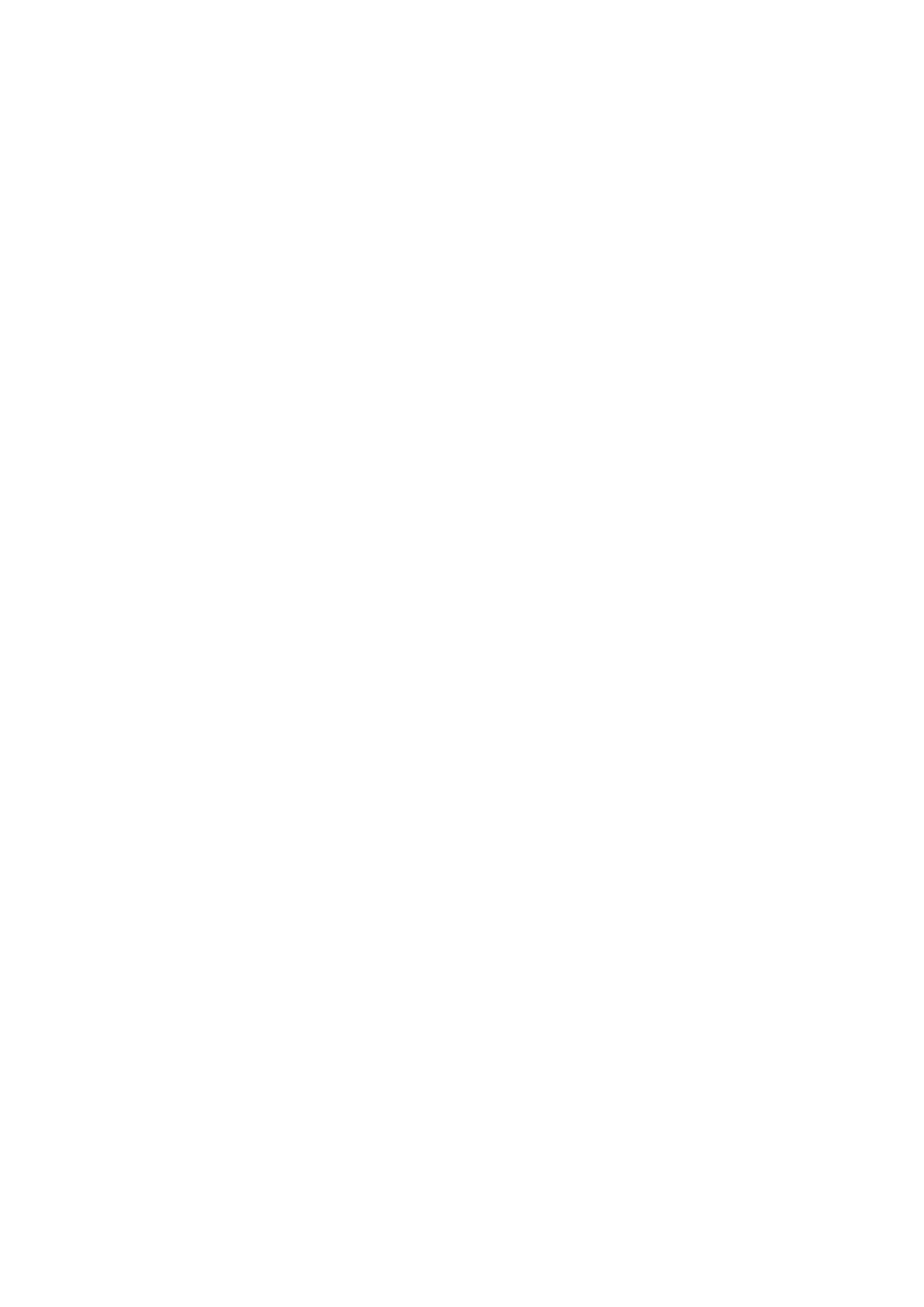## **Chapter 1**

## **Introduction**

### **1.1 Motivation**

To this day, Fortran and C are the most popular programming languages for implementing programs in the field of high-performance computing. This is primarily motivated by the ability of Fortran and C compilers to generate fast, optimized executables for almost any platform available. Another convenience of using these languages is the simple compilation process, which offers machine-independent programming on the one hand, and straightforward understanding of the assembly of the target program on the other. As a drawback, C and Fortran do not offer the level of abstraction and safety modern high-level languages do, e.g., the amenities of strong typing, automatic memory management and programming abstractions like object-orientation or unnamed functions.

This thesis presents approaches for bridging this gap between programming comfort and execution efficiency. The language of choice is *Objective Caml* [\(Caml Consor](#page-106-1)[tium, 2005\)](#page-106-1), or *OCaml* for short, a multi-purpose programming language which provides a wide range of abstraction mechanisms as well as the fast execution of target programs. Unfortunately, typical OCaml programs cannot compete in performance with C programs, let alone with those aggressively optimized. This problem can be tackled by applying different techniques, which are addressed in detail in the course of this thesis.

**Programming style.** There are a number of recommendations, given by experienced developers and OCaml compiler implementers, for coding efficient OCaml programs. They are all founded on knowledge about the compilation process and the run-time behavior. E.g., in a certain context, a programmer has to know whether a function is being inlined or whether a recursive function is as fast as an iteration. Also the run-time system can be tuned to the needs of the run-time environment. E.g., the garbage collector can be adjusted to trade off between memory consumption and execution time.

**Interfacing to low-level languages.** Analysis or profiling of programs commonly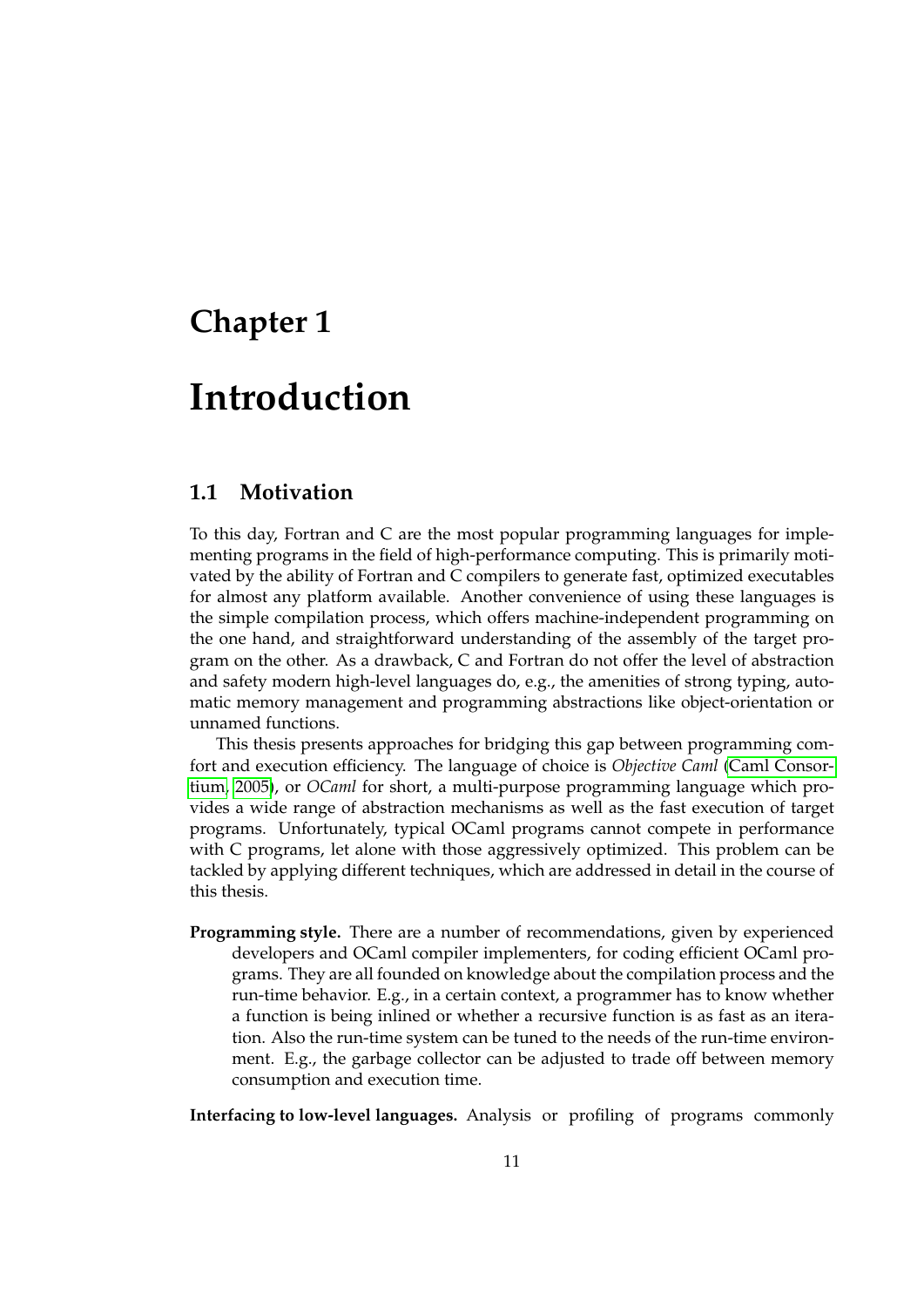shows that most time-consuming calculations are restricted to certain small functions or fragments of code. Such hotspots typically originate from repeated calls in a loop or a recursion. To profit from the execution efficiency and the optimization capabilities offered by low-level languages, these fragments can be implemented as C functions or Fortran subroutines. The interfacing mechanism provided by OCaml makes them callable like any genuine OCaml function.

**Runtime code generation.** MetaOCaml [\(Taha et al., 2005\)](#page-109-0) is an extension of the OCaml language, which provides a convenient way to generate and run OCaml code at run time. MetaOCaml introduces only three new constructs and, unlike other code generation tools, generates not only well-formed but also statically welltyped code.

The important field of application for MetaOCaml is the elimination of interpretation overhead. Instead of writing a subroutine which requires all arguments in order to perform its computation, the invocation and execution can be split into two stages: the first stage performs only those operations which depend exclusively on input available at a certain point time. For the remaining operations, OCaml code is generated and returned as a *residual program* awaiting the rest of the input. The second stage consists of the execution of this residual program. By splitting the computation in two stages, the running time of a repeated execution can be reduced significantly if the first stage requires only a single execution and the iteration is performed on the simpler second-stage code.

**Further optimization techniques.** Another way of speeding up OCaml code is to make use of existing C compilers by transforming computation-intensive code automatically to equivalent C code. [Eckhardt et al.](#page-107-0) [\(2005\)](#page-107-0) present a light-weight solution called *offshoring* by restricting the transformable constructs to an adequate subset of OCaml. Unlike the complex C interfacing mechanism provided by OCaml, the implementer simply tags code he plans to be offshored with special brackets and initiates the compilation and execution with a special run operator.

Unlike native machine code, bytecode represents programs in a machineindependent way and is executed on a virtual machine. While simple virtual machines perform an interpretation of the bytecode, *just-in-time (JIT) compilation* [\(Starynkevitch, 2004\)](#page-108-0) is a technique which speeds up the execution by compiling bytecode dynamically at run time. A code fragment is compiled to native code before its first use. Thus, a speedup of the running program can be expected if the overhead of the compilation can be amortized by frequent execution of the compiled code.

## **1.2 Language Features of MetaOCaml**

OCaml, which forms the basis of the MetaOCaml distribution, is a programming language which combines functional programming, derived from the ML programming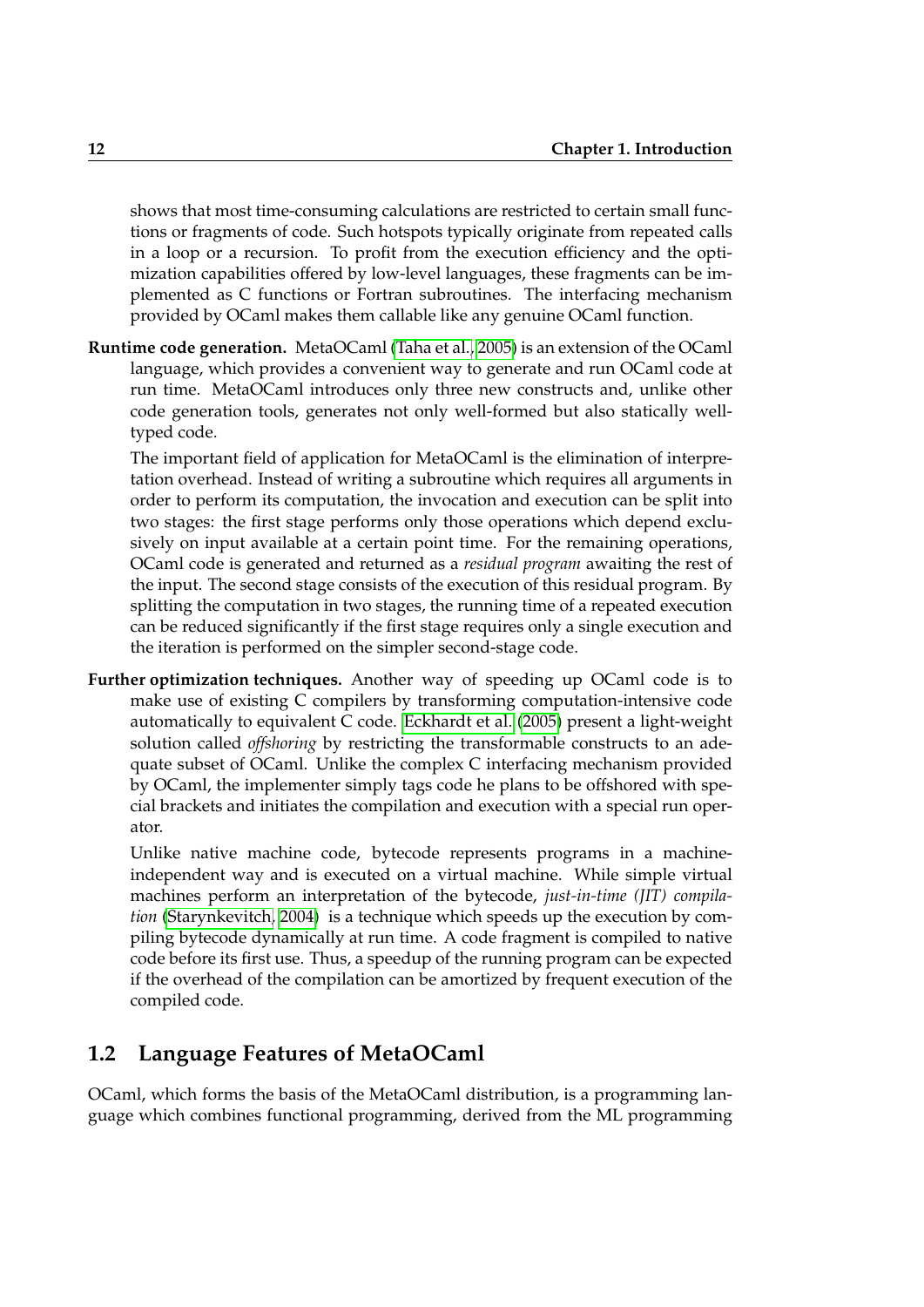language, with constructs of the object-oriented programming paradigm. It was developed in the "Cristal Project" group at the INRIA Rocquencourt research institute, and is freely available for various platforms including Unix/Linux, Windows and MacOS.

OCaml has a static type system, which enhances the safety of compiled programs. It guarantees the absence of false data usage and incorrect access of compound data. Like in Standard ML, in many cases there is no need to provide explicit type information because correct types can be inferred by the compiler. Nevertheless, adding type information to the program is widely encouraged. It enables the compiler to support the programmer with more detailed information about type errors, and it enhances the readability of the code by providing additional documentation.

Typically for functional languages, functions are considered as "first class citizens", i.e., like any data object, functions can be created at any point of the program and can serve as argument or return value of another function. As this requires a rather complex memory management, OCaml features automatic garbage collection, so explicit memory management is not needed. The object-oriented extension integrated in OCaml obeys the strong type checking paradigm of the language, too.

Like in any modern programming language, OCaml programs can be modularized by separate compilation units and by linking them to an executable file. The compilation may yield a native program to be run on the desired platform or a bytecode executable to be run with a bytecode interpreter. The OCaml bytecode interpreter is a virtual stack machine, like the JAVA virtual machine, but, in contrast to JAVA, the OCaml bytecode also contains constructs for an effective creation and application of so-called *closures*, the compiler's representation of function objects.

## **1.3 Meta-Programming**

In many cases, state-of-the-art software development already uses techniques to automate the creation of specialized code. The idea of meta-programming is to generate code by a *meta-program* in a first stage, and to run the residual program in a second stage. The advantages of this technique are an increase in maintainability of large projects, like autoconf and automake [\(The Free Software Foundation, 2005b\)](#page-109-1), an improved reusability of code, like C++ templates [\(Lippman and Lajoie, 1998,](#page-108-1) Chap. 10 and 16), and, which is an important aspect of the subsequent examinations, the ability to construct optimized code from a high-level specification. Unfortunately, most programming languages still lack safe and convenient facilities for generating program code. One common way of forming valid source code is to use macro substitutions for combining code fragments. The drawback of this method, which is commonly used in C, is the permanent risk of producing syntactically incorrect or type-marred code. In C, we can define the macro

<span id="page-12-0"></span>#define inc(n) (n++)

to increment the value of a variable *n*. While using inc(*v*) with any variable *v* produces valid code, the expansion of constants, like inc(42), makes the compiler fail.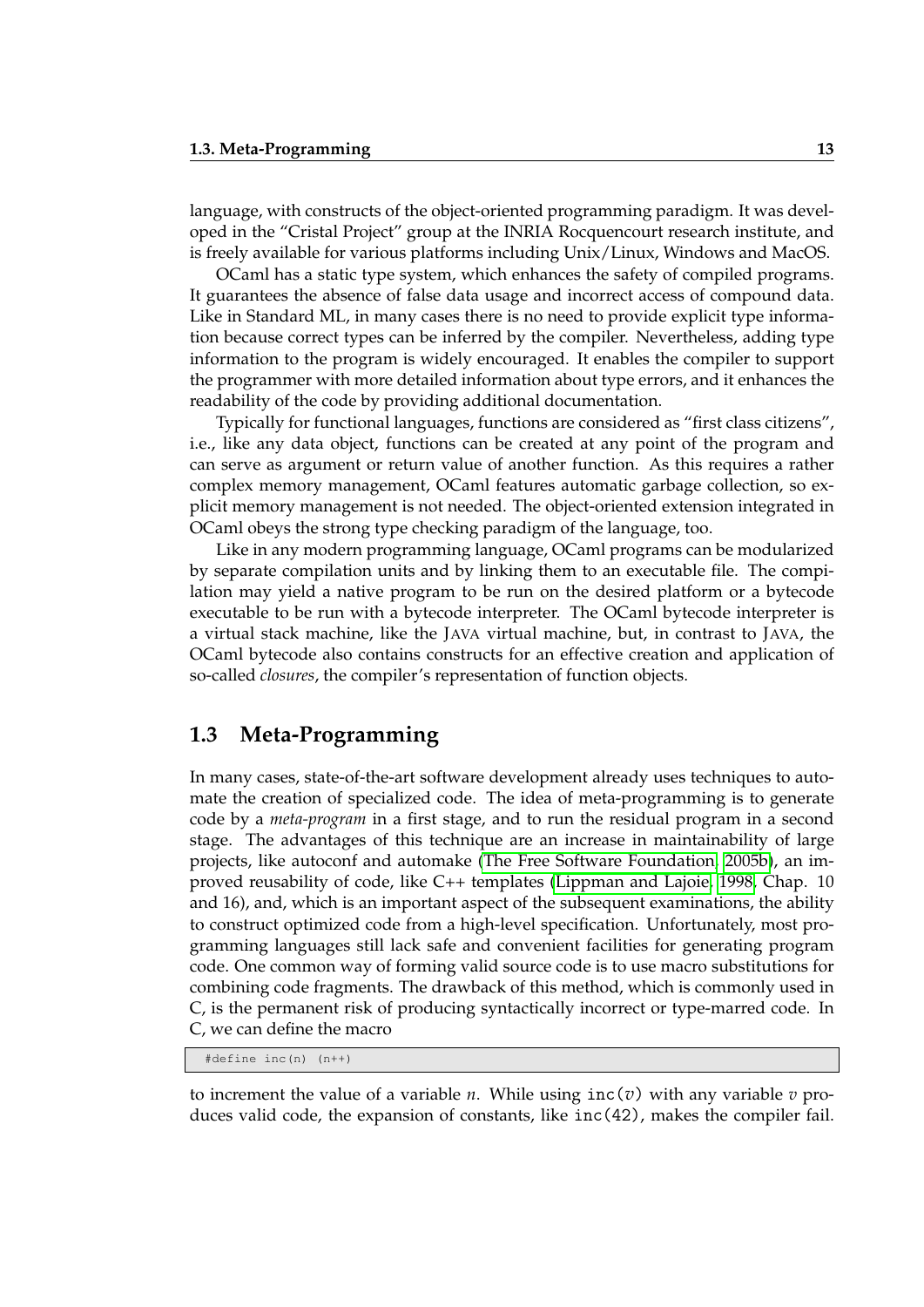C++ templates remedy this problem only in part. While a template guarantees a syntactically well-formed expansion, its type correctness is not checked until the template is instantiated in the code [\(Czarnecki et al., 2004\)](#page-106-2). This approach grants sufficient type safety if template expansion and compilation are performed in one run.

For a type-safe generation of code at run time, the static typing of code-generating functions has to be combined with the ability to construct and compile code at run time. Generating and compiling source code from strings does not address this problem because it carries the same risks of producing syntactically malformed code as C macros. Correct syntax can be guaranteed by constructing a parse tree of the target language via the meta-language, a method which also allows a subsequent inspection of the object. Unfortunately it does not guarantee the type correctness of the generated code.

#### **1.3.1 Multi-staged Programming**

As a means of run-time code generation, MetaOCaml introduces the concept of *multistaged programming (MSP)* into the OCaml language. It extends the OCaml language by a pleasing syntax for constructing and running code at run time. Only three additional constructs have been added:

- Brackets (.< *exp* >.) for creating an object which represents the expression *exp*, the so-called *object code*.
- The unary escape operator  $(\cdot, \tilde{\cdot})$  for inserting object code into a new code object to be constructed.
- The unary run operator  $(.!)$  for compiling object code to an OCaml value.

As the nesting with code brackets may be arbitrarily deep, the base program code in MSP is called *first stage* and each new open bracket introduces a *new stage*. In terms of meta-programming, a program fragment of stage *n* always acts as meta-code for object code of stage  $n + 1$ . For an expression *e* of type *b*, the respective second stage code .< *e* >. is treated like a common OCaml object of type ('a,*b*) code. [1](#page-13-0)

Unlike other meta-programming systems, MetaOCaml does not provide a way to inspect code objects after their creation. Code inspection is neither supported nor encouraged because it would breach the static type system.

#### **1.3.2 Example**

To motivate the use of staged programming consider the example of a function computing the  ${\tt n\text{-}th}$  power of a floating point number  ${\tt a\text{-}l}$ 

<span id="page-13-0"></span><sup>&</sup>lt;sup>1</sup>The polymorphic type 'a which comes along with the type of the code is called *classifier* [\(Calcagno](#page-106-3) [et al., 2004\)](#page-106-3). It is used by the type inference system for preventing the application of .! on code objects with variables which were not linked before. As classifiers are not explicitly used in an implementation using MetaOCaml constructs, they can be ignored by the user most of the time.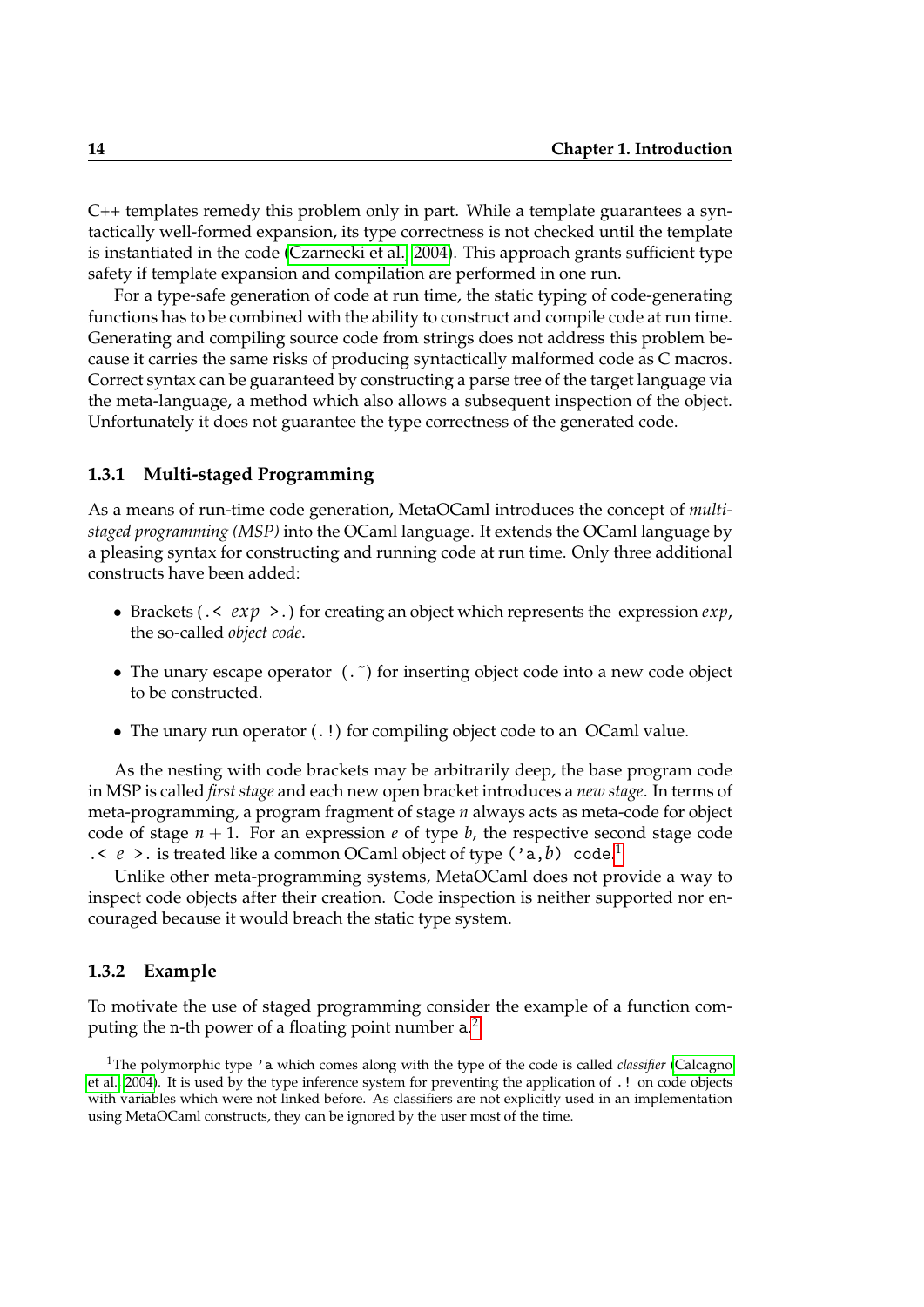```
(∗ val power : float −> int −> float ∗)
let rec power a n =
 if n = 0 then 1.0
 else power a (n−1) ∗. a
```
Now, imagine a situation in which n is constant for a large number of calls of function power. Each invocation causes the execution of the whole recursion, though the number of recursive steps is known in advance. By using MetaOCaml, we are able to exploit this situation: a staged function takes the number n of recursive steps and unfolds the recursion to a closed expression forming a chain of multiplications.

```
(∗ val power : ('a,float) code −> int −> ('a, float) code ∗)
let rec power a n =
 if n = 0 then .< 1.0 >.
 else .< .~(power a (n−1)) ∗. .~a >.
```
Here, the staging is done by adding brackets where code fragments are to be constructed and by embedding recursively created code fragments with the escape operator (.<sup>\*</sup>). Note also the change in the type signature: both the base value a and the return value of the power function become second-stage code objects. As it is used for unfolding, n remains a first-stage integer.

With this staged power function we still cannot generate a code object by giving only n as parameter. A wrapping function does the trick.

```
(∗ val powgen : int −> ('a, float −> float) code ∗)
let powgen n = .< fun a \rightarrow .~(power .<a>. n) >.
```
This function generates the complete code of the power function by embedding the chain of multiplications in the lambda expression.

Now, in combination with the run operator, we can create a specialized power function for  $n = 42$  at run time.

```
(∗ val pow_42 : float −> float ∗)
let pow_42 = .! (powgen 42)
```
Note what would happen if we stripped all staging annotations. The application of powgen 42 would perform no unrolling but would simply yield a lambda expression expecting an argument a. As this example demonstrates, in case of termination, adding or removing staging annotations in pure functional programs affects only the order of execution and not the semantics.

## **1.4 Notation and Conventions**

Throughout this thesis, fragments of code, like identifiers or types, are written in teletype font. For mathematical formulas the following notation is used. Let  $n, m \in \mathbb{N}$ , then

<span id="page-14-1"></span><sup>&</sup>lt;sup>2</sup>Program variables, like any fragment of code, are written in teletype font. For details on the notation see Section [1.4.](#page-14-0)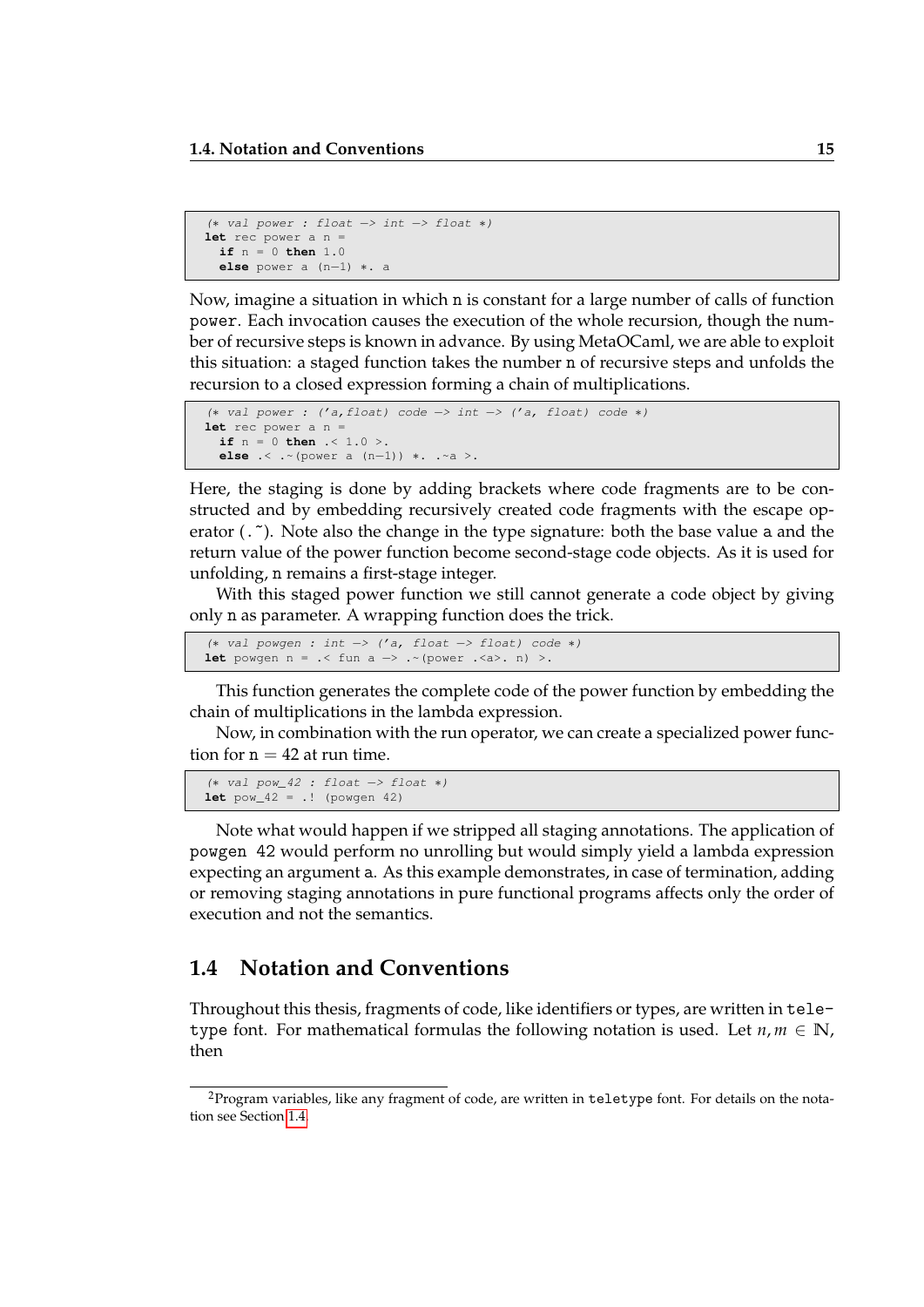**R** denotes a commutative ring  $(R, +, \cdot)$  with neutral multiplicative element 1.

*n* div *m* denotes the integer division  $\left| n/m \right|$ .

*n* mod *m* denotes the remainder of the division of *n* and *m*, i.e.

$$
a \bmod b = a - b \cdot (a \operatorname{div} b).
$$

- $\overline{n}$  is an abbreviation<sup>[3](#page-16-0)</sup> for the range  $\{0, 1, \ldots, n-1\} \subset \mathbb{N}$ .
- $B^A$ as well as notation  $A \rightarrow B$  denote the set of mappings from set *A* to set *B*.

$$
f^{-1} \in A^B
$$
 denotes the inverse of a bijective mapping  $f \in B^A$ , i.e.,

$$
f^{-1}(y) = x \Leftrightarrow f(x) = y \quad \text{for all } x \in A, y \in B.
$$

- $f|_S \in B^S$ *S* denotes the function obtained by restricting the domain of  $f \in B^A$ to  $S \subseteq A$ .
	- $\overline{n} \times \overline{m}$  abbreviates the Cartesian product

$$
\{0,\ldots,n-1\} \times \{0,\ldots,m-1\}
$$
  
=  $\{(i,j)|i \in \{0,\ldots,n-1\},j \in \{0,\ldots,m-1\}\}.$ 

- $a \in A^{\overline{n}}$ *denotes a finite mapping of natural numbers in*  $\{0, \ldots, n-1\}$  to elements of set *A*. Mapping *a* is isomorphic to an *n*-tuple with the *i*-th element given by  $a(i)$ . The subscript notation  $a_i := a(i)$ acknowledges this fact. Tuple *a* is an appropriate modeling of an array of size *n* consisting of type *A* entries.
- $M \in A^{\overline{n} \times \overline{m}}$ *denotes a mapping of elements in*  $\{0, \ldots, n-1\} \times \{0, \ldots, m-1\}$ to elements in set *A*. Mapping *M* is isomorphic to a matrix of size  $n \times m$  containing values of M. The subscript notation  $M_{i,j} :=$  $M(i, j)$  acknowledges this fact.

 $w(M)$  and  $h(M)$  denote the width and height of matrix  $M \in A^{h(M) \times w(M)}$ .

- $b \in \{0,1\}^{\overline{n}}$ *denotes a mapping of elements in*  $\{0, \ldots, n-1\}$  to 0 or 1. Mapping *b* is an appropriate modeling of a bitmap of length *n*. To describe all entries of *b*, the notation  $\langle b_{n-1} \dots b_1 b_0 \rangle$  is used.
	- *a*ˆ*b* denotes the concatenation of bitmaps *a* and *b*.
	- #*b* denotes the length of bitmap *b*
	- $\mathcal{B}_n(k)$  denotes the bitmap representation of  $k \in \mathbb{N}$  using *n* bits, i.e.,

 $\mathcal{B}_n(k)_i := (k \operatorname{div} 2^i)$ for all  $i \in n$ .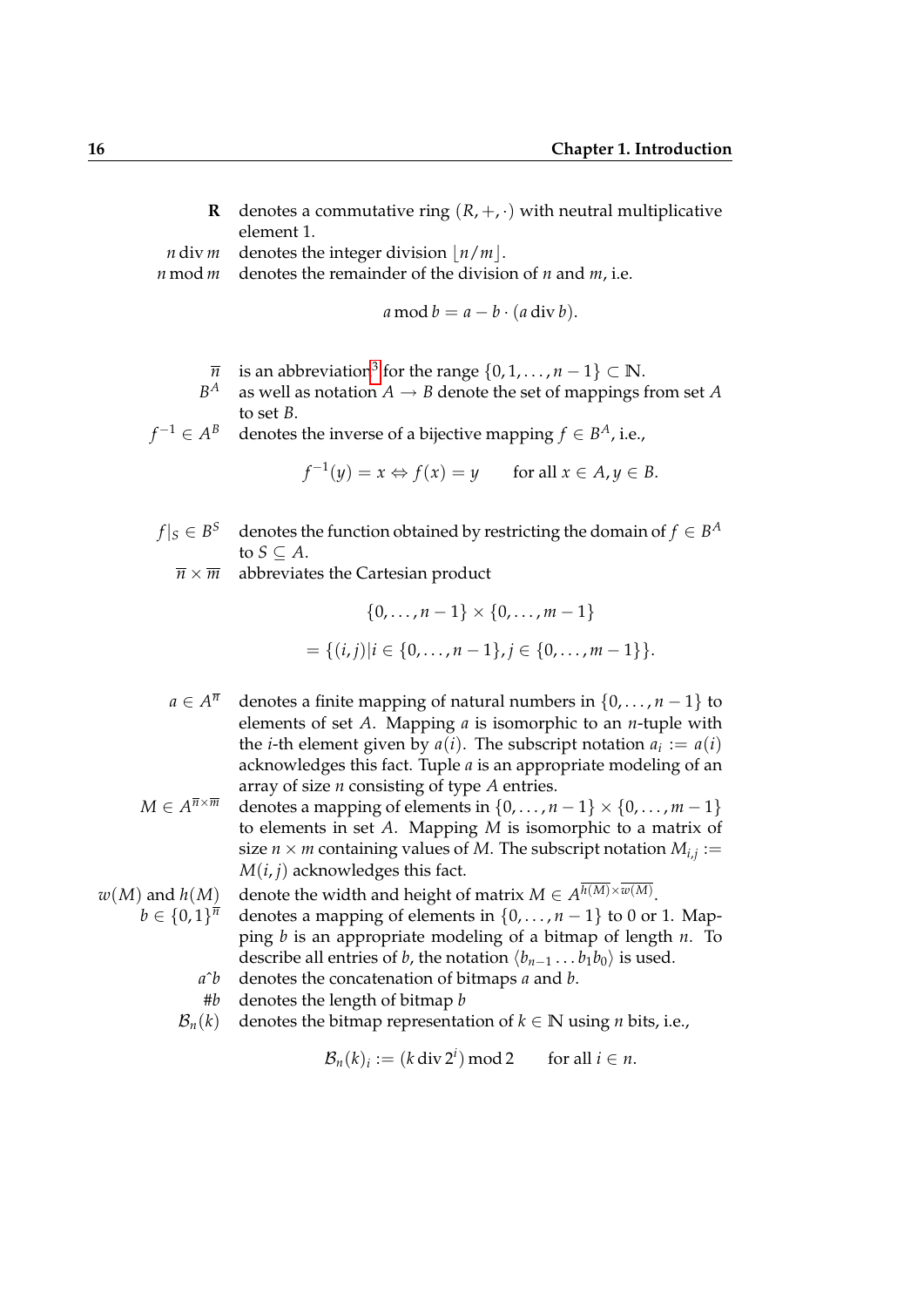$\mathcal{B}^{-1}$ (*b*) denotes the natural number by interpreting  $b \in \{0,1\}^{\overline{n}}$  as binary number, i.e.,

$$
\mathcal{B}^{-1}(b) := \sum_{i=0}^{n-1} b_i \cdot 2^i
$$

.

Note that for all  $n > 0$ 

$$
\mathcal{B}_n^{-1} = \mathcal{B}^{-1}|_{\{0,1\}^{\overline{n}}}
$$

*a* **×** *b* denotes the bitwise interleaving, i.e., for *a* and *b* ∈ {0, 1}<sup>*n*</sup>,

$$
(a \Join b)_i := \begin{cases} a_{i \text{ div } 2} & \text{if } i \text{ is odd} \\ b_{i \text{ div } 2} & \text{if } i \text{ is even} \end{cases} \forall i \in \overline{2 \cdot n}.
$$

In order to simplify the notation of mathematical expressions, the following order of precedence applies to operations if parentheses are omitted. The precedences are given as list from highest to lowest. For non-associative infix operations the respective associativity is given in parentheses.

- power  $a^b$  (right).
- logarithm log*<sup>a</sup> b*.
- division  $a/b$  (left) and multiplication  $a \cdot b$ .
- subtraction  $a b$  (left) and summation  $a + b$ .
- fraction  $\frac{a}{b}$

Furthermore, concatenation  $a^b$  has a higher precedence than interleaving  $a \Join b$ .

## **1.5 Overview**

In the course of this thesis we examine the impact of MetaOCaml as tool for writing speed-optimized programs.

For this purpose, Chapter [2](#page-14-0) starts with the introduction of basic optimization techniques and tools which are universally applicable in many contexts. We show how to tune the garbage collector and what precautions have to be taken in order to access arrays or float values efficiently. We also give some advice on what coding style to be used for a given problem. Benchmarks of exemplary implementations provide a means of rating the applicability of these optimizations in a given context. We give

<span id="page-16-0"></span><sup>&</sup>lt;sup>3</sup>This notation resembles the definition of natural numbers in set theory [\(Hrbacek and Jech, 1999,](#page-107-1) Chapter 3), where  $0 := \{\}$  and  $n := \{0, \ldots, n-1\}$  for  $n \neq 0$ .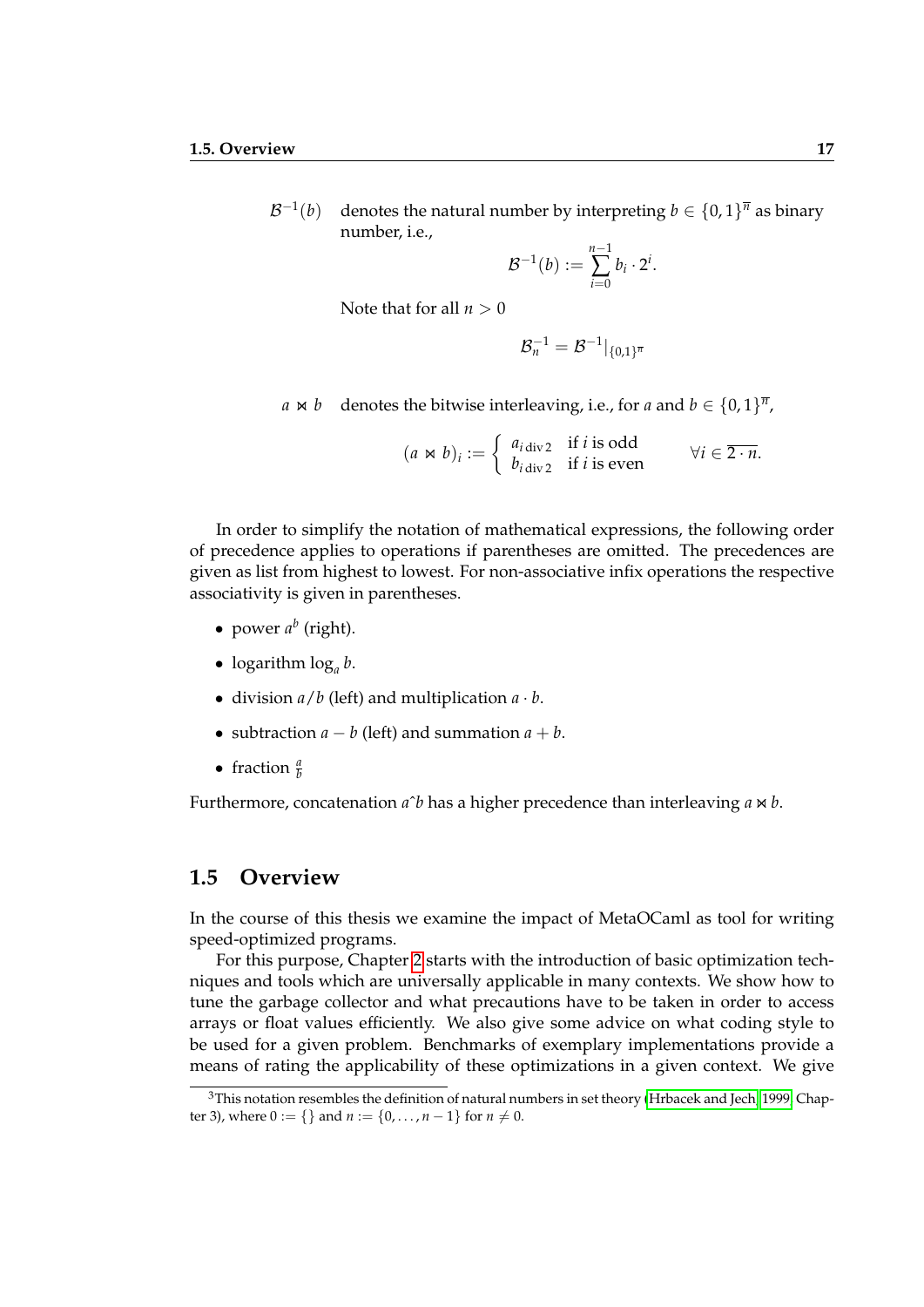a demonstration of staged programming for generating optimized code at run time and a short introduction to offshoring, which provides the automatic transformation of typed OCaml code fragments to C or Fortran. The latter technique is very powerful because it can keep up with pure C in terms of execution speed and definitely beats C in terms of comfort and safety. The chapter concludes with a short assessment of the current implementation of JIT compilation, which turned out not to be competitive in a high-performance context.

The main part of the thesis concentrates on three case studies demonstrating the wide-ranging applicability of optimizations in MetaOCaml. Benchmarks conclude these case studies, exhibiting the speedups for each implementation.

Chapter [3](#page-26-0) demonstrates a number of alternative implementations of a matrix multiplication and compares them with exemplary implementations in C. Chapter [4](#page-60-0) concentrates on a key feature of MetaOCaml, the generation of code guided by run-time information. The example presented shows that MetaOCaml is a useful tool for implementing an optimizing compiler for an abstract specification language. Finally, in Chapter [5](#page-77-0) we see a demonstration how MetaOCaml simplifies the implementation of an embedded domain-specific language, which provides the description of static parallel computation structures.

Some practical details on the development environment are given in Chapter [6,](#page-90-0) which present the compilers and tools as well as the interfacing mechanism for integrating C modules in OCaml.

Chapter [7](#page-97-0) concludes the thesis with an overview of all discussed optimizations. A table gives a concise survey of these techniques and advice on the applicability of each of them.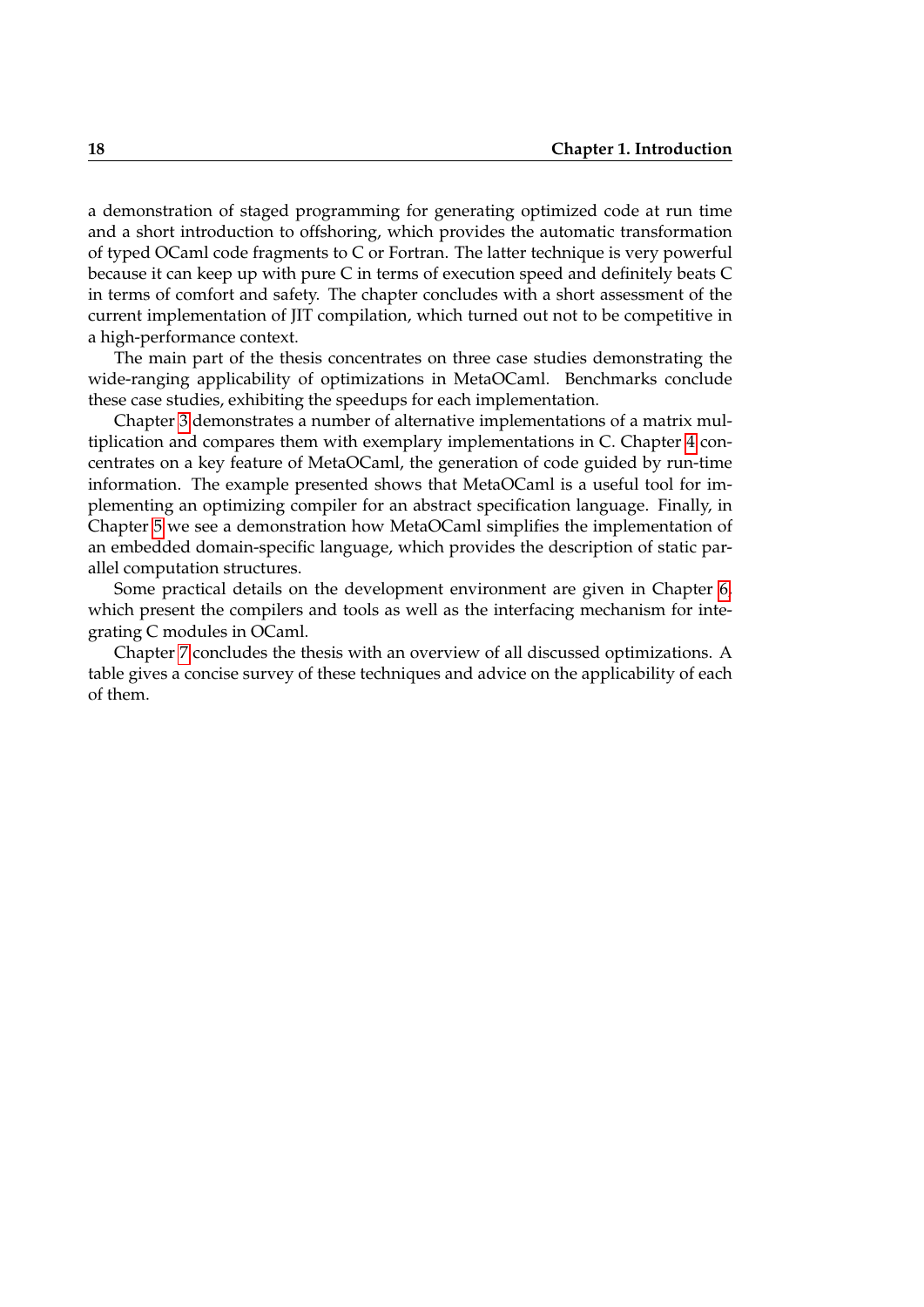## **Chapter 2**

# **Optimization Approaches**

A number of coding guidelines for writing execution-efficient OCaml code are given by experienced OCaml programmers and compiler implementers [\(Leroy, 2002\)](#page-108-2). This chapter summarize these guidelines and elaborate on their relevance by discussing the benchmarks of exemplary implementations. As OCaml is the basis of MetaOCaml, these guidelines are directly applicable to both languages. A demonstration of using MetaOCaml for loop optimization, a short discussion on the offshoring optimization and an assessment of JIT compilation conclude this survey of optimization techniques.

## **2.1 Tuning the Garbage Collection**

Due to the observation that memory allocated longer ago is less likely to be freed than memory allocated recently, OCaml comes with a *generational garbage collection* [\(Chail](#page-106-4)[loux et al., 2000,](#page-106-4) Chap. 9). As [Grune et al.](#page-107-2) [\(2000\)](#page-107-2) pointed out, generational garbage collectors are the fastest and most efficient garbage collections known. In the case of OCaml, it works in two stages: a frequent *minor collection* of memory chunks tagged to be new and an infrequent but complete and time-consuming *major collection* of all allocations. If new memory survives the first phase it is tagged to be old.

Because the major garbage collection is rather time-consuming, it is not initiated until a certain amount of memory is wasted. The space overhead variable in the control record of the garbage collector defines this amount relative to the amount of live memory on the heap. Therefore, the smaller this value the more CPU time is required to clean up the heap. In the current release 3.08 of OCaml the default value is set to 80 %, but in some cases it may be reasonable to set it to 100 % or even 200 %, depending on the program behavior and the amount of memory available.

## **2.2 Optimizing OCaml Arrays**

OCaml provides the polymorphic data type 'a array as the standard data type for arrays. Like most languages with arrays as basic linear data type, OCaml has a pleas-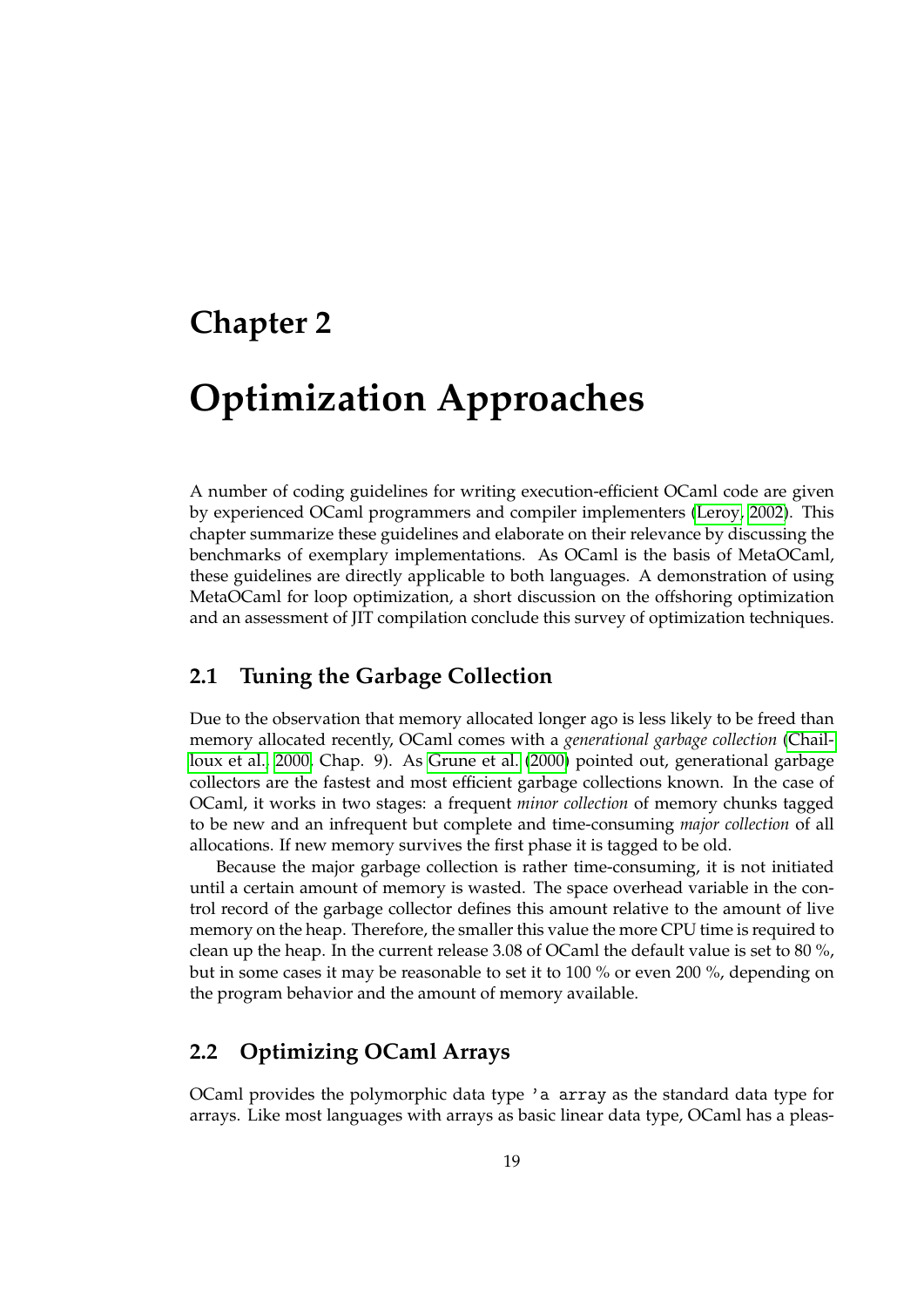| operation | construct                                              | description                                              |
|-----------|--------------------------------------------------------|----------------------------------------------------------|
| create    | Array.make n i                                         | creates an array of length n and initializes all entries |
|           |                                                        | with i                                                   |
|           | $\lfloor \frac{1}{2} \cdot v_1 ; v_2 ; \ldots \rfloor$ | creates an array with fixed size and entries given by    |
|           |                                                        | values $v_1, v_2, \ldots$                                |
| read      | a.(i)                                                  | reads entry i of array a                                 |
|           | Array.get a i                                          | equivalent to $a.(i)$                                    |
|           | Array.unsafe_get a i                                   | equivalent to a. (i) without bound checks                |
| write     | $a.(i) < -v$                                           | writes value v to entry i of array a                     |
|           | Array.set a i v                                        | equivalent to $a.(i) < -v$                               |
|           | Array.unsafe_set a i v                                 | equivalent to $a.(i) < -v$ without bound checks          |

<span id="page-19-0"></span>Table 2.1: Important constructs and functions for OCaml arrays.

ing syntax for creating them and for reading and writing array entries. Additionally, the Array module in the OCaml standard library offers high-level functions for creating and manipulating arrays, some of which, like Array.map or Array.fold\_left, resemble the high-level combinators on recursive lists. Table [2.1](#page-19-0) shows the most important operations needed to create and access arrays in OCaml.

#### **2.2.1 Effect of Boundary Checks**

Like for JAVA arrays or C++ collections, the semantics of OCaml specifies that each array access is preceded by a boundary check. For any access a.(i) which does not satisfy the restriction (i < Array.length a && i >= 0), a corresponding exception is raised.

To illustrate the effect of boundary checks, consider the following example.

```
for i = 1 to Array.length a - 2 do
   a.(i) <− a.(i−1) +. a.(i) +. a.(i+1) /. 3.0
3 done
```
For each of *w* iterations for the loop 4 bound checks are required, which makes a total of 4 · *w*. At a closer look, actually, most of these checks seem superfluous as a sufficient check merely needs to evaluate the array accesses for both loop bound values. Unfortunately, OCaml does not perform an optimization by omitting any of these checks.

The simplest ways to eliminate boundary checks are either to use the command line option -unsafe of the OCaml bytecode or native code compiler or to use the functions Array.unsafe\_get or Array.unsafe\_set. As the name already suggests, the implementer is highly discouraged from using these options. Out-of-range indexing gets obscured, as there is no guarantee that the program stops or crashes in such a situation.

### **2.2.2 Optimizing Numerical Computations**

One of the most profitable optimizations on arrays can be performed by eliminating polymorphism. Accessing arrays of polymorphic type always involves the determination of the actual type at run time. For monomorphic arrays, the type is known at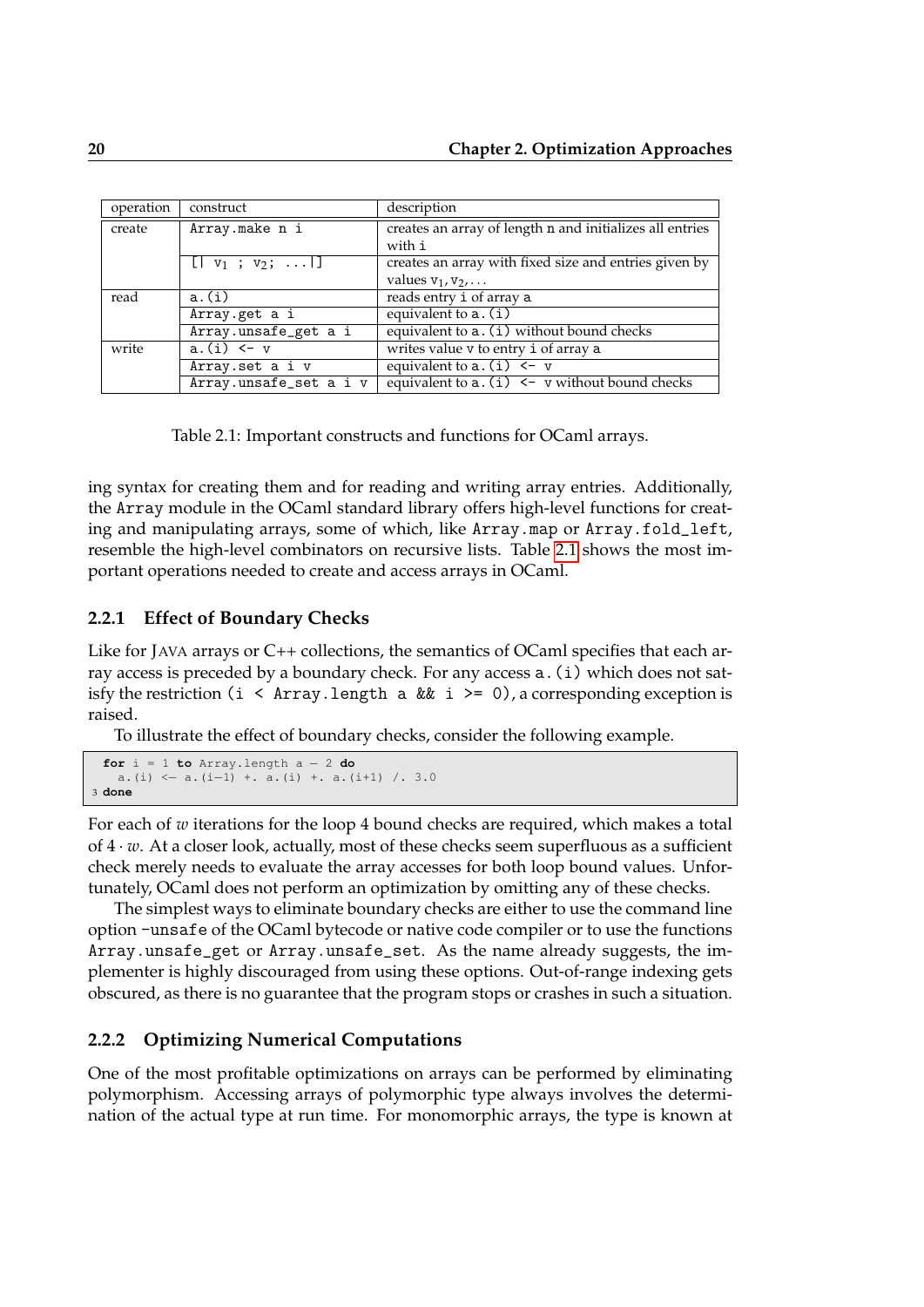compile time, so the OCaml compiler can inline the respective read or write access in the calling code fragment or can choose an efficient data layout.

Furthermore, concerning numerical applications, both the bytecode and the nativecode OCaml compiler offer a special treatment for expressions containing int and float values and a special internal representation for int and float arrays. Almost all other values have a *boxed* representation, i.e., they are kept within an allocated chunk of memory on the heap. As a consequence, they are subject to the garbage collection and accessing them always involves a dereferencing operation. Int values are never boxed, and float values are unboxed in certain situations.

If float values were always boxed, the costs for evaluating complex floating point expressions would be unacceptable for numerical computations. Therefore, the OCaml compilers suspends the boxing of float values in the following situations:

- The float value is the result of an arithmetic operation  $(+, -, *, *, / , , ** , \sin,$ cos, exp, log, . . . ) that is used immediately by another arithmetic operation.
- The float value is a let bound of an unboxed value, which is exclusively used within arithmetic expressions. E.g.,

<span id="page-20-0"></span>**let** a = b ∗. c **in** a ∗. a (∗ a unboxed ∗) **let** a = b ∗. c **in** a ∗. a ∗. f a (∗ a boxed ∗)

- The float value is an element of an array or a component of a record which has only float components. In this case, all values are stored consecutively like in C arrays.
- The access of float arrays if it is done in the context of an arithmetic float operation. E.g.,  $a.(i) < -4.5 *$ .  $a.(i)$  performs one float read and one float store.

Note that in all other cases float values are treated as boxed. As a consequence, iteration should be preferred over recursion because function parameters of type float are passed boxed. Also records with two float entries should be preferred over tuples, e.g., for representing complex numbers, because the access of a tuple requires an additional dereferencing to unbox the float value.

## **2.3 Speed-aware Coding Style**

A number of benchmarks were run on a 1 GHz Dual-Pentium III machine with 512 MB memory running Fedora Core 1 Linux as operating system. The results are displayed in Table [2.2](#page-21-0) on the following page. The MetaOCaml version used was 3.08 alpha 023. For the timings the respective functions provided by the Trx module of MetaOCaml were used. These functions eliminate short-term caching effects by iterating the sample function sufficiently often to get a reliable timing. Also, the execution times displayed in Table [2.2](#page-21-0) on the next page are the arithmetic mean of five independent runs of each benchmark in the benchmark suite.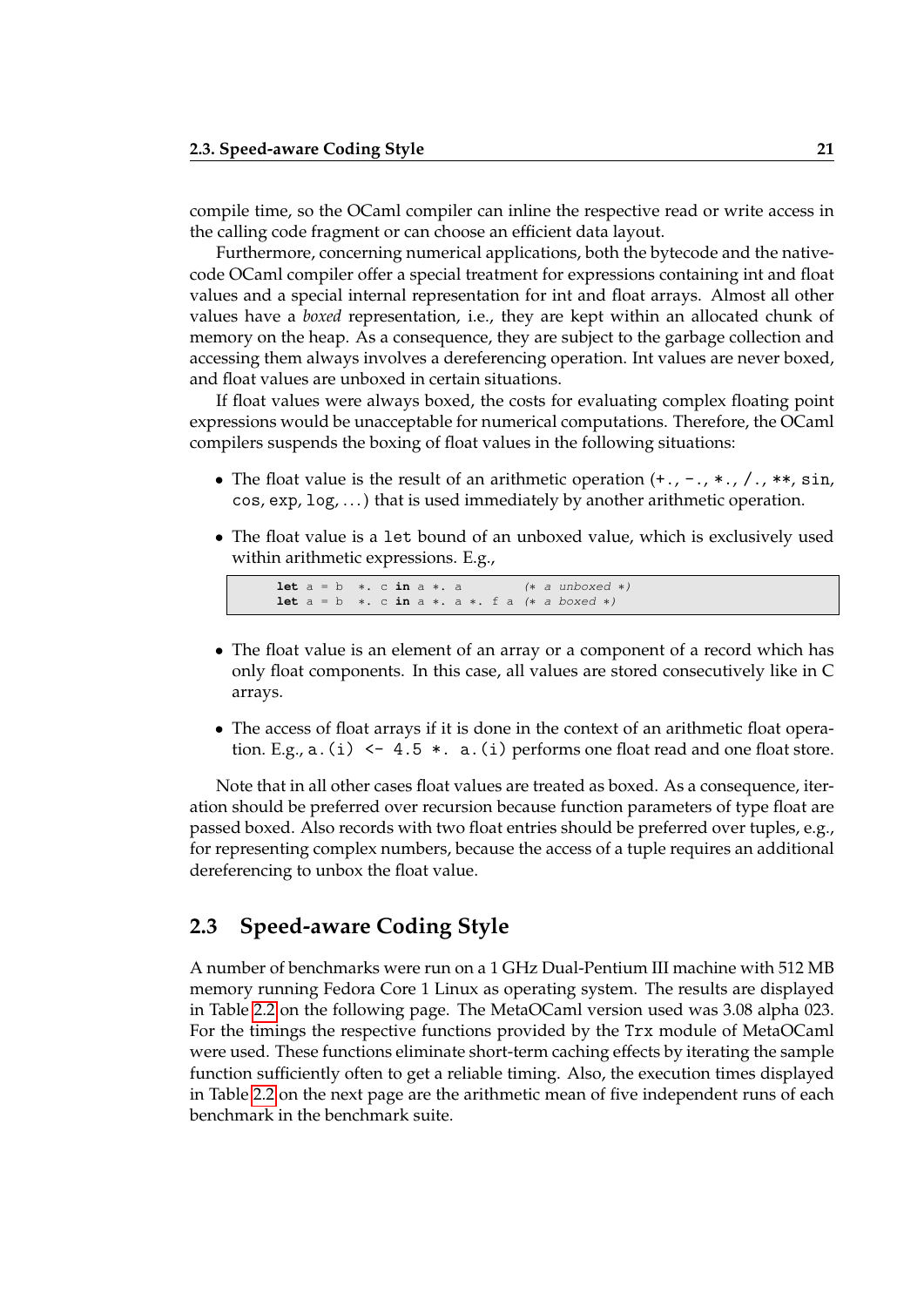|                    |                      |        | running time in msec. |        |                    |
|--------------------|----------------------|--------|-----------------------|--------|--------------------|
|                    |                      |        | bytecode              |        | native             |
|                    |                      |        | GC memory overhead    |        | GC memory overhead |
| style              | implementation       | $80\%$ | $200\%$               | $80\%$ | $200\%$            |
| list reduction     | sumlength_rec        | 443.74 | 440.26                | 131.55 | 131.50             |
| length $2^{19}$    | sumlength_fold       | 495.32 | 495.01                | 146.28 | 145.27             |
|                    | $sumlength\_loop$    | 423.13 | 423.68                | 127.63 | 127.38             |
| array reduction    | sumlength_array      | 471.43 | 471.92                | 92.64  | 92.23              |
| length $2^{19}$    | $sumlength\_array^*$ | 467.35 | 466.16                | 91.97  | 91.63              |
| parameter passing  | curried              | 4.62   | 4.62                  | 0.12   | 0.12               |
| 30000 iter.        | uncurried            | 8.11   | 8.11                  | 0.12   | 0.12               |
| argument factoring | no_factoring         | 10.74  | 10.74                 | 0.84   | 0.84               |
| 30000 iter.        | factoring            | 9.87   | 9.86                  | 1.10   | 1.10               |
|                    |                      |        |                       |        | .                  |

boundary checks disabled

<span id="page-21-0"></span>Table 2.2: Benchmarks on 1GHz PIII, MetaOCaml 3.08 alpha 023, for different OCaml coding styles

#### **2.3.1 Recursion vs. Iteration**

In most observed cases, loop iteration in OCaml is faster than recursion. However, recursion is implemented quite efficiently and there are situations where it is as fast or even slightly faster than an equivalent implementation by a for or while loop. This applies especially for the traversal and construction of recursively defined data structures. A loop iteration would have to maintain a reference to such a structure and perform iterated de-referencings and assignments. These assignments of heap allocated data require the generational garbage collector to take additional precautions [\(Chailloux et al., 2000,](#page-106-4) chap. 9): an up-to-date table is kept to hold references from the old to the new generation. Using a purely functional, recursive function, this table of references need not be updated because younger memory chunks of the data structure created always reference older ones.

Where possible, functions should be expressed by tail recursion to help the compiler optimize the execution. In tail recursive functions the value returned by a recursive sub-call is not used for any further calculation. Therefore, in order to avoid the repeated allocation of memory, the recursive call can reuse all memory allocated in the previous call. The OCaml bytecode provides a special instruction for this purpose.

The following function implements a combined counting and summation of list entries using a tail recursion.

```
(∗ val sumlength_rec : float list −> float ∗ int ∗)
let sumlength_rec xs =
 let \text{ rec } r \text{ xs } (s, l) = \text{match } xs \text{ with}| hd::tl −> r tl (s +. hd, l + 1)
   | | | \rightarrow (s, 1)in r xs (0.0,0)
```
Note the technique of processing intermediate results in tail recursive functions: tuple (s,l) is updated and passed as argument to the next recursion rather than summed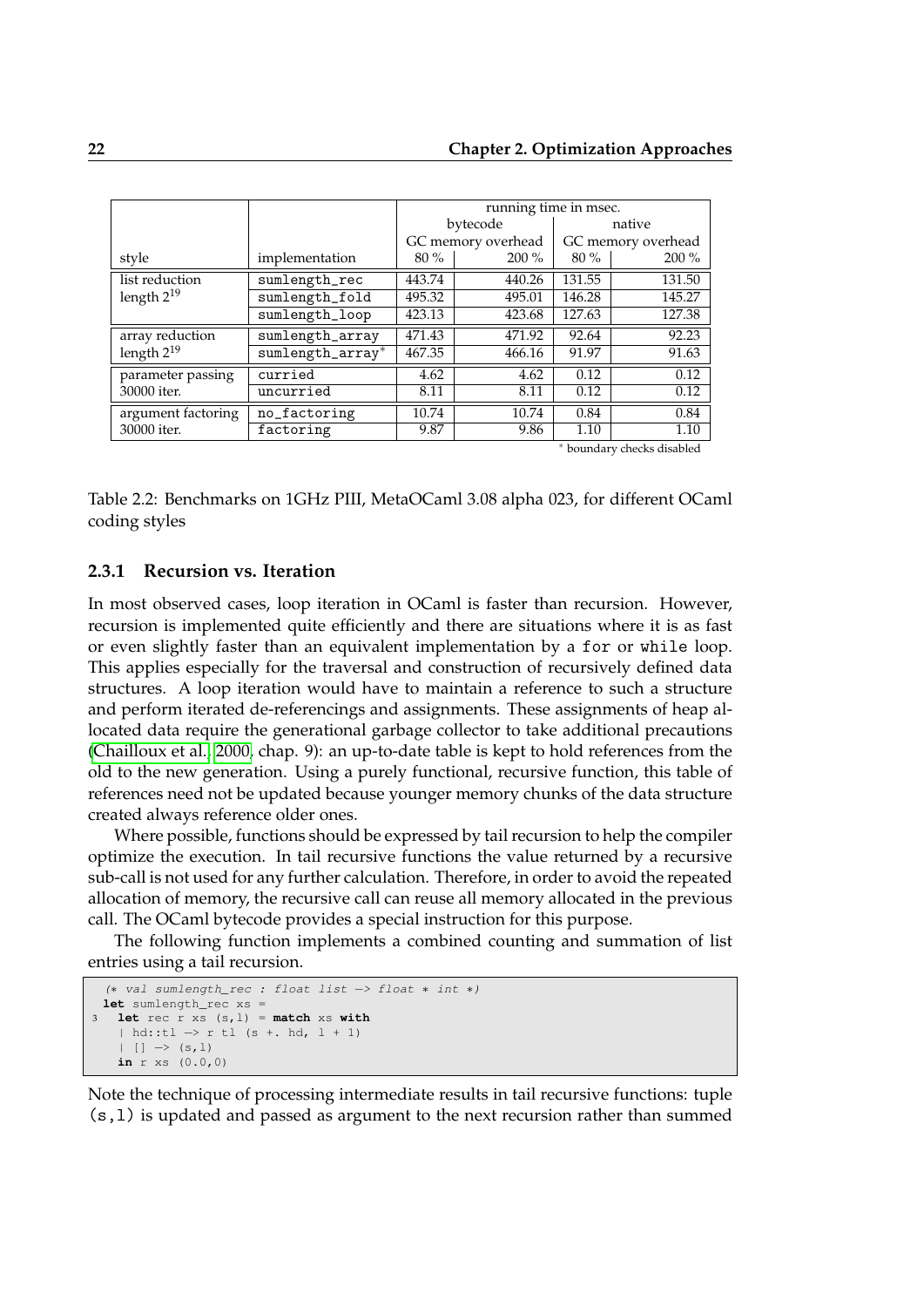up as return value of the recursive call.

As recursive function definitions often lack readability, in functional programming the use of high-level combinators is highly encouraged. These combinators also provide an abstraction from the computation, so the compiler would be able to choose a more appropriate or more optimized implementation. The functionality of the previous function can, thus, be expressed by a single fold reduction

```
(∗ val sumlength_fold : float list −> float ∗ int ∗)
1et sumlength_fold xs =
 let step (s, 1) i = (s + 1, 1 + 1) in
List.fold_left step (0.0, 0) xs
```
The recursion is performed implicitly by List.fold\_left, which keeps the intermediate result in a pair of size and length.

As can be seen from the benchmark results, whether it is the bytecode or native code compilation, the implementation using a fold reduction is about 10 % slower than the explicit recursion.

Though a recursive implementation may be favorable in terms of readability, it may not yield the performance one would expect from an iteration by a for loop. By using references to point to the list and to accumulate intermediate results, the same functionality can also be implemented by traversing the list with a loop.

```
1 (∗ val sumlength_loop : float list −> float ∗ int ∗)
 let sumlength_loop xs
   let s = ref 0.0 in
   let l = ref 0 inlet xsref = ref xs in
6 while !xsref != [] do
     1 := 11 + 1;match !xsref with
     | (hd :: tl) −>
       s := 's + \text{hd};11 xsref := tl;
     | _ −> failwith "impossible"
   done;
   (!s, !l)
```
The benchmark results in Table [2.2](#page-21-0) on the facing page show that this implementation is only slightly faster than the previous implementations, though it is less understandable for a human reader.

One of the reasons why the imperative function using loops is not so easy to comprehend is due to the recursive nature of the list type. The "natural" type in the context of loops would be an array, because it provides random access and need not be deconstructed in order to access an element. An equivalent implementation would look as follows.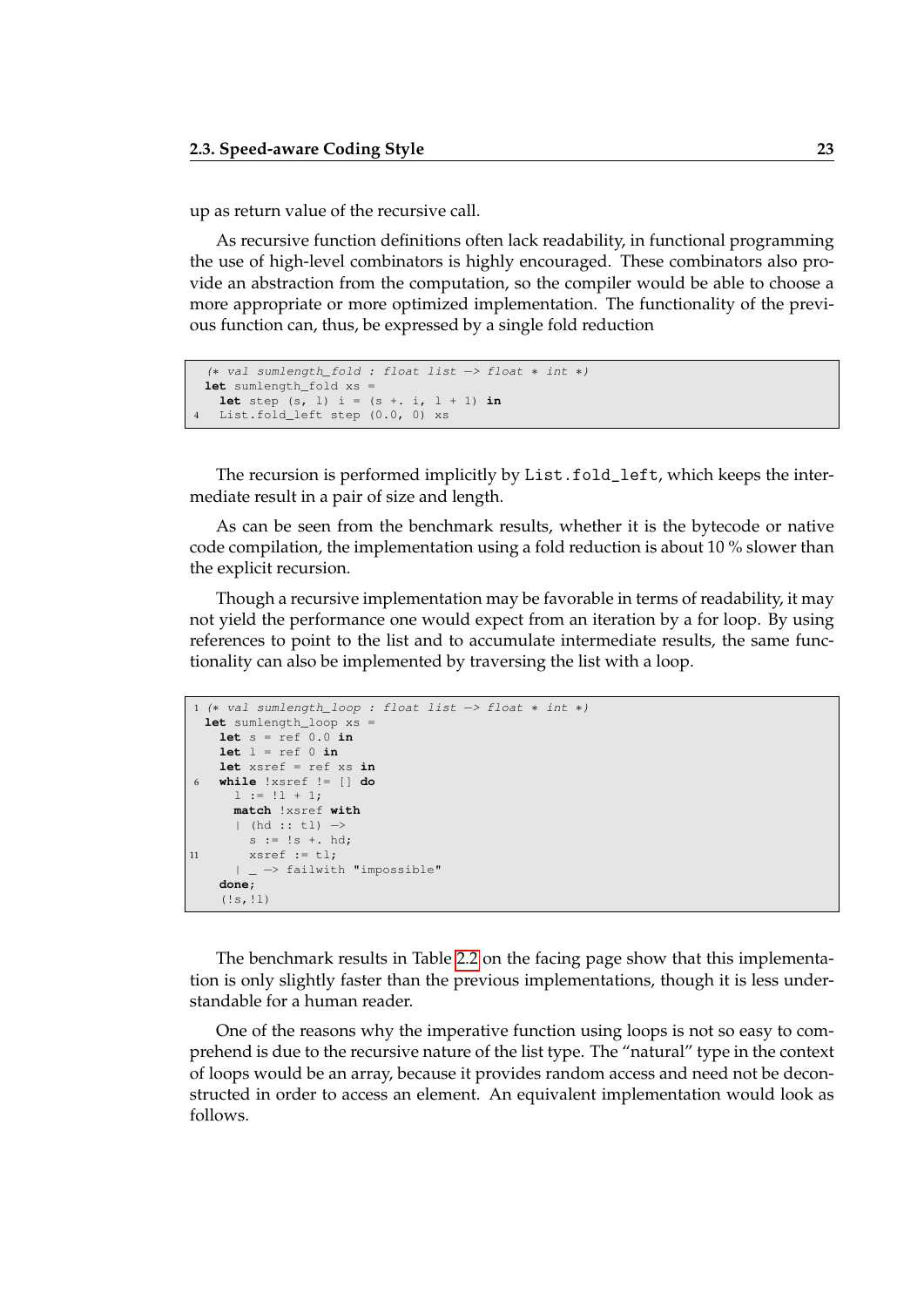```
1 (∗ val sumlength_array : float array −> float ∗ int ∗)
 1et sumlength_array xs
   let s, l = ref 0.0, ref 0 infor i = 0 to Array.length xs − 1 do
    s := !s + \mathbf{x}s. (i);6 l := l1 + 1;done;
   (s,1)
```
Actually, counting the number of array entries is superfluous as the array length can be looked up with Array.length, requiring a constant number of operations. Nevertheless, looking at the benchmark results for the native compilation, this function outperforms all other implementations in terms of execution time. This gain of time should not surprise if we remember the compiler optimizations noted in the section on OCaml arrays. Because xs is a monomorphic array of floats, the compiler uses a special representation of unboxed array elements arranged consecutively in memory. Furthermore, all intermediate results of the floating-point operations in line 5 are unboxed float values. Additionally, though the for loop contains only one array access, we can notice a small speed gain if an unsafe array subscript omitting the boundary check is used. For an implementation of a matrix multiplication this gain can be expected to be more pronounced, as the benchmarks of the subsequent case study in Section [3.5](#page-56-0) show. Here, the array accesses are even more dominant compared to other computations in the loop body.

#### **2.3.2 Currying Functions**

Curried parameters passing is usually faster than passing tuples. When arguments are passed to a curried function, the OCaml compiler ensures that no extra memory is allocated on the heap. Actually, in OCaml an uncurried function always has one tuple as single argument. As a consequence, a tuple is created in almost all cases in which an uncurried function is applied to multiple arguments. This means that, for each invocation, space is allocated on the heap, which has to be freed by the garbage collection later on. The native code compiler usually optimizes named, uncurried functions such that parameters are passed via registers and no extra memory has to be allocated. The only case in which the bytecode compiler does not allocate extra space is the passing of an already constructed tuple to an uncurried function.

To demonstrate the negative effect of passing tuples, consider the following ternary functions, which are called to perform 30000 tail-recursive calls.

```
(∗ val curried : float −> float −> int −> float ∗)
2 let rec curried a b n =
  if n = 0 then a +. b
   else curried b a (n - 1)(∗ val uncurried : float ∗ float ∗ int −> float ∗)
7 let rec uncurried (a,b,n) =
   if n = 0 then a +. b
   else uncurried (b, a, (n - 1))
```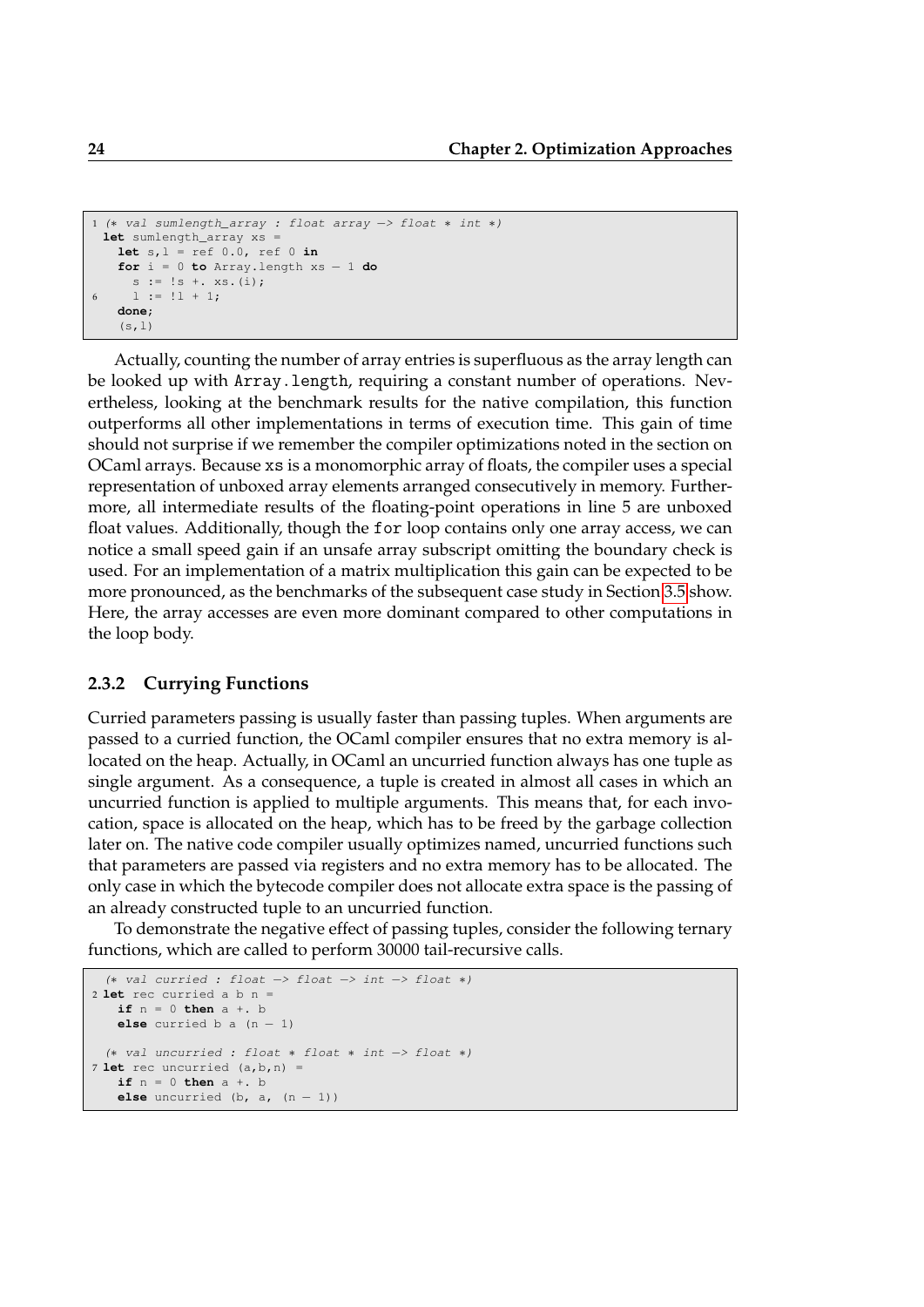The benchmark results illustrate the influence of the optimization performed by the compiler. The bytecode run exhibits a substantial slowdown of the uncurried function compared to its curried version. This gap closes when both functions are run as native code. Here the argument passing via registers annihilates the negative effect of passing tuples.

#### **2.3.3 Factoring out Recursion Parameters**

For a recursive function which takes a parameter that is constant throughout the evaluation of the function, a naïve implementation could pass the actual argument unchanged at the invocation of the next level of recursion.

```
1 (∗ val no_factoring : float −> float −> float −> float ∗)
 let rec no_factoring a b c =
 if c > 30000.0 then
  a + b + celse
6 no factoring a b (c + . a + . b)
```
This example shows a tail recursion whose parameters a and b are passed unchanged. Aiming at the reduction of the overhead for passing parameters, the same functionality could be implemented by *factoring out* parameters a and b, i.e., by making them variables of the the same scope which encloses the recursive function.

```
(∗ val factoring : float −> float −> float −> float ∗)
 let factoring a b c =
  let rec f c =
4 if c > 30000.0 then
      a +. b +. c
     else
       f (c + a + b)in
9 f c
```
Another name used for this technique is *lambda dropping* [\(Danvy and Schultz, 2000\)](#page-107-3).

As the benchmarks show, in the case of the bytecode compilation the effect of this optimization is noticeable but not big. As OCaml owes its roots to functional programming, it puts much effort into minimizing the overhead of parameter passing. One of these optimizations is to keep parameters in registers, as long as some are available. In the native code generated for function no\_factoring and factoring the situation is different. For both implementations the recursion is replaced by a loop iteration. In the case of the simpler function without factoring the compiler is able to keep more registers in memory. Apparently, this is not a principle problem because the compilation of the same program with an earlier version of MetaOCaml basing on OCaml 3.07 resulted in a smarter use of registers.

#### **2.3.4 Limited Automatic Optimizations**

One rule of thumb for programming with OCaml is not to expect the compiler to do high-level optimizations. For example, OCaml does not unroll loops to reduce the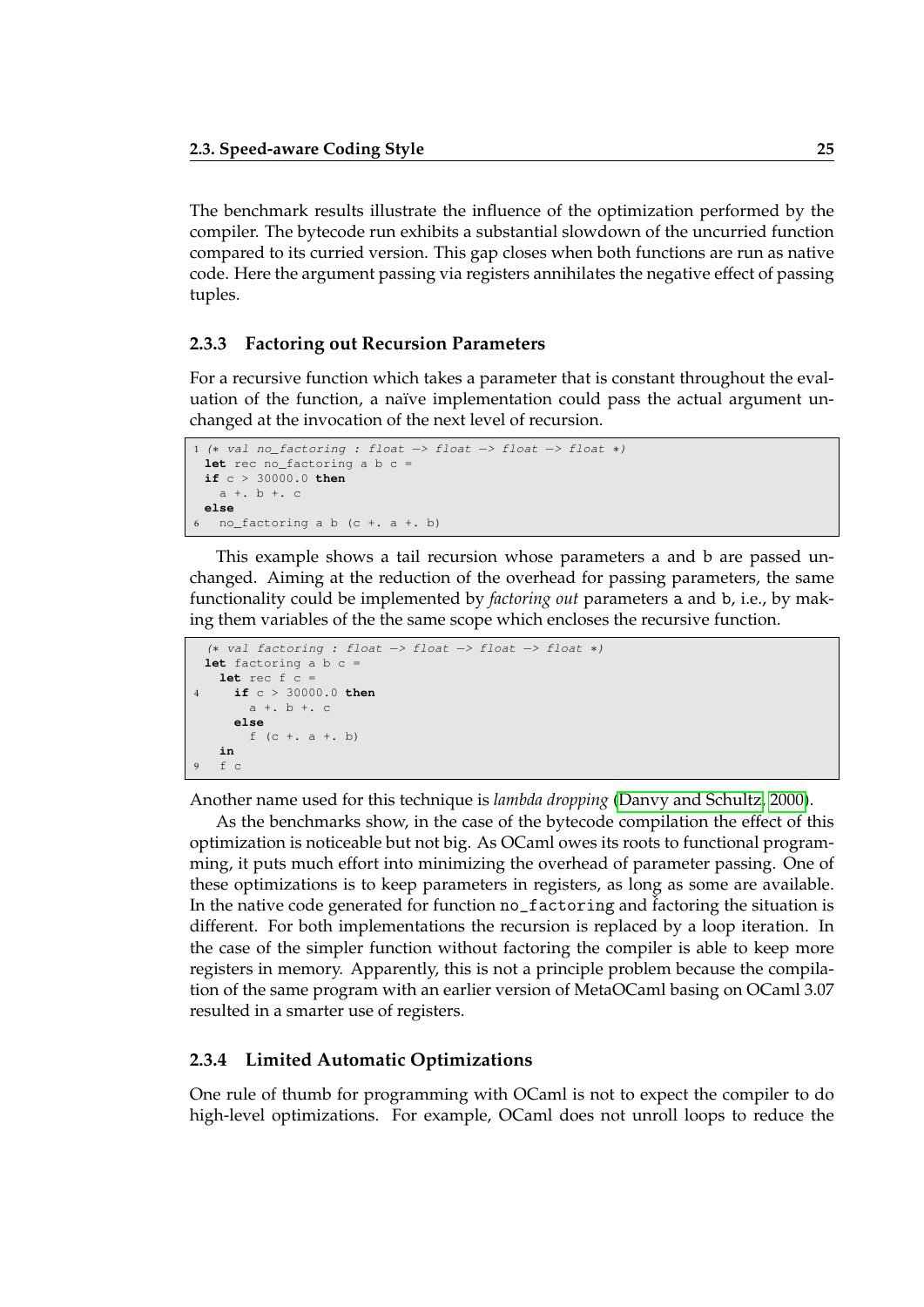number of loop bound checks. In contrast, Section [2.4](#page-24-0) shows that MetaOCaml constructs are particularly suitable to generate an unrolled loop at a high level. Unlike automatic unrolling at compile time, the generation of code can benefit from run-time information, like the size of the instruction cache.

Another optimization which the OCaml compiler hardly takes into account is the inlining of small functions. Only the native code compiler performs this optimization for non-recursive functions in a fairly conservative way. Whenever execution speed is a key issue, a good strategy would be to perform the inlining of small functions by hand, or to generate inlined code with MetaOCaml.

## **2.4 Loop Optimization with MetaOCaml**

The main field of application for MetaOCaml is the generation of speed optimized code, exploiting run-time information. An in-depth discussion on optimizing code transformations using a multi-staged evaluation is given by [Cohen et al.](#page-106-5) [\(2005\)](#page-106-5).

As most time-consuming calculations take place in loops, they are a very promising subject for optimizations. The technique of unfolding is especially lucrative for loops in which boundary checks and conditional jumps dominate the actual calculation of the loop body.

Unfortunately, a complete unfolding of loops is either impossible, because the actual loop bounds may be unknown at loop construction time, or not favorable because a complete unrolling would lead to code explosion. The simple way to unroll the following loop.

```
1 let x = ref 1 in
 for i = 1 to n do
   x := !x ∗ i
 done
```
is to transform it to the semantically equivalent loops, where step is the number of instances of the loop body to be unrolled:

```
1 let x = ref 1 in
 let i = ref 1 do
 while !i <= n − step + 1 do
   x := \{x * ! : :x := !x * (!i+1);6 x := !x * (!i+2);...
   i := !i + stepdone
 while !i <= n do
  x := !x * !i;i := |i + 1|done
```
The value of step has to be chosen appropriately to make the resulting code fit into the instruction cache. The replicated body is now embedded in a while loop with exactly (n div step) iterations. The second while loop is needed to perform the remaining n mod step computations.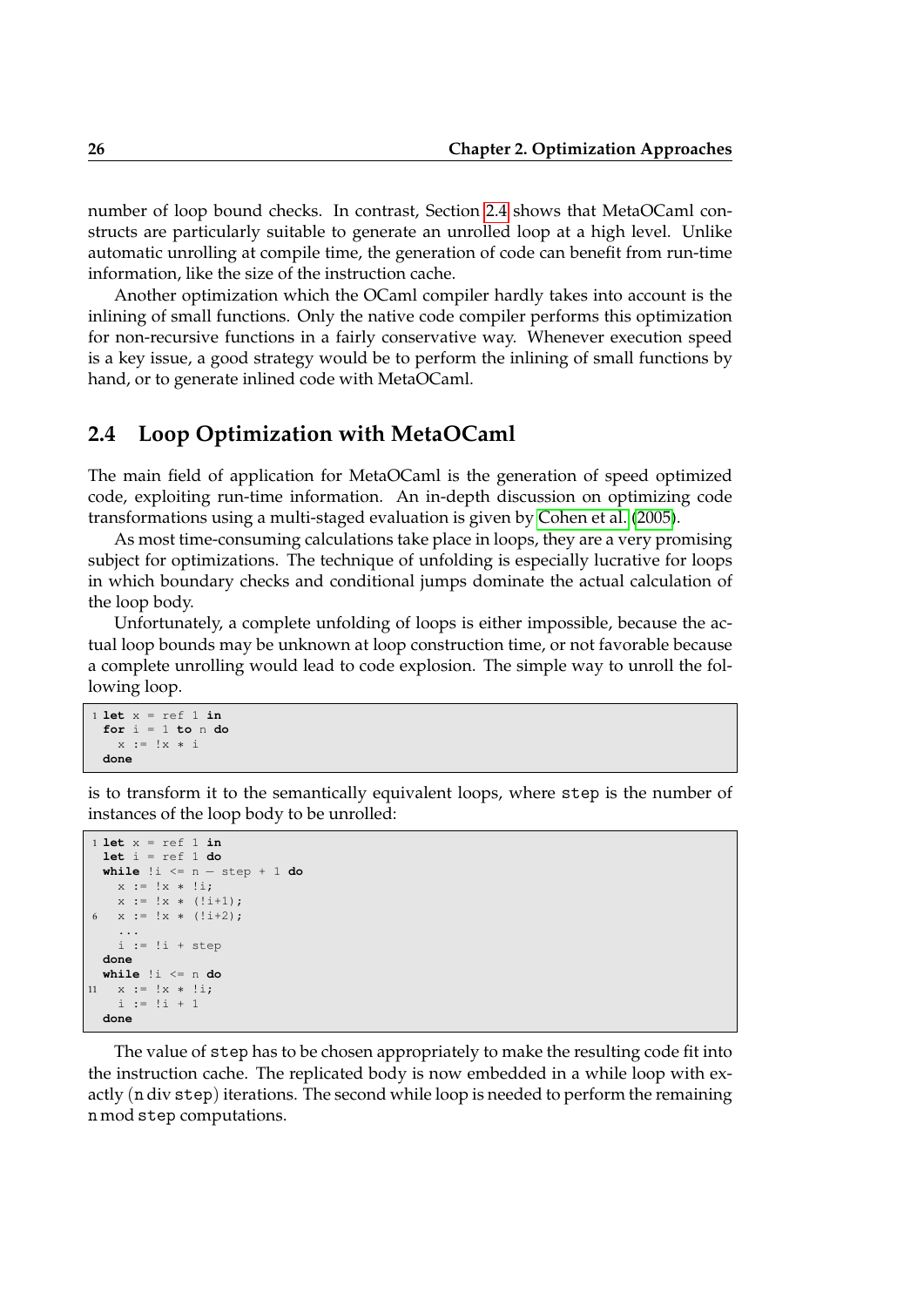To implement the unfolding using MetaOCaml, we first define a combinator to duplicate the loop body for n iterations.

```
(∗ val unroll :
2 int -> (('a, int) code -> ('b, 'c) code) -> ('a, int) code ->
    ('b, 'c) code
  ∗)
 let rec unroll n body ix =
   if n = 1 then
7 body ix
   else begin
     let n' = pred n in
      \cdot ( \cdot (unroll n' body ix) ;
          .~(body .< .~ix + n' >.) ) >.
12 end
 in
```
Note that the parameter body is itself a function which takes the code for the index as input and generates code for the loop body. As the escape operator  $(\cdot)$  inserts object code into object code within the first stage of the meta-code, the enclosing expressions are executed immediately when unroll is called. Thus, the code fragments for the body are generated and concatenated with the sequence operator (;) at each recursive step of unroll (lines 6 and 7).

Function genfor finally generates the partially unrolled code, exactly as outlined before.

```
(∗ val genfor :
2 (('a, int) code -> ('a, 'b) code) -> int ->
     ('a, int -> int -> unit) code *)let genfor body step =
   .< fun lb ub −>
     let i = ref lb in
7 while !i <= (ub − step) + 1 do
       .~(unroll step body .< \exists i >.); i := \exists i + step
      done;
      while !i <= ub do
       . \sim (body . < !i > .); i := !i + 1;
12 done >.
 in
```
To make use of unrolling, the loop can now be written in four steps: defining the loop body, generating the loop code, compiling the code to OCaml and running the loop by applying the loop bounds.

```
let x = ref 1 in2 let body i = .< x := !x ∗ .~i >. in
 let loop_code = genfor body step in
 let loop = .! loop_code in
 loop 1 n
```
Note that the number step of body replications is information that need not be known until the program is run. The appropriate value could be given to the executable as command line argument, according to a cost model or depending on preceding performance tests.

Several example application for MetaOCaml code generation are presented in the case studies of the following chapters.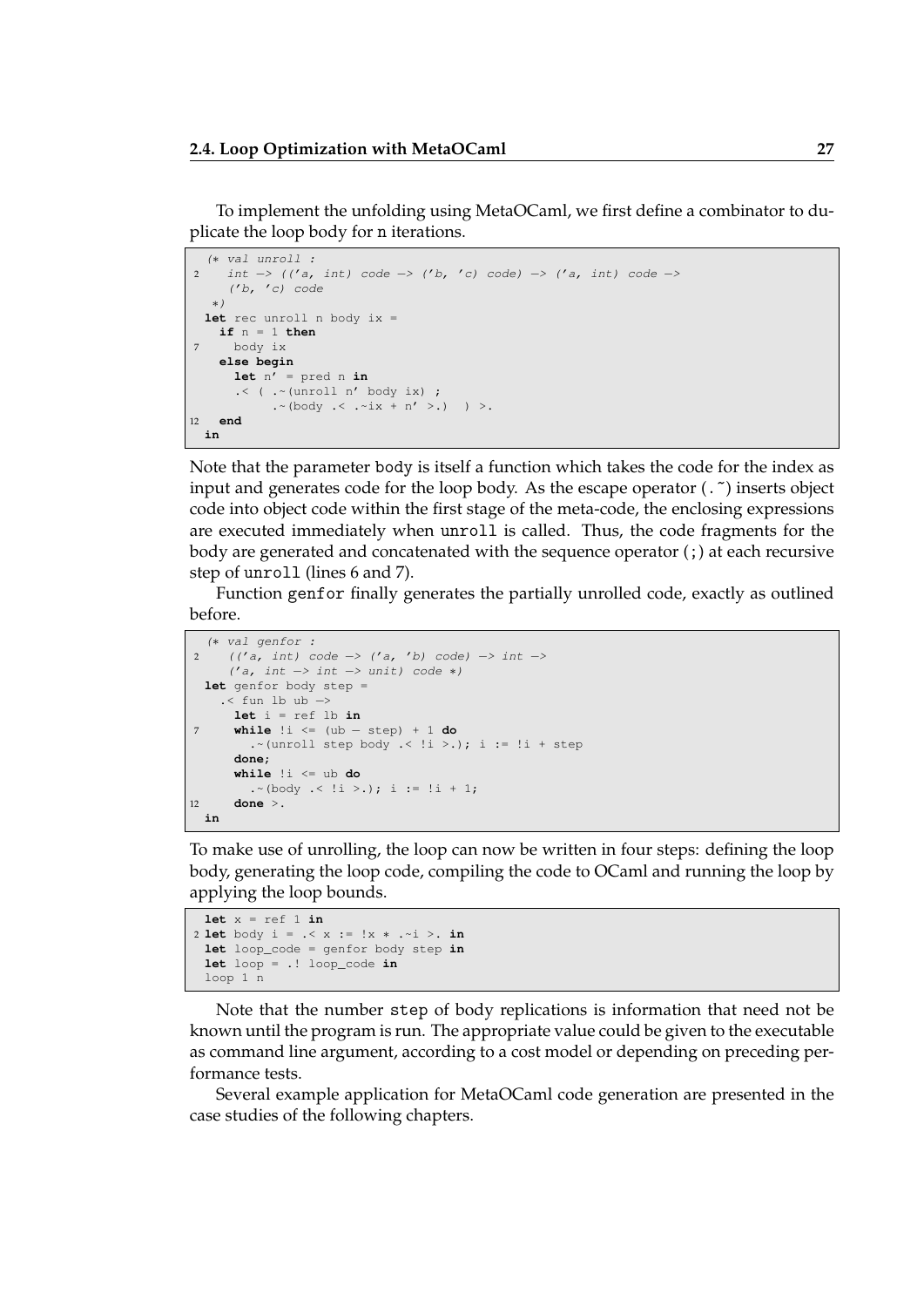## **2.5 Offshoring**

Currently, specialized compilers exist for various application domains, like numerical computing or embedded systems. Furthermore, there are widely used multi-purpose compilers, like the GNU C Compiler, which benefited greatly from the sustained work of experienced developers. Aiming at making use of the optimization technology implemented in these compilers, offshoring is another multi-staged approach for generating efficient programs.

In order to describe and motivate offshoring, consider the basic idea of *explicit heterogeneous multi-staged programming* [\(Sheard, 2001\)](#page-108-3), which aims to generate code objects in a desired target language, to translate them with a specialized compiler and to link them dynamically to the meta-program. The term heterogeneous denotes the fact that, unlike MetaOCaml, the language of the first stage is different from that of the second stage. Compared to a *offshoring* translation of OCaml code objects to an arbitrary target

- An increase of new constructs to suite the needs of the target language.
- The lack of generality, as these constructs correspond to constructs of the target language.
- The need for static typing of the generated programs.

[Eckhardt et al.](#page-107-0) [\(2005\)](#page-107-0) show how these issues can be addressed by *implicit heterogeneous multi-staged programming*, which incorporates an automatic *offshoring* translation of OCaml code objects to the the desired target language. Their implementation, which is part of the MetaOCaml distribution since version 3.08.0 alpha 020, currently supports C and Fortran as target languages. Offshoring restricts the syntax of both OCaml and the target language to respective subsets in which each construct in one language has an equivalent construct in the other. Thus, an OCaml code fragment restricted to this subset can easily be translated to the target language by a one-to-one mapping of each OCaml construct in this subset.

Note that the syntax restriction of the target code makes many optimizations impossible which could be done with explicit heterogenous meta-programs or by using the OCaml interfacing mechanism to  $C<sup>1</sup>$  $C<sup>1</sup>$  $C<sup>1</sup>$  For example, the offshoring mechanism does not allow to opt for the more cache-friendly allocation of C arrays described in the subsequent case study. Nevertheless, the advantage of implicit heterogeneous multi-staged programming lies in the hidden translation, compilation and dynamic linking.

To summarize also the advantages of offshoring compared to the homogeneous staged programming of MetaOCaml:

- Like MetaOCaml, offshoring is homogeneous in the sense that it has static typing and introduces only few new constructs to the host language.
- Like MetaOCaml, the compilation of object code is implicitly done by a single run operator.

<span id="page-27-0"></span><sup>&</sup>lt;sup>1</sup>See Section [6.2](#page-94-0) for details on the OCaml interfacing mechanism.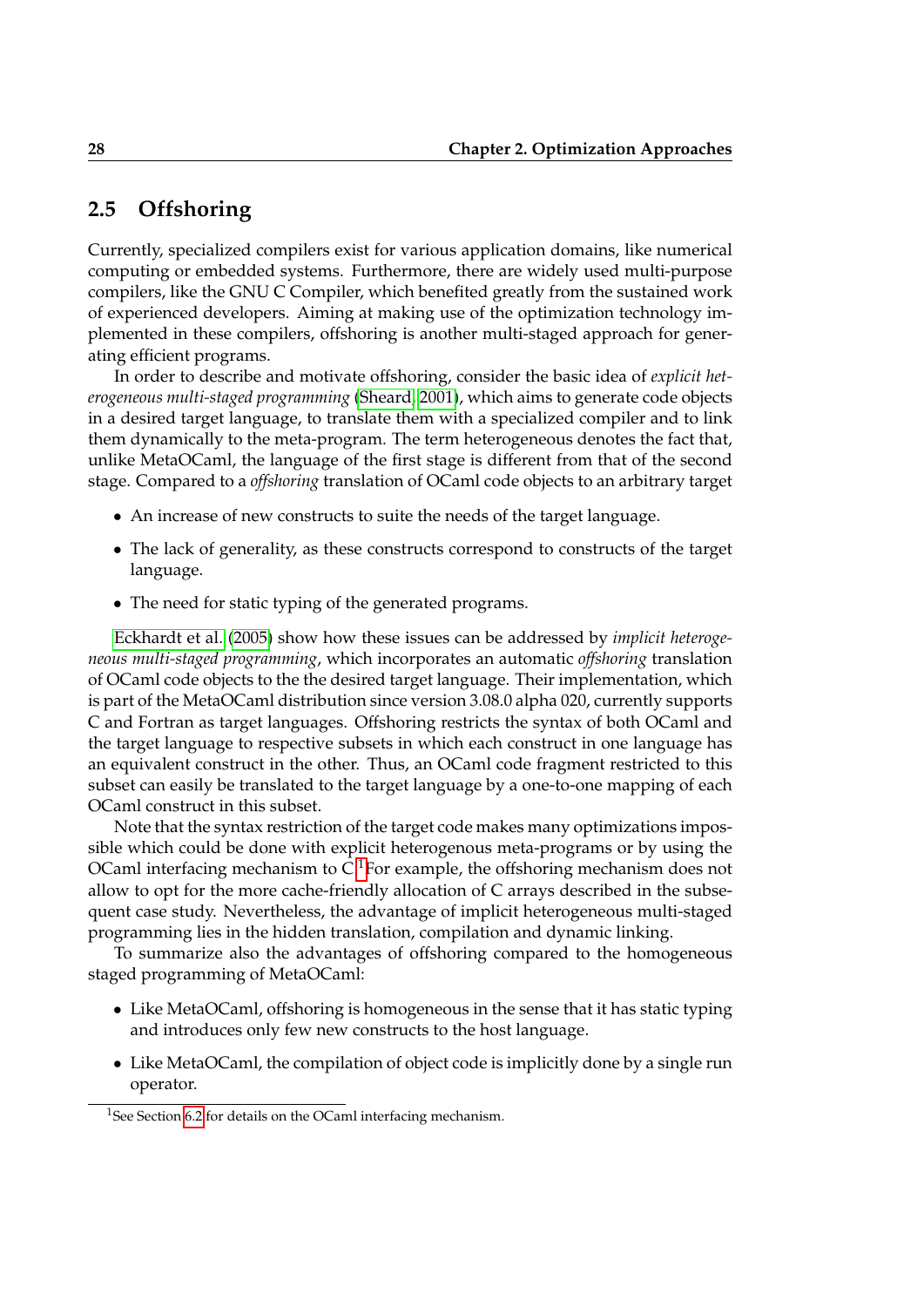- Unlike MetaOCaml, the compilation of object code is not performed by reusing the base language but by translation to C/Fortran, compilation with a C/Fortran compiler and by dynamic linking.
- The translation to C is a simple substitution of equivalent OCaml constructs, so the application developer has a precise perception of the generated C code.
- The application implementer benefits from optimizations implemented in wide-spread C and Fortran compilers, like the icc (Intel<sup>®</sup> [Compilers\)](#page-107-4) or gcc.

Section [3.4.2](#page-55-0) presents a first example in the context of the matrix multiplication case study. There, we show the important use of offshoring in the optimization of computation intensive loop nests, hotspots which are commonly found in numerical computations.

## **2.6 Just-in-time Compilation**

Just-in-time (JIT) compilation speeds up the execution of OCaml bytecode programs by replacing the bytecode interpreter with a run-time compiler. No modification of the bytecode executable is needed as the JIT compiler expects exactly the same virtual machine code.

The JIT compiler developed by [Starynkevitch](#page-108-0) [\(2004\)](#page-108-0) consists of a main translation loop containing a big switch statement whose cases match on bytecode instructions. For each case, corresponding machine code is constructed using the C macros of the Lightning code generation library [\(The Free Software Foundation, 2005a\)](#page-109-2). This library provides code generation for a number of architectures, so JIT compilation works for platforms like i386-Linux/Windows or PowerPC-MacOSX machines.

In order to retain compatibility, the compiler has to keep the bytecode for the whole run in order to use its addresses. For the execution of a bytecode segment, an incremental compilation is invoked, translating each segment the first time of its use. The resulting machine code gets associated with the respective bytecode via a hash table mapping bytecode addresses to addresses of native code fragments.

The implementation of the JIT compilation was not investigated further in the subsequent case studies of this thesis. On the one hand, the current release was too immature to run reliably with applications like the image processor in the second case study. On the other hand, selected execution tests of the case study implementations could compete neither with a native MetaOCaml compilation nor with offshoring optimizations.

Nevertheless, the development of a fast JIT compiler is a realistic option. It still keeps the compiled code independent from the actual platform it is run. Furthermore, the primary intention of the development was to provide a replacement for bytecode interpreter ocamlrun of the underlying OCaml environment. So the community interested in further development can be expected to be much bigger than that of the users of the native MetaOCaml compiler. At the same time, the current implementation of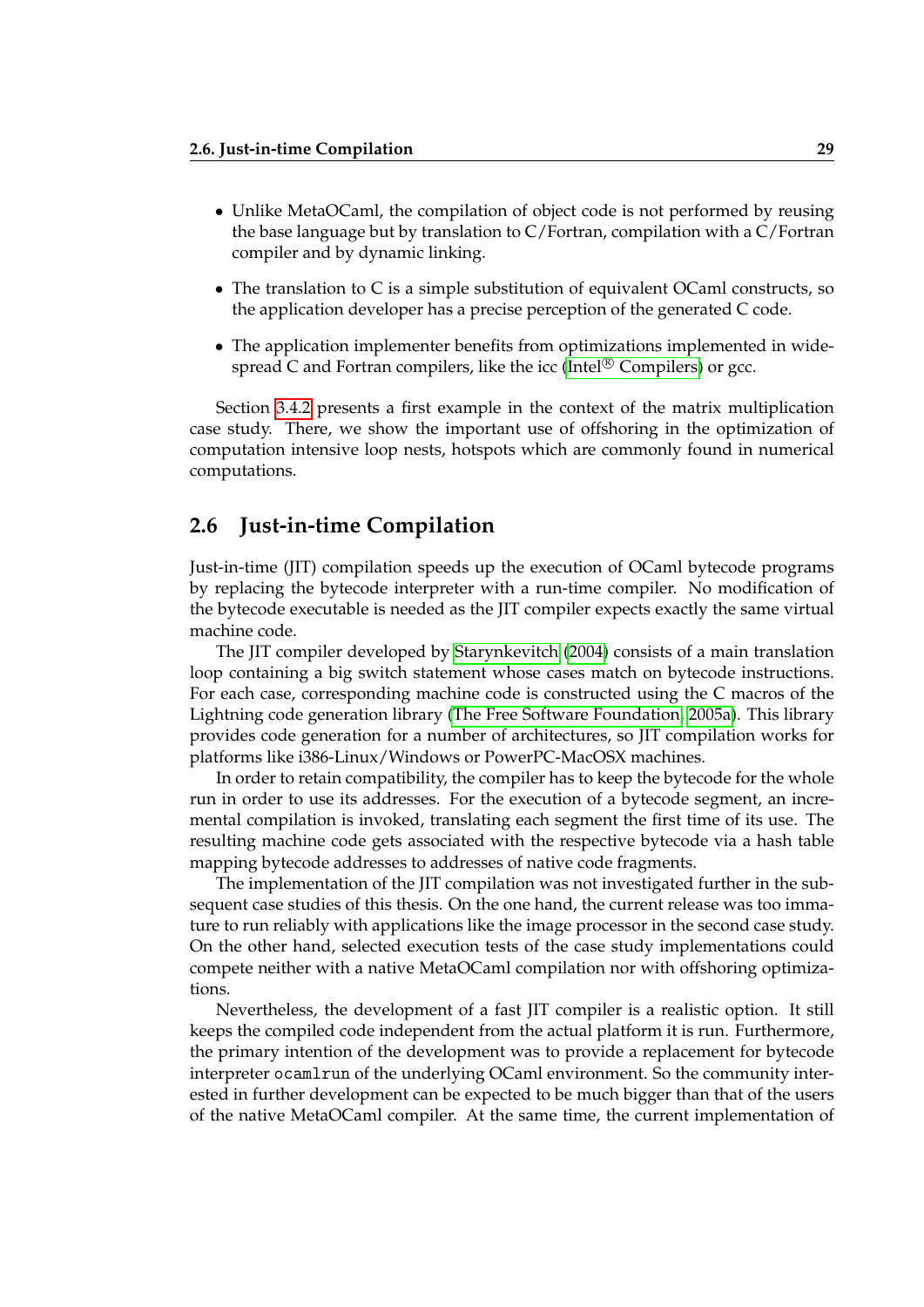the JIT compilation is compatible not only with the OCaml bytecode interpreter but also with that of MetaOCaml.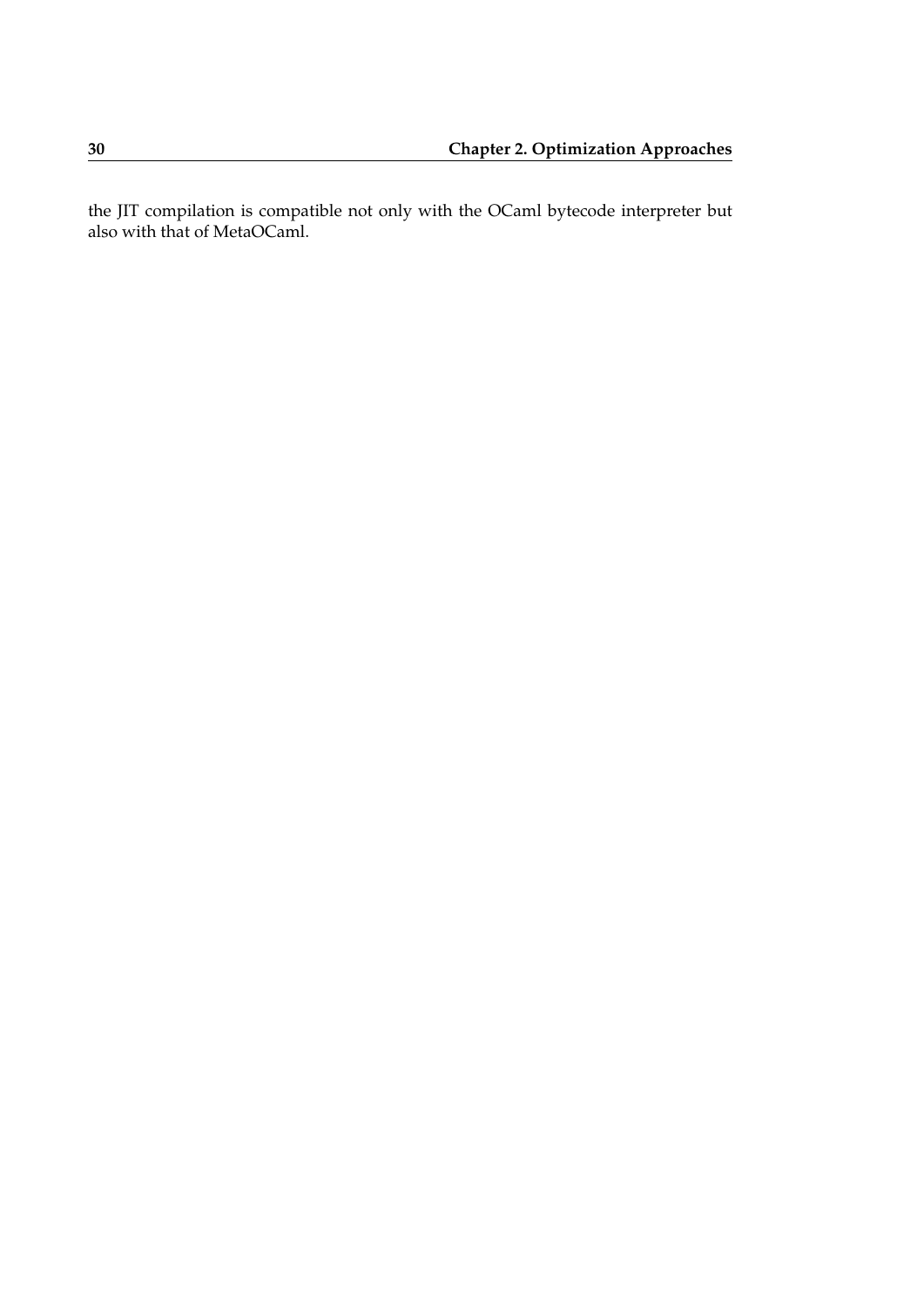## **Chapter 3**

# **Case Study: Matrix Multiplication**

Matrix multiplication plays a key role in many numerical applications and optimizing them is, therefore, an important issue. Matrix multiplication is typically defined as follows.

#### **3.1 Definition (Matrix Product)**

For two matrices  $A \in \mathbf{R}^{\overline{u} \times \overline{v}}$  and  $B \in \mathbf{R}^{\overline{v} \times \overline{w}}$ , the matrix product  $C = A \cdot B$  is defined by

$$
C_{i,j} = \sum_{k=0}^{v-1} A_{i,k} \cdot B_{k,j} \qquad \forall i \in \overline{u}, j \in \overline{w}
$$

 $\Box$ 

A direct implementation of this definition yields a program which mainly consists of three nested loops: two for iterating over rows and columns of *C* and one for the inner summation, which corresponds to a dot-product of the *i*-th row of *A* and the *j*-th column of *B*. The algorithm has a running time of  $\Theta(uvw)$ , or, for square matrices of width *N*, a running time of  $\Theta(N^3)$ . Other algorithms, like the matrix multiplication by [Strassen](#page-109-3) [\(1969\)](#page-109-3), perform slightly better in terms of running time complexity but worse in terms of memory consumption. Nevertheless, matrix multiplication often dominates other program parts, like scalar operations or reductions, which has an execution time that is at most linear in *N*.

This section discusses a number of multiplication algorithms and shows corresponding implementations in MetaOCaml. Furthermore, it demonstrates how to make use of the knowledge presented in the previous chapters in order to accelerate each of these implementations. To compare the effect of these optimizations, a number of matrix multiplications are also implemented in pure C. An extensive series of benchmarks of the implementations presented concludes this chapter. They demonstrate in which cases MetaOCaml can compete with C, not only in terms of running time but also in terms of programming safety and abstraction.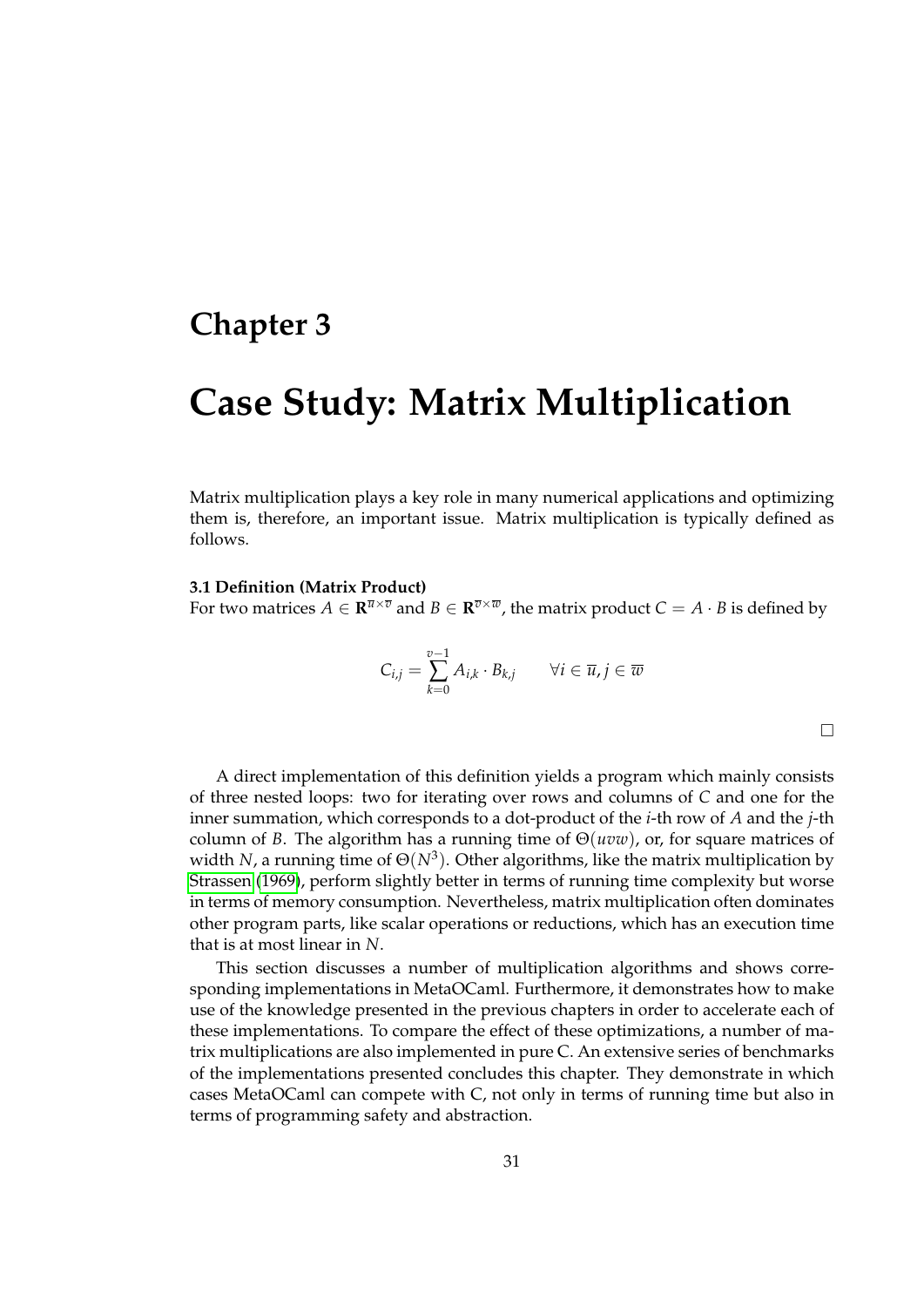### **3.1 Implementation Considerations**

In order to implement all variants in a way which makes them comparable, the following decisions about the overall design of the benchmark suite were made.

- 1. All implementations use the same data type for representing the input matrices *A* and *B* and the output matrix *C*.
- 2. Since each implementation requires a matrix representation of its own, a preand post-processing stage is needed for the necessary conversions and run-time optimizations, like the generation of optimized code.
- 3. The benchmarks are the same for all implementations, i.e., both the pre- and postprocessing stage as well as the actual matrix multiplication are implemented as separate program units and are benchmarked separately.
- 4. Each matrix has a square shape and a width which is a power of 2. More formally: the shape of each matrix *M* must satisfy the condition

$$
\exists n \in \mathbb{N} : h(M) = w(M) = 2^n. \tag{3.1}
$$

#### **Common Data Representation in C Implementations**

The default matrix representation used for C implementations is a dynamic double array, which, in effect, is a double pointer referencing consecutive memory which is allocated dynamically. The entries of this array are stored in row-major order, i.e., for row *i* and column *j* the value  $A_{i,j}$  is stored at array position  $i \cdot w(A) + j$ .

As the dynamic allocation of memory for C arrays is done by an explicit function call yielding a pointer to a consecutive chunk of memory, an additional optimization can be achieved in order to reduce the number of page misses in the data cache. The optimization is based on the internal structure of the caching mechanism: the content of the cache is composed of *cache lines*, which are consecutive chunks of memory of a machine dependent, fixed size. The main memory is also divided into consecutive sections, which are all of the same length as a cache line. In order to accelerate the access to the main memory, the cache lines are filled with a number of these mainmemory sections. Whenever an inquired date cannot be found in the cache (*cache miss*), a cache line gets refilled completely with the section of the main memory containing this date.

As [Thiyagalingam et al.](#page-109-4) [\(2003\)](#page-109-4) showed, the number of cache misses can be reduced considerably by allocating each array at a start address of a cache line section in the main memory. For this purpose, the POSIX standard [\(The Open Group, 2003\)](#page-109-5) provides the special C function posix\_memalign(), which is guaranteed to be compatible to free(), the standard C function for freeing previously allocated memory. The POSIX allocation function provides a parameter for an alignment for the allocation of memory. After a successful call, the first argument is set to a memory address which is a multiple of this alignment.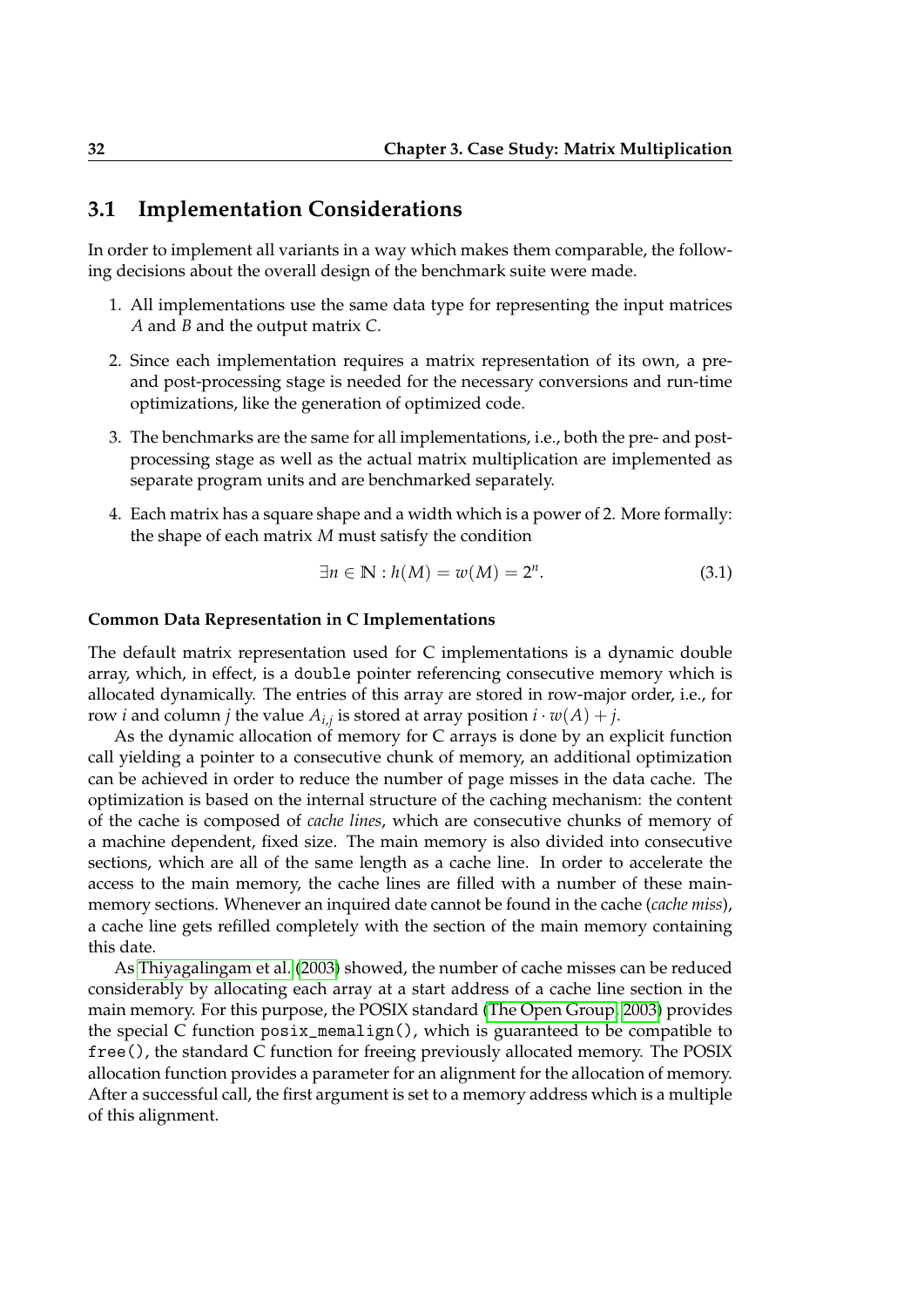#### **Common Data Representation in OCaml Implementations**

The common OCaml data type chosen for representing matrices is float array array, which is the type intended by the OCaml Standard Library, which also provides the function Array.make\_matrix to facilitate the creation and initialization of matrices of this type. A separate module Std\_matrix is used for our implementation, containing Std\_matrix.t as alias for arrays of float arrays and operations for handling objects of this type. The type definition is given as follows.

**type** t = float array array

#### **Common Interface**

<span id="page-32-1"></span>In order to normalize the benchmarks as described in points 2 and 3 on the facing page, the implementations use the object-oriented features of OCaml. A common interface for all implementations of the matrix multiplication is provided by a *parameterized virtual class.*[1](#page-32-0)

```
class virtual ['a] abstr_mmult (size:int) (label:string) =
 object
    val _size = size
    val \_\label = label
   method getlabel = _label
    method virtual pre : Std_matrix.t −> Std_matrix.t −> 'a ∗ 'a
    method virtual process : 'a −> 'a −> 'a
    method virtual post : 'a −> Std_matrix.t
 9 end
```
Listing 3.1: Common interface for benchmark suite.

Three virtual methods are intended to be implemented in corresponding subclasses providing the following functionality.

- Method pre expects as input the input matrices *A* and *B*, and transforms them into a representation to fit the matrix type 'a needed for the matrix multiplication. Also preceding run-time optimizations are implemented here, like the generation of partially unrolled loops or the offshoring of code fragments.
- Method process performs the actual matrix multiplication.
- Method post post-processes the result of the matrix multiplication and returns the product matrix *C*.

<span id="page-32-0"></span><sup>1</sup>A virtual class in OCaml is a class which has ordinary methods as well as *virtual methods*. Methods of the latter kind consist merely of a type declaration without an implementation. As shown in Listing [3.1,](#page-32-1) these classes and the corresponding virtual methods are labeled with the keyword virtual. Virtual classes are used to provide a common interface for methods implemented in derived subclasses. Note that in other object-oriented languages there are different terms for this type of class. A virtual class in OCaml corresponds to an *abstract class* in JAVA or a *class with pure virtual methods* in C++. Note that *virtual inheritance* in  $\tilde{C}$ ++ refers to a special kind of multiple inheritance and does not correspond to the concept of virtual classes in OCaml [\(Lippman and Lajoie, 1998,](#page-108-1) Sect. 18.5).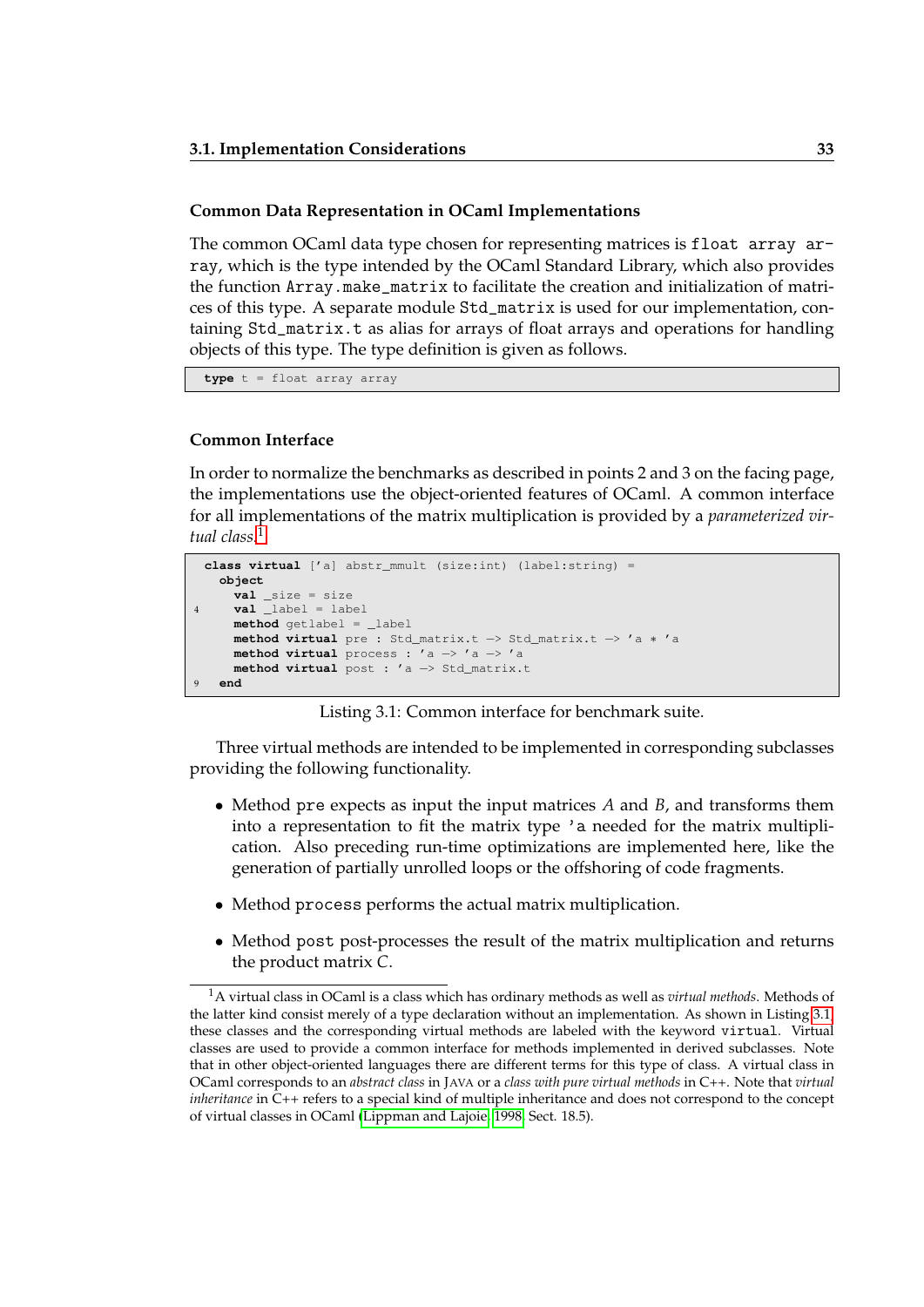Providing this abstract class with a type parameter 'a allows the flexible usage of an implementation-specific matrix representation. Therefore, a subclass can be endowed with a type instantiation to set  $\prime$  a to the data type needed. As a positive side effect, this type inheritance completely eliminates polymorphism in the subclass, which enables the compiler to do optimizations for monomorphic methods. The most important optimizations in this context are the inlining of array accesses and the unboxing of float values because the type and layout of the array is known at compile time.

#### **Inheritance Hierarchy Overview**

Figure [3.1](#page-34-0) on the next page gives an illustrating extract of the inheritance hierarchy, in form of a UML style class diagram [\(Open Management Group,](#page-108-4) Chap. 7). Classes are represented by boxes with three fields: the top field denotes the class name, the middle field contains the member variables and the bottom field contains the methods. The additional keyword {virtual} denotes a virtual class. The respective virtual methods are set in *italic* font.

Normal inheritance is represented by a solid line starting at a triangle at the superclass and leading to the corresponding subclass. For generic classes, the respective type parameter 'a is noted in a dashed box at the upper right corner of the class box. The combined type instantiation and sub-typing uses a dashed line instead of a solid one and marks it with the stereotype <<bind>> [\(Open Management Group,](#page-108-4) Sec. 17.5.7). The type instantiation of parmeter 'a with argument t is noted as  $\langle a \rangle$  => t>.

Unfortunately, UML lacks a suitable notation for higher-order function types because it separates parameter type annotations from the type annotation of the return value. In the figure, this deficiency was solved by giving OCaml higher-order type expressions as "return type" of methods.

#### **Matrix Size Restriction**

<span id="page-33-0"></span>The restriction of matrix shapes to squares whose width is a power of 2 was chosen with the intention to simplify the implementation and presentation, especially for the recursive matrix multiplications. For the recursive algorithms, the relaxation to matrices of arbitrary shape would necessitate a padding technique to fill each matrix with additional zero lines and rows. As [Chatterjee et al.](#page-106-6) [\(2002,](#page-106-6) Sect. 4) showed, an adaptive tiling technique can be used to minimize padding and, thus, reduce the negative effect on the execution time.

In all code examples shown below, the size of a matrix in a multiplication is determined by variable n, where the width is given by  $2^n$ . Variable width is used to bind this value for subsequent usage.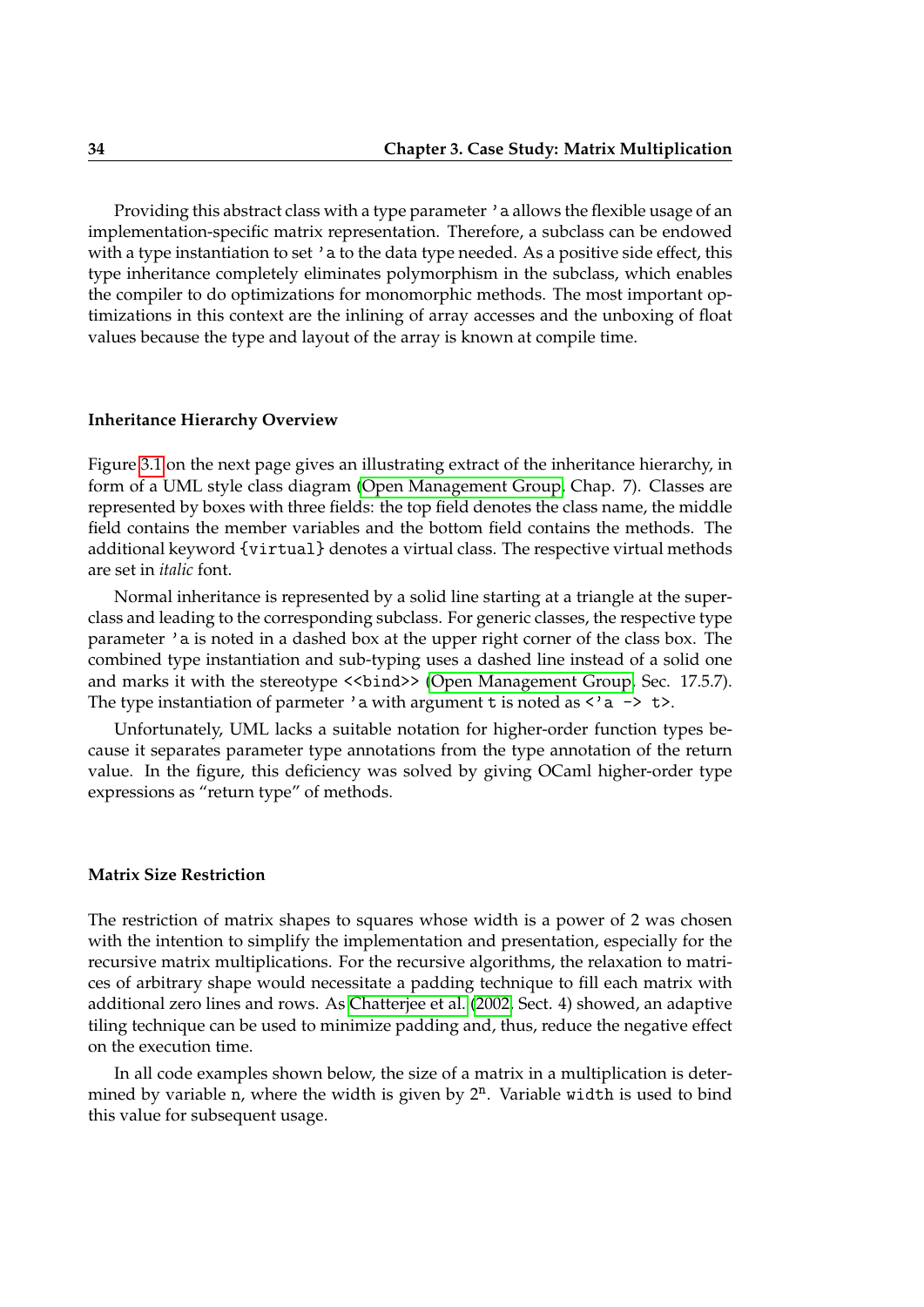

<span id="page-34-0"></span>Figure 3.1: UML style class diagram extract of matrix multiplication implementations. Type names are abbreviated: *t* denotes Std\_matrix.t, *array* denotes float array and *bigarray* denotes (float, float64\_elt, c\_layout) Array1.t of the Bigarray module.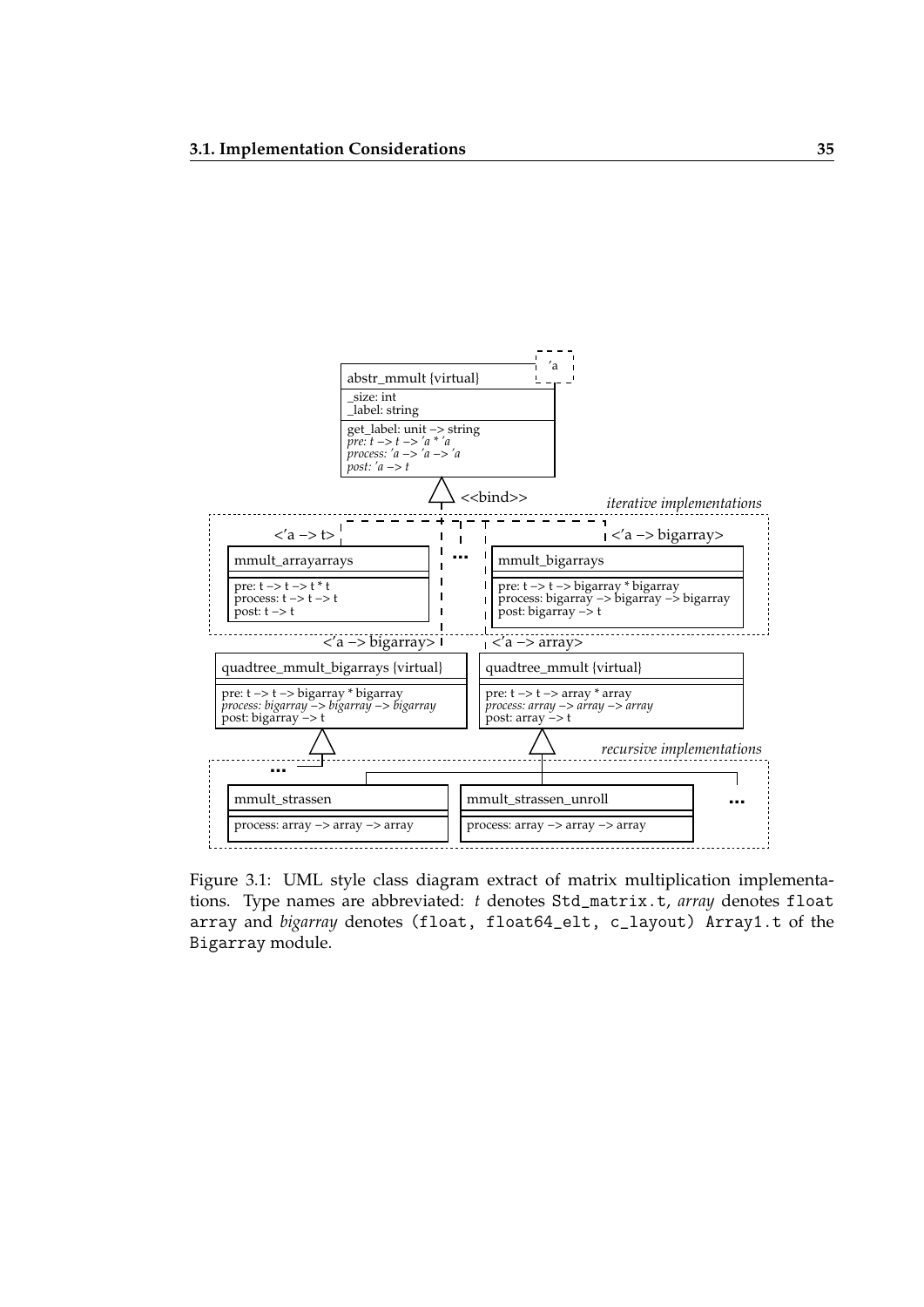| Float arrays of arrays      |                                                                                                                                                                                                                                                                                                                                                                                                                                                                                                                                                          |  |  |  |
|-----------------------------|----------------------------------------------------------------------------------------------------------------------------------------------------------------------------------------------------------------------------------------------------------------------------------------------------------------------------------------------------------------------------------------------------------------------------------------------------------------------------------------------------------------------------------------------------------|--|--|--|
| IterOrd OAa                 | naïve implementation in OCaml                                                                                                                                                                                                                                                                                                                                                                                                                                                                                                                            |  |  |  |
| Iter0rd CAa                 | naïve implementation in C                                                                                                                                                                                                                                                                                                                                                                                                                                                                                                                                |  |  |  |
| Row-major order arrays      |                                                                                                                                                                                                                                                                                                                                                                                                                                                                                                                                                          |  |  |  |
| IterRow OA                  | in OCaml using OCaml Arrays                                                                                                                                                                                                                                                                                                                                                                                                                                                                                                                              |  |  |  |
| IterRow OB1                 | in OCaml using 1-D bigarrays                                                                                                                                                                                                                                                                                                                                                                                                                                                                                                                             |  |  |  |
| IterRow CA                  | in pure C                                                                                                                                                                                                                                                                                                                                                                                                                                                                                                                                                |  |  |  |
|                             | 2-dimensional arrays                                                                                                                                                                                                                                                                                                                                                                                                                                                                                                                                     |  |  |  |
| Iter2D OB2                  | in OCaml using 2-D bigarrays                                                                                                                                                                                                                                                                                                                                                                                                                                                                                                                             |  |  |  |
| Iter2D OB2+C                | in OCaml with calculation in external C                                                                                                                                                                                                                                                                                                                                                                                                                                                                                                                  |  |  |  |
| Transposed operand matrix B |                                                                                                                                                                                                                                                                                                                                                                                                                                                                                                                                                          |  |  |  |
| IterTrp OAa                 | in OCaml using arrays of arrays                                                                                                                                                                                                                                                                                                                                                                                                                                                                                                                          |  |  |  |
| IterTrp OB2                 | in OCaml using 2-D bigarrays                                                                                                                                                                                                                                                                                                                                                                                                                                                                                                                             |  |  |  |
| IterTrp CAa                 | in C using arrays of arrays                                                                                                                                                                                                                                                                                                                                                                                                                                                                                                                              |  |  |  |
| IterTrp CA                  | in C using ordinary arrays                                                                                                                                                                                                                                                                                                                                                                                                                                                                                                                               |  |  |  |
| IterTrp OAa+U               | in MetaOCaml using arrays of arrays and unrolling                                                                                                                                                                                                                                                                                                                                                                                                                                                                                                        |  |  |  |
| IterTrp 0B2+C               | in OCaml with calculations in external C                                                                                                                                                                                                                                                                                                                                                                                                                                                                                                                 |  |  |  |
| IterTrp 0Aa+0               | in MetaOCaml <sup>*</sup> using arrays of arrays and offshoring<br>$\mathbf{1} \cdot \mathbf{1} \cdot \mathbf{1} \cdot \mathbf{1} \cdot \mathbf{1} \cdot \mathbf{1} \cdot \mathbf{1} \cdot \mathbf{1} \cdot \mathbf{1} \cdot \mathbf{1} \cdot \mathbf{1} \cdot \mathbf{1} \cdot \mathbf{1} \cdot \mathbf{1} \cdot \mathbf{1} \cdot \mathbf{1} \cdot \mathbf{1} \cdot \mathbf{1} \cdot \mathbf{1} \cdot \mathbf{1} \cdot \mathbf{1} \cdot \mathbf{1} \cdot \mathbf{1} \cdot \mathbf{1} \cdot \mathbf{1} \cdot \mathbf{1} \cdot \mathbf{1} \cdot \mathbf{$ |  |  |  |

<span id="page-35-0"></span><sup>∗</sup> The offshoring implementation uses objects of the MetaOCaml code type.

Table 3.1: Iterative implementations of the matrix multiplication. A unique identifier is assigned to each implementation. It is shaped *impl lang type* [+ *variant*], where *impl* denotes the basic implementation, *lang* is either O, for (Meta)OCaml, or C, for C, *type* denotes the data type used for matrices and *variant* distinguishes between implementation variants.

## **3.2 Low-level Optimizations of the Iterative Algorithm**

This section presents implementations of the matrix multiplication which are directly based on the declarative Definition [3.1](#page-26-0) by implementing the summations by nested loops. In order to distinguish them in the subsequent benchmarks, we assign identifiers to each implementation, as shown in Table [3.1.](#page-35-0)

## **3.2.1 Using Arrays of Arrays**

The following implementation is the first one of the benchmark suite. It directly uses the common data representation, i.e., arrays of float arrays.

```
1 method process a b =
     begin
      let c = Array.make_matrix width width 0.0 in
       for i = 0 to width−1 do
         let c_row = c.(i) in
6 let a_row = a.(i) in
        for j = 0 to width−1 do
          for k = 0 to width−1 do
```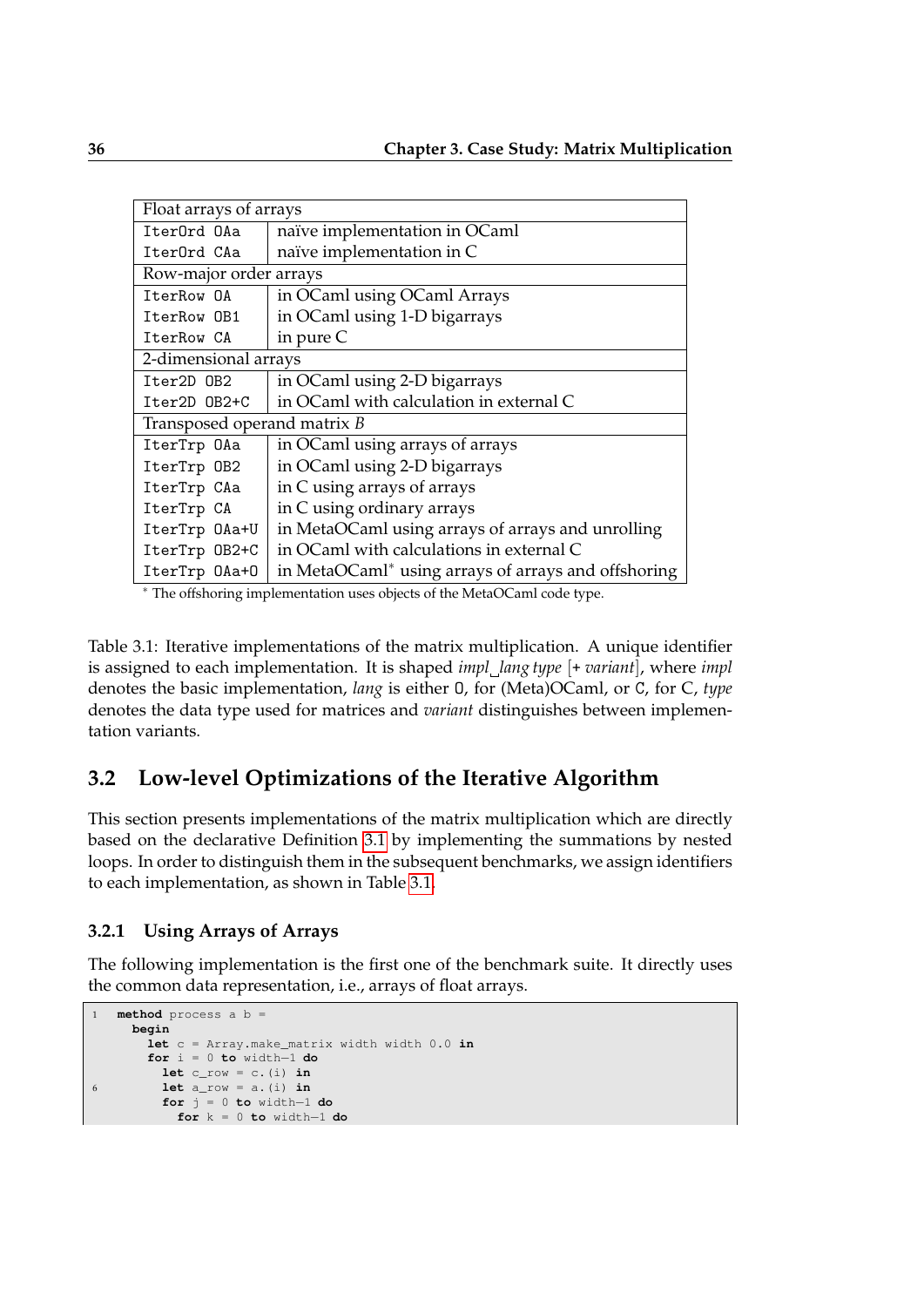```
c_{\text{row.}}(j) \leftarrow c_{\text{row.}}(j) + a_{\text{row.}}(k) * b.(k).(j)
                done
11 done
          done;
          c
        end
```
The implementation is closely geared to the definition of the matrix product given in Definition [3.1.](#page-26-0) Since input and output of this operation are of the type chosen as default matrix representation, no further pre- or post-processing has to be done. Though it is a direct implementation of the definition, this implementation considers a number of the speed issues discussed before: there are no polymorphic types, the rows of the matrix are of type float array and, therefore, are stored in a consecutive memory block of double precision floating point values. Furthermore, OCaml is aware of the special form of the loop body, i.e., despite the usual representation of float values, the intermediate results of the right hand side of the assignment will not become boxed. Also, the two-dimensional subscript of matrix a and b is split into a less frequent reference to rows in the outermost loop and a more frequent reference to column entries in the innermost loop. Unfortunately, the row subscript of matrix b cannot easily be moved to an outer loop level because it is dependent on the inner loop index k.

Using arrays of arrays, the computation structure can be written in C very much like the OCaml implementation.

```
1 for (i = 0; i < width; i++) {
     double ∗ c_row = c[i];
     double ∗ a_row = a[i];
     for (j = 0; j < width; j++) {
       c_{row[j]} = 0;6 for (k = 0; k < width; k++) {
         c_row[j] += a_row[k] * b[k][j];
       }
     }
   }
```
Aside from the syntax, the most obvious differences occur in the initialization of array c with 0 within the loop of j and the special nature of C arrays as pointers to consecutive chunks of memory, indicated by the data type double \* (i.e., pointer to double). Therefore, an array of arrays in C is actually an array of pointers with each pointer addressing a one-dimensional array of matrix row entries.

Using arrays of arrays as matrix representation is not as easy in  $C$  as it is in OCaml. Because C does not provide automated memory management like the OCaml garbage collection, matrices of dynamic size have to be allocated and freed manually. This task is complex and error-prone, especially for data structures with many pointers. Therefore, preceding the code fragment above, a number of consecutive memory segments has to be allocated, not only for the array of pointers but also for each matrix row.

Arrays of arrays provide a way of indexing that is quite similar to the subscript of a matrix used in mathematical notation. Still, operations on them need special care by the implementer due to the risk of irregular shape and aliasing. Because either rows or columns are represented by individual arrays, an irregular shape occurs if two or more of these arrays have different lengths. The matrix represented by the array of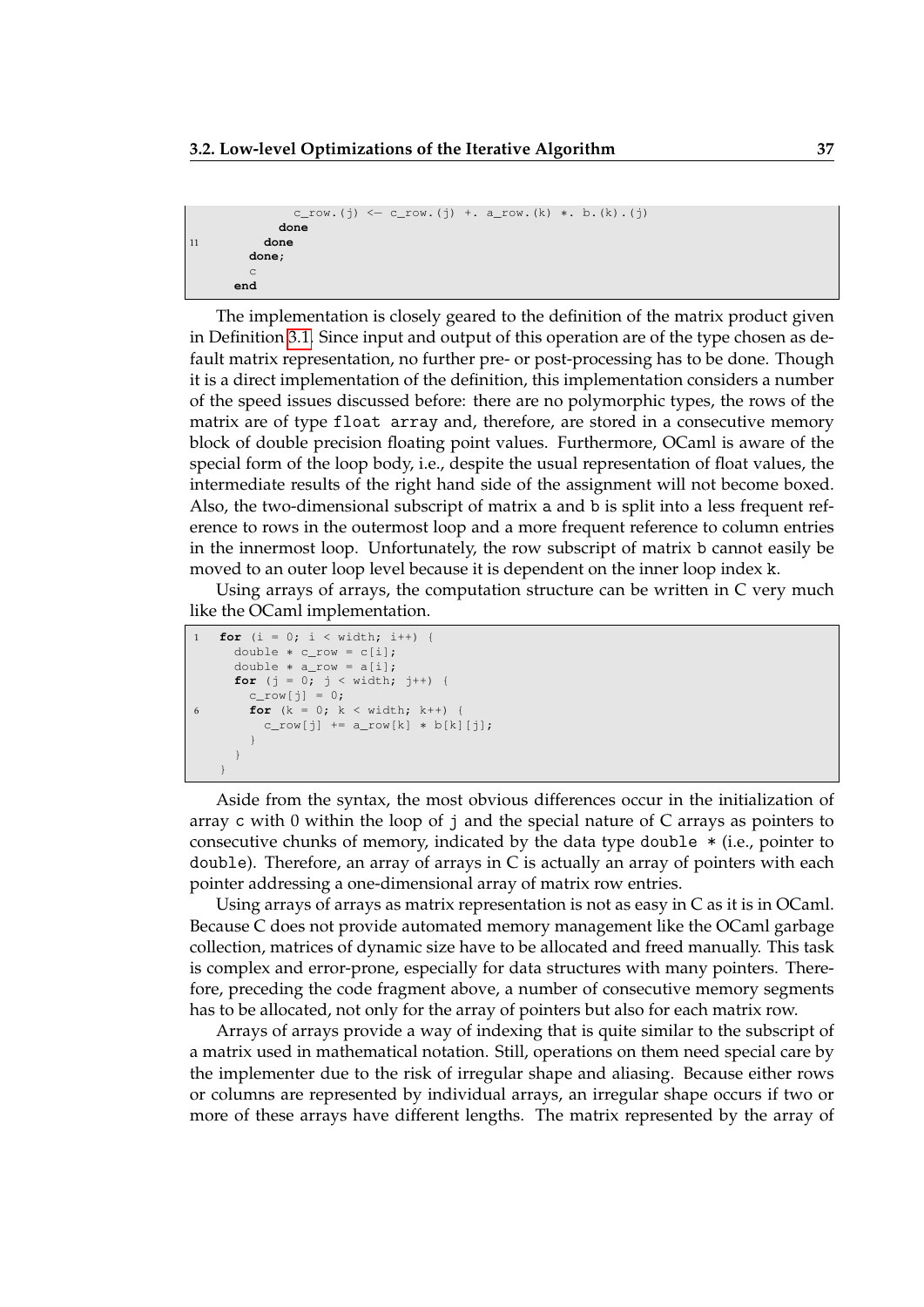arrays would not be rectangular anymore. By using the function Array.make\_matrix a rectangular shape can be guaranteed, but nothing can be said about the layout of rows as chunks in the memory. Notably, these chunks need not occupy a consecutive span of memory. Aliasing is another issue since arrays are mutable objects. Array elements with different indices i and j may be of the same value and, therefore, in an array of arrays,  $a$ . (i) can refer to the same array as  $a$ . (j). Any modification of the first array would affect the latter.

The next subsection uses representations which prevent the risk of both irregular shape and aliasing.

## **3.2.2 Using One- and Multi-dimensional Arrays**

Languages like C and Fortran provide "real" multi-dimensional arrays. In the case of C they have to be allocated statically (i.e., on the stack) and their shape must be known statically. An array of this kind is arranged as a consecutive chunk of memory, which is indexed in row-major order (in C) or column-major order (in Fortran). In OCaml, the built-in arrays are restricted to one dimension. In addition, the bigarray library offers arrays of arbitrary length and dimensions from 1 to 16, laid out either in row-major or column-major order.

In the case that a language does not provide multi-dimensional arrays, a simple way of representing a multi-dimensional matrix by a one-dimensional array is to use a mapping from two-dimensional matrix indices to the one-dimensional indices of the array. The only prerequisite is that it corresponds to following definition.

#### **3.2 Definition (Index Function)**

Function  $f \in \overline{n} \times \overline{m} \to \mathbb{N}$  is called *index function* of array  $a \in \mathbf{R}^k$  if both

*f* is injective

and

$$
\{f(p,q) \mid (p,q) \in \overline{n} \times \overline{m}\} \subseteq \overline{k},
$$

i.e., the image of *f* is a subset of range *k*.

 $\Box$ 

In order to save memory, the cardinality of the index space of the two-dimensional matrix should be equal to the length of the array, i.e.,  $nm = k$ .

Now we can define a 2D matrix representation by an array and an index function as follows.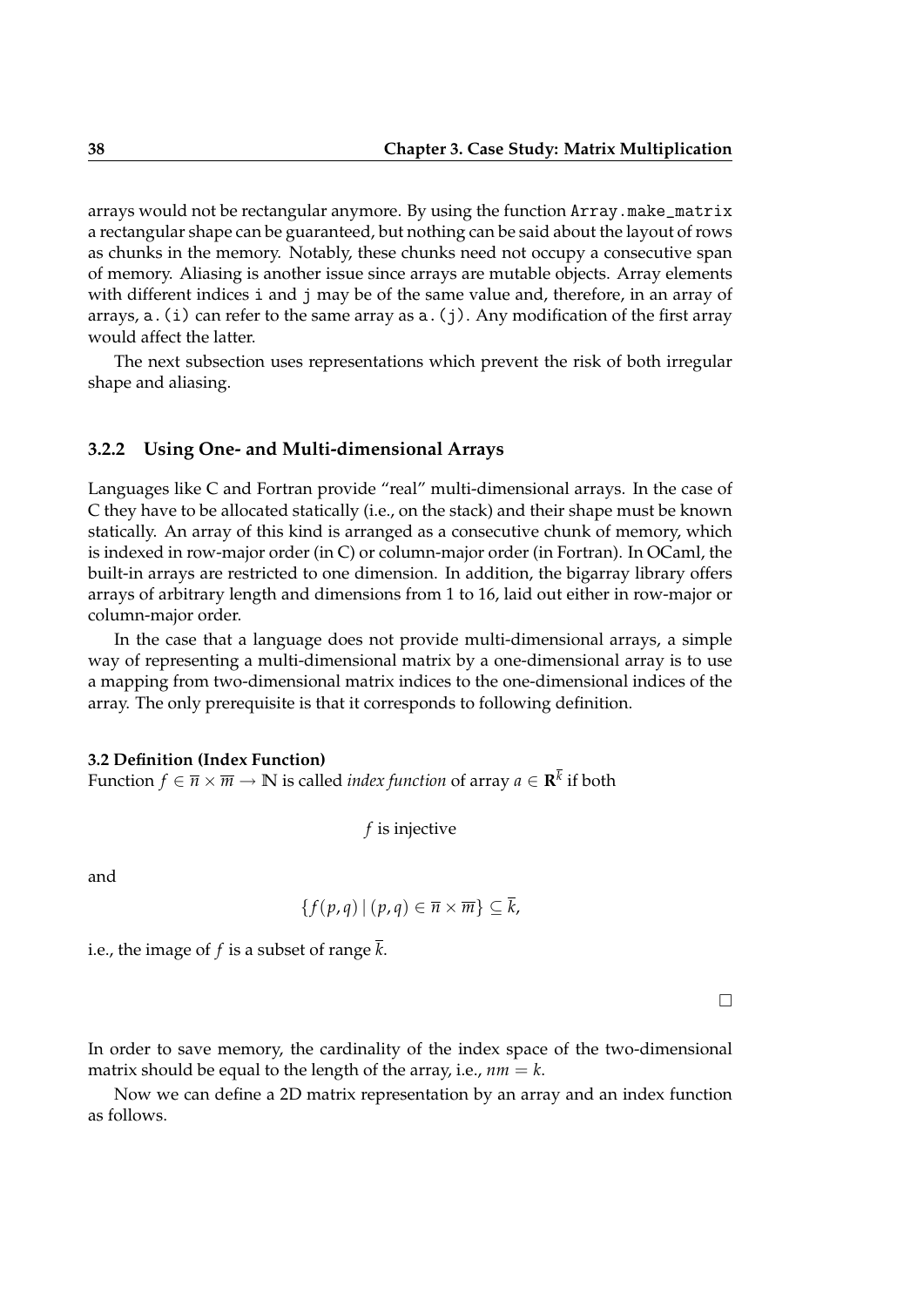

<span id="page-38-0"></span>Figure 3.2: Memory layout of matrices for different index functions

#### **3.3 Definition (2D Matrix Representation)**

Consider a matrix  $M \in \mathbf{R}^{\overline{v} \times \overline{w}}$  and an index function  $f \in \mathbb{N}^{\overline{v} \times \overline{w}}$  of an array  $a \in \mathbf{R}^{\overline{v} \cdot \overline{w}}$ . Then *a* and *f* are a *2D matrix representation* of *M* if and only if

$$
a_{f(i,j)} = M_{i,j} \qquad \forall i \in \overline{v}, j \in \overline{w}
$$

A one-dimensional array with a two-dimensional index function not only provides a means of compensation for the absence of an appropriate language construct. In addition, there is no restriction to a specific layout of the array. In order to lay out the matrix in row-major order, the index function to be used would be  $f(i, j) = i \cdot w + j$ . This function allows to index matrices of width *w* and an arbitrary number of rows. A column-major indexing for a matrix of height *h* would be  $f(i, j) = i + j \cdot h$ . Another layout and index function is the z-Morton index used for recursive algorithms (see Figure [3.2\)](#page-38-0).

#### **Row-major Order Matrix Multiplication**

A matrix multiplication using one-dimensional OCaml arrays is specified by the following code fragment.

```
method process a b =
   begin
     let c = Array.make ( width ∗ width ) 0.0 in
     for i = 0 to width − 1 do
5 let i_of = width ∗ i in
        for j = 0 to width -1 do
         for k = 0 to width − 1 do
           c.(i_0f + j) \leftarrow c. (i_0f + j)+. a.(i_of + k) ∗. b.(k ∗ width + j)
10 done;
       done;
     done;
      c
   end
```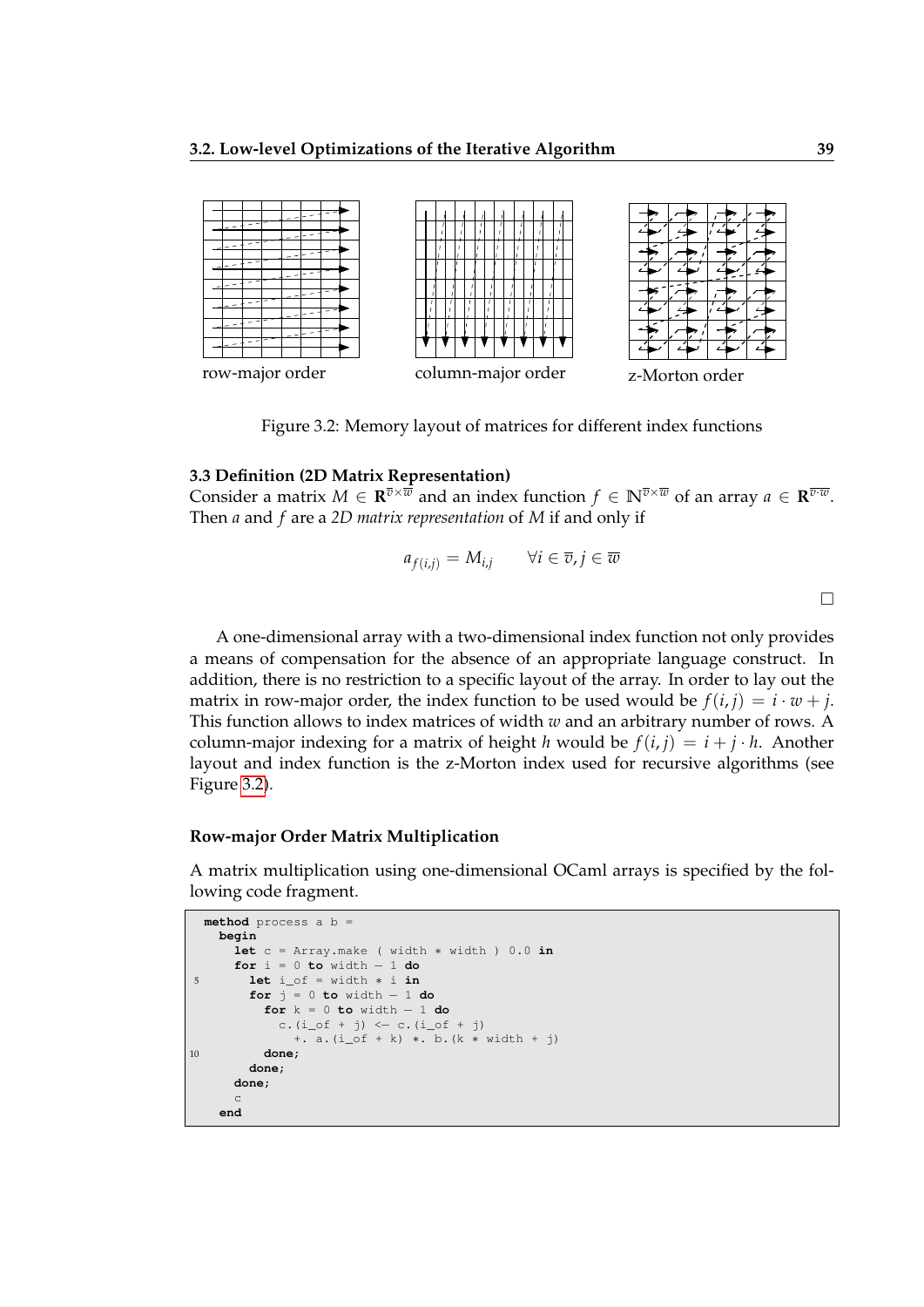This implementation uses the row-major order index function. For optimization, the index function was not only inlined but also optimized by moving the calculation of the offset i\_of of row i to the outermost loop.

Unfortunately, the standard arrays provided in OCaml are restricted to a maximum length which is strongly dependent on the target architecture.<sup>[2](#page-39-0)</sup> This limit is much more eminent for one-dimensional arrays than for arrays of arrays. On a 32-bit i386 machine, the limit is exceeded by an array of length 2 $^{22}$ . Thus, a matrix with index space  $2^{11} \times 2^{11}$ can not be represented by a one-dimensional array. If we keep the restriction of the width being a power of 2, arrays of arrays can keep matrices of any size up to  $2^{21} \cdot 2^{21} =$ 2 42 .

#### **Two-dimensional Matrix Multiplication**

OCaml bigarrays are not subject to this restriction, and the corresponding code fragment can be adopted easily using bigarrays by writing the subscript operator of OCaml arrays with the braces of the respective bigarray operator.

```
1 method process a b =
   begin
     let c =
       Array1.create float64 c_layout (width ∗ width)
     in
6 for i = 0 to width−1 do
       let i_of = i ∗ width in
       for j = 0 to width−1 do
         let ij of = i of + j inc.{ij_of} \leftarrow 0.0;
11 for k = 0 to width−1 do
           c.\{i\} of} <-
             c.{ij_of} +. a.{i_of + k} *. b.{k * width + j}
         done
       done;
16 done;
     \simend
```
Again, using either standard arrays or bigarrays, the respective array type should be monomorphic to enable OCaml to inline operations on them. While the standard arrays are of type float array, the corresponding bigarrays are of type (float, float64\_elt,c\_layout) Array1.t. This is assured by the use of the respective create function and by explicit type constraints on the parameters of the enclosing function.

For comparison, a matrix multiplication in C using row-major order index function, is given by the following loop program.

<span id="page-39-0"></span><sup>&</sup>lt;sup>2</sup>The maximum array length can be requested by the variable Sys.max\_array\_length.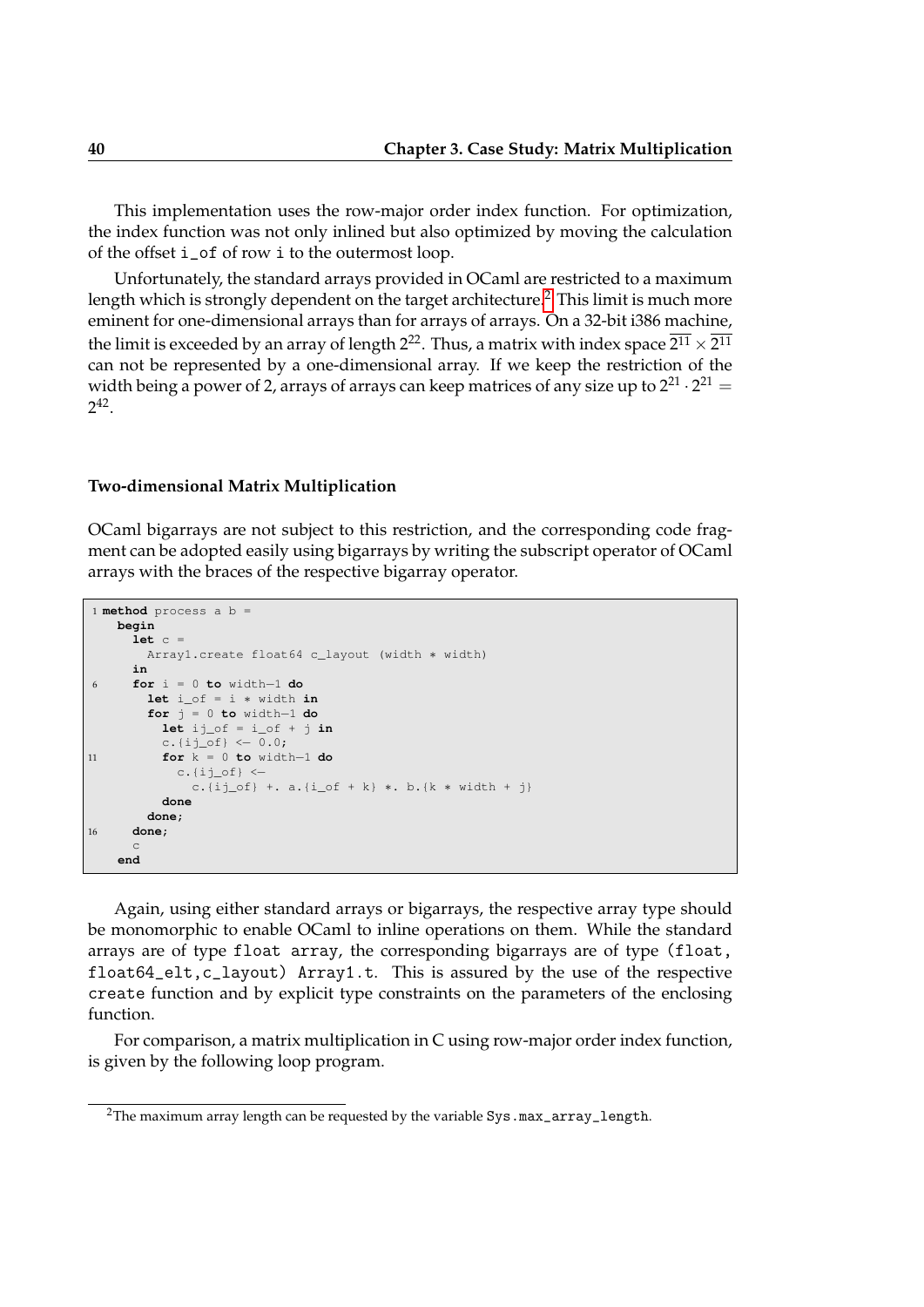```
for (i = 0; i < width; i++) {
2 i_of = width * i;for (j = 0; j < width; j++) {
      int ij_of = i_of + j;
       c[ij_of] = 0;for (k = 0; k < with>width; k++) {
7 c[ij_of] += a[i_of + k] ∗ b[k ∗ width + j];
       }
     }
   }
```
Though C provides multi-dimensional arrays, the use of one-dimensional arrays in C is very common due to the following reasons:

- Many compilers expect the dimensions of static arrays to be given as constant literals. Also, two-dimensional arrays as function arguments must have at least a constant width, so the row-major indexing is statically known at compile time.
- The access of a one-dimensional array by a user-defined index function is more flexible because it can be chosen according to the needs of the program.
- The dynamic allocation of one-dimensional arrays is simpler than imitating twodimensional arrays with a complex data structure like an array of arrays.

The C99 standard [\(ISO/IEC JTC1/SC22/WG14, 1999\)](#page-107-0) introduces variable-sized arrays, which could motivate a more frequent use of real multi-dimensional arrays in C in the future. This feature also allows the passing of variable-sized multi-dimensional arrays as function argument, a big advantage for writing reusable code. Unfortunately, this feature is still not implemented in all popular C compilers.

Two-dimensional arrays as a language construct help the implementer of numerical problems to program the mathematics involved more directly. Another advantage over other representations is the awareness of the compiler, which may perform optimizations based on the knowledge about a specific matrix shape. Still, a naïve implementation of the matrix multiplication using bigarrays and exclusively two-dimensional indexing, did not prove to run as efficient as the following version.

```
for i = 0 to width−1 do
     let c_row = Array2.slice_left c i in
     let a_row = Array2.slice_left a i in
     for j = 0 to width−1 do
5 for k = 0 to width−1 do
         c_row.{j} <− c_row.{j} +. a_row.{k} ∗. b.{k, j}
       done
     done
   done;
```
This nest of loops selects rows at an outer loop level, just like the example with arrays of arrays. In this case, we make use of the function Array2.slice\_left, which provides a one-dimensional view of a single matrix row.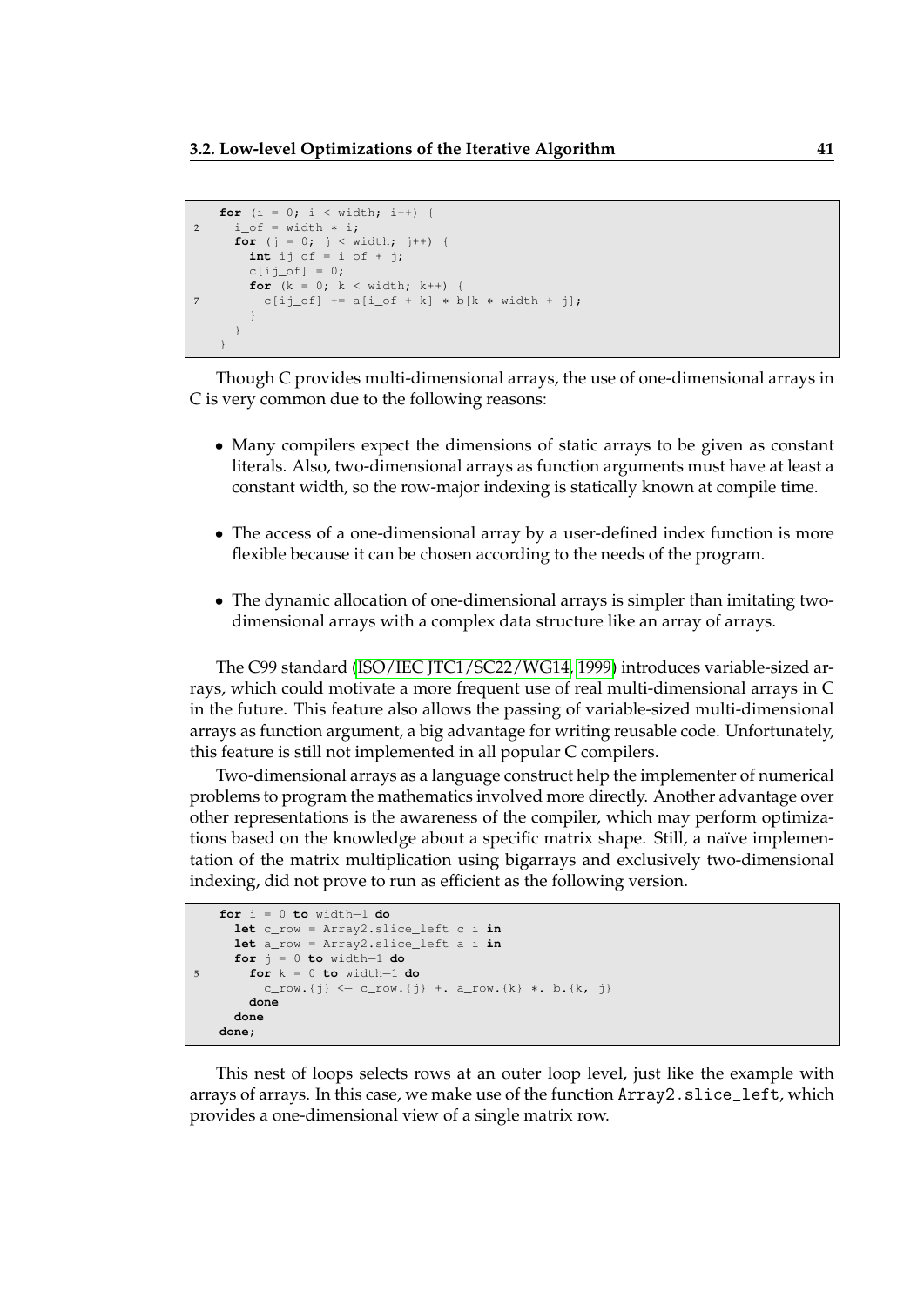## **Exporting OCaml Bigarrays to C**

Bigarrays not only provide multi-dimensionality and huge array sizes. In fact, the main purpose of bigarrays is to simplify the interfacing to C programs, because they can easily be created to fit the needs of the C function to be called from OCaml. The interfacing mechanism provided by OCaml is described in detail later on (Section [6.2\)](#page-94-0).

For matrix multiplication, it is sensible to do the pre- and post-processing within OCaml, i.e., to convert the input matrices to bigarrays and the result of the product back to OCaml arrays of arrays. The actual time-consuming multiplication can be done in C and made known to OCaml by the following declaration.

```
type flatm = (float, float64_elt, c_layout) Array2.t
external mmult :
 int −> flatm −> flatm −> flatm = "mmult_stub"
```
Because we want to use them on the C side, the internal representation of bigarrays is chosen accordingly. The concrete type argument float64\_elt defines the array elements to be of C type double. The type argument c\_layout sets the layout of the matrix to be ordered row major.

A C stub function implements the extractions of C arrays from the respective bigarray argument and the initialization of the result matrix. In this example, the actual row-major matrix multiplication is embedded in the stub code at lines 15–23.

```
value mmult_stub (value n, value big_a, value big_b) {
  int i, \eta, k, i_of;
   int width = 1 \ll Int_{val}(n);
    long dims[] = {width, width};
    value big_c = alloc_bigarray(
7 BIGARRAY_FLOAT64|BIGARRAY_C_LAYOUT,
        2, NULL, dims);
   double∗ a = (double∗) Bigarray_val(big_a)−>data;
   double∗ b = (double∗) Bigarray_val(big_b)−>data;
12 double∗ c = (double∗) Bigarray_val(big_c)−>data;
   CAMLparam3(n, big_a, big_b);
   for (i = 0; i < width; i++) {
      i_of = width * i;
17 for (j = 0; j < width ; j++) {
       int i \text{ of } = i \text{ of } + j;
        c[ij_of] = 0;for (k = 0; k < with ; k++) {
         c[ij of] += a[i of + k] * b[k * width + j];
22 }
      }
    }
    CAMLreturn(big_c);
  }
```
## **3.2.3 Using Transposed Matrices**

As shown in the previous examples, the number of operations can be reduced significantly by moving either the extraction of rows or the calculation of row offsets to an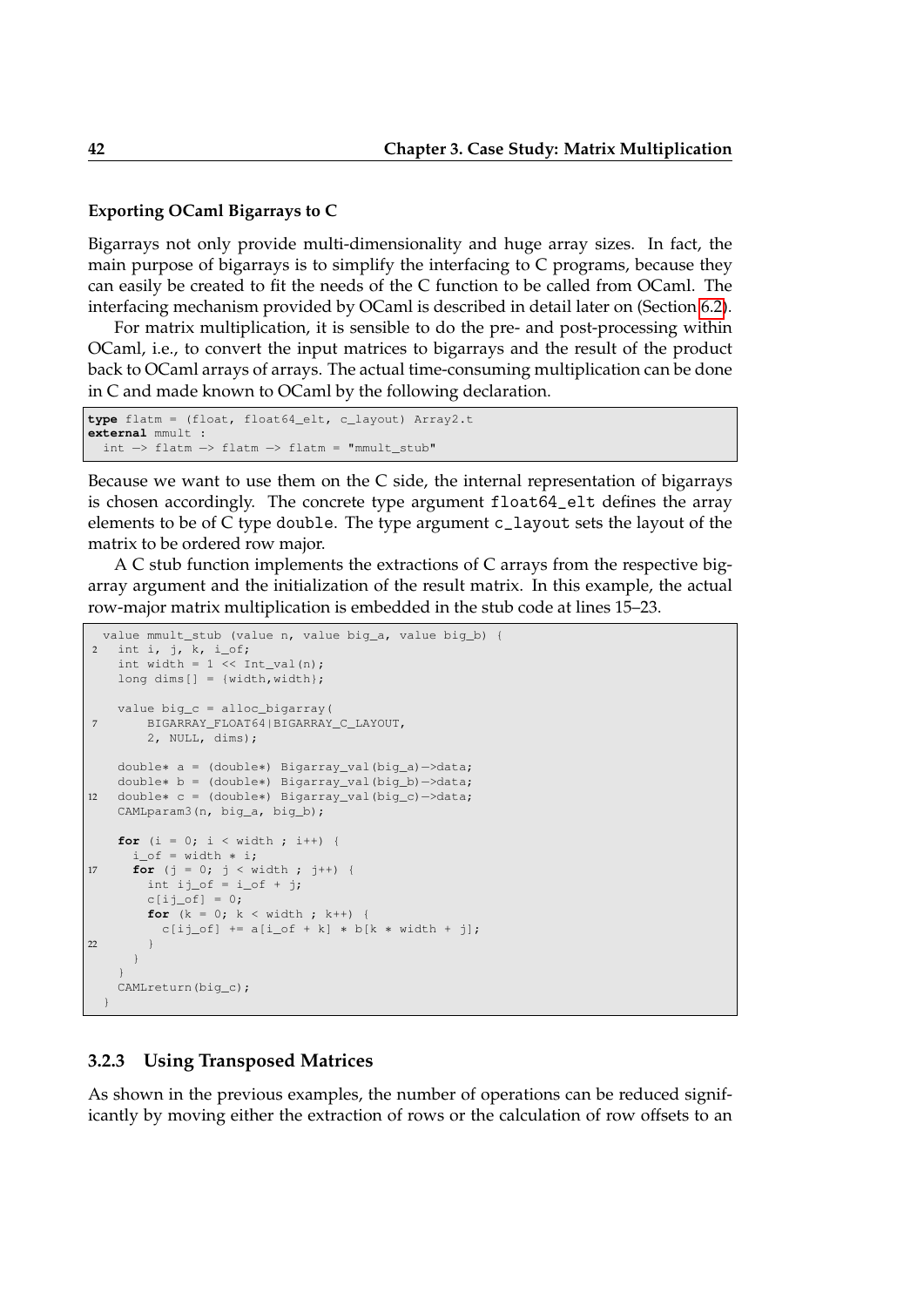outer loop. Unfortunately, this is not possible for the subscript of the right operand matrix *B* because the iteration over the rows is done by the innermost loop index. Furthermore, this non-local access is especially bad in terms of data-cache misses.

On the other hand, the column index of matrix *B* is incremented less frequently, being the loop index of the middle loop. So, a representation of *B* by a column-major matrix would not only allow the extraction of offset calculations but would also be better in terms of locality for memory accesses. Because a matrix representation in column-major order corresponds to a transposed matrix in row-major order, *B* has to be transposed in the pre-processing phase in order to allow this kind of optimization.

```
method pre a b =
      let tb
        Array.init width begin fun i −>
4 Array.init width begin fun j −>
            b.(i).(i)end
        end in
       (a, tb)
```
This preprocessing method combines the creation of a new array of arrays matrix with the transposition of matrix b. Note that this pre-processing method did not undergo any extra optimizations, due to the fact that the cubic number of operations of the matrix multiplication dominates the quadratic number of operations of this transposition.

However, the matrix multiplication with a column-major *B* should be optimized accordingly.

```
method process a b =
2 begin
      let width = 1 lsl size in
      for i = 0 to width − 1 do
        let c_{row} = c.(i) inlet a_{row} = a.(i) in
7 for j = 0 to width − 1 do
          let b_col = b. (j) infor k = 0 to width -1 do
            c_{\text{row.}}(j) \leftarrow c_{\text{row.}}(j) + a_{\text{row.}}(k) * b_{\text{col.}}(k)done
12 done
      done;
      c
    end
```
Modeled on the previous examples, the benchmark suite also contains a transposed matrix multiplication for two-dimensional bigarrays, two-dimensional bigarrays with an external multiplication in C and a pure C implementation.

## **3.3 High-level Optimizations by Recursive Algorithms**

## **3.3.1 Ordinary and Strassen's Matrix Multiplication**

Another way of calculating the matrix product  $C = A \cdot B$  is to use an algorithm which is based on a recursive definition. A non-trivial matrix multiplication is defined recur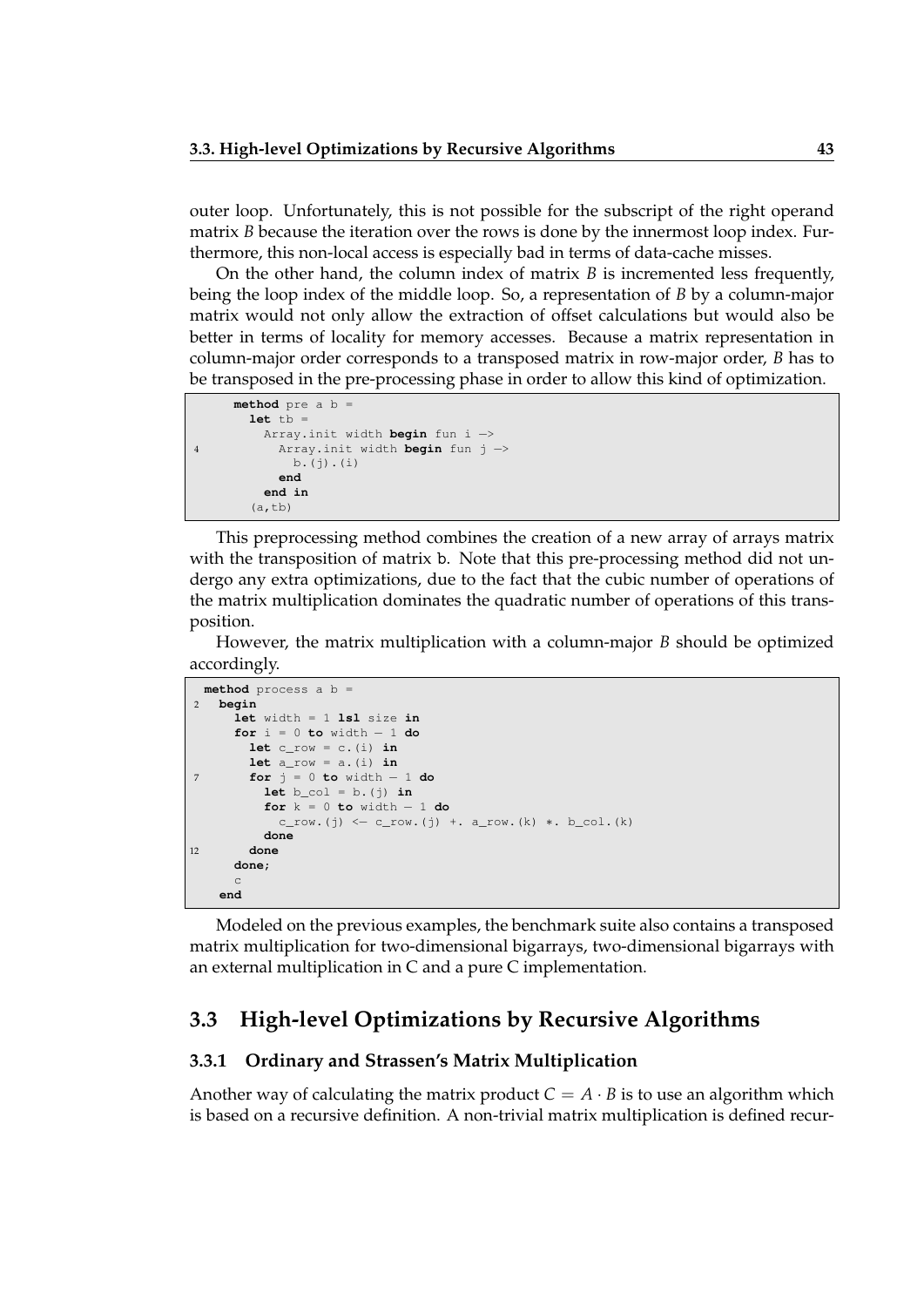sively in terms of the four quadrants of each participating matrix.

## **3.4 Definition (Ordinary Recursive Matrix Multiplication)**

For any matrix *M* and  $i, j \in \{0, 1\}$ , let  $M^{i,j}$  denote a quadrant of matrix *M*, i.e.,

$$
\left(\begin{array}{cc} M^{0,0} & M^{0,1} \\ M^{1,0} & M^{1,1} \end{array}\right) = M.
$$

Let  $A \in \mathbf{R}^{\overline{u} \times \overline{v}}$  and  $B \in \mathbf{R}^{\overline{v} \times \overline{w}}$ . The matrix multiplication  $C = A \cdot B$  is defined by the following equations

$$
C^{0,0} = A^{0,0} \cdot B^{0,0} + A^{0,1} \cdot B^{1,0}
$$
  
\n
$$
C^{0,1} = A^{0,0} \cdot B^{0,1} + A^{0,1} \cdot B^{1,1}
$$
  
\n
$$
C^{1,0} = A^{1,0} \cdot B^{0,0} + A^{1,1} \cdot B^{1,0}
$$
  
\n
$$
C^{1,1} = A^{1,0} \cdot B^{0,1} + A^{1,1} \cdot B^{1,1}
$$

In order to make this definition sound, the shapes of all matrices must fit according to

$$
w(A^{0,0}) = w(A^{1,0}) = h(B^{0,0}) = h(B^{0,1})
$$
  

$$
w(A^{0,1}) = w(A^{1,1}) = h(B^{1,0}) = h(B^{1,1}).
$$

Furthermore, the multiplication of matrices of size 1 corresponds to a multiplication of both respective entries in **R**. Any multiplication or summation of matrices with zero width or height, yields, again, an empty matrix.

 $\Box$ 

So, the recursive equations reduce the problem of multiplying the whole matrices to a number of multiplications and summations of sub-matrices. The following Lemma states that this definition of a matrix multiplication is equivalent to the iterative one given above.

## **3.5 Lemma**

The equations given in Definition [3.4](#page-42-0) hold for the iterative matrix multiplication of Definition [3.1](#page-26-0) on page [31.](#page-26-0)

*Idea of Proof:*

Let 
$$
v = w(A) = h(B)
$$
 and  $v' = w(A^{0,0}) = h(B^{0,0})$ . For all  $i \in \overline{h(A^{0,0})}$  and  $j \in \overline{w(B^{0,0})}$   
\n
$$
(A^{0,0} \cdot B^{0,0})_{i,j} + (A^{0,1} \cdot B^{1,0})_{i,j}
$$
\n
$$
= \sum_{k=0}^{v'-1} A_{i,k}^{0,0} \cdot B_{k,j}^{0,0} + \sum_{k=0}^{v-v'-1} A_{i,k}^{0,1} \cdot B_{k,j}^{1,0}
$$
Def. 3.1  
\n
$$
= \sum_{k=0}^{v'-1} A_{i,k} \cdot B_{k,j} + \sum_{k=v'}^{v-1} A_{i,k} \cdot B_{k,j}
$$
sub-matrix definition  
\n
$$
= \sum_{k=0}^{v-1} A_{i,k} \cdot B_{k,j} = C_{i,j} = C_{i,j}^{0,0}
$$
Def. 3.1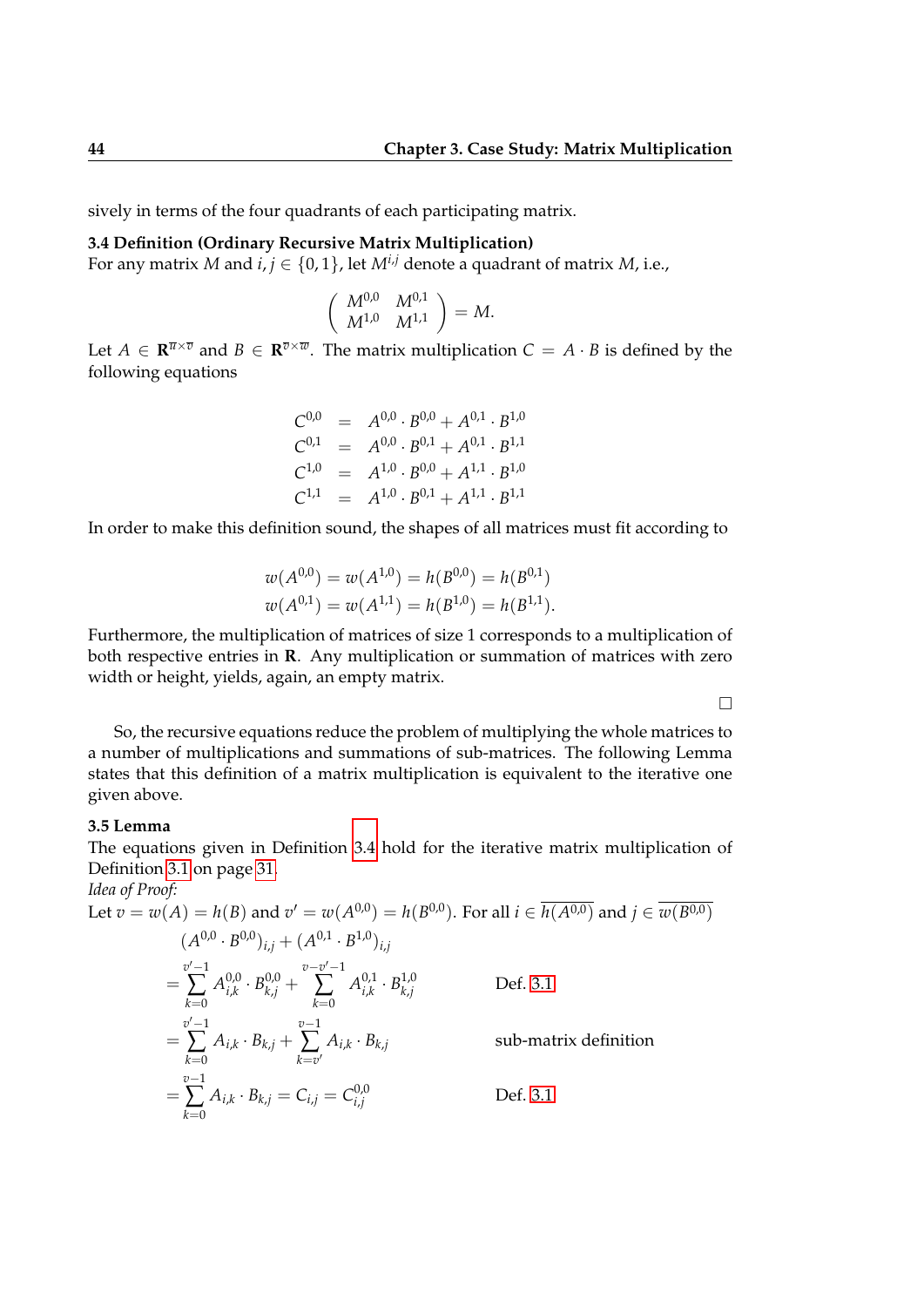The proofs for the equations of  $C^{0,1}$ ,  $C^{1,0}$  and  $C^{1,1}$  are similar and are omitted here.

 $\Box$ 

A direct implementation of the equations in Definition [3.4](#page-42-0) on the facing page by a recursive function would have 8 recursive calls and 4 summations in the recursive case. The restriction on the matrix shape and size, given in the design decisions on page [32,](#page-26-0) simplifies the implementation: a square matrix whose width is a power of 2 can be sectioned by cutting it into four equally sized squares. The termination case can then be implemented as a single floating-point multiplication of scalar values. For this algorithm, the total number of operations *T*(*N*) for square matrices of width *N* is given by the following equations:

$$
T(1) = c_1
$$
  
\n
$$
\forall N > 1: T(N) = 8 \cdot T\left(\frac{N}{2}\right) + 4 \cdot c_2 \cdot N^2
$$
  
\n
$$
T(N) = 8 \cdot T\left(\frac{N}{2}\right) + 4 \cdot c_2 \cdot N^2
$$
  
\n
$$
T(N) = 8 \cdot T\left(\frac{N}{2}\right) + 4 \cdot c_2 \cdot N^2
$$
  
\nmatrix  
\n<sub>matrix</sub>  
\n<sub>matrix</sub>  
\n<sub>matrix</sub>  
\n<sub>matrix</sub>  
\n<sub>matrix</sub>

where  $c_1, c_2 > 0$  denote a constant number of operations.

To obtain a rough estimate of the number of operations in a closed form, we can use the following special case of the *Master Theorem* [\(Cormen et al., 2001,](#page-106-0) Sec. 4.3).

#### **3.6 Theorem**

Let  $\alpha \geq 1$  and  $\beta > 1$ . Let  $f : \mathbb{N} \to \mathbb{R}$  be a non-negative function with  $f(N) \in$  $O(N^{\log_\beta \alpha - \epsilon})$  for a suitable  $\epsilon > 0$  . If  $T : \mathbb{N} \to \mathbb{R}$  is a function which satisfies the recursive equation

$$
T(N) = \alpha \cdot T\left(\frac{N}{\beta}\right) + f(N) ,
$$

then  $T(N)$  can be determined asymptotically as

$$
T(N) \in \Theta(N^{\log_\beta \alpha}).
$$

 $\Box$ 

According to this theorem, for  $\alpha = 8$ ,  $\beta = 2$  and  $\epsilon = 1$ , the number of operations of the recursive matrix multiplication is in  $\Theta(N^{\log_2 8}) = \Theta(N^3)$ . Note that this algorithm belongs to the same complexity class as the iterative matrix multiplication.

Strassen's version of the matrix multiplication is also defined recursively, according to the following definition [\(Press et al., 1989,](#page-108-0) Sect. 2.11).

#### **3.7 Definition (Strassen's Matrix Multiplication)**

Given the matrix decomposition of *A*, *B*, *C* according to Definition [3.4,](#page-42-0) a matrix multiplication  $C = A \cdot B$  is defined by the following equations: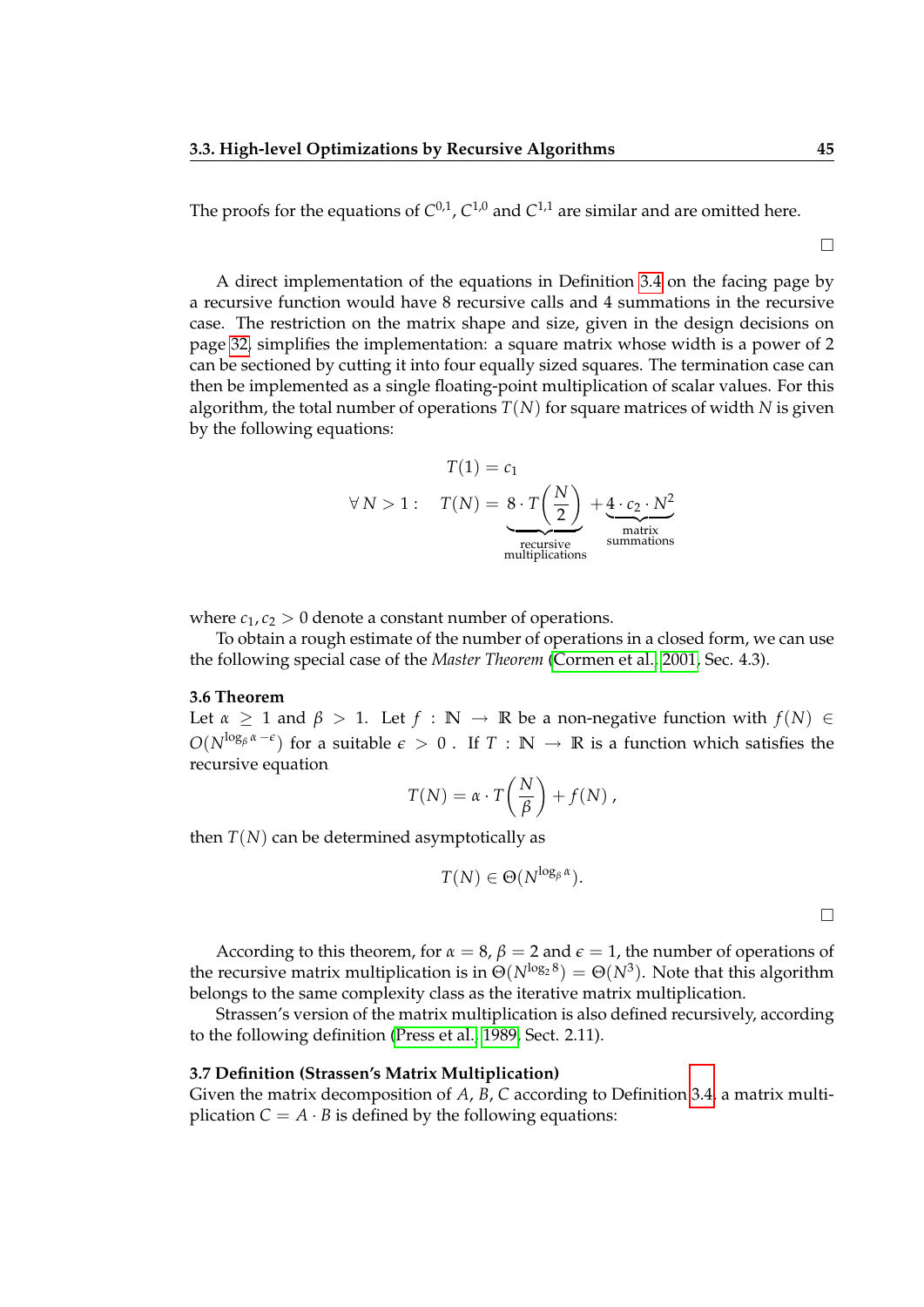$$
M^{0} = (A^{0,0} + A^{1,1}) \cdot (B^{0,0} + B^{1,1})
$$
  
\n
$$
M^{1} = (A^{1,0} + A^{1,1}) \cdot B^{0,0}
$$
  
\n
$$
M^{2} = A^{0,0} \cdot (B^{0,1} - B^{1,1})
$$
  
\n
$$
M^{3} = A^{1,1} \cdot (B^{1,0} - B^{0,0})
$$
  
\n
$$
M^{4} = (A^{0,0} + A^{0,1}) \cdot B^{1,1}
$$
  
\n
$$
M^{5} = (A^{1,0} - A^{0,0}) \cdot (B^{0,0} + B^{0,1})
$$
  
\n
$$
M^{6} = (A^{0,1} - A^{1,1}) \cdot (B^{1,0} + B^{1,1})
$$
  
\n
$$
C^{0,0} = M^{0} + M^{3} - M^{4} + M^{6}
$$
  
\n
$$
C^{1,0} = M^{1} + M^{3}
$$
  
\n
$$
C^{1,1} = M^{0} + M^{2} - M^{1} + M^{5}
$$

 $\Box$ 

This definition is equivalent to the ordinary recursive matrix multiplication, which can be shown by inserting  $M^0$  to  $M^6$  into the last four equations. The advantage over the ordinary multiplication is a reduction of the total number of operations. Though Strassen uses more additions and subtractions (which are all *O*(*N*<sup>2</sup> )), the number of recursive calls is reduced to 7. According to the Master Theorem, this yields a number of operations which is in  $\Theta(N^{\log_2 7})$ , where  $\log_2 7 \approx 2.81$ .

Unfortunately, the memory consumption of Strassen's matrix multiplication is higher than for the ordinary recursive algorithm because memory has to be allocated for intermediate results, for each recursive step.

## **3.3.2 Data Structures for Recursive Matrix Multiplications**

Another advantage of recursive matrix-multiplication is the chance of increasing the locality of memory accesses. To achieve this, using a matrix representation which is row or column oriented would be inappropriate. The strategy of solving the multiplication recursively by reducing the problem to quarters of matrices is neither row- nor columnoriented (Figure [3.3](#page-48-0) on page [49\)](#page-48-0).

An adequate data structure for a matrix *M* is a so called *quad-tree*. This tree has a single root, representing *M* as a whole. Each inner node has four children, the subsections  $M^{0,0}$ ,  $M^{0,1}$ ,  $M^{1,0}$  and  $M^{1,1}$  of M. The leaves, finally, consist of M's element entries.

For the actual implementation this abstract concept of a quad-tree was not implemented by a recursive OCaml type definition. Instead, one-dimensional arrays indexed by a *z-Morton index function* were used [\(Chatterjee et al., 2002\)](#page-106-1). As the following theorem shows, this representation resembles quad-trees. In addition, the acquisition of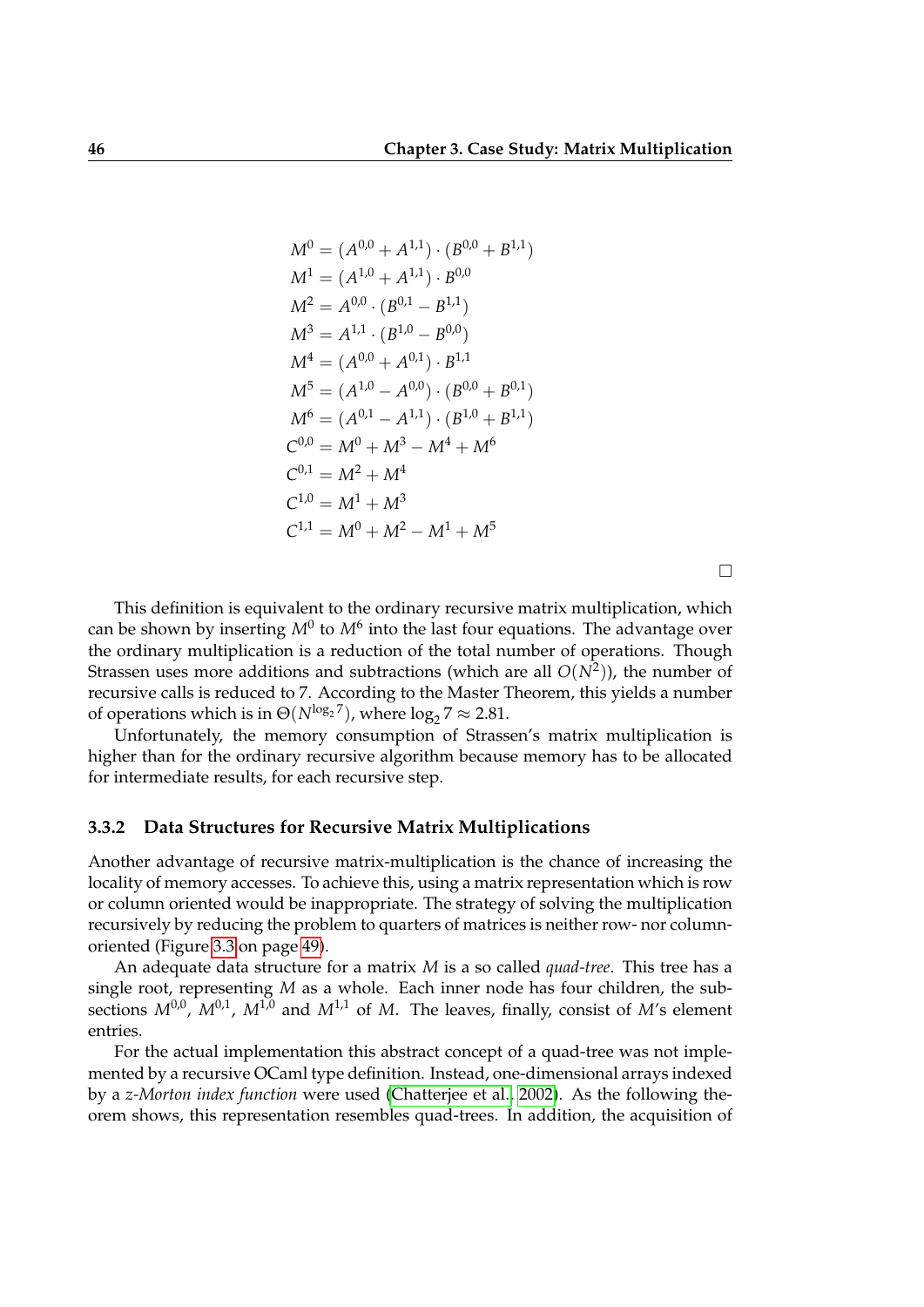child nodes in a quad-tree is equivalent to partitioning the array into four sub-arrays of equal length.

### **3.8 Definition (z-Morton)**

Let  $\mathcal{B}_n(i) \in \{0,1\}^{\overline{n}}$  denote the bit representation of *i*, let  $\mathcal{B}^{-1}(b)$  denote the binary interpretation of an arbitrary sized bitmap  $b$  and let  $a \Join b$  be the bit-wise interleaving of the bitmaps  $a, b \in \{0, 1\}^{\overline{n}, 3}$  $a, b \in \{0, 1\}^{\overline{n}, 3}$  $a, b \in \{0, 1\}^{\overline{n}, 3}$ 

Then, the *z-Morton function*  $z_n : \overline{2^n} \times \overline{2^n} \to 2^{2 \cdot n}$  *is defined by* 

$$
z_n(i,j) = \mathcal{B}^{-1}(\mathcal{B}_n(i) \bowtie \mathcal{B}_n(j)).
$$

 $z_n(i, j)$  is called *z-address* of coordinates  $(i, j)$ .

| ______ |  |  |
|--------|--|--|
|        |  |  |
|        |  |  |
|        |  |  |

Figure [3.4](#page-49-0) on page [50](#page-49-0) sketches this computation of a z-address. To give an example for actual values, consider Figure [3.3](#page-48-0) on page [49.](#page-48-0) For the coordinate (2, 6), we calculate the z-Morton index by interleaving the three-bit representations of 2 and 6.

$$
z_3(2,6)=\mathcal{B}^{-1}(\mathcal{B}_3(2)\Join \mathcal{B}_3(6))=\mathcal{B}^{-1}(\langle010\rangle\Join \langle110\rangle)=\mathcal{B}^{-1}(\langle011100\rangle)=28
$$

The use of an array with a z-Morton index for representing a matrix has a number of characteristics, which are important for the implementation of a recursive matrix multiplication.

### **3.9 Theorem**

Let array  $a \in \mathbb{R}^{2^{2n}}$  and z-Morton function  $z_n$  be a 2D matrix representation of  $M \in$  $\mathbf{R}^{\overline{2^n}\times \overline{2^n}}.$  Then the following propositions are true.

- 1.  $z_n$  is bijective. *Proof:* bijectivity of  $B_n$  and  $\infty$ .
- 2. For  $n > 0$ , M can be split recursively into four quadrants  $M^{0,0}$ ,  $M^{0,1}$ ,  $M^{1,0}$  and  $M^{1,1}$  of size  $2^{n-1} \times 2^{n-1}$ , where

$$
\left(\begin{array}{cc}M^{0,0} & M^{0,1} \\ M^{1,0} & M^{1,1}\end{array}\right) = M
$$

where

 $M_{i,j}^{k,l} := M_{i+k \cdot 2^{n-1},j+l \cdot 2^{n-1}} \qquad \forall k,l \in \{0,1\} \text{ and } i,j \in \overline{2^{n-1}}$ 

*Proof:* We express the mapping of the index of a sub-matrix to the index of *M* by function

$$
f_{k,l}(i,j) := (i + k \cdot 2^{n-1}, j + l \cdot 2^{n-1}).
$$

<span id="page-46-0"></span><sup>&</sup>lt;sup>3</sup>This corresponds to the notation defined in Section [1.1.](#page-14-0) Note that using  $\mathcal{B}^{-1}$  instead of the real inverse of  $\mathcal{B}_{2n}$  is motivated by the fact that  $\mathcal{B}_{2n}^{-1}(b) = \mathcal{B}^{-1}(b)$  for all  $b \in \{0,1\}^{\overline{2\cdot n}}$ .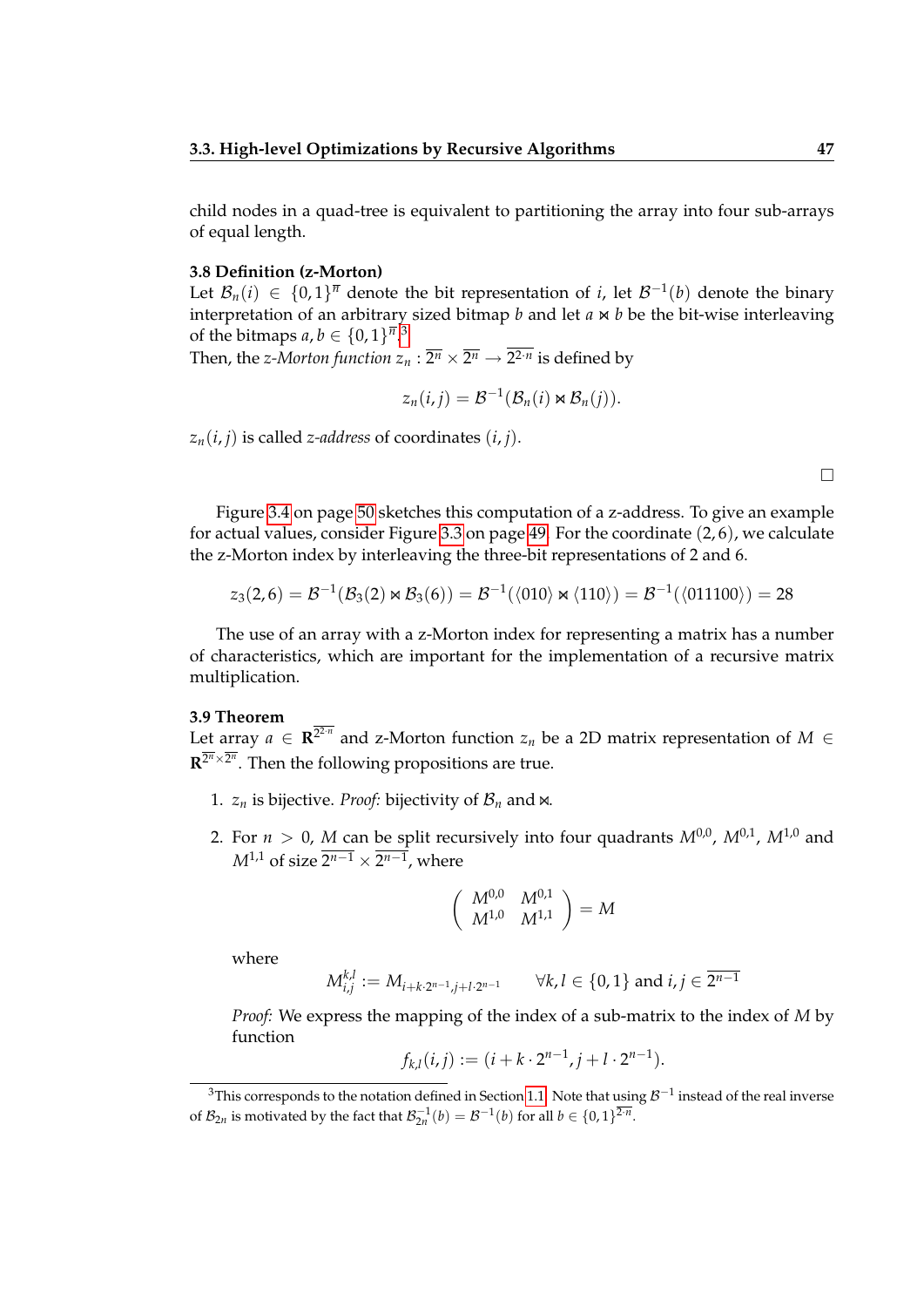We have to show that the images  $f_{k,l}(2^{n-1} \times 2^{n-1})$ , for all  $k, l \in \{0, 1\}$ , describe a partition of  $\overline{2^n}\times \overline{2^n}$ , which is the index space of M. This can be achieved by evaluating each  $f_{k,l}$  with the respective range bounds:

$$
f_{0,0}(\overline{2^{n-1}} \times \overline{2^{n-1}}) = \{0, \ldots, 2^{n-1} - 1\} \times \{0, \ldots, 2^{n-1} - 1\}
$$
  
\n
$$
f_{0,1}(\overline{2^{n-1}} \times \overline{2^{n-1}}) = \{0, \ldots, 2^{n-1} - 1\} \times \{2^{n-1}, \ldots, 2^{n} - 1\}
$$
  
\n
$$
f_{1,0}(\overline{2^{n-1}} \times \overline{2^{n-1}}) = \{2^{n-1}, \ldots, 2^{n} - 1\} \times \{0, \ldots, 2^{n-1} - 1\}
$$
  
\n
$$
f_{1,1}(\overline{2^{n-1}} \times \overline{2^{n-1}}) = \{2^{n-1}, \ldots, 2^{n} - 1\} \times \{2^{n-1}, \ldots, 2^{n} - 1\}
$$

3. Let arrays  $a^{0,0}$ ,  $a^{0,1}$ ,  $a^{1,0}$  and  $a^{1,1}$  be obtained by splitting *a* in four equally sized sub-arrays, i.e.,

$$
a_i^{k,l} := a_{(2\cdot k+l)\cdot 2^{n-2}+i} \qquad \forall k, l \in \{0,1\}, i \in \overline{2^{2\cdot n-2}}.
$$

Then  $a^{k,l}$  and  $z_{n-1}$  are a 2D matrix representation of  $M^{k,l}$  for all  $k, l \in \{0, 1\}.$ *Proof:*

$$
M_{i,j}^{k,l} = M_{i+k \cdot 2^{n-1},j+l \cdot 2^{n-1}}
$$
 definition of  $M^{k,l}$   
\n
$$
= a_{Z_n(i+k \cdot 2^{n-1},j+l \cdot 2^{n-1})}
$$
 a and  $z_n$  represent M  
\n
$$
= a_{B^{-1}(B_n(i+k \cdot 2^{n-1}) \bowtie B_n(j+l \cdot 2^{n-1}))}
$$
 Def. 3.8  
\n
$$
= a_{B^{-1}(\langle k \rangle^* B_{n-1}(i) \bowtie \langle l \rangle^* B_{n-1}(j))}
$$
 extraction of most significant digits  
\n
$$
= a_{B^{-1}(\langle k \rangle^* (B_{n-1}(i) \bowtie B_{n-1}(j)))}
$$
  $\langle k \rangle^* a \bowtie \langle l \rangle^* b = \langle kl \rangle^* (a \bowtie b)$   
\n
$$
= a_{(2 \cdot k+l) \cdot 2^{n-2} + B^{-1}(B_{n-1}(i) \bowtie B_{n-1}(j))}
$$
  $B^{-1}(a^*b) = B^{-1}(a) \cdot 2^{\#b} + B^{-1}(b)$   
\n
$$
= a_{Z_{n-1}(i)}^{k,l}
$$
 definition of  $a^{k,l}$   
\n
$$
= a_{Z_{n-1}(i,j)}^{k,l}
$$
 Def. 3.8

- 4. Matrix *M* forms a quad-tree in the following sense. Each node corresponds to a sub-matrix. A leaf corresponds to a matrix with only one entry. The children of an inner node  $N$  are the corresponding sub-matrices  $N^{0,0}$ ,  $N^{0,1}$ ,  $N^{1,0}$  and  $N^{1,1}$ .
- 5. Let  $i, j \in \overline{2^n}$ , which have the bit representation

$$
\mathcal{B}_n(i) = \langle i_{n-1} \dots i_0 \rangle \n\mathcal{B}_n(j) = \langle j_{n-1} \dots j_0 \rangle.
$$

Also, let

$$
M^{\langle i_{n-1}j_{n-1}...i_0j_0\rangle}:=\bigg(...\bigg(\big(M^{i_{n-1}j_{n-1}}\big)^{i_{n-2},j_{n-2}}\bigg)\dots\bigg)^{i_0,j_0}
$$

be a leaf in the quad-tree of *M*. Then the following equation is true: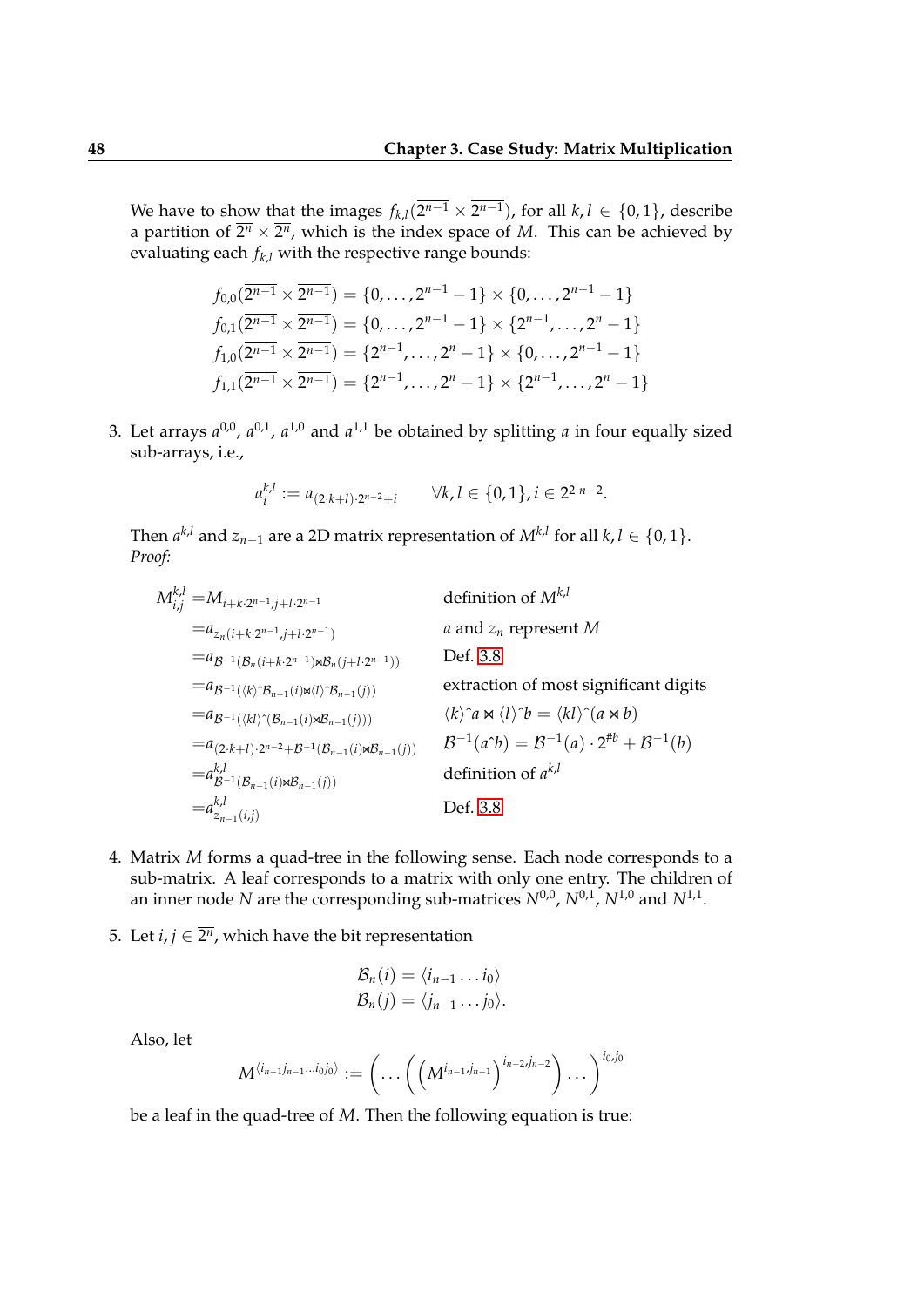| $0 \perp 1$ |                    |               | $4 \perp 5$ |             | $16 \frac{1}{2}$ | 20:21  |                |
|-------------|--------------------|---------------|-------------|-------------|------------------|--------|----------------|
|             | $2 + 3$            | $6^{\degree}$ | $\pm$ 7     |             | $18 - 19$        |        | 22723          |
|             | $8 - 9$            |               | $12 \pm 13$ | 24:25       |                  | 28.    | 29             |
| $10 - 11$   |                    |               | $14 - 15$   | 26:27       |                  |        | 30:31          |
|             | $32 \downarrow 33$ |               | $36 \pm 37$ | 48:49       |                  |        | 52:53          |
|             | 34:35              |               | 38 39       | 50:51       |                  |        | 54755          |
| 40:41       |                    | 44:45         |             | $56 \pm 57$ |                  |        | 58 59          |
|             | 42:43              |               | 46:47       | $60 - 61$   |                  |        | $62 + 63$      |
|             |                    |               | $i =$       |             | 1<br>0           | ٥      | $\overline{a}$ |
|             |                    |               | i =         |             | Ш                | 1<br>O | 6              |
|             |                    |               | z (i, j)    |             | 011100           |        | $= 28$         |



<span id="page-48-0"></span>Figure 3.3: z-Morton index and quad-tree analogy

$$
M_{0,0}^{\mathcal{B}_{2\cdot n}(z_n(i,j))} = M_{i,j}
$$

In other words, the bit-representation of the z-Morton index of  $(i, j)$  is the quadtree path to *Mi*,*<sup>j</sup>* .

*Proof by induction on n:* For the base case  $n = 1$ , we can use point 2 of this theorem:

$$
M_{0,0}^{\langle i_0 j_0\rangle}=M_{0,0}^{i_0,j_0}=M_{0+i_0\cdot2^{1-1},0+j_0\cdot2^{1-1}}=M_{i_0,j_0}
$$

As hypothesis for the inductive case, the proposition is true for all  $i, j \in \overline{2^{n'}}$  with  $n' < n$ . Then,

$$
M_{0,0}^{\langle i_{n-1}j_{n-1}i_{n-2}j_{n-2}...i_{0}j_{0}\rangle}
$$
\n=  $(M^{i_{n-1}j_{n-1}})^{\langle i_{n-2}j_{n-2}...i_{0}j_{0}\rangle}$   
\n=  $M_{B^{-1}\langle i_{n-2}...i_{0}\rangle,B^{-1}\langle j_{n-2}...j_{0}\rangle}$  induction hypothesis  
\n=  $M_{B^{-1}\langle i_{n-2}...i_{0}\rangle+i_{n-1}\cdot2^{n-1},B^{-1}\langle j_{n-2}...j_{0}\rangle+j_{n-1}\cdot2^{n-1}}$  point 2 of this theorem  
\n=  $M_{B^{-1}\langle i_{n-1}i_{n-2}...i_{0}\rangle,B^{-1}\langle j_{n-1}j_{n-2}...j_{0}\rangle}$  definition of  $B^{-1}$  in Section 1.4  
\n=  $M_{i,j}$ 

 $\Box$ 

Figure [3.3](#page-48-0) demonstrates the quad-tree analogy by showing how we can obtain the zaddress of (2, 6) by splitting *M* recursively and writing down the quad-tree path. First,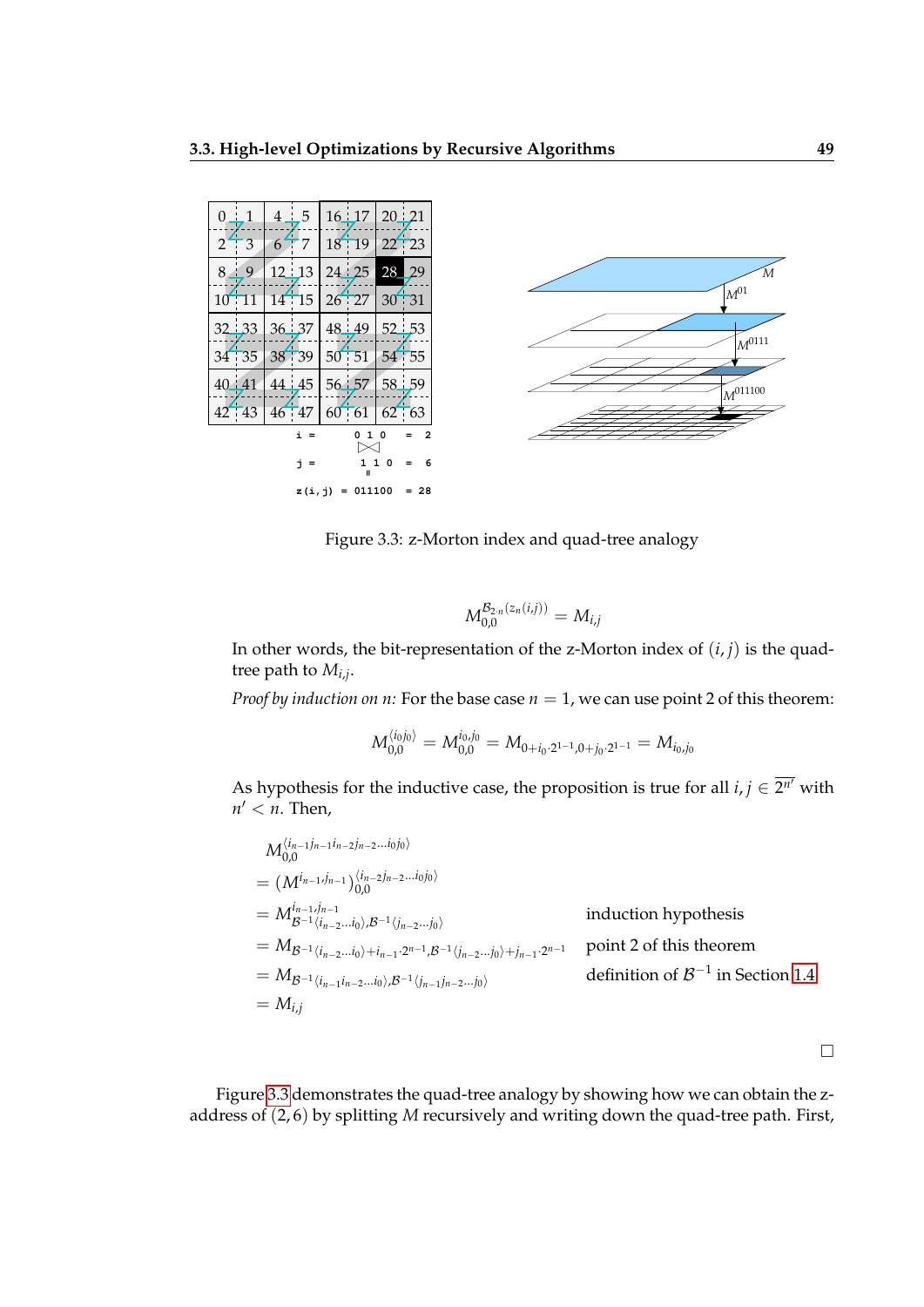

<span id="page-49-0"></span>Figure 3.4: Computation of untiled and tiled z-Morton index by bit interleaving for matrix width  $2^n$  and tile width  $2^t$  with  $n = 5$  and  $t = 2$ 

we extract sub-matrix  $M^{\langle 01 \rangle}$ , then sub-matrix  $M^{\langle 0111 \rangle}$  and finally sub-matrix  $M^{\langle 011100 \rangle}$ . According to Theorem [3.9,](#page-42-0) we get the z-address by interpreting this quad-tree path:

$$
z_3(2,6) = \mathcal{B}^{-1}(\langle 011100 \rangle) = 28
$$

Due to the fact that a z-Morton indexed array is an actual implementation of a quadtree and that it is the only implementation presented in this thesis, both terms are used interchangeably in the rest of this thesis.

## **3.3.3 Recursive Matrix Multiplication with Tiling**

As each input matrix, as well as each matrix used as intermediate result, reduces to  $1/4$  in size for each recursive step, there is a predefined depth, at which it completely fits in the cache. At this point, it is more and more unlikely to gain further from the recursive computation and memory layout. Though we may still benefit from the reduced complexity of Strassen's algorithm, the risk of cache misses disappears, even for a row-order or column-order layout. Furthermore, as [Chatterjee et al.](#page-106-1) [\(2002\)](#page-106-1) showed, pruning the recursion well before the element level and multiplying iteratively reduces the execution time distinctively. The main reason for this effect is the absence of the recursion overhead. A linearization of the cascading recursion is not performed by the OCaml compiler, so the run-time stack still has to be maintained. For the Strassen implementation, there is additional overhead in the allocation of temporary memory for intermediate results.

In order to decrease the overhead of addressing, the modified version of the z-Morton index function given by [Chatterjee et al.](#page-106-1) [\(2002,](#page-106-1) Sec. 3.2) was used, which coincides with a row-major indexing for sub-matrices smaller than a given tile size.

### **3.10 Definition (Tiled z-Morton Index)**

The *tiled z-Morton index function*  $z_{n,t}$  :  $\overline{2^n} \times \overline{2^n} \to \overline{2^{2n}}$  for square tiles of width  $2^t$  is defined as follows: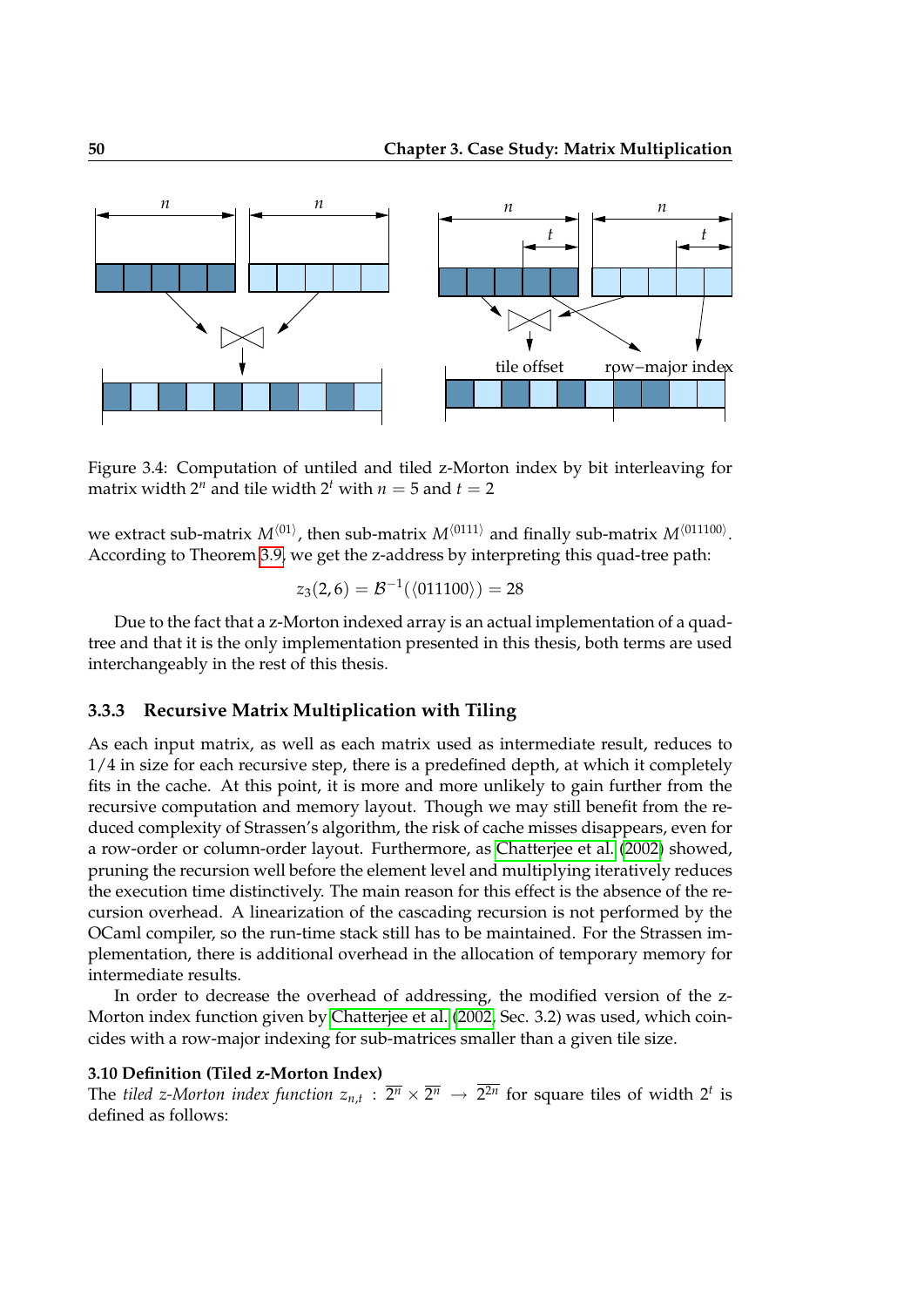| $0 \t1 \t3$ 3   16   17   18   19                             |  |                          |  |  |
|---------------------------------------------------------------|--|--------------------------|--|--|
| $4\frac{+}{5}$ $\frac{+}{2}$ 7   20   21   22   23            |  |                          |  |  |
| لوَّ†ج                                                        |  | $1$ $\ge$ 11 24 25 26 27 |  |  |
| $12 \overline{13}$ $1 \overline{13}$ $15$ $28$ $29$ $30$ $31$ |  |                          |  |  |
| $32 \mid 33 \mid 34 \mid 35 \mid 48 \mid 49 \mid 50 \mid 51$  |  |                          |  |  |
| $36 \mid 37 \mid 38 \mid 39 \mid 52 \mid 53 \mid 54 \mid 55$  |  |                          |  |  |
| 40 41 42 43 56 57 58 59                                       |  |                          |  |  |
| 44 45 46 47 60 61 62 63                                       |  |                          |  |  |

<span id="page-50-0"></span>Figure 3.5: Tiled z-Morton index with tile width  $2^2 = 4$ .

$$
z_{n,t}(i,j) = \underbrace{2^{2t} \cdot z_{n-t}(i_{\text{high}}, j_{\text{high}})}_{\text{offset of tile}} + \underbrace{2^{t} \cdot i_{\text{low}} + j_{\text{low}}}_{\text{row-major index}}
$$

where

$$
(i_{\text{high}}, i_{\text{low}}) = (i \div 2^t, i \mod 2^t)
$$

$$
(j_{\text{high}}, j_{\text{low}}) = (j \div 2^t, j \mod 2^t)
$$

 $\Box$ 

The calculation of this index function is illustrated in Figure [3.4](#page-49-0) on the preceding page and the effect on the layout can be seen in Figure [3.5.](#page-50-0) In this example, the matrix width is  $2^3 = 8$  and the tile width is  $2^2 = 4$ . Therefore, the recursive layout implied by *z*3,2 is pruned after only one sectioning step. For each sub-matrix, the entries are laid out in row-major order, while the four matrices themselves are sequenced in z-order. Note that, for a tile width of  $2^0$ , the tiled z-Morton function is equal to its non-tiled version, i.e.,

$$
z_{n,0}=z_n\qquad\forall n\geq 0.
$$

## **3.3.4 Implementation Issues**

Table [3.2](#page-51-0) on the next page summarizes all recursive matrix multiplications which were included in the benchmark suite. As stated before, for all of these implementations quad-trees were used, i.e., one-dimensional arrays with tiled z-Morton layout. The conversion of a two-dimensional float array array to a one-dimensional quad-tree array is performed by the two functions zmorton and unzmorton, which do all index calculations. These functions resemble the function  $z_{n,t}$  and its inverse  $z_{n,t}^{-1}$ . Because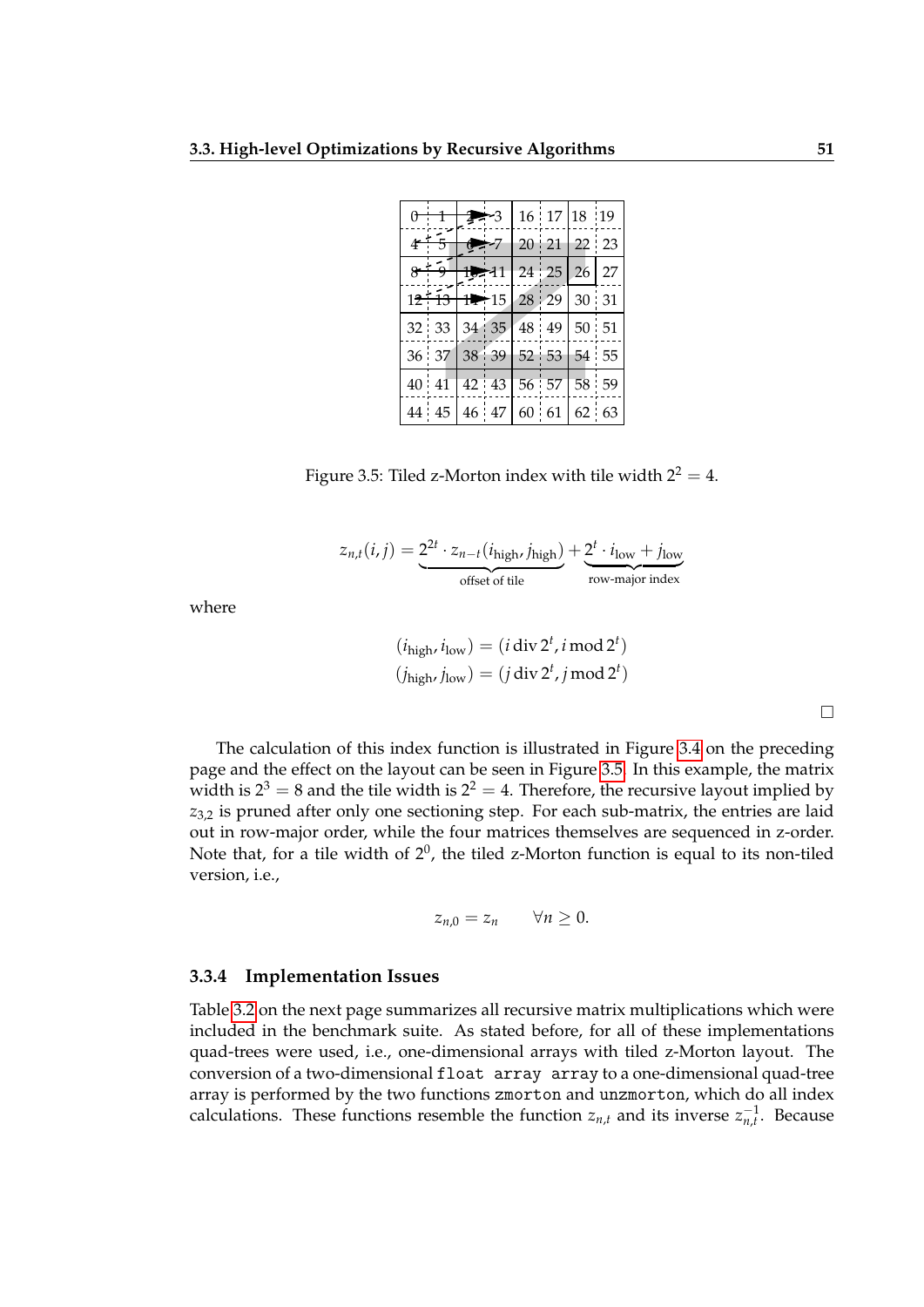| Ordinary matrix multiplication   |                                                  |  |  |  |  |
|----------------------------------|--------------------------------------------------|--|--|--|--|
| RecOrd OA                        | using standard arrays                            |  |  |  |  |
| RecOrd OB1                       | using 1-D bigarrays                              |  |  |  |  |
| Strassen's matrix multiplication |                                                  |  |  |  |  |
| RecStr OA                        | using standard arrays                            |  |  |  |  |
| RecStr OB1                       | using 1-D bigarrays                              |  |  |  |  |
| RecStr 0A+U                      | using standard arrays and unrolling              |  |  |  |  |
| RecStr OB1+C                     | using 1-D bigarrays and tile multiplication in C |  |  |  |  |
| RecStr 0A+0                      | using standard arrays and offshoring             |  |  |  |  |

<span id="page-51-0"></span>Table 3.2: Recursive implementations of the matrix multiplication.

they do not dominate the overall matrix multiplication, no further optimization of these functions was considered. Therefore, only the OCaml type signatures are given here.

```
type tile_layout = RowMajor | ColumnMajor
 val zmorton : ?tile_n:int −> ?tile_order:tile_layout −>
   int −> int ∗ int −> int
 val unzmorton : ?tile_n:int −> ?tile_order:tile_layout −>
5 int −> int −> int ∗ int
```
For a matrix with index space  $\overline{2^n}\times \overline{2^n}$ , zmorton <code>n(i,j)</code> returns the z-address  $z_n(i, j)$  by interleaving the bit representations of i and j: the bits of i make up the odd bits of the z-address returned, the bits of j make up the even bits. In order to compute the z-address taking account of tiling, function zmorton provides the two optional parameters<sup>[4](#page-51-1)</sup> tile\_n, to allow the specification of a tile width, and tile\_order, to set the order of elements within a tile to either row-major or column-major. The application of

zmorton ~tile\_n:t ~tile\_order:ord n (i,j)

returns the z-address  $z_{n,t}(i, j)$  with tiles laid out according to ord. Actually, this computation is done by restricting the interleaving of i and j to their  $n - t$  high bits corresponding to non-tile dimensions. The t low bits of i and j identify a row- or columnorder position within a tile and are, therefore, returned merely concatenated.

As its name may already suggest, function unzmorton implements the inverse of zmorton. The application of unzmorton "tile\_n:t "tile\_order:ord n z computes the two-dimensional coordinates corresponding to a z-address z, with the lower 2 · t bits corresponding to a row- or column-order address within a tile. If the respective arguments are omitted, both zmorton and un\_zmorton use a tile size of 0 and a row-major tile order as defaults.

<span id="page-51-1"></span><sup>4</sup> OCaml allows the specification of functions with labeled, optional parameters. In the type signature of these functions, optional parameters are tagged by a question mark and a unique label, e.g., ?label:int. Actual arguments for these parameters can be omitted in a function call or given by referring to the respective label, (e.g., ~label: 42).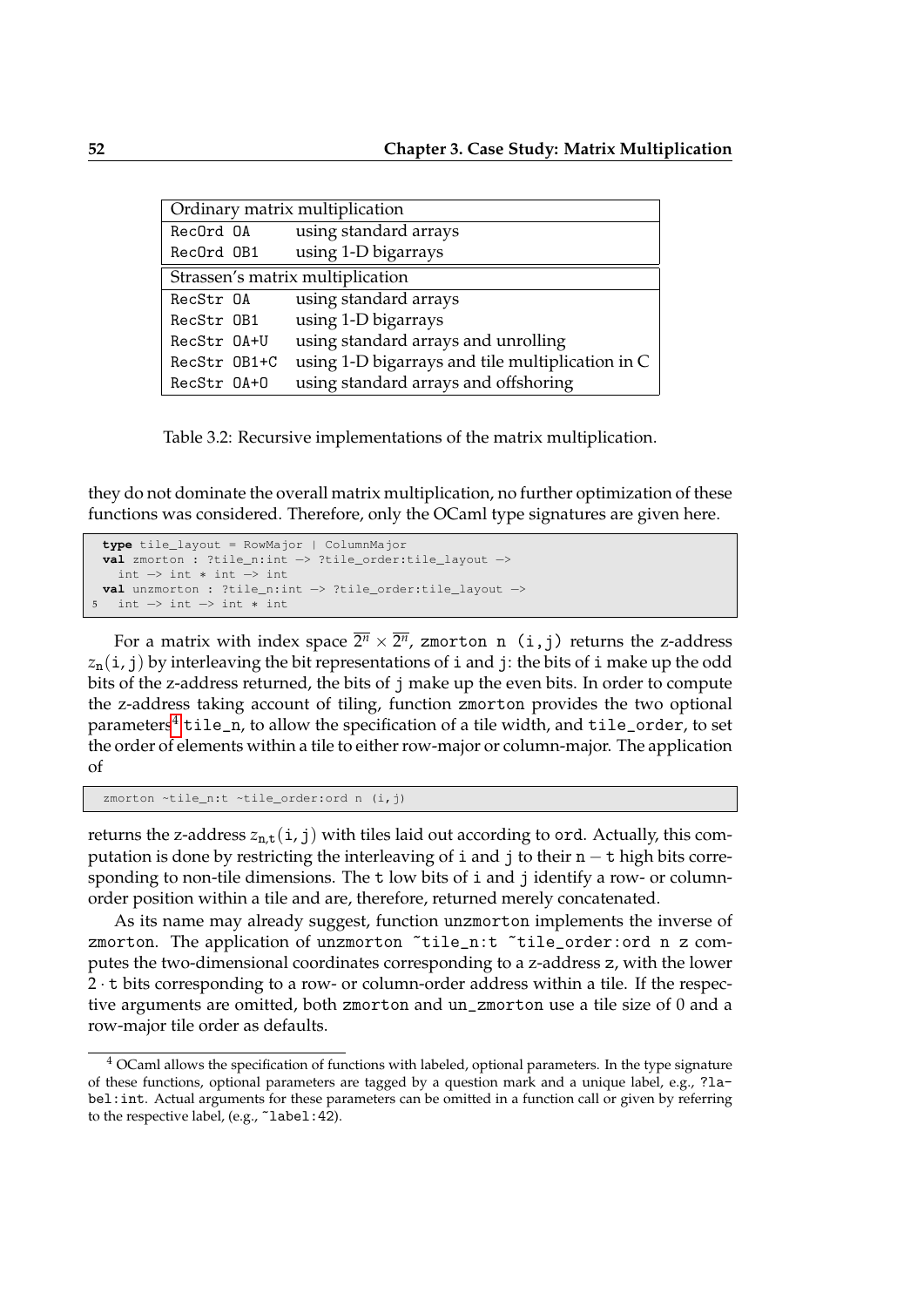Because the input and output data type common to all examples is an array of float arrays, all recursive matrix multiplications using quad-trees need an implementation of an appropriate conversion. To reduce redundant code, this is done by implementing the methods pre and post in a virtual subclass of class abstr\_mmult.

```
class virtual quadtree_mmult
    (tilesize:int) (size:int) (label:string) =
   object
4 inherit [float array] Common.abstr_mmult size label
      val width = 1 lsl size
     method pre a b =
       begin
9 let qa = Array.create (width∗width) 0.0 in
         let qb = Array.create (width∗width) 0.0 in
         List.iter begin fun (q,a,o) −>
           for i = 0 to width ∗ width − 1 do
             let (hij,loj) =
14 unzmorton ~tile_n:tilesize ~tile_order:o size i
             in
             q.(\text{i}) \leftarrow a.(\text{hij}).(\text{loj})done
         end [qa,a,RowMajor;qb,b,ColumnMajor];
19 (\text{ga}, \text{ab})end
     method post rc =
       begin
24 let c = Array.make_matrix width width 0.0 in
         for row = 0 to width−1 do
           let c_row = c.(row) in
           for col = 0 to width−1 do
             let j = zmorton ~tile_n:tilesize size (row, col) in
29 c_row.(col) <− rc.(j)
           done;
         done;
          c
        end
34 end
```
Unlike its parent, class quadtree\_mmult is monomorphic because it is instantiated with the concrete type float array. Though, class quadtree\_mmult provides implementations for the two conversion methods pre, which converts the input matrices to a quad-tree, and post, which performs the conversion in the opposite direction, method process still remains unimplemented, i.e., virtual. Therefore, each matrix multiplication based on a quad-tree data representation can be realized by an implementation of this method in a subclass.

As OCaml provides this alternative to standard arrays, quad-trees can also be implemented by one-dimensional bigarrays. Again, the need for bigarrays arises from the limitations of standard arrays, which have a maximal length restriction and are difficult to be accessed by an external C module. An additional class quadtree\_bigarray\_mmult implements the conversion from and to bigarray quadtrees, making it available to recursive implementations using this data type. Its implementation is not given here as it resembles the implementation of class quadtree\_mmult.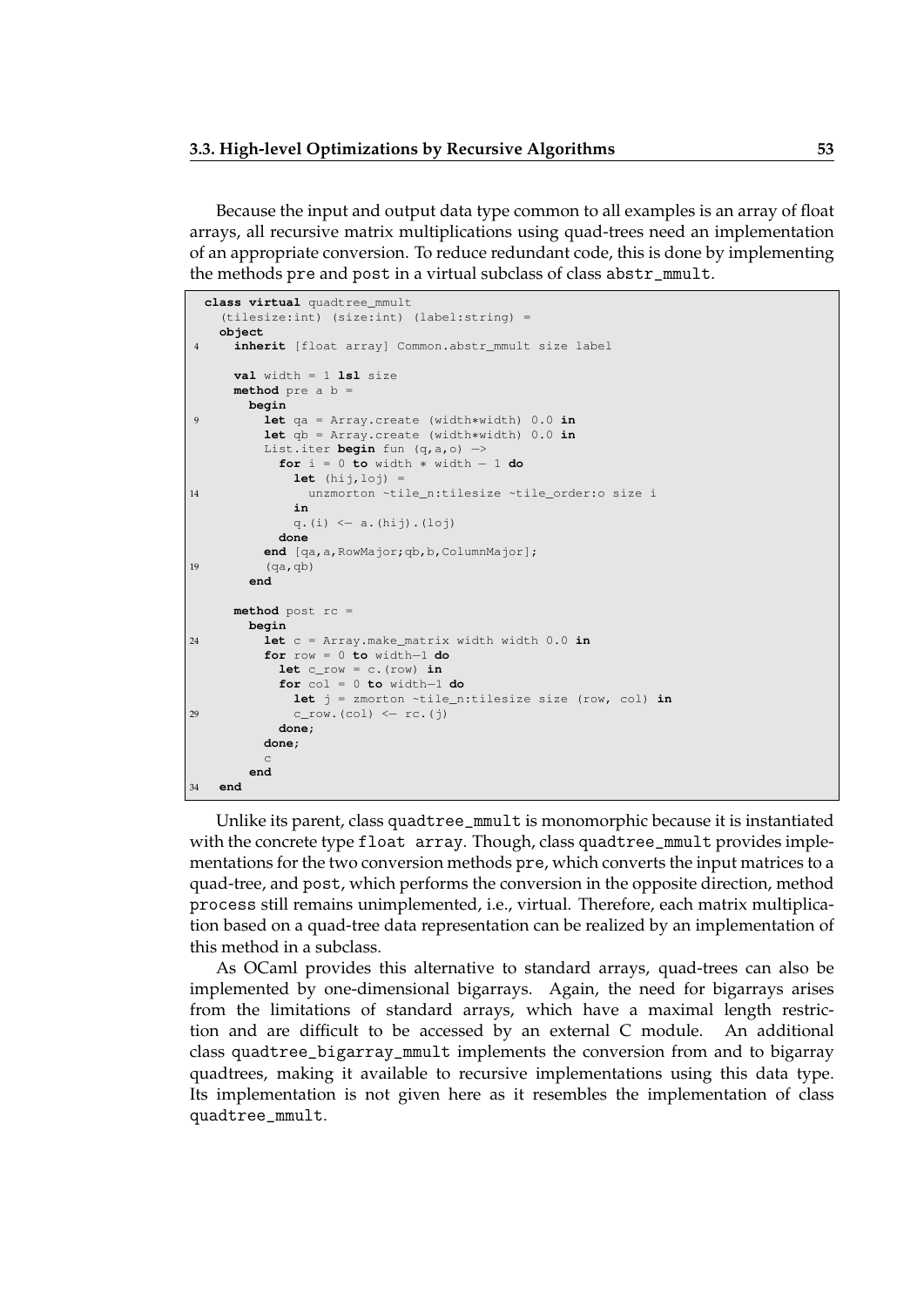## **3.4 Optimizations by Multi-staged Programming**

## **3.4.1 Loop Unrolling**

Section [2.4](#page-24-0) on page [26](#page-24-0) already shows how MetaOCaml can be used to unroll loops partially at run time. This was done by reconstructing the original loop with larger strides and by replicating the code of the loop body a certain number of iterations. So, for an original loop of *m* iterations, an unrolling of *s* loop body instances produces a new loop of *m* div *s* iterations. Nevertheless, an additional loop for the residual *m* mod *s* iterations has to be added after the first loop.

In the case of matrix multiplication, the domain-specific knowledge allows a simpler and more optimized unrolling. Subject of the optimization is the innermost loop of the iterative matrix multiplication, which can be seen as a dot product of a matrix row of *A* and a matrix column of *B*. As the body of this loop consists merely of the accumulation of products, we can unroll these summands to a bigger summation expression instead of reproducing the body as a whole. Furthermore, if we restrict the partial unrolling to  $s = 2^t$ , the reconstruction of the residual loop can be omitted. This is a consequence of the size restriction [\(3.1\)](#page-26-0), which says that for any matrix *M* there is an *n* such that *M* has width 2*<sup>n</sup>* . Because the number of iterations of the innermost loop is also  $2^n$ , for  $t \leq n$ ,  $2^t$  is a divisor of  $2^n$  and the number of iterations of the residual loop is

 $m \mod s = 2^n \mod 2^t = 0.$ 

Unlike the loop optimizations applied implicitly by optimizing compilers, like gcc or icc, our explicit generation of loops using MetaOCaml can be controlled by run-time information. So the maximally reasonable stride width *s* can be set depending on the size of the instruction cache of the machine it is run on. There are several ways to determine the value of *s*:

- Setting *s* according to a command line option or configuration file.
- Preceding the actual calculation with minor run-time tests to get a reasonable value for *s*.
- Calculating *s* according to a cost model of the machine.

## **Generic Unrolling Function**

For the implementation of this loop unrolling, a function gensum generates the partially unrolled inner loop.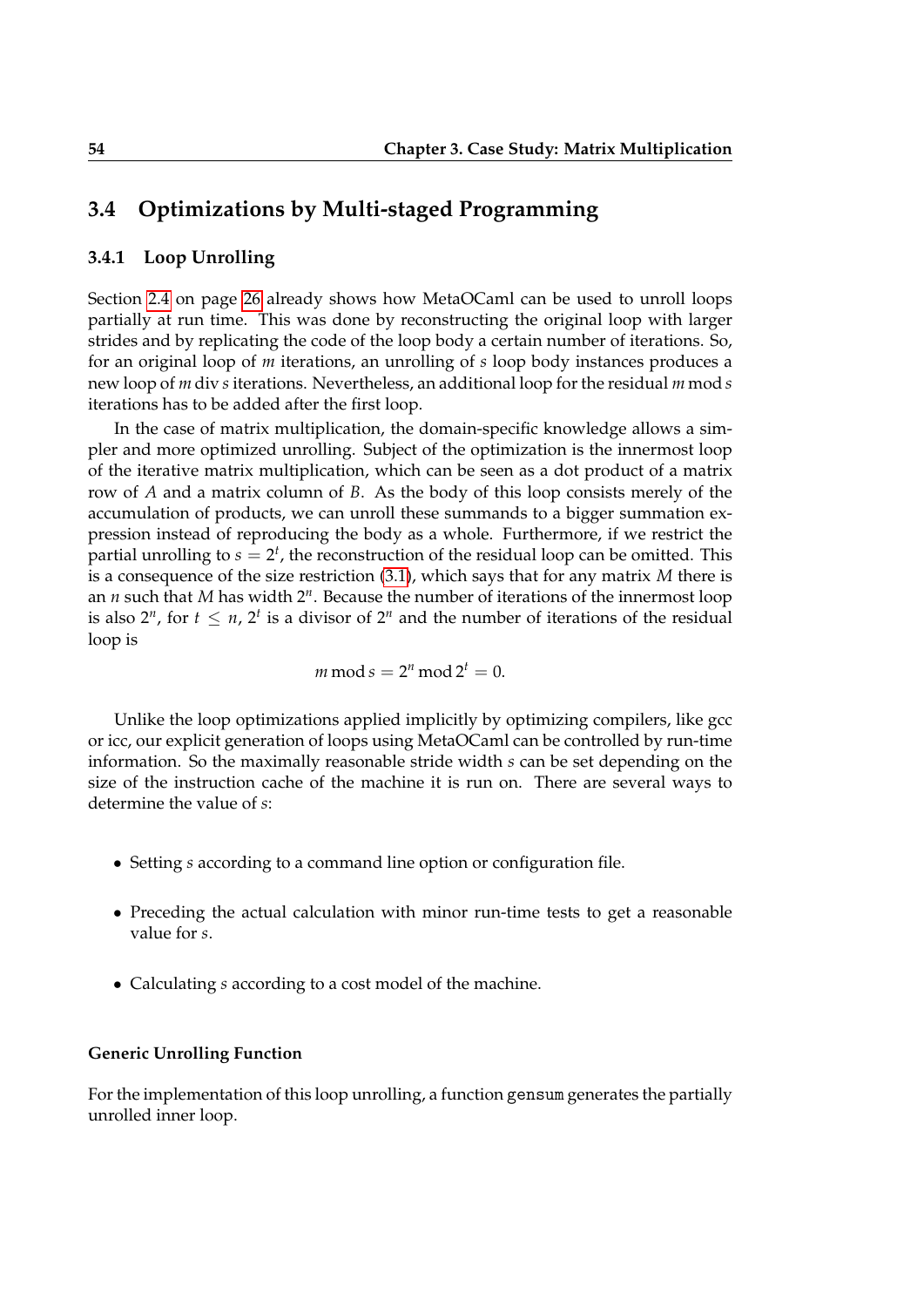```
1 (∗ val gensum :
    ((a, int) code \rightarrow (b, float) code \rightarrow(('b, float) code −> ('a, unit) code) −>
    ('a, int) code −> ('a, unit) code
  ∗)
6 let gensum exp assign ub =
  \cdot let ub_k = ((\cdot ~ub + 1) / step) - 1 in
    for k = 0 to ub_{k} do
       let k_of = k * step in. \sim (
11 let build_summand e i = .< .~e +. .~(exp .< k_of + i>. ) >. in
         let base_summand = exp .< k_of >. in
        let sum = iter_up build_summand base_summand 1 (step−1) in
         assign sum
         )
16 done >.
```
Function gensum takes three arguments:

- A function exp of type ('a, int) code -> ('b, float) to generate summand code for a given index code. This summand should consist of code to compute the product  $A_{i,k} \cdot B_{k,j}$ , as given in Definition [3.1](#page-26-0) on page [31.](#page-26-0)
- A function assign of type ('b, float) code  $\rightarrow$  ('a, unit) code to generate code which adds the result of the partial sum to the accumulator.
- A value ub of type ('a,int) code, the code to be used as upper bound of the innermost loop.

In lines 10–15, the unrolled loop body is constructed. For generating the summation expression, function iter\_up offers a side-effect-free, tail-recursive abstraction of an iteration. To point out the analogy to a for loop, the first argument of iter\_up can be viewed as description of a state transformer for a given iteration, while the second argument serves as initial state. The remaining arguments specify the lower and upper bounds.

The arguments for the application of iter\_up in line 13 are the function build\_summand and variable base\_summand. The former describes, for an iteration i, how to build a new code expression given the code expression e of the previous iteration. The second argument base\_summand carries the code of the initial summand. In the construction of these two parameters, exp is used to create the actual summand code. Finally, the application of assign sum generates code for the accumulation of the summation result.

#### **Generating the Loop Nest**

Since a matrix multiplication using a transposed operand matrix *B* seems to be most promising with respect to execution time, this is the only iterative implementation in the series of benchmarks to be subject of unrolling. In order to do the loop unrolling only once, the complete loop nest gets generated as object code.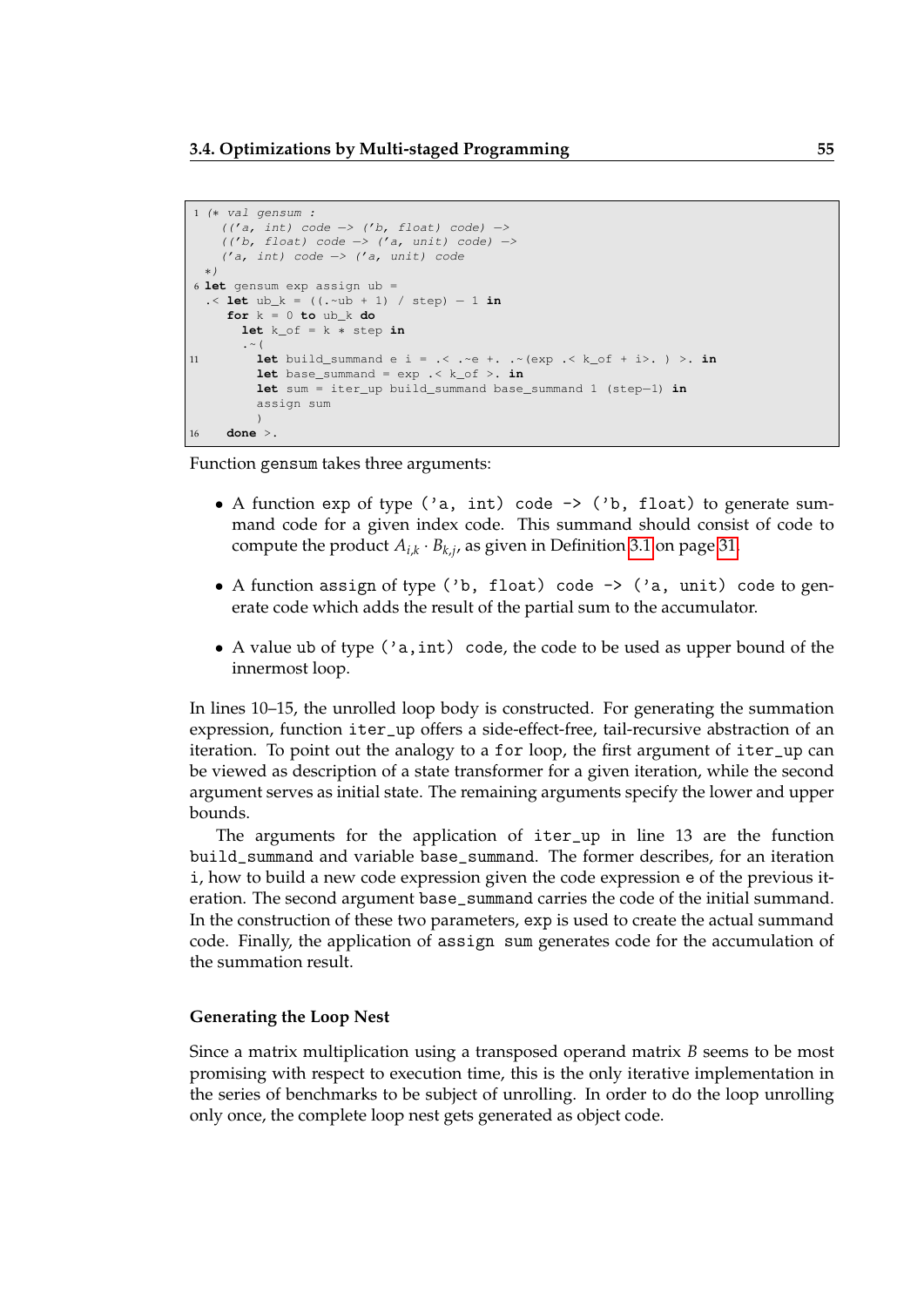```
.< fun n a b −> begin
   let width = 1 ls1 n inlet c = Array.make_matrix width width 0.0 in
4 for i = 0 to width − 1 do
      let c_row = c.(i) in
      let a_row = a.(i) in
     for j = 0 to width − 1 do
       let b_{col} = b \cdot (i) in
9 .~( let assign rhs = .< c_row.(j) <− c_row.(j) +. .~rhs >. in
           let exp k = . < a_{row.}(. k) * . b_{col.}(. k) >. ingensum exp assign .< width − 1 >. )
     done
   done;
14 c
 end >.
```
Note the construction of the inner loop in lines 9–11. It is the application of gensum in line 11 which generates the partially unrolled loop, using the previously defined functions exp for generating summand code and assign for generating assignment code.

To demonstrate the effect of calling gensum, the following code is produced for the innermost loop for  $step = 4$ . The code generation inserts this fragment, replacing lines 9–11 of the previous code fragment.

```
let ub_k = ((width - 1) + 1) / 4) - 1 in
 for k = 0 to ub_k do
 let k_of = k * 4 in
 c_{\text{row}}(j) \leftarrow c_{\text{row}}(j) +.
5 (a_row.(k_of) ∗. b_col.(k_of) +.
      a_{row.}(k_{of} + 1) *. b_{col.}(k_{of} + 1) +.
     a_{row.}(k_0f + 2) *. b_{coll.}(k_0f + 2) +.a_{rv} (k_of + 3) *. b_col.(k_of + 3))
 done
```
As OCaml offers two kinds of arrays, it may seem interesting to compare the implementation which uses bigarrays to that using standard arrays. Unfortunately the generated object code using bigarrays turned out to be much slower than the original code without unrolling. Apparently, run-time generated native code currently does not undergo the same optimizations as meta-code: function calls in second-stage code to the bigarray library are not inlined, so each array access is performed by an invocation of the respective external C routine. As this lack of implicit optimization foils the effect of unrolling, an implementation has been considered irrelevant for the benchmark suite.

## **3.4.2 Offshoring**

The environment for offshoring OCaml code to C or Fortran reuses some features of the MetaOCaml implementation. Object code is constructed using the same code brackets  $(. \leq ).$  and the escape operator  $(. \tilde{\})$ . Like in MetaOCaml, this code generation is performed at run time. Unlike MetaOCaml, the language of the object code is reduced to those OCaml syntax elements which have an equivalent counterpart in C or Fortran. Nevertheless, offshoring code is typed by a static two-stage type system, integrating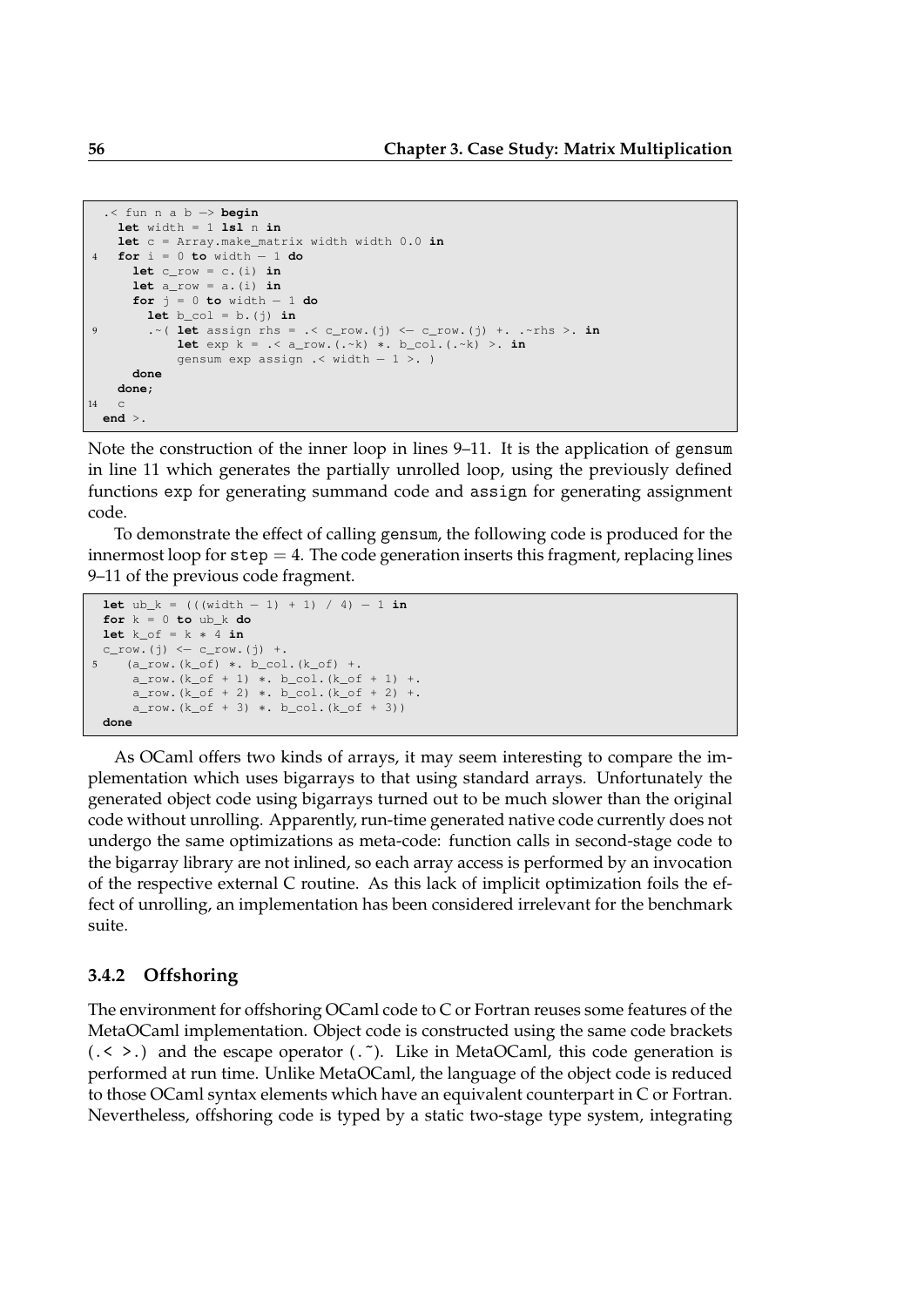the second-stage object code into the first stage meta-code.

To give a simple illustration of this mechanism, consider the following object code, which consists of the loop nest for the iterative matrix multiplication with a transposed operand matrix *B*.

```
1 let loop_code = .< fun (a,b,c, width) −> begin
   for i = 0 to width − 1 do
     for j = 0 to width − 1 do
       for k = 0 to width − 1 do
         c.(i).(j) <- c.(i).(j) +. a.(i).(k) *. b.(j).(k)
6 done
     done
   done; 4
 end >.
```
This implementation uses a dummy return value of 4 because the current implementation of offshoring expects int as return type of code objects. Also, note that no compiletime check is performed whether a code conforms to the reduced syntax. Due to the common execution environment which offshoring shares with MetaOCaml, it is not clear at this point whether our object code is going to be offshored or run with Meta-OCaml. MetaOCaml does not imply any restriction to the OCaml syntax.

Like MetaOCaml, offshoring provides a special operator .!{Trx....} for running second-stage code. The application of this operator initiates the actual offshoring process, which consists of the following tasks.

- Checking the OCaml object code for syntactic compliance and transforming it to C/Fortran code.
- Extending this code with additional marshalling code to perform the translation of OCaml values to C/Fortran and vice versa.
- Compiling the offshored code as separate module by a C or Fortran compiler.
- Dynamically linking the module to the initiating OCaml program.

For our matrix multiplication code

**let** f = .!{Trx.run\_gcc} loop\_code

generates a C module containing the following code.

```
int procedure(double ∗∗ a_1, double ∗∗ b_2,
               double ∗∗ c_3, int width_4 )
  {
4 int i_5 ;
   for(i_5 = 0; i_5 <= width_4 - 1; i_5++)
    {
     int j_6 ;
     for(j=6 = 0; j=6 \leq width=4 - 1; j=6++)
9 {
       int k_7 ;
       for(k_7 = 0; k_7 \leq w \text{idth}_4 - 1; k_7 + 1)
        {
         (c_3[i_5]) [j_6] = (c_3[i_5]) [j_6]14 + (a_1[i_5]) [k_7] * (b_2[j_6]) [k_7];
```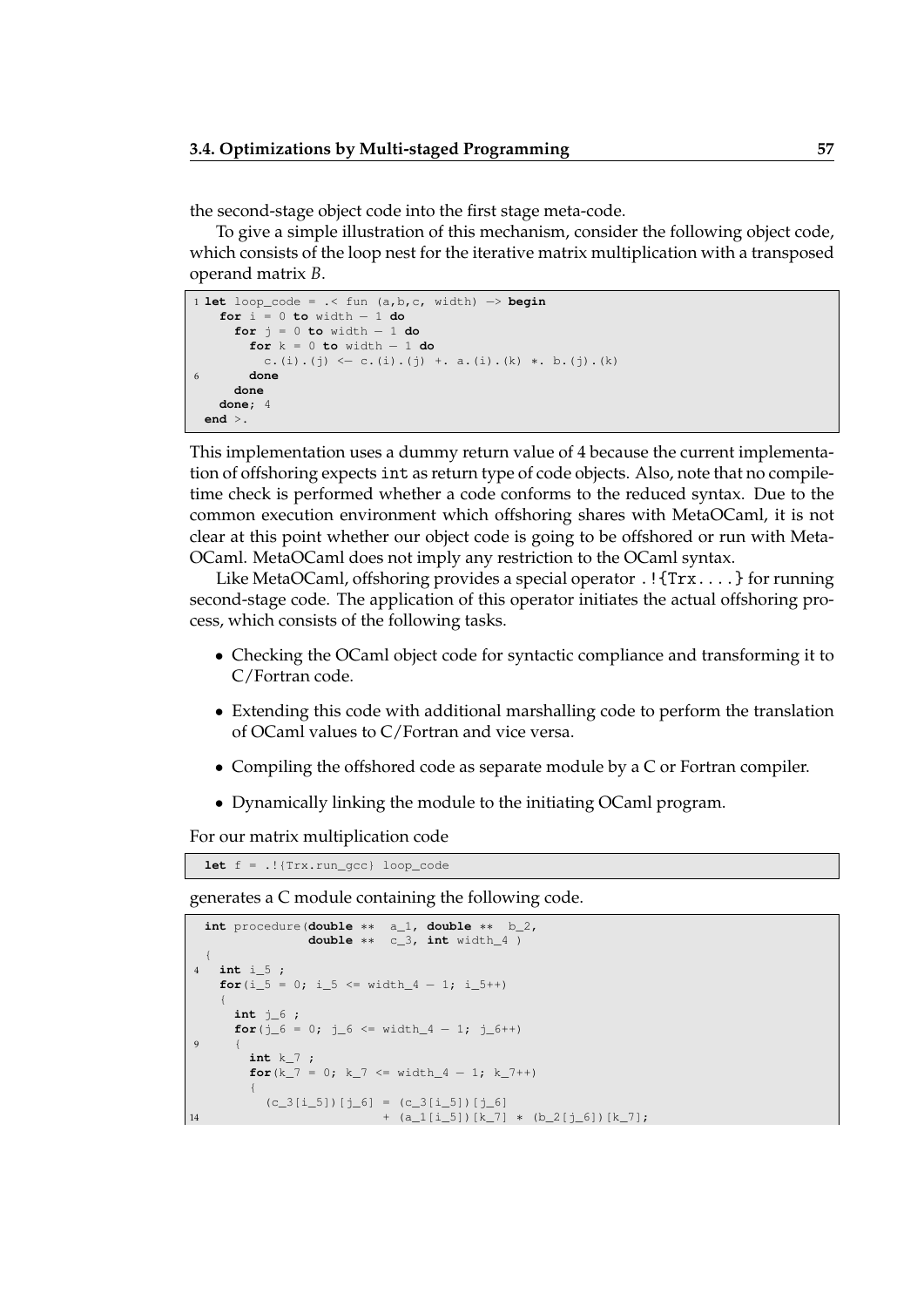```
}
        }
     }
     return 4;
19 }
```
As can be seen in the function head, the OCaml parameters of type float array array now appear as C parameters of type double \*\*. The structure of this code fragment resembles that of the original OCaml code. The only difference is the enumeration of variables which is a relict of the disambiguation of variables during code generation.

Two implementations using offshoring were added to the benchmark suite. Both are variants of matrix multiplication implementations presented before: one performs an iterative multiplication with a transposed operand matrix *B* (IterTrp OAa+O), the other one is a derivation of the recursive, tiled Strassen algorithm (RecStr OA+O). In the latter implementation, the complete iterative tile-level matrix multiplication is extracted as separate code object, which gets offshored in the pre-processing stage.

## **3.5 Benchmarks**

The issues discussed in the previous sections yield a big variety of matrix multiplication implementations, which are summarized in Table [3.1](#page-35-0) on page [36](#page-35-0) and Table [3.2](#page-51-0) on page [52.](#page-51-0) In order to evaluate the effect of our optimizations, all implementations were rated by an intensive series of benchmarks.

The benchmarks were run on the uniform environment of our hpcLine Linux cluster. Each node of this cluster consist of a 1 GHz Dual-Pentium III with 512 MB of memory. Each processor is equipped with a cache of 256KB. The operating system running on each node is Fedora Core 1 Linux.

Except for the programs using offshoring, the programs were compiled with the native compiler of a developer version based on MetaOCaml 3.07, because the native code compiler of the latest official release, 3.08 alpha 026, contained a deficient array allocation. Only the examples using offshoring were compiled with this release, as the older release did not provide offshoring, yet. For all benchmarks, the timing functions of the MetaOCaml module Trx were used. They provide a reliable measuring of execution times by iterating sufficiently often to eliminate short-time effects.

All C code, including the offshored code, was compiled with gcc using the optimization flag -03.

## **3.5.1 Unsafe Array Access**

The negative effect of boundary checks on the overall running time can be seen in Table [3.3.](#page-58-0) The running times of all implementations using OCaml arrays show a considerable speedup if boundary checks are disabled. In the case of an ordinary iterative matrix-multiplication, arrays of arrays gain most from the use of unsafe array opera-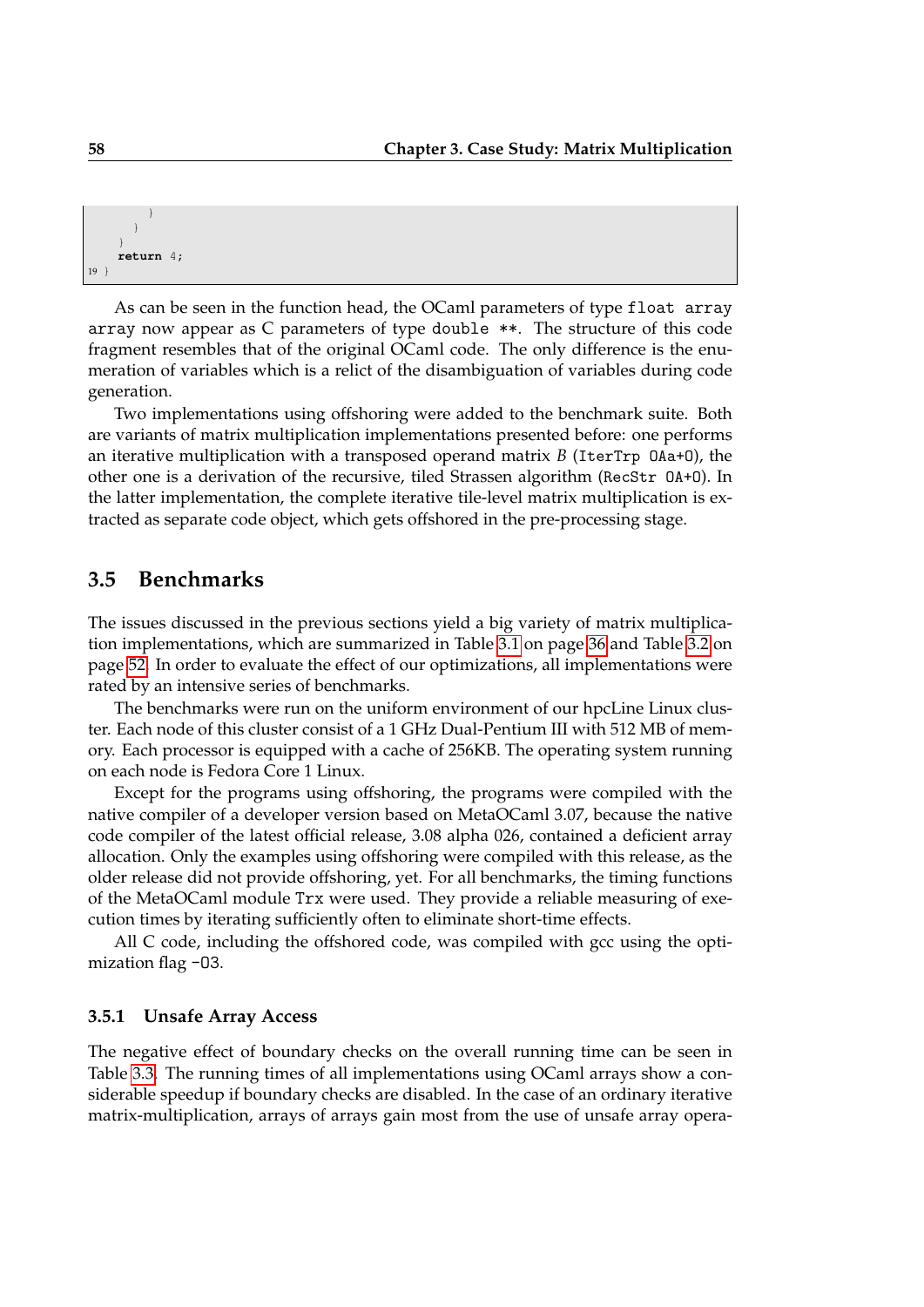|                | time in msec. |             |         |
|----------------|---------------|-------------|---------|
|                | with          | without     |         |
| implementation | bound check   | bound check | speedup |
| IterOrd OAa    | 265.255       | 98.990      | 2.68    |
| IterRow OA     | 215.092       | 194.454     | 1.11    |
| IterTrp OAa    | 54.217        | 44.698      | 1.21    |
| IterTrp OAa+U  | 52.453        | 37.290      | 1.41    |
| RecOrd OA      | 47.344        | 32.172      | 1.47    |
| RecStr OA      | 25.078        | 17.690      | 1.42    |
| RecStr 0A+U    | 19.581        | 13.718      | 1.43    |

<span id="page-58-0"></span>Table 3.3: Effect of unsafe access on OCaml Arrays for matrix width of  $2^{10}$ 

tions (IterOrd OAa). this implementation, which was given in Section [3.2.1](#page-35-1) on page [37,](#page-35-1) performs the following array accesses for matrices of width *w*:

- 2 · *w* accesses for extracting rows of matrix *A* and *C*.
- *w* · *w* executions of the innermost loop body, each consisting of
	- **–** 2 reading accesses on a row of *A* and *C*,
	- **–** 2 reading accesses on *B*,
	- **–** 1 writing access on *C*.

This makes a total of  $2 \cdot w + 5 \cdot w^2$  individual boundary checks.

All subsequent benchmarks were run with disabled boundary checks. This unsafe use of arrays is usually not recommended, but we can argue with the demand for high performance and the clear computation structure of the matrix multiplication.

## **3.5.2 Optimal Tile Size**

The first series of benchmarks concentrated exclusively on recursive matrix multiplications, as these implementations can be parameterized with a tile width at which the recursion ends and the computation switches to an iteration. The intention of this series was to get an optimal tiling to be used in subsequent benchmarks.

Table [3.6](#page-59-0) on the next page displays the execution times of the recursive implementations for tile widths of  $2^4$  up to  $2^8$ . The two graphs, one for matrices of width  $2^9$  and one for width  $2^{10}$ , exhibited similarities in the relative execution times: all implementations perform best running with a tile width of  $2^7$ .

## **3.5.3 Comparison of all Implementations**

The main series of benchmarks was run on the complete set of implementations. Since the width of a matrix is always given as the *n*-th power of 2, values of  $n = 7$  up to 11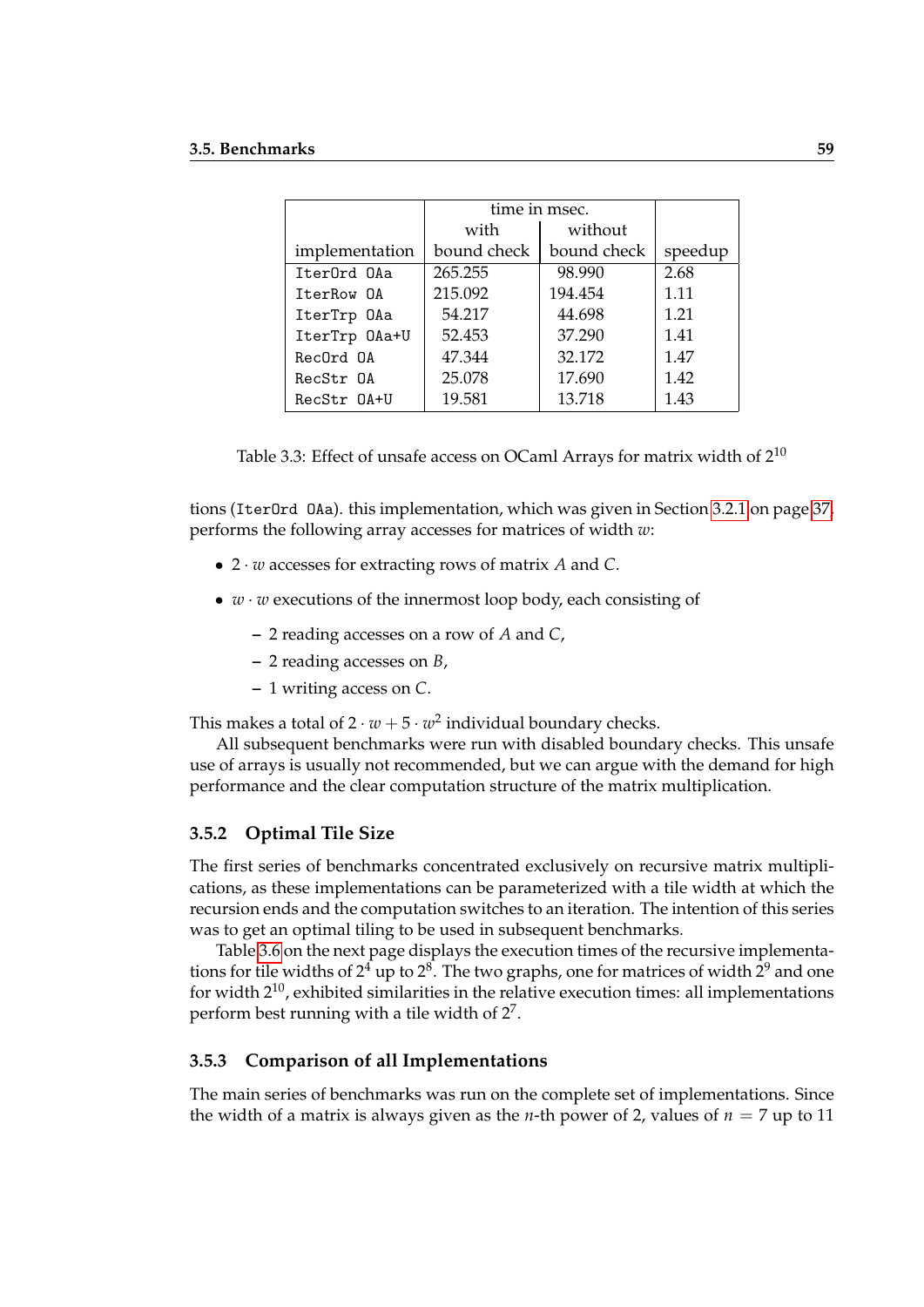

<span id="page-59-0"></span>Figure 3.6: Execution times for different tile widths

were used. As a consequence of the size restriction of OCaml arrays, no benchmarks using the type float array as data representation could be run for  $n = 11$  on the 32 bit i386 architecture.

The tile width was set according to the outcome of the initial benchmarks, i.e.,  $2^7 =$ 128. For the implementations performing unrolling an extent of  $2^5 = 32$  replications of the loop body was used. This number is big enough to minimize the overhead of loop bound checks and small enough to make the generated loop body fit into the instruction cache.

The complete benchmark results can be found in Appendix [A](#page-101-0) on page [103.](#page-101-0) Times are given for the pre- and post-processing as well as for the actual matrix multiplication in the processing phase.

One observation is that the overall execution time of each implementation is dominated by the processing phase. This is within the scope of our expectations because the pre- and post-processing phases have a running time of *O*(*N*<sup>2</sup> ) for matrix width *N*. This is well below that of the processing phase of  $\Theta(N^3)$  or  $\Theta(N^{\log_2 7})$ . The only exceptions are the implementations using offshoring and unrolling. Here, the generation of code plays a role because it is part of the preprocessing phase. In both the iterative implementations and the recursive implementations this overhead dominates the execution for matrix width of up to  $2^8$  but it breaks even at about  $2^9$ .

To be able to value the presented optimizations, the charts in Figure [3.7](#page-62-0) on page [63](#page-62-0) compare the various implementations for matrix width of  $2^{10}$  and  $2^{11}$ . The illustrations collocate the relations between the following three aspects:

- The six algorithmic solutions which make up the benchmark suite (horizontal blocks).
- The six implementations, varying in the use of languages and language features (column colors).
- The execution times (vertical axis).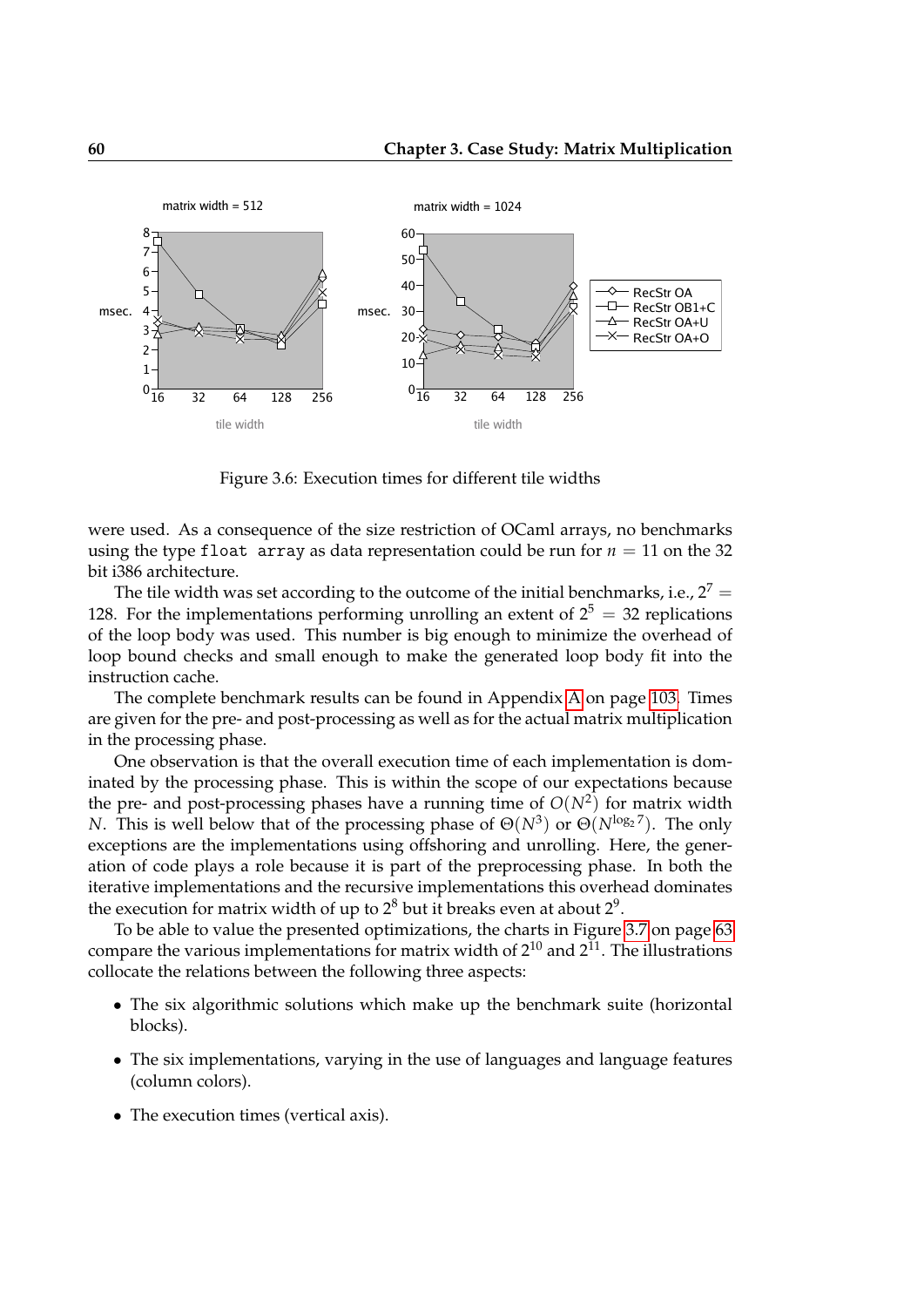A missing column indicates either a missing implementation due to a useless configuration, or a missing run due to the range restriction of OCaml arrays.

#### **Results of Iterative Implementations**

Comparing both implementations based on arrays of arrays, the C implementation beats the OCaml implementation by a factor of more than 3. The greatest contribution to the good result of the C implementation can be attributed to the cache-aware memory allocation using  $posix_meanlign()$ . Not shown in the diagram here, the exchange of the memory allocation using malloc with this function caused a reduction of the execution time by nearly 50 percent (from 29 to 53.5 seconds). Unfortunately, this kind of optimization is not easily adoptable in OCaml unless we would modify the run-time environment used by the compiler.

Surprisingly, all implementations using row-major ordered arrays performed worse than their counterparts using arrays of arrays. For C arrays, the use of cache line aligned allocation hardly had any effect on the overall running time. Both OCaml implementations, one with standard arrays and the other with bigarrays, have a similar execution time. This is due to the fact that the OCaml compiler applies the same optimizations on them, namely the inlining of array accesses and the unboxing of float values. Still, both OCaml implementations are about three times slower than the C implementation.

Two-dimensional bigarrays do not perform any better than one-dimensional ones. Nevertheless, they are a good choice if they are used as interface to an external C program. As the overall execution time of this implementation is not worse than that of a pure C program, the combination of OCaml, bigarrays and external C seems quite attractive.

Changing the implementation to the use of a transposed operand matrix *B* (which is dual to saying *B* is column ordered) had a most positive impact on almost all implementations. The only exception is the pure C implementation, which did not gain enough to beat the implementation using arrays of arrays. Nevertheless, in this implementation, unrolling with MetaOCaml as well as offshoring show their potential. In terms of execution time, both are on par with the C implementation.

#### **Results of Recursive Implementations**

The ordinary recursive matrix multiplication for both OCaml arrays and bigarrays shows little speedup compared to the fastest iterative implementation. Because of the error-prone implementation, which uses complicated index arithmetics to access submatrices, it is questionable whether the efford is justified at all. These arithmetics are needed to avoid both the allocation of memory for intermediate results and the combination of sub-matrices by a copying process.

Strassen's matrix multiplication achieved the best benchmark results. Especially the use of OCaml arrays, with or without unrolling, had a shorter running time than any iterative implementation. Offshoring seems to provide the best from both worlds.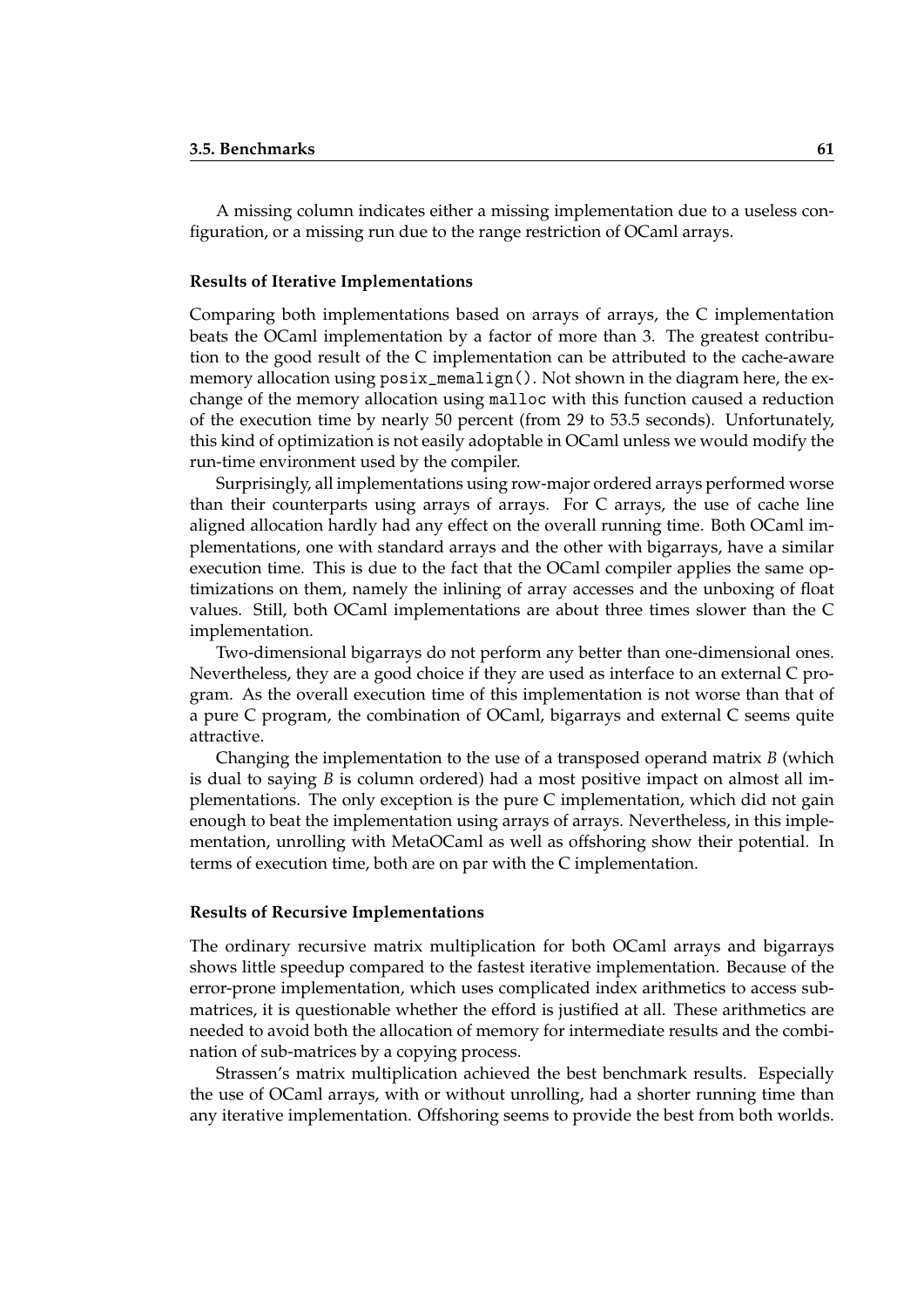For arrays of width  $2^{10}$ , it beats all other implementations though it contains not a single line of C code. For  $n = 11$ , where OCaml arrays are no more applicable, the combination of bigarrays and the external tile multiplication in C pays off.

Note that the problem of the length limitation for OCaml arrays is alleviated for 64 bit Intel architectures, where the length of arrays is limited by  $2^{54} - 1$ . This limit would allow arrays with a size of up to several petabytes.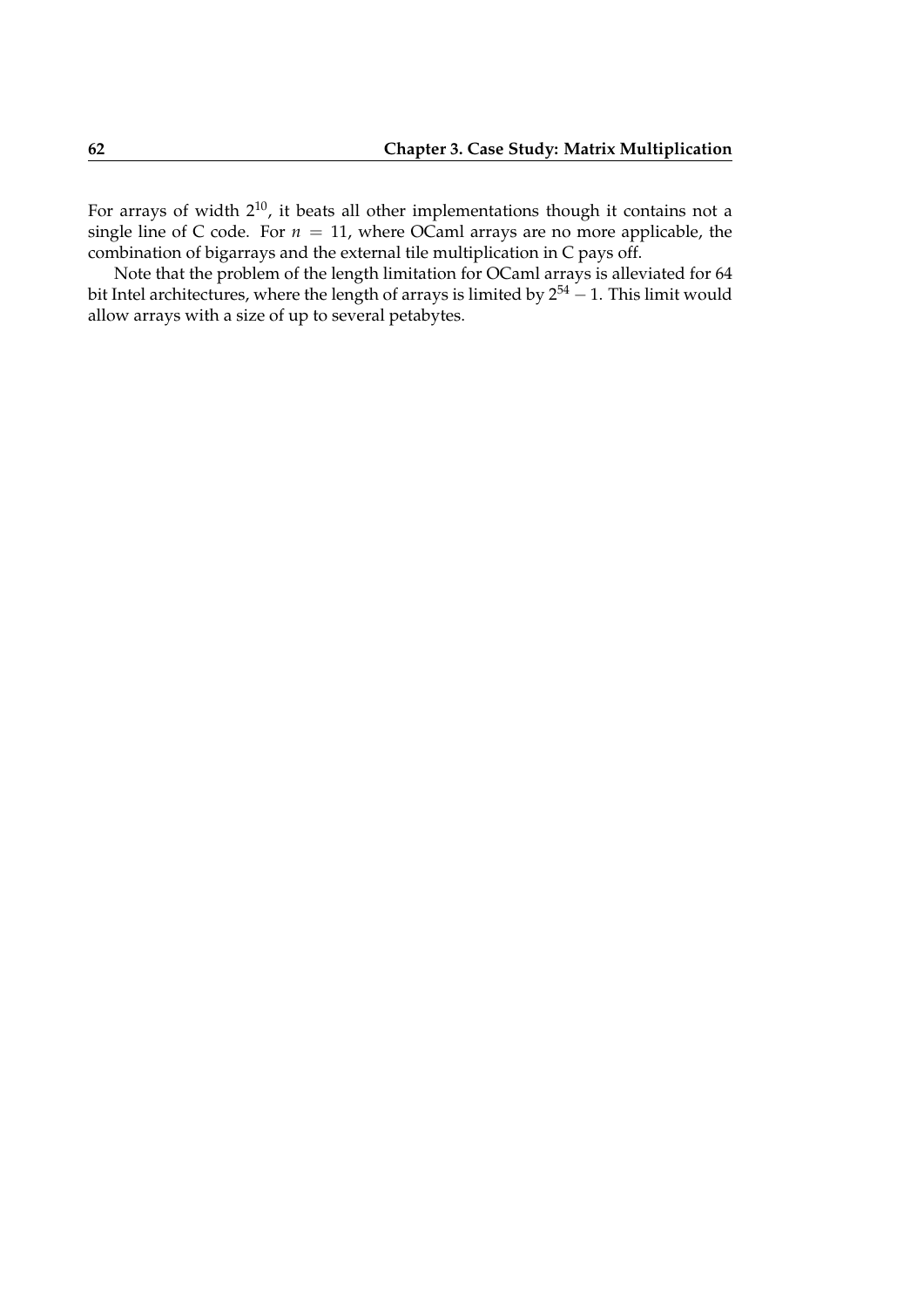## Matrix width of  $2^{10}$ :







<span id="page-62-0"></span>Figure 3.7: Execution times of matrix multiplication.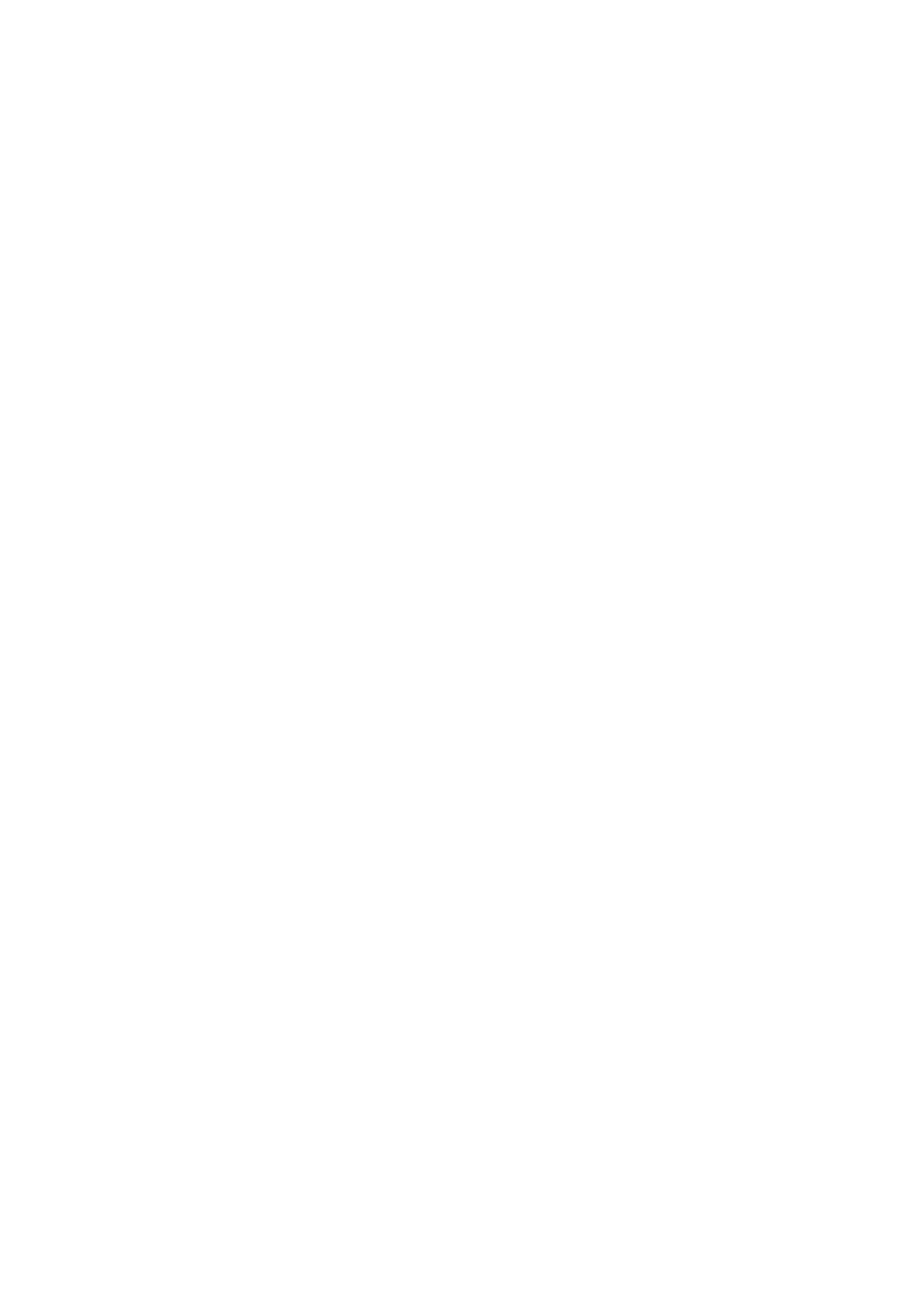# **Chapter 4**

# **Case Study: Image Processing**

In contrast to general-purpose languages, like C++ or JAVA, domain-specific languages (DSLs) are tailored to the needs of a special application domain. Well known examples are SQL, the database query language, or XSLT for processing and transforming XML documents. The need for domain-specific languages arises where a general-purpose language fails to meet the demands of the respective domain. For SQL it is the abstraction of the relational database model, for an XSLT program the ability to get parsed by a validating XML-parser. As was the case for SQL standards prior to SQL:1999, a domain-specific language need not necessarily be Turing complete.

For SQL or XSLT, a variety of efficient implementations exist. Other domain-specific languages have only a small community of application programmers which cannot afford the development of highly optimized compilers. Lex and Yacc help to reduce the effort of implementing an efficient compiler front end. For the back end, an interpretation of the abstract syntax tree (AST) often obviates the need for the implementation of a complex code generator. Still, this approach is insufficient for many domains because the interpretation is slower than the direct execution of native code.

## **Staging an Interpreter Using MetaOCaml**

<span id="page-64-0"></span>Multi-staged programming is a useful tool for bridging the gap between the ease of implementing an interpreter and the need for compilation. [Taha](#page-109-0) [\(2004\)](#page-109-0) illustrates this technique with MetaOCaml for a simple example language. Given a program as an AST, the code generator combines recursively OCaml code objects which correspond to nodes in the syntax tree. A special environment is passed to recursive calls of the interpreter in order to map local bindings of variable names to code objects containing the corresponding variables.

The code generation function is also called a *staged interpreter*. This is due to the fact that stripping all staging annotations from this function yields an interpreter for the subject language, which has the same semantics as its staged counterpart. Starting from an interpretation function of a domain-specific language, this implies a natural strategy for writing the code generator by adorning the interpreter with staging annotations.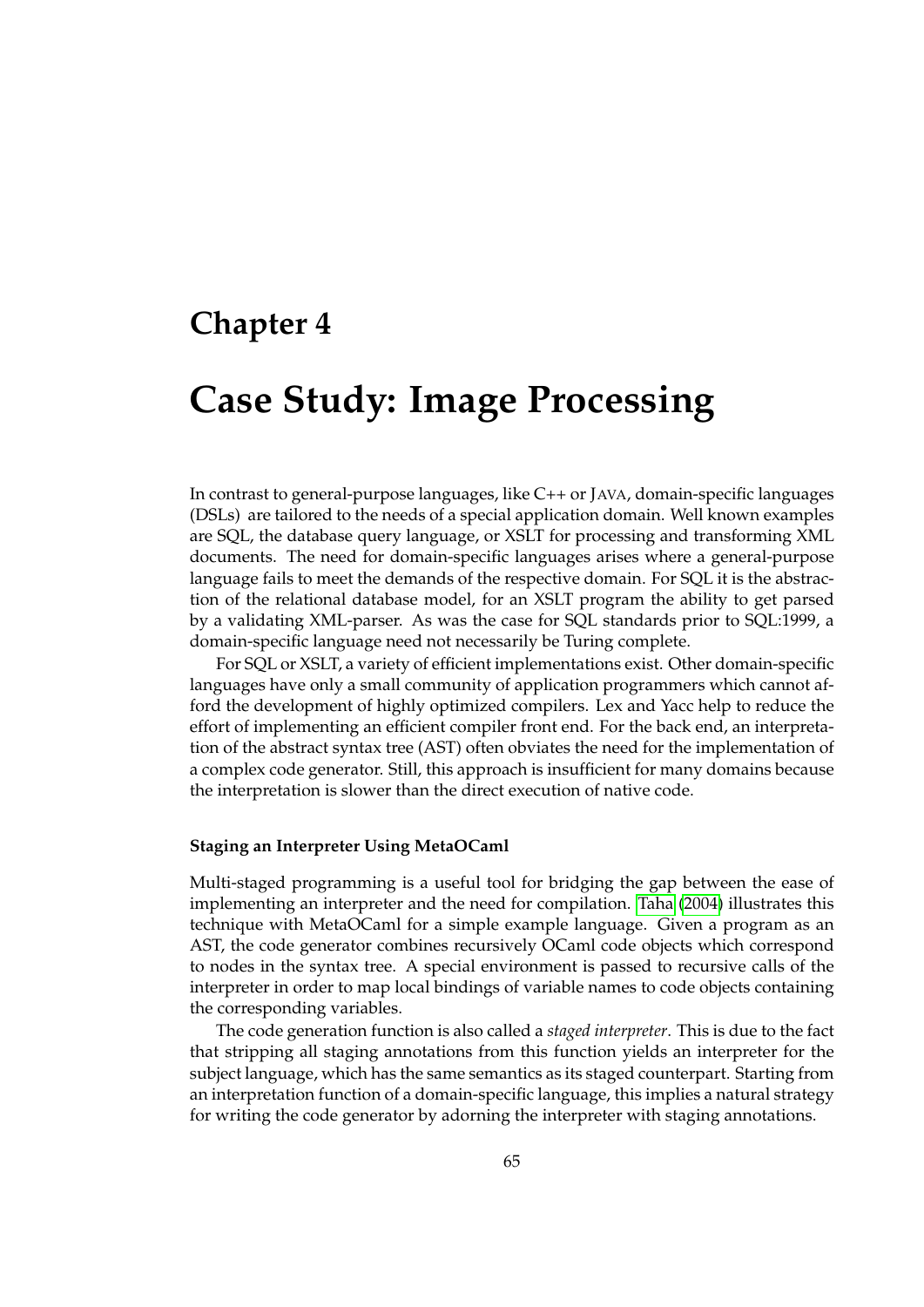```
1 let m = [ 0.25 1.0 0.25
         | 1.0 3.0 1.0
         | 0.25 1.0 0.25]
 in
 [ 3 channels:
6 0.125 ∗ sum i from 0 to 2 of
           sum j from 0 to 2 of
             m[i,j] ∗ image(row+i−1, col+j−1, current)
 ]
```
Listing 4.1: Specification of a blur filter.

As a staged interpreter returns an OCaml code object, running this *residual program* can be expected to be considerably faster than the original interpretation. Still, the generation of code and the subsequent compilation with the run operator .! require a certain amount of time, too. Only an iterated call of the residual function object can amortize these run-time costs. An indicator for the profitability of staging is the number of iterations at which the staged version breaks even with the iterated interpretation: it should be as small as possible.

## **4.1 A Domain-Specific Language for Image Processing**

[Herrmann and Langhammer](#page-107-1) [\(2005\)](#page-107-1) present a domain-specific language for the domain of image filtering and show how a staged interpreter, combined with a preceding simplification phase, can speed up the execution of the image processing. This optimization technique will be subject of this case study.

We call the domain-specific specification language to be implemented *subject language*. MetaOCaml, the language chosen for implementation, is called *base language*. Accordingly, the implementation of the subject language is called *base program*.

The subject language presented is not Turing complete as it lacks the concept of general recursion. Nevertheless, it provides constructs for summation, local and nonlocal pixel access and matrices of float constants.

An expression in the subject language defines each output pixel by referring to a number of pixels of the input image. As main target application, this language provides also a convenient way of specifying image filtering tasks based on convolution. To give an impression, consider the example specification of a blurring filter in Listing [4.1](#page-64-0) and the effect on input images shown in Figure [4.1](#page-66-0) on the next page.

Like all filter specifications, this blurring filter describes how to compute the output pixel at coordinate (row, col) by an expression which refers to a number of pixels in the input image. The filtering process iterates the application of this filter for each coordinate of the output image.

In this example, the let binding defines variable m to be a convolution matrix of float values. The summations in lines 6–8 specify the intensity of the output pixel by referring to pixels in the neighborhood of the respective coordinate in the input image. The head of the block [ 3 channels: *exp* ] indicates that the same expression is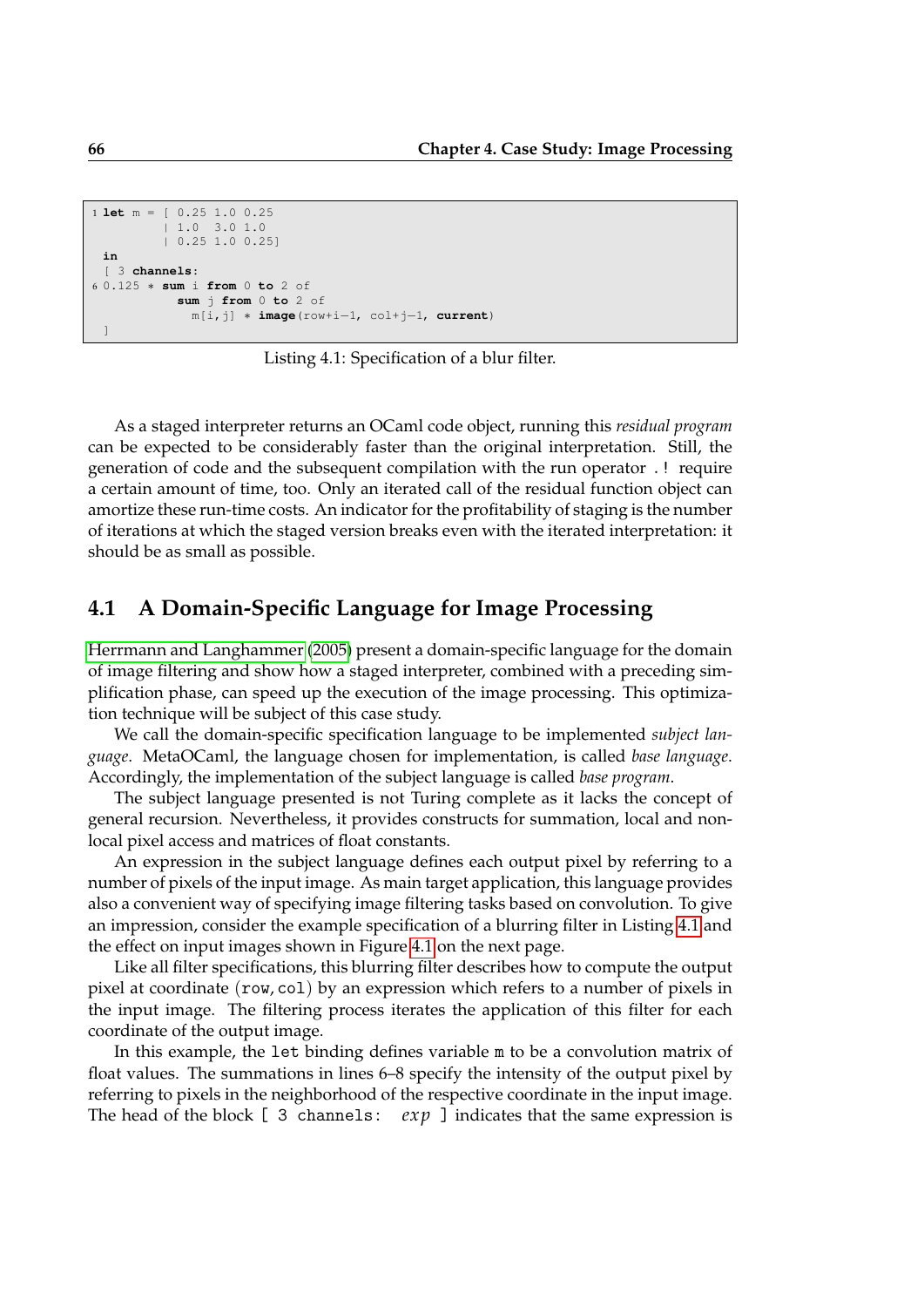

Figure 4.1: Sample image before and after applying blur filter

<span id="page-66-0"></span>used for each of the three color channels red  $= 0$ , green  $= 1$  and blue  $= 2$  of the output image. Variable current gets bound to the number of the respective output channel in order to provide a comfortable way to refer to the corresponding channel of the input image. If the filter specifications for the channels differ substantially, the alternative syntax of a semicolon-separated list [ *exp*; *exp*; *exp* ] can be used instead.

## **4.2 Optimization Using Staged Programming**

The potential for optimization is evident if we consider the filter given above to be executed by an interpreter. As the filter specification refers to a single pixel, for an input image of size  $1024 \times 768$  it would have to be interpreted 786432 times. For each pixel, the interpreter would create a convolution matrix and reproduce the summations by 9 iterations accumulating the result.

The following two conceptually independent optimization techniques are introduced in order to reduce this effort.

- 1. By adding staging annotations to the interpreter we can build a simple compiler. Figure [4.2](#page-67-0) on the following page without the shaded elements shows the original interpretation, which yields a residual filter function by the residual function generator. No simplification is done at this point, as this corresponds to a simple partial application. Adding staging annotations makes the residual function generator produce object code. Now, the AST is analyzed to generate object code, postponing the actual execution. This code generation yields residual object code, which is transformed into a OCaml function by calling the run operator.
- 2. Certain expressions in the subject program depend exclusively on information known before the actual filter execution, like the number of summands in List-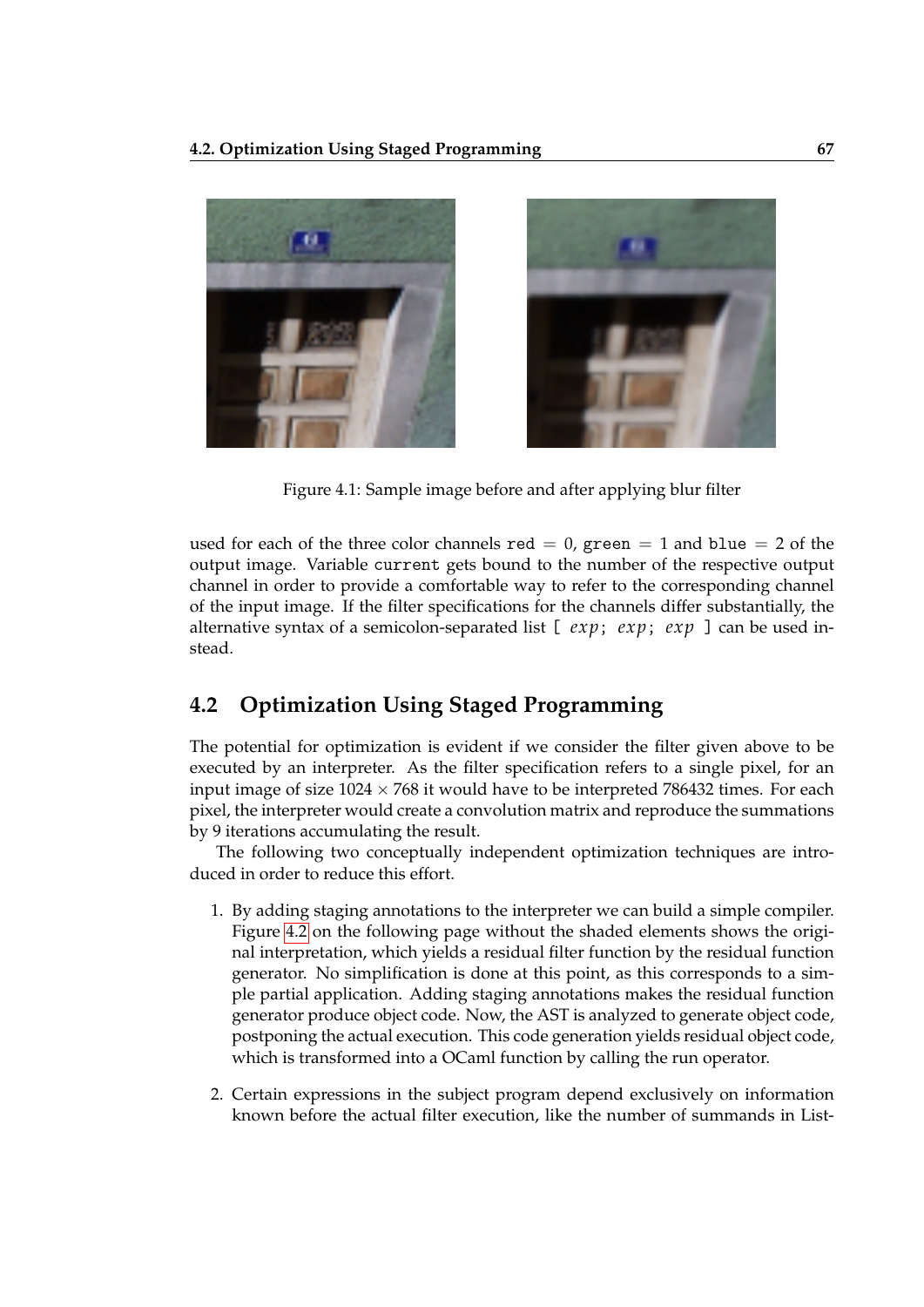ing [4.1.](#page-64-0) These expressions can be reduced in advance, reducing their repeated evaluation during the filter application later on. This optimization technique incorporates a binding time analysis in order to determine which code fragments depend entirely on *static* input, i.e., the part of the input known at the time of the program specialization. All other input, which is unknown until run time, and all expressions depending thereon are called *dynamic*. The binding time analysis is combined with an immediate simplification of static expression, a technique for the automated specialization of programs which is known as *online partial evaluation* [\(Jones et al., 1993,](#page-108-1) Chapter 7).



<span id="page-67-0"></span>Figure 4.2: Design of the DSL implementation. The shaded components substitute a pure partial application with the optimization by a partial evaluation and the staging of the interpreter

## **4.3 Language Design**

Because we describe the design of the image filtering language in detail elsewhere [\(Herrmann and Langhammer, 2005\)](#page-107-1), only a brief overview is given here.

## **4.3.1 Syntax**

A filter specification consists of a top-level expression (*toplevelExpr*), which is composed of a series of local bindings common for all color channels and a list of sub-expressions (*channelSpecs*) for specifying the intensity for the each color channel.

$$
to plevelExpr \leftarrow (let var = expr in toplevelExpr) channelSpecs
$$
 (4.1)

$$
channelSpecs \leftarrow [expr (; expr)^* ] \qquad (4.2)
$$

$$
|\text{ [ } constInt \text{ channels } : \text{ expr } ]
$$
 (4.3)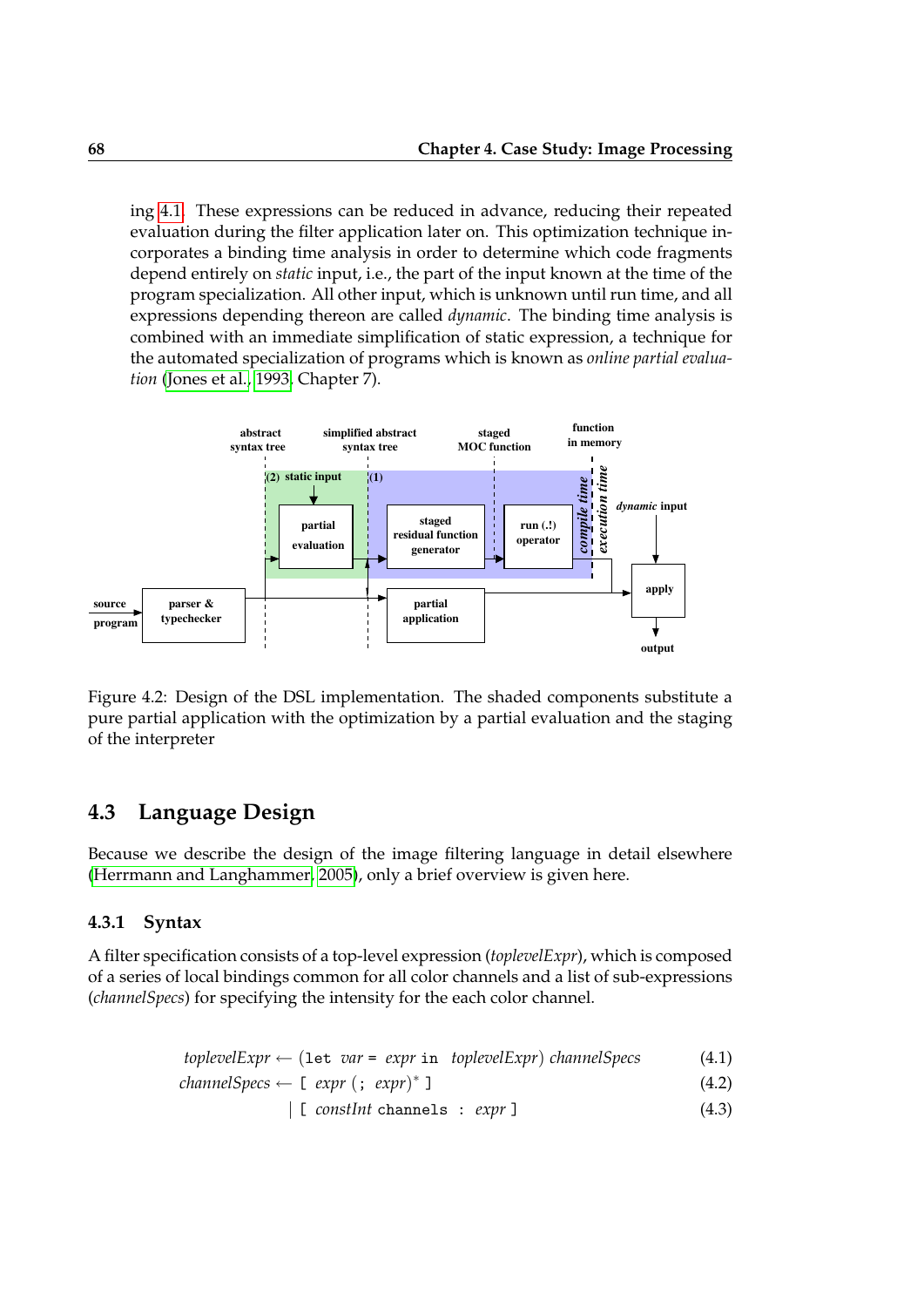The standard form [\(4.2\)](#page-67-0) of the channel specification is enclosed in brackets and adjacent entities are separated with a semicolon. As stated before, using the alternative [\(4.3\)](#page-67-0) with a single expression *expr* is a convenient abbreviation. It is expanded during an initial desugaring process: *constInt* copies of *expr* are enclosed in a let expression binding variable current to the respective channel number and sequenced in a semicolon-separated channel list.

The right hand side of the common let bindings and the elements of the channel specification list are expressions (*expr*) of the same kind.

| (4.4)  |
|--------|
| (4.5)  |
| (4.6)  |
| (4.7)  |
| (4.8)  |
| (4.9)  |
| (4.10) |
| (4.11) |
| (4.12) |
| (4.13) |
| (4.14) |
| (4.15) |
|        |

Some of these production rules are similar to the grammars of other languages, like constants, variables, infix and prefix operators.

- $const \leftarrow constBool | \dots$  (4.16)
	- *var* ← *letter*(*letter*|*digit*) ∗ (4.17)
- $\text{prefix1} \leftarrow -1 | \text{not} | \text{floor} | \text{sin} | ...$  (4.18)
- $\text{prefix2} \leftarrow \min \left| \max \right|$  (4.19)
	- $\inf\{x \leftarrow + \mid -\frac{1}{2} \mid * \mid < \mid \&& \mid \dots$  (4.20)

## $constBool \leftarrow false |true$  (4.21)

Also, prefix operators have a higher precedence than infix operators and the precedence among infix operators is defined according to the common convention in mathematics. Note that there are two minus operators: a unary prefix  $-1$  and a binary infix  $-2$ .

The only non-standard expressions are summation [\(4.13\)](#page-67-0) and matrix expressions, which are restricted to two dimensions and float constants as matrix elements.

$$
matrix \leftarrow [constFloat^+ (1 constFloat^+)^* ] \qquad (4.22)
$$

$$
index \leftarrow var [expr, expr] \tag{4.23}
$$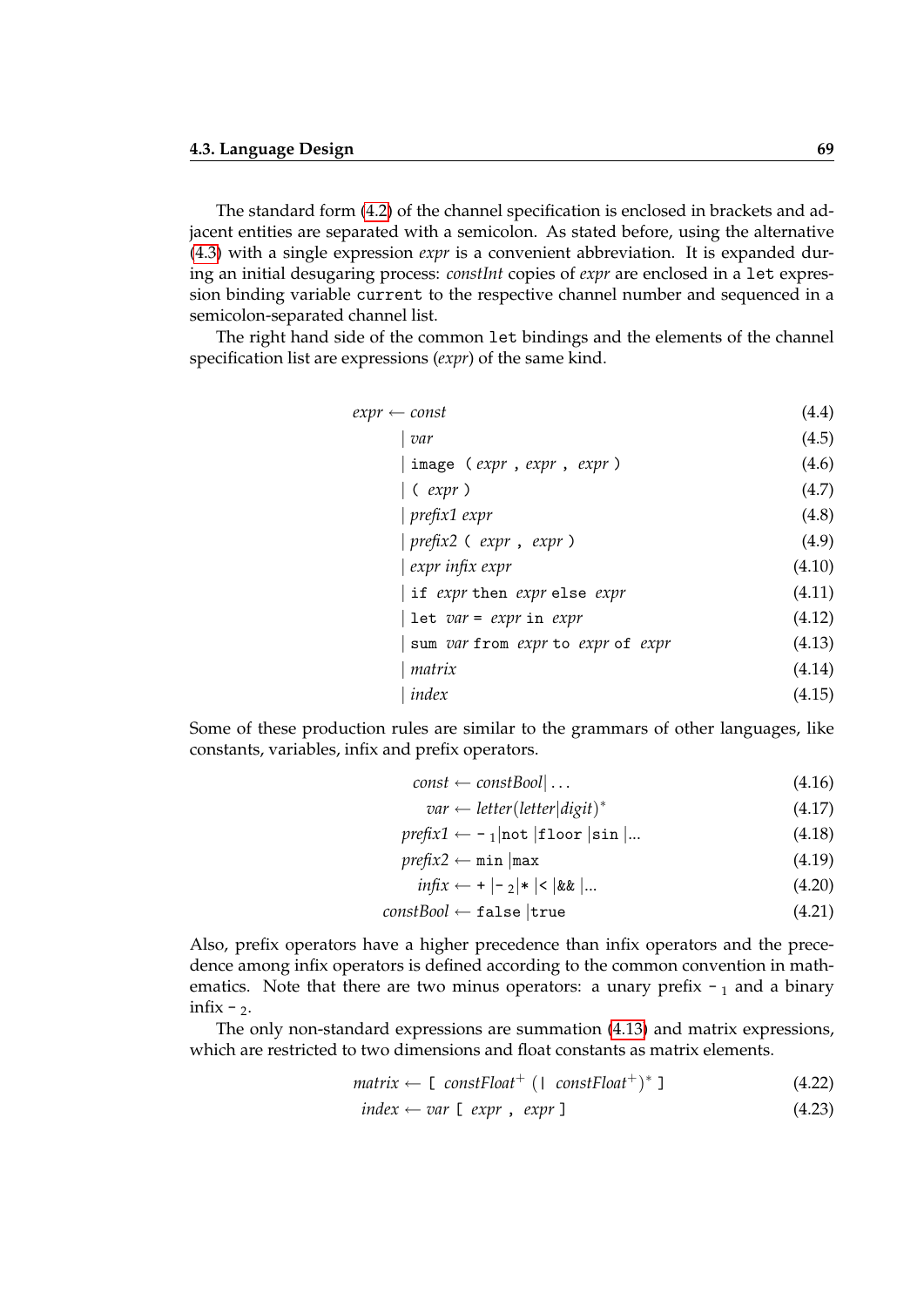## **4.3.2 Typing**

The specification language provides the types int, float and bool, which are inferred by semantic actions of the parser, according to the typing rules given by [Herrmann and](#page-107-1) [Langhammer](#page-107-1) [\(2005\)](#page-107-1).

## **4.3.3 Semantics**

Only a few characteristics of the denotational semantics are given here. An environment  $\varepsilon$  is used to manage the binding of variables to values, where  $\varepsilon(v)$  denotes the value assigned to variable *v*.

- **No Turing completeness.** In favor of a higher degree of optimization, the language does not feature general recursion. Therefore, fixed-point semantics is not required.
- **Operator overloading.** The same arithmetic operators are used for float and int values. If for a binary operator both operands are of the same type, the respective operation for that type will be used. If both int and float appear in the same operation, the int value will be automatically coerced to the respective float value. The coercion of int values is also done for operations on float values. For conversions in the opposite direction, operator floor must be used to make the programmer aware of the loss of precision.
- **Image indexing.** For a pair of coordinates *row* and *col* and a color channel *ch*, given as integer expressions, the expression image(*row*,*col*,*ch*) returns the color intensity of the respective pixel as a float value in the range of [0.0, 1.0[. For the convenience of the programmer, the channel numbers are named by meaningful, predefined variables ( $\varepsilon$ (red) = 0,  $\varepsilon$ (green) = 1,  $\varepsilon$ (blue) = 2 and  $\varepsilon$ (gray) = 0). Of course, the coordinates must be within the dimensions of the input image, i.e.,

$$
(\textit{row},\textit{col}) \in \overline{\epsilon(\textit{height})} \times \overline{\epsilon(\textit{width})}
$$

**Summations.** The summation expression (sum  $k = l_0$  to *hi* of *body*) has the semantics of the summation symbol in mathematics. For each integral point *i* in the range of  $\{lo, \ldots, hi\}$ , the environment is extended with a binding  $\varepsilon(k) := i$  and used to evaluate *body*. The results are accumulated and returned as result of the complete summation.

## **4.4 Language Implementation**

## **4.4.1 Data types**

For the front end of the compiler/interpreter, the tools ocamllex and ocamlyacc were used to scan and parse an image processing specification. As result and for the internal representation of the subject program, record data types are used to represent the abstract syntax.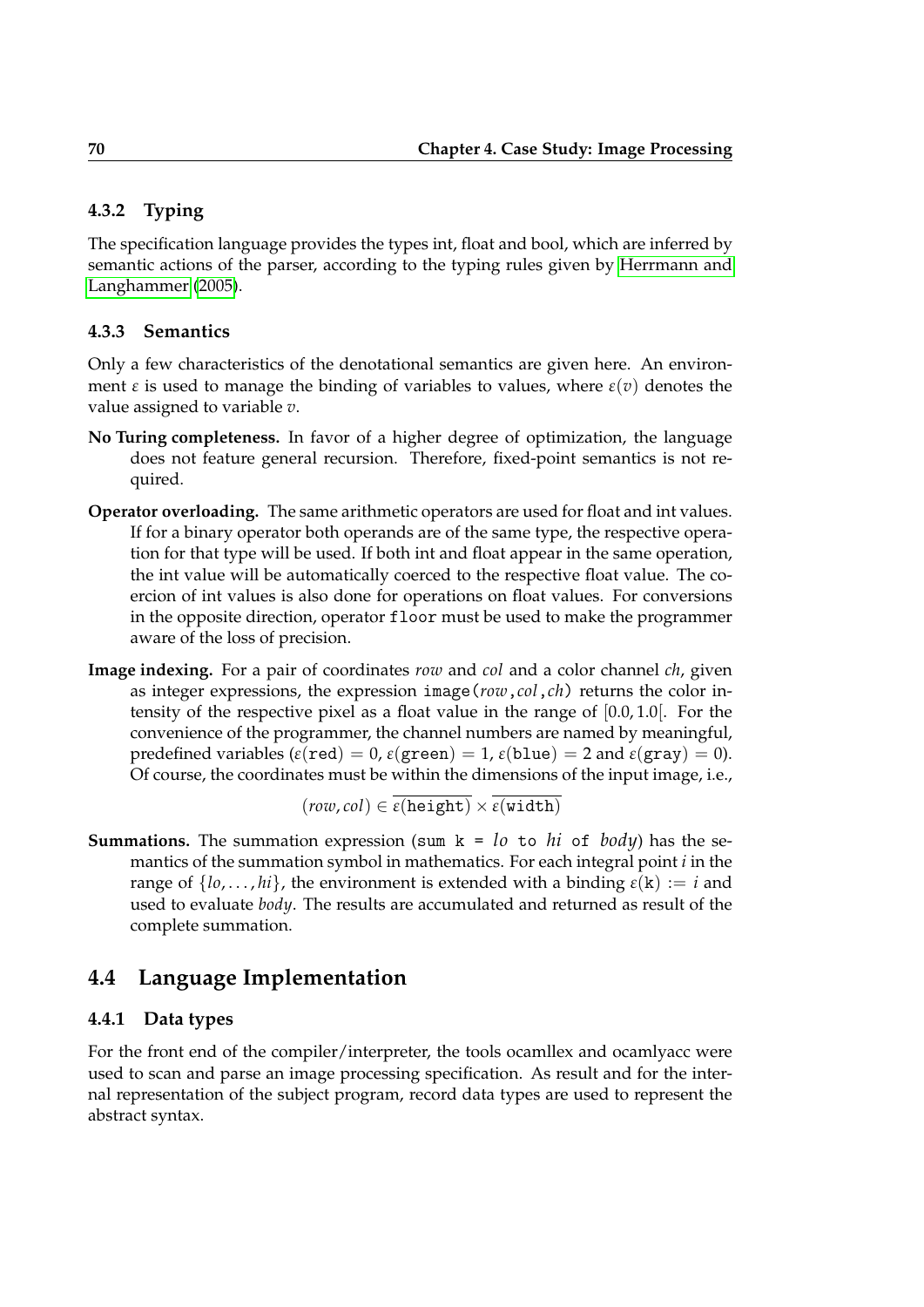```
type exp = { dtype:dtype; op:op; args:exp list; expand:int }
type top_exp = { common_bind: (string ∗ exp) list; channels: exp list }
```
The root node of an AST is of type top\_exp, which is a record containing a list of common bindings and a list of specifications for each color channel. This record resembles the common let bindings of the production rule for *toplevelExpr* [\(4.1\)](#page-67-0) and the channel list of the first production rule of *channelSpecs* [\(4.2\)](#page-67-0). As stated before, the alternative, abbreviated form [\(4.3\)](#page-67-0) gets expanded to a channel list by the desugarer.

A base expression exp consists of a record with the following fields:

- a data type dtype, which is set by the type inference system implemented in the semantic actions of the parser,
- an operation op, which corresponds to one of the production alternatives, [\(4.4\)](#page-67-0) to [\(4.15\)](#page-67-0) of *expr*,

```
type op =
   C of value | V of string | Image | Int2Float | Floor
  | UnOp of unOp | BinOp of binOp | If | Let of string
  | IndexMatrix of string | Sum of string
```
- a list args of sub-expressions and
- an expand value expand, which is used to guide the loop unrolling optimization.

OCaml sum types are used for the representation of both data types and values of these data types.

```
type dtype = Bool | Int | Float | Matrix
type value = VInt of int | VFloat of float | VBool of bool
          | VMatrix of float array array
```
In order to reduce the need for additional pattern matching, the data types for unary and binary operators use alternatives for each type of the subject language.

```
type unOp = NegI | NegF | Not | AbsI | AbsF ...
type binOp = AddI | SubI | MulI | DivI | PowI | MinI | MaxI | ModI ...
```
E.g., AddI is used for an int summation, AddF a float summation.

## **4.4.2 Expression Simplification**

For simplicity, the program specialization performed on image filter expressions is an *online partial evaluation*, which indicates that binding time analysis (BTA) and simplification are not separate phases but are intertwined to a single simplifying function. The advantage over a separate BTA and simplification phases is a much simpler specialization, as static expressions get instantly simplified to a single value and, thus, can be used to guide the subsequent analysis. The typical problem of non-termination is not an issue for this online partial evaluation because the subject language has no general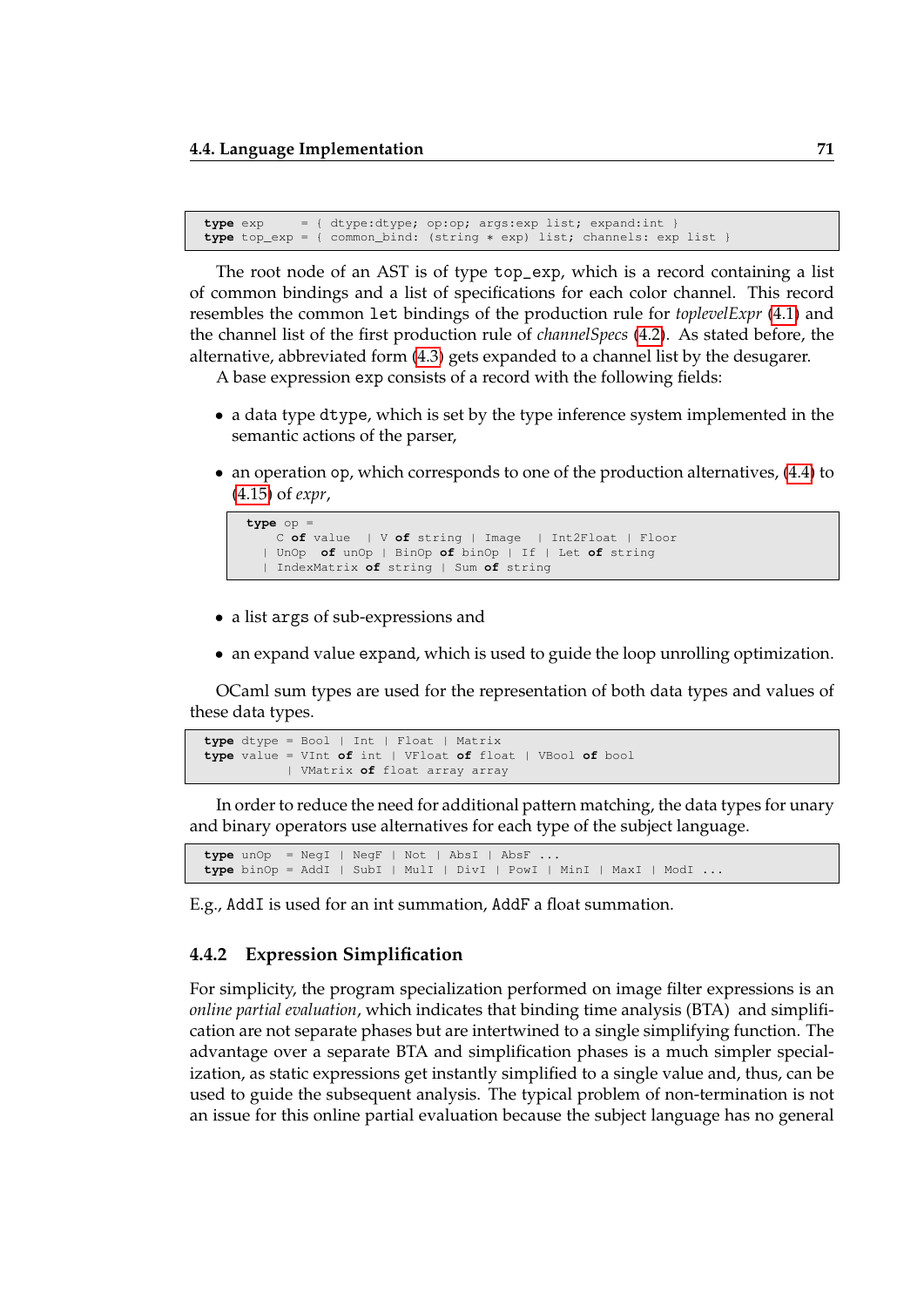concept of recursion. Also the code explosion by "over-specializing" a sum expression is prevented by a partial loop unrolling.

Two functions form the main entry points of the simplification process.

```
val simplify_top_exp : top_exp −> value environment −> top_exp
val simplify_exp : exp −> value environment −> exp
```
Function simplify\_top\_exp takes the root of an AST and an environment of static values. The initial environment is preset with bindings for all static parameters, like width, height, red, green,  $\dots$ . For sub-expressions, the simplification is delegated to simplify\_exp. The general principle of simplifying an expression can be summarized as follows:

- Simplify sub-expressions recursively.
- Depending on which sub-expressions could be reduced, i.e., which of them are merely constant values, a simplification step is performed for the current node. In the best case the respective operation of the current AST node is instantly performed, in the worst the AST node has to be reconstructed.

Function unC, which is of type exp -> value option, provides a convenient checking mechanism: if the AST node e contains only a constant value c, it returns Some c. Otherwise, None is returned, which indicates that e is a non-constant expression. So, if e is a sub-expression which is a result of a recursive simplification call, a pattern match on unC e tests whether *e* is completely reduced or an expression which contains irreducible expressions. In terms of binding time, *e* is static in the former case and dynamic in the latter.

To give an example, in the case of a multiplication operator the following code fragment performs the simplification.

```
| MulI | MulF −>
     begin match unC a, unC b with
3 | Some av, Some bv −> exp_of_value (binopfun op av bv)
     | Some av, _ when is_zero av −> zero_of dtype
       | _, Some bv when is_zero bv −> zero_of dtype
     | Some av, _ when is_one av −> b
     | _, Some bv when is_one bv −> a
8 | _ −> combine a b
     end
```
Here, the matching is done on the expressions of the two simplified operands. The most successful case is in line 3, as a new constant value expression can be generated by multiplying both constant operands. The cases in lines 4–7 perform minor optimizations, namely  $0 \cdot a \rightarrow 0$  and  $1 \cdot a \rightarrow a$ . If only the last case matches, the current node is reconstructed by calling combine because this operation cannot be simplified any further.

Simplifying let expressions is a slightly more tricky issue, but follows the same principle. First, the right hand side expression is simplified recursively. In the case of a complete reduction, the constant returned is added to the static environment and used to simplify the body. If the right hand side is dynamic, the body is simplified with the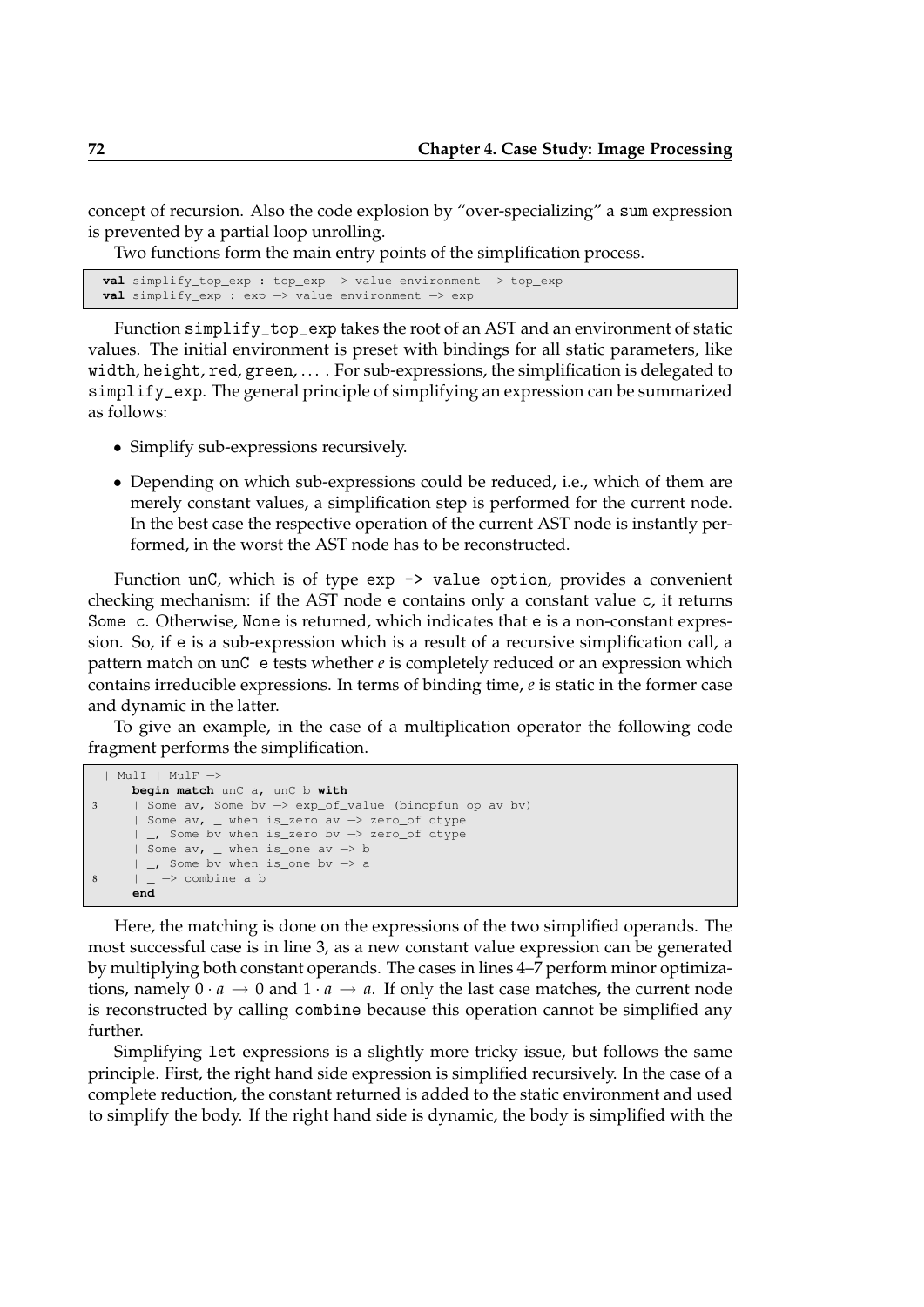old environment. If the simplified body is a constant, it is returned, otherwise the let expression is reconstructed.

The simplification of a variable amounts to a lookup in the environment. If the lookup is successful, the constant value is returned. Otherwise, the variable is returned unchanged.

Partial loop unrolling is done for summation expressions if the size of the resulting code does not exceed a certain limit *M*, given as command line argument. The size of an expression is given by the extent value in its AST node, which, in fact, indicates the number of leaves in the respective subtree. For a partial unrolling of a sum which has a body with an extent of *e*, the number of replications *N* of the body is limited by

$$
N\cdot e < M.
$$

As a consequence, *N* is set to  $\left\lceil M/e \right\rceil - 1$  and loop unrolling is performed only in the case that  $N > 1$ .

The degree of simplification performed on a sum also depends on the binding times of its sub-expressions. E.g., in the case of static bounds and a static body, the whole sum expression is completely reduced. For static bounds with less then *N* iterations and a dynamic body the loop unrolling is complete rather than partial. This situation is met for the nested summation of the blur filter in Listing [4.1](#page-64-0) on page [66.](#page-64-0)

#### **4.4.3 Code Generation**

As mentioned before, the generation of code is done by a staged interpreter. All respective operations are protected against evaluation by code brackets and, as results of recursive interpretation are now returned as code objects, the escape operator is used to combine sub-expressions to a new code fragment. As the type of the returned code depends on the type of the respective AST node, a sum type is introduced.

```
type 'a codevalue = CInt of ('a,int) code
                  | CFloat of ('a,float) code
                  | CBool of ('a,bool) code
                  | CMatrix of ('a,float array array) code
```
Function lift, which is of type value  $\rightarrow$  'a codevalue, transforms a value into the respective codevalue.

Entry point for the code generation is function codegen\_top\_exp which takes a top-level expression and an initial environment of static variables, as well as the input image.

```
val codegen_top_exp :
  top_exp −> 'a codevalue environment −>
  image −> ('a, int list) code
```
Note that no simplification or evaluation of expressions is done during code generation. All optimizations have already been performed in the partial evaluation phase before. Consequently, the values managed in the environment consist exclusively of code containing a variable. This is due to the fact that let nodes, like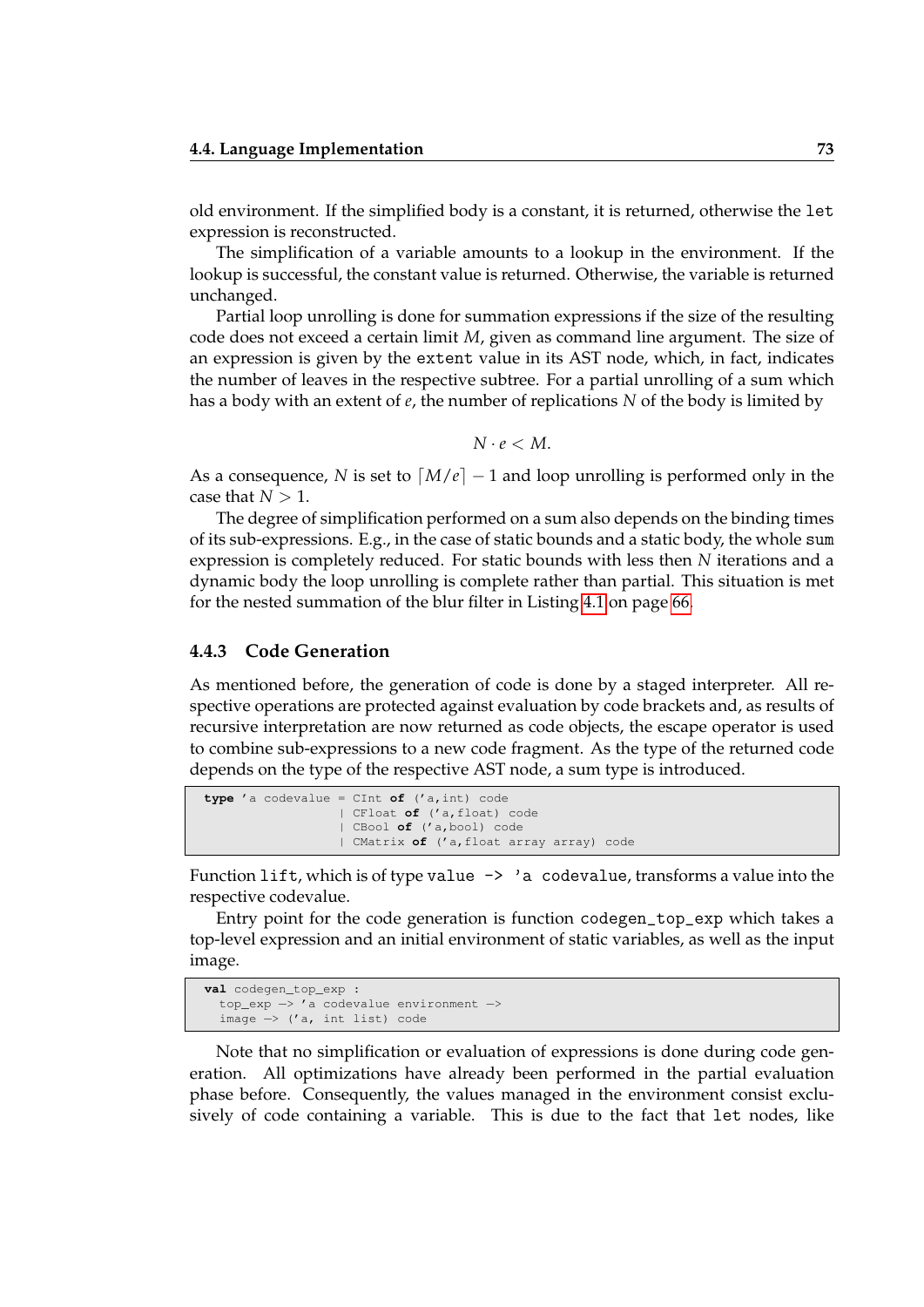let  $i = \ldots$  in *e*, are transformed directly into the corresponding OCaml let expression  $\leq$  let  $k = \ldots$  in  $\ldots$  >. by adding the binding "i"  $\rightarrow \leq k$  >. to the environment before generating the body code.

To demonstrate the effect of staging annotations in the interpreter, consider the generation of loop code for a summation expression.

```
| Sum s −>
2 let (lb,ub,body) = head3 args in
     let lb' = unCInt (codegen_exp lb env source)
     and ub' = unCInt (codegen_exp ub env source) in
     let bodycode i =
       let env' = extEnv (s,CInt i) env in
7 codegen_exp body env' source
     in
     let dynFor low high init step =
              .< let s = ref .~init in
                 for i = .~low to .~high do
12 s := \cdot (step \cdot \langle i \rangle \cdot \langle s \rangle \cdot )done;
                \mathsf{I}\geq.
     in
17 begin match dtype with
     | Int −>
          let step i s = \cdot \cdot \cdot \cdot s + \cdot \cdot (unCInt (bodycode i)) >. in
          CInt (dynFor lb' ub' .<0>. step)
     | Float −> ...
```
In lines 2–4, the sub-expressions are extracted from the body list and code for both summation bounds is generated recursively. The definition of a local function bodycode follows in lines 5–8, which generates code for the body using the iteration variable set in parameter i. Function dynFor in lines 9–16 is a polymorphic function used to construct the loop nest. The actual code generation is performed depending on a pattern match in line 17 on the data type of the node. Function step defined in line 19 generates code for a single addition and is used as parameter to create the body of the loop.

To motivate the notion of a staged interpretation, if we stripped all MetaOCaml syntax from the code above, i.e., if we substituted  $\cdot \tilde{ }$  with the empty string and  $\cdot \cdot \cdot \cdot$ . with  $( \ldots )$ , the remaining code would form an interpretation of the summation expression. All code that was staged before would now be executed immediately, including the iteration to evaluate and accumulate the summands.

### **4.5 Optimization by Example**

After scanning and parsing of the expression in Listing [4.1](#page-64-0) on page [66,](#page-64-0) a type-annotated AST is the subject of all subsequent optimizations. To give an impression, consider the following fragments of this data structure.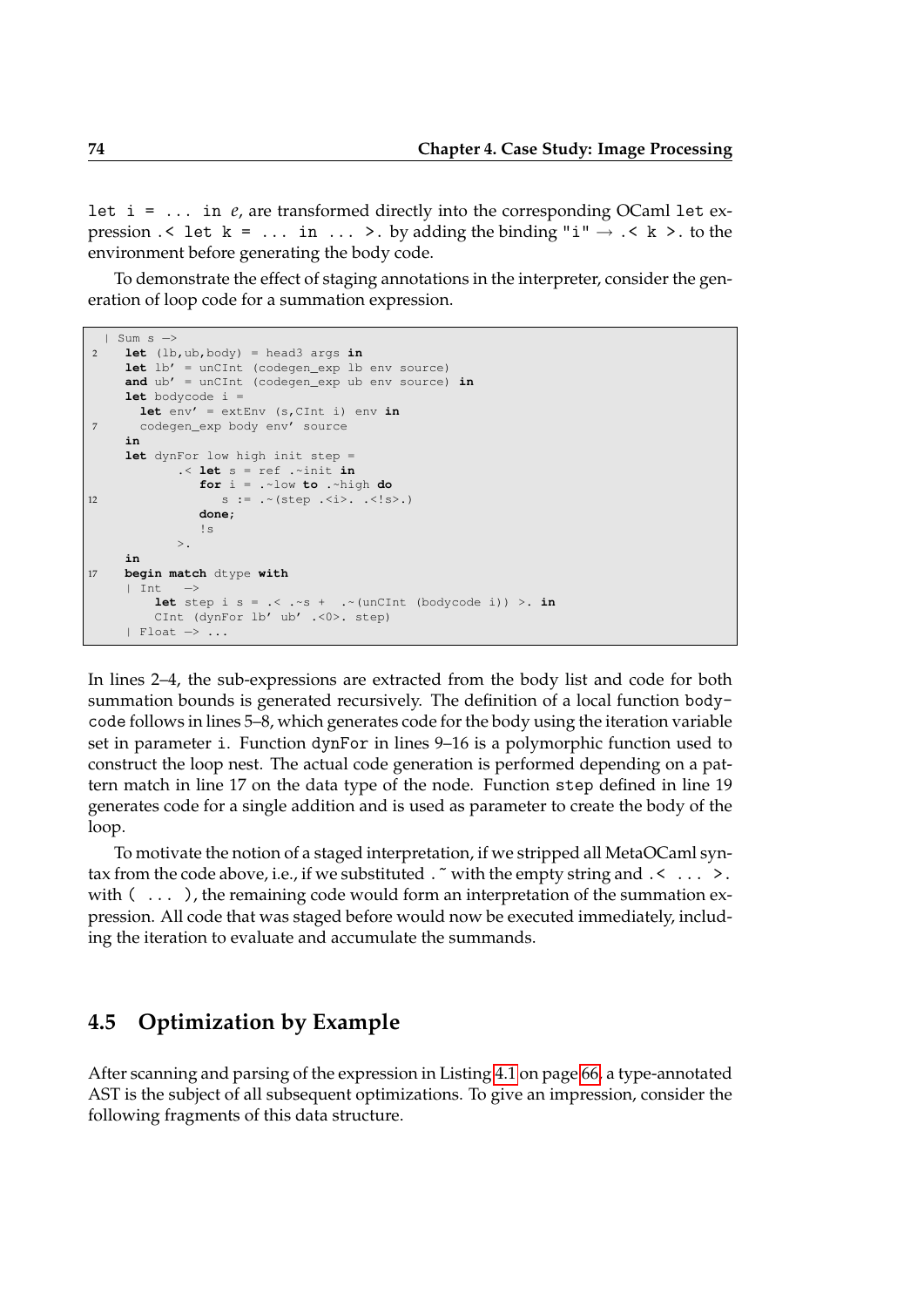```
Defs.top_exp =
  {common_bind =
   [ ("m", {dtype = Matrix;
4 op = C (VMatrix [||[0.25; 1.; 0.25]];
                               [|1.; 3.; 1.|];[|0.25; 1.; 0.25|]|args = []; expand = 1})];
  channels =
9 [{dtype = Float; op = Let "current";
      \arcs =[{dtype = Int; op = C (VInt 0); args = []; expand = 1};{dtype = Float; op = BinOp MulF;
         args =
14 [{dtype = Float; op = C (VFloat 0.125); args = []; expand = 1};
           {dtype = Float; op = Sum "i";}\arcs =...
                {dtype = Float; op = IndexMatrix "m";
19 args =\left[\{\text{dtype} = \text{Int}; \text{ op} = \mathbb{V} \text{ "i", args} = []; \text{ expand} = 1\}\right]{dtype = Int; op = V "j"; args = []; expand = 1}];
                     expand = 2}...
```
The AST is a direct equivalent of the input program, as each node has a corresponding syntactic element. For example, the static matrix entries have not been inlined, yet. The matrix is bound to m in the section of common bindings and used later by indexing this variable.

The application of the simplification changes this expression dramatically.

```
Defs.top_exp =
2 {common\_bind = [];
  channels =
   [{dtype = Float; op = BinOp MulF;
     \arcs =[{dtype = Float; op = C (VFloat 0.125); args = []; expand = 1};
7 {dtype = Float; op = BinOp AddF;
        args =
         [{dtype = Float; op = BinOp AddF;
          args =
            [{dtype = Float; op = BinOp AddF;
12 args =
              [{dtype = Float; op = BinOp AddF;
               ...
```
Now, the two summations have been unrolled completely by the replication of the body, substituting both index variables i,j with the respective iteration and concatenating the resulting expressions with additions. Also each matrix indexing operation has been replaced by the corresponding matrix entry. The construction of the matrix in the head is omitted.

To get a better impression of the optimizations performed, consider the result of the code generation for the simplified AST.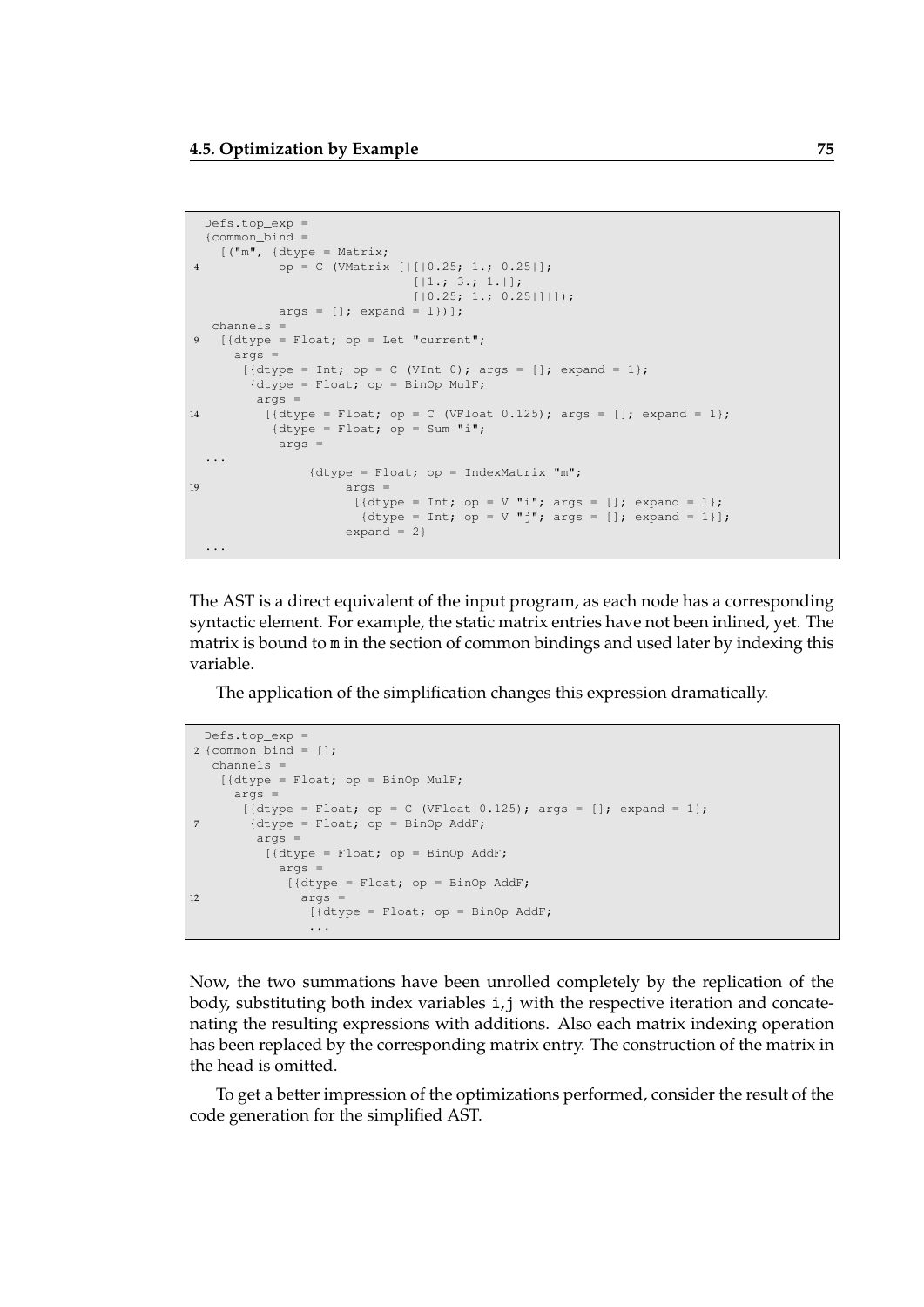```
.<fun (row, col) −> Array.of_list [
 let c =
   int_of_float (0.125 ∗.
     (0.25 ∗. (float_of_int rast.(row−1).(col−1).(0) /. 255.) +.
                float_of_int rast.(row−1).(col+1−1).(0) /. 255. +.
       0.25 ∗. (float_of_int rast.(row−1).(col+2−1).(0) /. 255.) +.
                float_of_int rast.(row+1−1).(col−1).(0) /. 255. +.
        3. ∗. (float_of_int rast.(row+1−1).(col+1−1).(0) /. 255.) +.
                float_of_int rast.(row+1−1).(col+2−1).(0) /. 255. +.
      0.25 ∗. (float_of_int rast.(row+2−1).(col−1).(0) /. 255.) +.
               float_of_int rast.(row+2−1).(col+1−1).(0) /. 255. +.
      0.25 ∗. (float_of_int rast.(row+2−1).(col+2−1).(0) /. 255.)) ∗.
   255.)
 in
 if (c < 0) then 0 else if (c > 255) then 255 else c;
...;...] >.
```
Only the expression for the red channel is shown here; the expressions for the other channels are similar. Note that, aside form unrolling and inlining, further minor optimizations have been performed, like  $1 \cdot a \rightarrow a$ . Because the subject language works with floating-point color intensities and the image format uses integer intensities in the range of 0 to 255, both appropriate conversions and the handling of range violations have been added to the code.

### **4.6 Benchmarks**

[Herrmann and Langhammer](#page-107-0) [\(2005\)](#page-107-0) give more examples as well as benchmarks comparing filter execution done by pure interpretation with those using simplification and staged interpretation.

For the blur filter, a number of additional benchmarks determine both the overhead of the run-time optimizations and the break-even point, i.e., the number of iterations needed to outperform the unstaged interpretation. The benchmark platform was the same as that of the previous chapters, i.e., a 1 GHz Dual Pentium III with 512 MB of memory running Fedora Core 1 Linux. The implementations were compiled with metaocamlopt of our developer version based on OCaml 3.07. Unsafe array access was activated. For all runs, the timing functions from the Trx module of MetaOCaml were used. By iterating the probe sufficiently often, these timing functions enable the system to give a reliable timing.

The first series of benchmarks investigates how much time is needed to perform the optimizations introduced to the base program. Simplification on the one hand and staged interpretation (i.e., code generation and compilation by .!) on the other are independent optimizations. Therefore, they can be activated or omitted by a command line flag when running the image filtering tool. Nevertheless, the running time of the code generation is largely dependent on the outcome of the simplification. Especially the loop unrolling of the blur filter expression inflates the size of the intermediate AST distinctly. For each color channel the loop body is replicated 9 times. This increases the work for generating a code object as well as for compiling it with the run operator.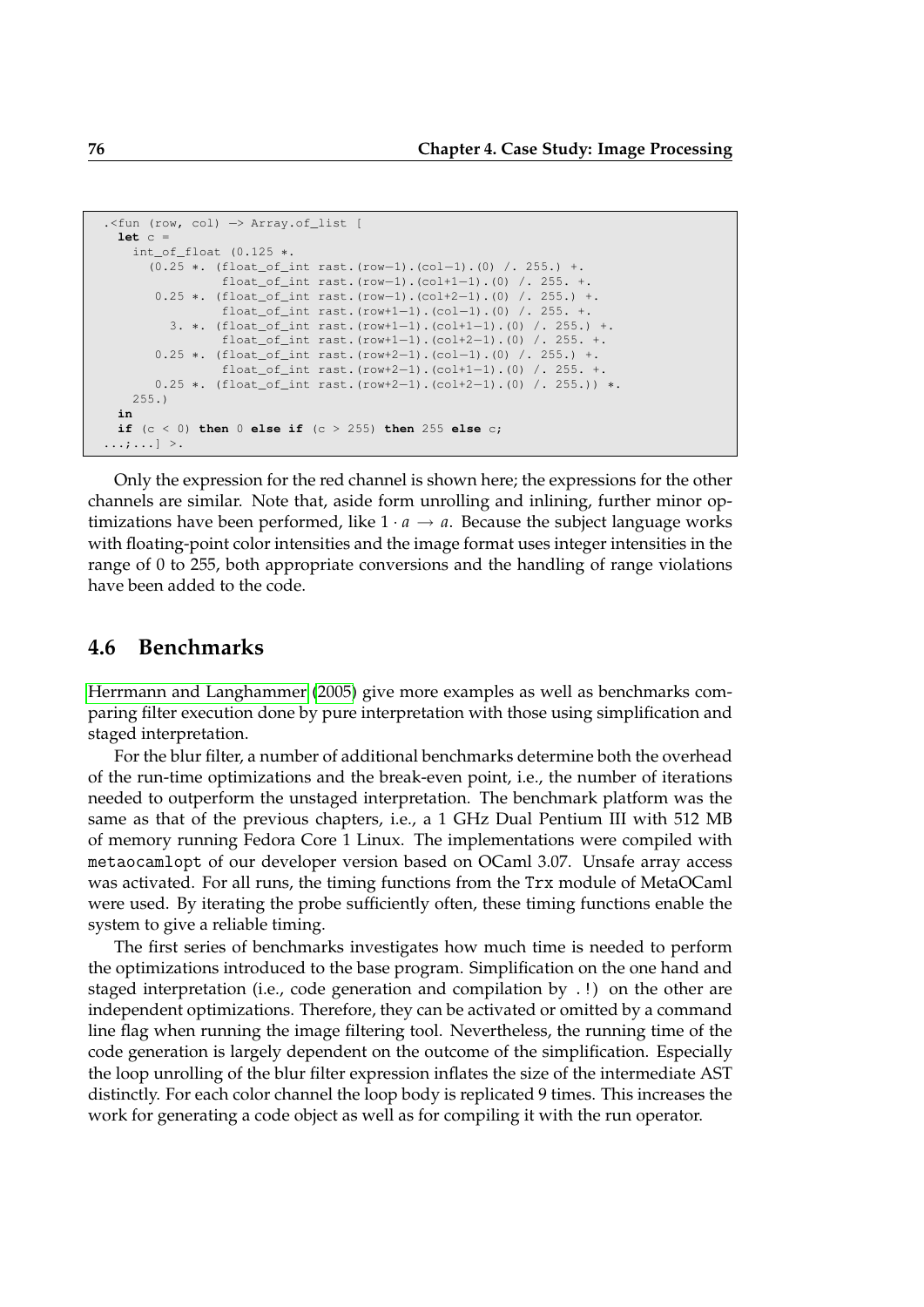The execution times given in Table [4.1](#page-76-0) demonstrate this effect. Deactivating the simplification reduces the time for the remaining optimizations to about 60 % for the native program and to about 44 % for the bytecode program.

A conspicuous effect can be noted, when comparing the native code compilation of the base program with the corresponding bytecode version. The time for executing the simplification and the code generation in native code is faster than the time for these optimizations in bytecode. As bytecode is interpreted by a virtual machine, this result is what can be expected. The surprise is that the application of the .! operator takes noticeably more time if performed for native code. Code compilation and dynamic binding is more complex for native code as it is for bytecode.

| base program |        | native         | bytecode |                 |  |
|--------------|--------|----------------|----------|-----------------|--|
|              |        | simplification |          | simplification  |  |
| optimization | active | inactive       |          | active inactive |  |
| simplify     | 1.110  |                | 4.030    |                 |  |
| code gen.    | 2.282  | 0.468          | 5.747    | 1.417           |  |
| run $(.!)$   | 80.303 | 49.843         | 33.637   | 15.821          |  |

<span id="page-76-0"></span>Table 4.1: Execution time of optimization in msec.

Table [4.2](#page-76-1) shows the execution times of the blur filter for a square input image of width 1000. Results are given for both the native and the bytecode compilation of the base program. The base program was run for all four configurations which are possible by activating or deactivating the two optimizations. As result of the  $1000 \times 1000 = 10^6$ applications of the filter expression, the overhead spent for the optimizations turned out to be marginal compared to the overall execution time, and the speedups compared to the respective unoptimized run are enormous. The activation of both optimizations yielded the best speedups.

The good speedups for input images of size  $1000 \times 1000$  imply that the image dimensions, where the constant overhead equals the gains of the optimized executions must be much smaller than 1000. This *break-even point* is important in order to value the applicability of the optimizations performed.

The result of a series of test runs for various image sizes is shown in Figure [4.3](#page-77-0) on the next page. Again, all four configurations were benchmarked and the resulting

|                                                        |             | native base program | bytecode base program |               |  |
|--------------------------------------------------------|-------------|---------------------|-----------------------|---------------|--|
| configuration                                          | $t$ in sec. | speedup             | $t$ in sec.           | speedup       |  |
| none                                                   | 259.96      | $1.00\times$        | 1 0 3 2 . 3 3         | $1.00\times$  |  |
| simplify                                               | 135.32      | $1.92\times$        | 640.04                | $1.61\times$  |  |
| staged $*$                                             | 3.98        | $65.24\times$       | 29.90                 | $34.52\times$ |  |
| simplify $+$ staged $*$<br>$\sim$ $\sim$ $\sim$ $\sim$ | 2.75        | $94.68\times$       | 15.83                 | $65.21\times$ |  |

<span id="page-76-1"></span><sup>∗</sup> Staged run comprises code generation and .! application.

Table 4.2: Overall execution times for input image of size  $1000 \times 1000$ .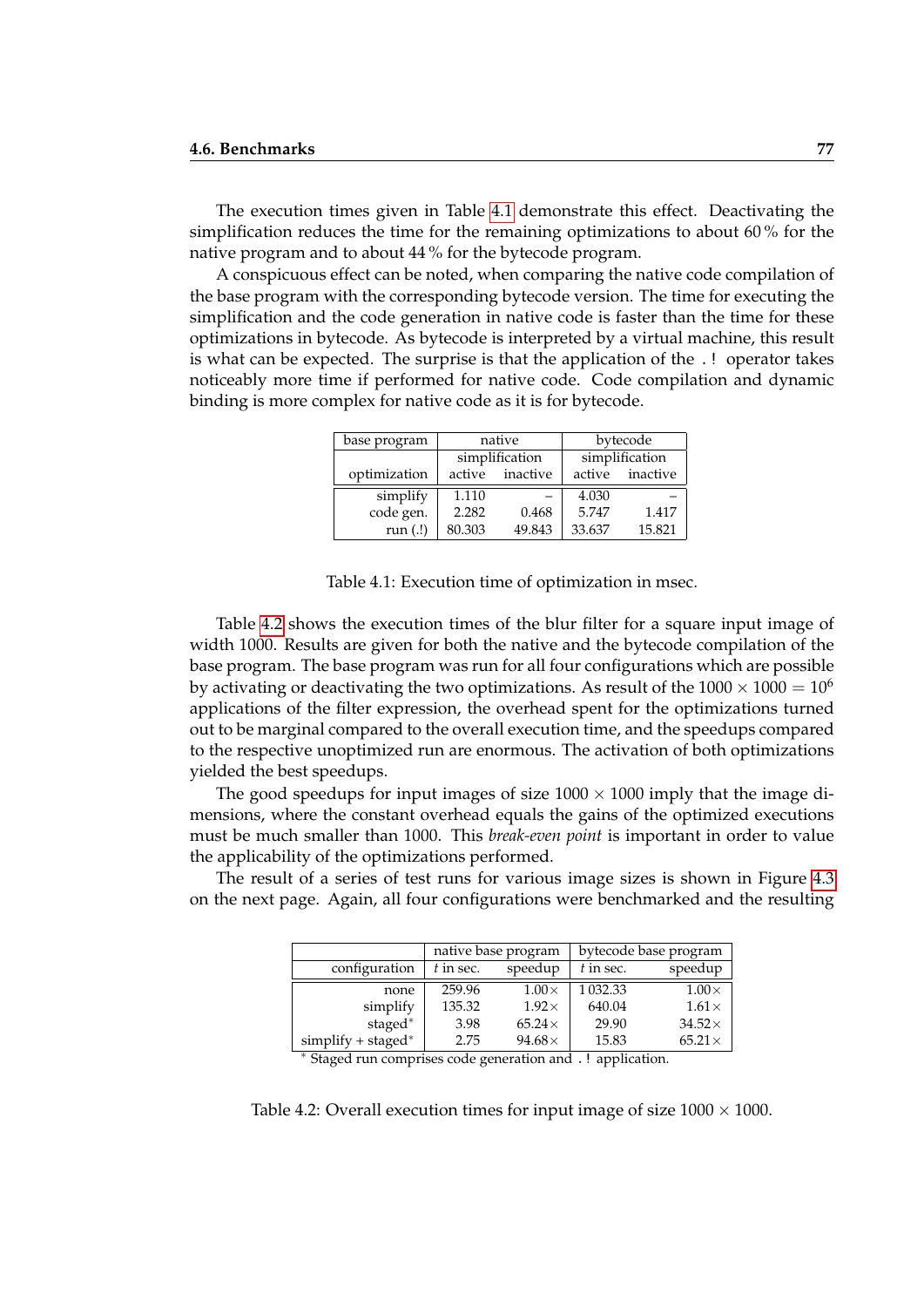





<span id="page-77-0"></span>Figure 4.3: Overall execution times for square images of different sizes.

execution times were recorded in the diagram.

Due to the more expensive application of the .! operator, the native code base program has to perform more iterations than its bytecode counterpart in order to outperform the image filtering without any optimization. Not until the image width exceeds 21 pixels, all implementations using optimizations are faster than the unoptimized one. Examining the effect of simplification, the break-even point for an unstaged run is below  $9 \times 9$  pixels. For a staged execution, no positive effect appears until the image size exceeds about  $173 \times 173$  pixels. This gap is caused mainly by the additional computations the run operator has to perform for the larger, simplified code object.

For the bytecode compilation, the overall break-even point is much smaller due to a reduced optimization overhead. For any combination of optimizations the overhead is amortized for an image width of about 9. Again, the simplification amortizes for much bigger values if it was combined with staging. Though, this break-even point of about  $40 \times 40$  pixels is smaller than that of the native code compilation, caused by the less expensive run operation for bytecode.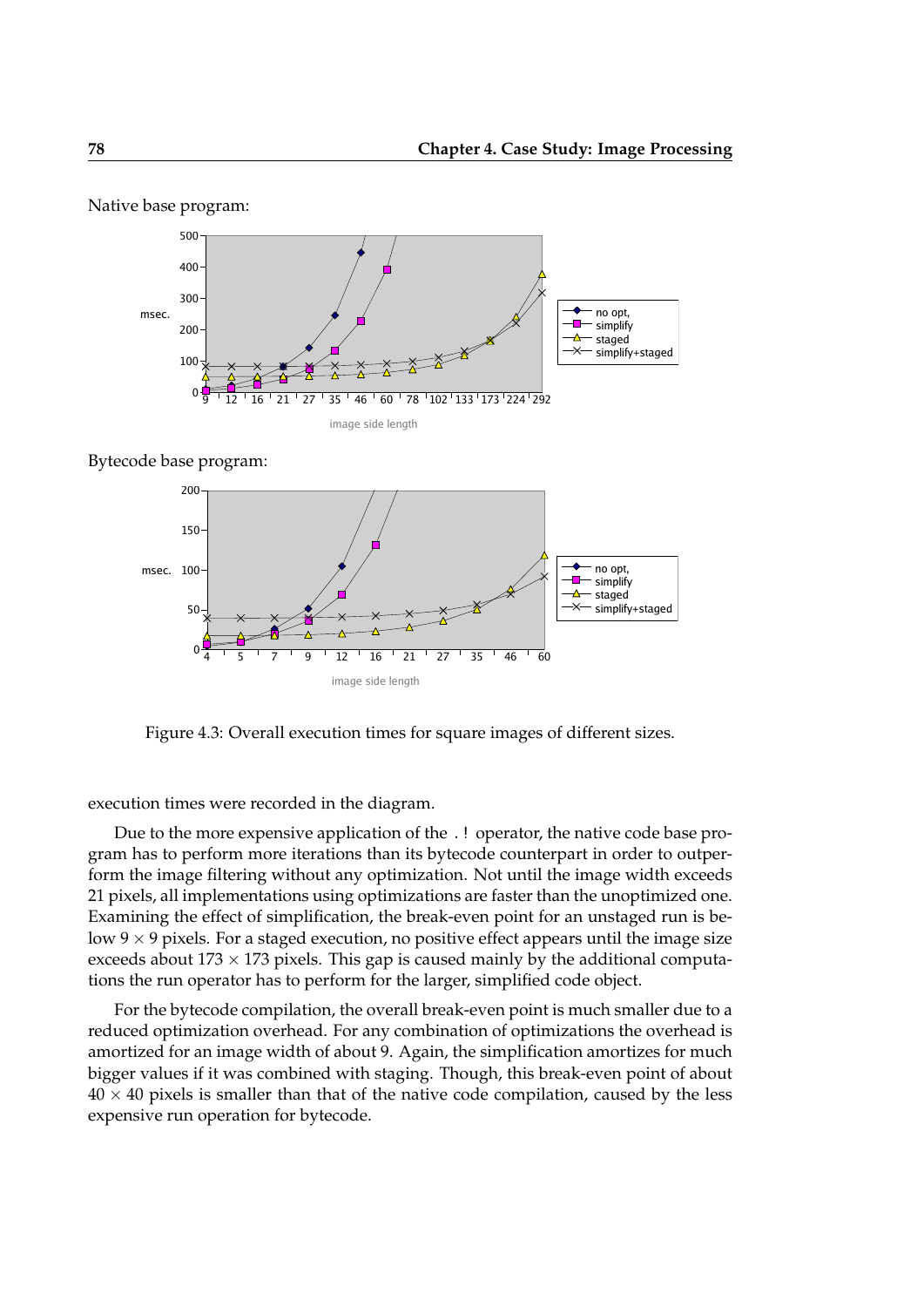# **4.7 Conclusions**

MetaOCaml provides a high-level tool for optimizing the interpretation of a domainspecific language implementation. For our language, which does not have a concept for general recursion or iteration, an online partial evaluation was quite easy to implement. It is combined with a preceding simplification of the AST, generating additional speedup. As the benchmarks revealed, these optimizations entail a notable overhead of computations, which grows in the size of the AST. In the native compilation, which is the only relevant in terms of high-performance computing, this overhead is bigger compared to the respective bytecode. Fortunately, a repeated execution amortizes the overhead, compared to an unstaged run without code simplification. Because, for our implementation, the number of interpretations grows fast enough with the problem size, the optimizations pay off already for images of GUI icon size.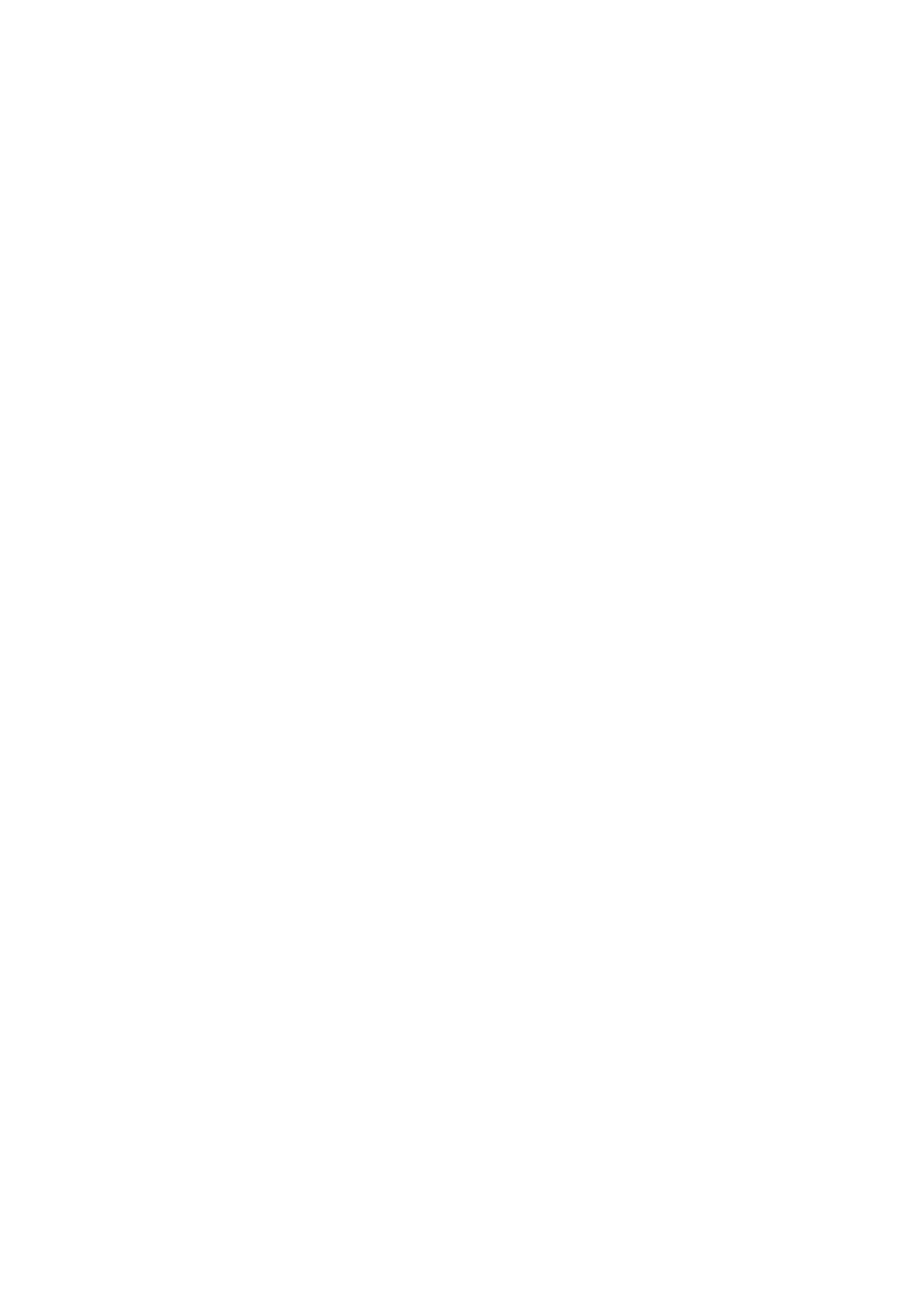# **Chapter 5**

# **Case Study: Parallel Karatsuba Polynomial Product**

## **5.1 Introduction**

Parallel computing forms a self-contained special-purpose domain within the field of high-performance computing. The main idea of parallelization is to reduce the overall computation time by separating the number of computation into independent parts, which can be distributing on a sufficiently large number of processors. [Lengauer](#page-108-0) [\(2004\)](#page-108-0) gives a concise overview of this domain.

For a parallel environment with distributed memory, communications are needed to pass messages between cooperating processes. The need for communication arises from data dependences between computations of different processes. In the development of parallel programs, currently, these communications are often described by point-to-point communications. These communications allow a fine-grained specification of the exchange of data between a pair of processes; one acting as sender, the other as receiver.

As complex communication structures often derive from complex dependencies between computations, the tuning of send-receive communications by hand tends to become unmanageable and error-prone. There are several approaches to overcome this problem. [Gorlatch](#page-107-1) [\(2004\)](#page-107-1) compares state-of-the-art parallel programming with the unstructured imperative programming style of 25 years ago. Just like unstructured jumps are frowned upon by software engineers because they compromise any high level abstraction of the program flow, send-receive operations should be banned in favor of high-level collective operations. These operations provide a description of the underlying communication pattern, comprehensible for both the implementer and an optimizing compiler. Gorlatch argues that the gain in predictability is at the expense of neither expressiveness nor performance.

This chapter discusses how MetaOCaml can be used for parallel computing. OCaml bindings to the C interface specification of the MPI standard [\(MPI Forum, 1997\)](#page-108-1) provide machine-independent point-to-point and collective communications. A further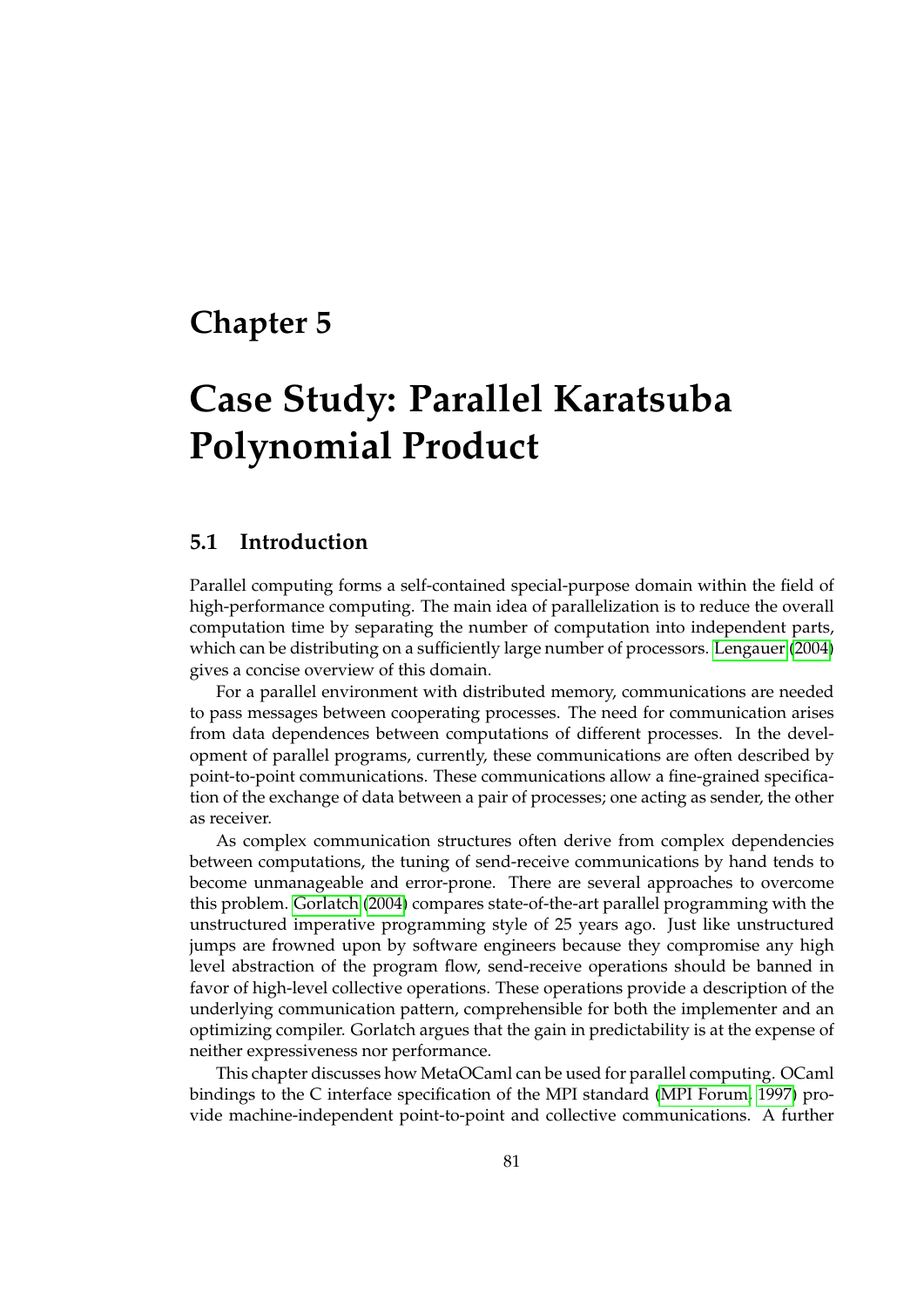discussion presents another approach by [Herrmann](#page-107-2) [\(2005\)](#page-107-2), which reduces the dangers of hand-written send-receive communications by introducing layers of abstraction to separate domain concerns. Finally, the example implementation of the polynomial product given by [Karatsuba and Ofman](#page-108-2) [\(1962\)](#page-108-2) is inspected for further optimization potential.

# **5.2 Parallel Computing for High-Performance**

[Amdahl](#page-106-0) [\(1967\)](#page-106-0) pointed out, that the degree of parallelism is limited by inherently sequential fragments of the algorithm, which arise from dependencies between computations determining an order of execution in time. Fortunately, there are many applications for which Amdahl's law does not apply. [Gustafson](#page-107-3) [\(1988\)](#page-107-3) argues, that in many real-life applications, the number of parallel computations is not constant but grows with the resources available. Thus, the amount of time spent on the sequential part of a program becomes less important when the number of processors grows. Also, it is reasonable to consider the execution time as constant and value how the number of parallel computations grows with the number of processes.

In real world implementations the parallel execution is also diminished by factors emerging from the underlying architecture. On machines providing *shared memory parallelism* (SMP) several processes use a common region of memory. In order to prevent update anomalies, exclusive memory access has to be granted for conflicting operations of several processes on the same memory location. Each process wishing to access a datum shared by many is granted exclusive access. In fact, accesses of several processes on the same exclusive memory location result in a sequential execution, whose order is undetermined.

On *distributed memory machines*, like Linux clusters, a parallel program consists of processes, each of which holds its own memory. For the exchange of information, these processes have to communicate with one or a number of other processes. Depending on the architecture, communication is performed via a bus or an interconnecting network. Whatever hardware is used, communications are accountable for a certain overhead in the overall execution time of parallel programs.

In order to create an abstraction from low-level communication protocols, a number of paradigms and frameworks have been developed. The intention of these abstractions is to make programming safer and more predictable as well as to increase the portability of programs. In terms of the application domain, they aim to provide tools to enable the developer to concentrate on solving the problem rather than on taming the machine.

# **5.3 Message Passing Interface (MPI)**

The MPI standard defines an API of communication primitives for implementing message passing parallel programs. The intended programming style, which is commonly used on parallel machines with distributed memory, is also called SPMD, for "single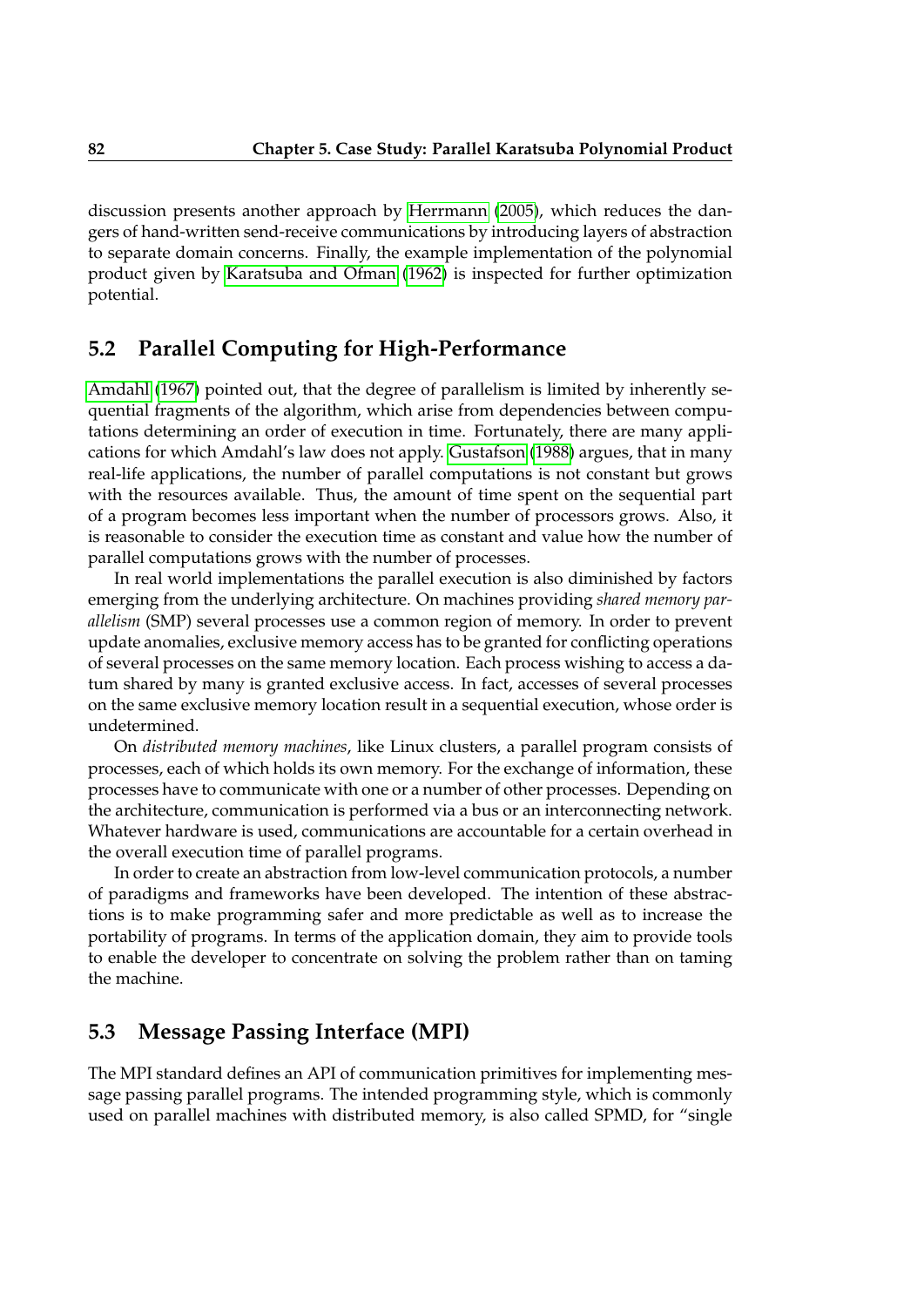program, multiple data" [\(Foster, 1995\)](#page-107-4). Each process in a parallel environment runs the same program but encapsulates its own data. By referring to the identifier of another process (called *rank* in MPI), messages can be sent or received.

The popularity of MPI in the domain of parallel computing is mainly based on the abstraction from underlying, hardware dependent communication protocols (TCP/IP, Myrinet,  $\dots$ ), on the one hand, and on the fine-grained tuning options by single pointto-point communications, on the other.

For exchanging data between processes, MPI provides two kinds of communication abstractions

- **Point-to-point communication** by a set of mid-level functions. These primitives are independent from underlying, hardware-specific communication protocols, like TCP/IP or even shared memory. Which role a process takes in a communication is defined by the application programmer by a case distinction on the process rank.
- **Collective communications** by a set of high-level functions. Each of them provides a certain communication structure, e.g., distributing data from one process to all others or combining distributed data with a given operation in a parallel fashion and providing the result to a single process or all processes.

The advantage of point-to-point communications is the chance to perform a finegrained tuning of the parallel application. One of the two processes performing a communication acts as sender and the other acts as receiver. Such a send-receive operation can be either blocking or non-blocking. In blocking mode, the sending process does not return until the send buffer has been stored away safely and the receiver waits until the receive buffer has been filled successfully. In non-blocking mode, sender and receiver both return immediately to resume their computation. For further adjustments, MPI provides special communication modes, like *buffered*, *synchronous* and *ready* point-topoint communication (see [MPI Forum](#page-108-1) [\(1997\)](#page-108-1) for details).

By using collective operations, the application programmer relies on the communication patterns implemented in the MPI library he is using. These libraries often come with efficient implementations which are tailored to the architecture of the respective target machine.

Further features of the MPI 1.1 standard are the definition of communication contexts, process groups and topologies and bindings for both C and Fortran77. MPI 2.0 extends the standard by features like one-sided communications, remote memory access, process management, parallel I/O and new language bindings.

Currently there are a number of implementations, like LAM [\(Burns et al., 1994\)](#page-106-1) or MPICH [\(Gropp et al., 1996\)](#page-107-5), which covers the MPI 1.1 API and big parts of MPI 2.0. Custom-built implementations for special high-performance hardware are available, like MP-MPICH [\(Pöppe et al., 2005\)](#page-108-3), which is used on our SCI interconnected hpcLine cluster.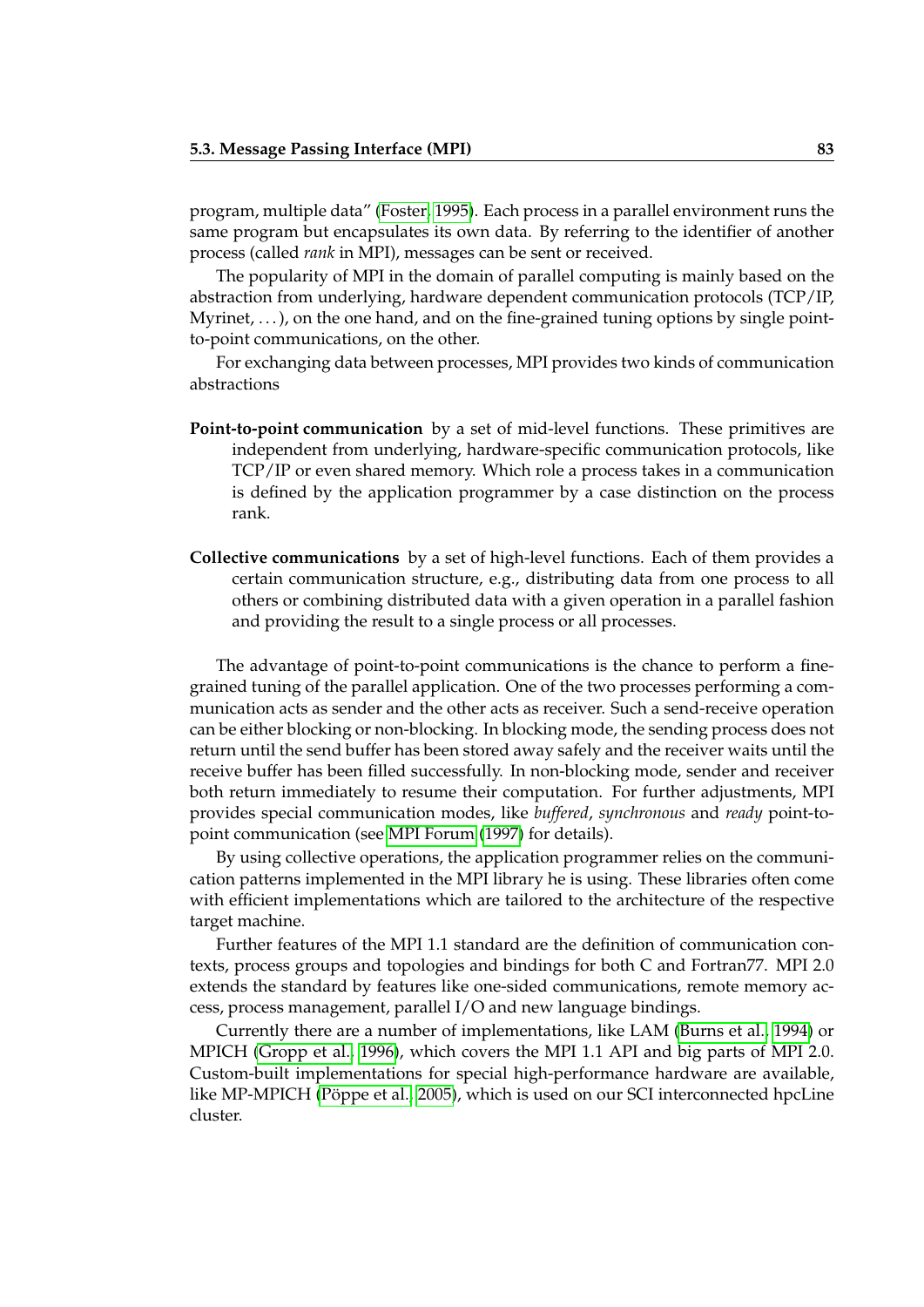### **5.4 OCaml and MPI**

### **5.4.1 OCamlMPI – a Binding to the C Interface.**

As most frequently used languages in the domain of parallel computing, only the MPI bindings to C/C++ and Fortran are defined in the standard. Therefore, the OCaml binding OCamlMPI [\(Leroy, 2001\)](#page-108-4) is closely geared to and uses that of C.

OCamlMPI covers a large subset of MPI, including point-to-point and collective communications. It uses the interfacing mechanism of OCaml to C, which is further discussed in Section [6.2](#page-94-0) on page [95.](#page-94-0) According to this, the organization of the distribution is divided into an interface given in mpi.mli, a shallow implementation mpi.ml consisting mainly of external declarations, and C stub functions calling the respective primitives of the MPI interface. The comments in the interface file give a brief description of the semantics for each of the functions provided.

In order to minimize the loss of performance, most communication functions come in five flavors.

- a polymorphic function taking any data type (like MPI. send)
- four monomorphic functions, specialized for the following types
	- **–** int (MPI.send\_int)
	- **–** float (MPI.send\_float)
	- **–** int array (MPI.send\_int\_array)
	- **–** float array (MPI.send\_float\_array)

The polymorphic functions are simpler and more flexible to use, e.g., lambda expressions can be subject to such a communication. As a drawback, the respective data is serialized (marshalled) in order to be sent and is de-serialized by the receiver. Serialization is omitted by the specialized functions, so using them for sending int and float values is almost always recommended.

#### **5.4.2 C Interfacing for MPI**

To give an impression of the C interfacing of OCamlMPI, consider the OCaml binding of the MPI function for a blocking send operation, which has a signature given by the following C declaration.

```
int MPI_Send(void∗ buf, int count, MPI_Datatype datatype,
              int dest, int tag, MPI_Comm comm)
```
Parameter buf points to a buffer containing count consecutive entries of type datatype to be sent. As the process invoking the function is defined as sender, the target process is given by its rank dest within a communicator comm. A communicator is a set of processes to which the scope of a communication can be restricted. To enable the receiver to identify a particular communication, a tag can be given.

The signature for the OCaml function to perform a blocking send is given by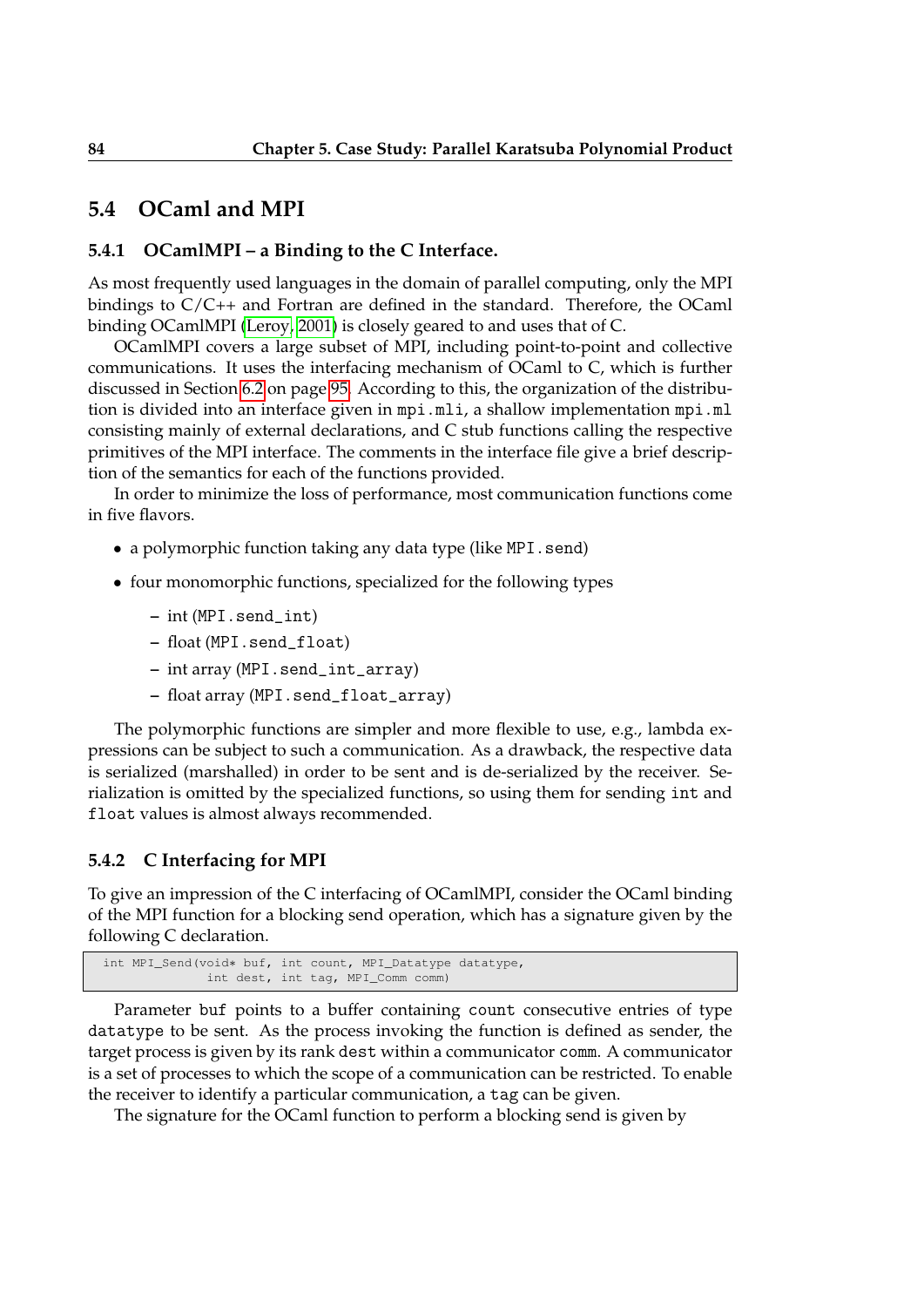```
val send_int: int −> rank −> tag −> communicator −> unit
```
For performing the conversions needed, a stub function connects the OCaml declaration to the call of the MPI function.

```
value caml_mpi_send_intarray(value data, value dest,
                             value tag, value comm)
{
 MPI_Send(&Field(data, 0), Wosize_val(data), MPI_LONG,
          Int_val(dest), Int_val(tag), Comm_val(comm));
 return Val_unit;
}
```
#### **5.4.3 Installation and Usage of OCamlMPI**

The installation of OCamlMPI for UNIX is straight forward. In order to build the respective OCaml module, three environment variables have to be set in the GNU makefile [\(The Free Software Foundation, 2005b\)](#page-109-0):

- DESTDIR the target installation directory to contain the module and interface files
- MPIINCDIR the directory containing the MPI header files
- MPILIBDIR the directory containing the MPI libraries

For initiating the compilation of the module and for installing the result in the target directory, make is called at the command line with the respective targets as options.

```
make all
make install
```
Unfortunately, the MPI standard does not define precisely how MPI source code is compiled or called. For some distributions it is sufficient to give the library as argument for the compiler. In this case, setting the above makefile variables appropriately is sufficient to build the OCaml binding. Other MPI implementations, like MP-MPICH, are shipped with dedicated front ends for C and Fortran compilers. In this case, the OCamlMPI makefile has to be modified:

- The compiler variable must be set to the respective compiler front end executable, like CC=mpicc.
- Each call of the OCaml compiler (\$(OCAMLC) or \$(OCAMLOPT)) needs an extra option giving the compiler front end -cc \$(CC).

After a successful installation, the binding can be used by specifying the installation path at the OCaml compiler command line (-I*directory*). Each binding provided by OCamlMPI has a brief description in the respective interface file mpi.mli.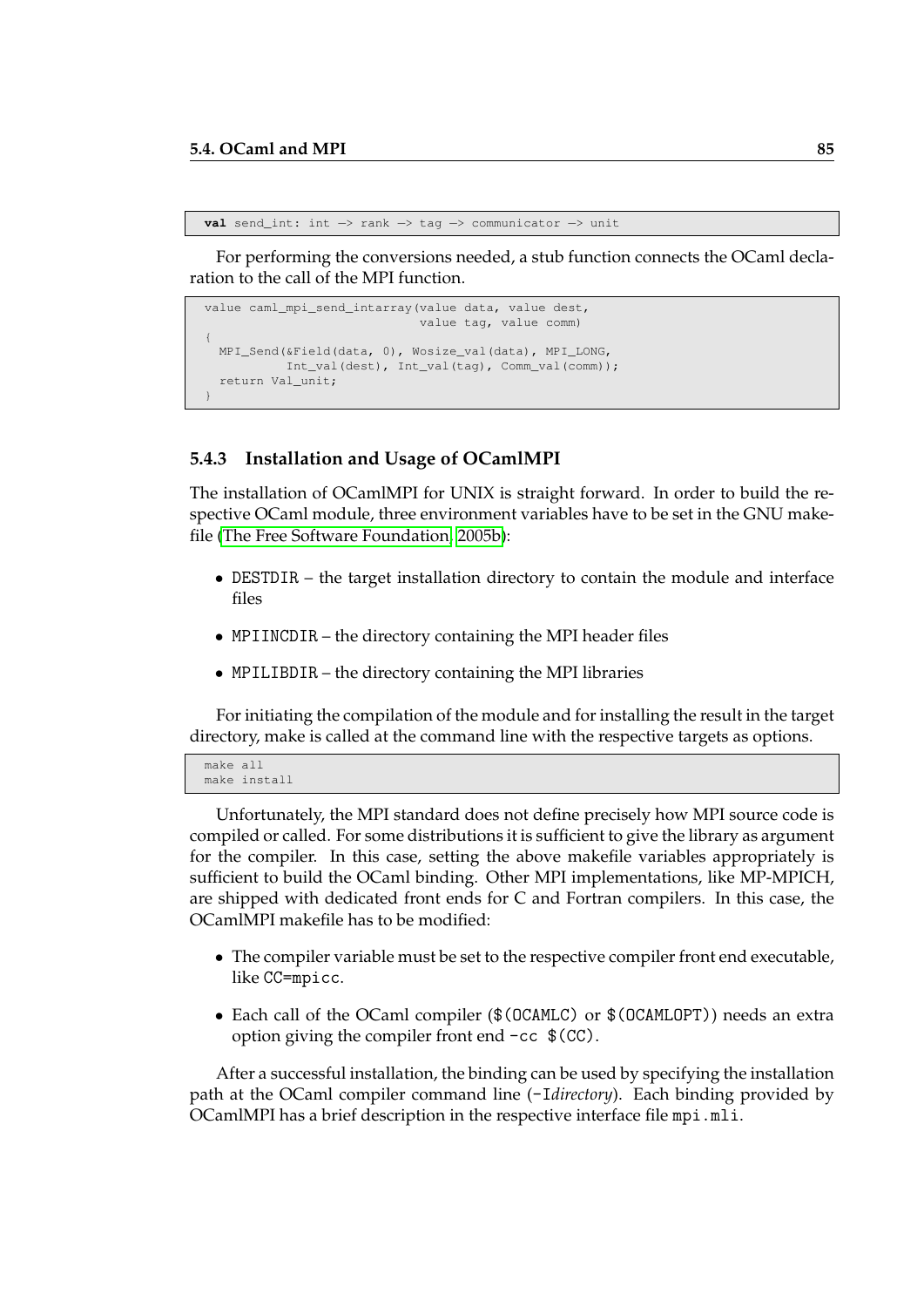#### **5.4.4 OCamlMPI – the Starfish Implementation**

An alternative implementation of MPI in OCaml is given by [Agbaria and Friedman](#page-106-2) [\(1999\)](#page-106-2), who implemented core functionality of the MPI 1 standard. This implementation, coincidently named OCamlMPI, too, is part of the Starfish environment, which aims at providing a fault-tolerant and dynamic execution of MPI programs on a cluster of workstations. Currently, the communication hardware supported is (high-speed) Ethernet, for convenience, and Myrinet, for performance.

Fault-tolerant MPI is especially an issue for Grid computing [\(Gabriel et al., 2003\)](#page-107-6), which aims at coordinated resource sharing, combining computation resources dynamically depending on the needs of the application.

The architecture of Starfish consists of *application processes*, running MPI programs, and monitoring *Starfish daemons*. A group of cooperating daemons forms the parallel environment and is responsible for spawning application processes, asserting fault tolerance and managing the cluster setting. Especially for the latter the Starfish environment handles dynamic changes in the cluster configuration.

The subsequent example of the Karatsuba polynomial product was not developed for Starfish but for the MPI binding by [Leroy](#page-108-4) [\(2001\)](#page-108-4) described before. Unlike the Starfish implementation, its shallow interface uses only the specified C interface of MPI. Therefore, it can be used in combination with an arbitrary C implementation of  $MPI<sup>1</sup>$  $MPI<sup>1</sup>$  $MPI<sup>1</sup>$ .

### **5.5 Parallel Meta-programming**

#### **5.5.1 A Three-tier Design**

The three-tier design [Herrmann](#page-107-2) [\(2005\)](#page-107-2) uses for implementing a parallel Karatsuba polynomial product is illustrated in Figure [5.1](#page-86-0) on the next page. The contents of each layer is chosen according to the respective domain. Each layer uses functionality of the respective layer below and provides its own functionality by an interface to the layer above.

- 1. The lowest layer implements a specification language for parallelism. This language is an embedded DSL composing parallel and sequential operations in order to describe a static communication structure. Guided by a cost model, this structure is analysed by a staged interpreter on each process for generating the respective process specific code.
- 2. The middle layer is a parallel implementation of a static computation structure. It uses the specification language of the lowest layer as an abstraction from the actual parallel environment as well as high-level features of the host language MetaOCaml, like recursion and higher-order functions.

<span id="page-85-0"></span><sup>&</sup>lt;sup>1</sup>The cluster of workstations available for the benchmarks uses an SCI interconnection, which is not supported by the latest Starfish version 0.2.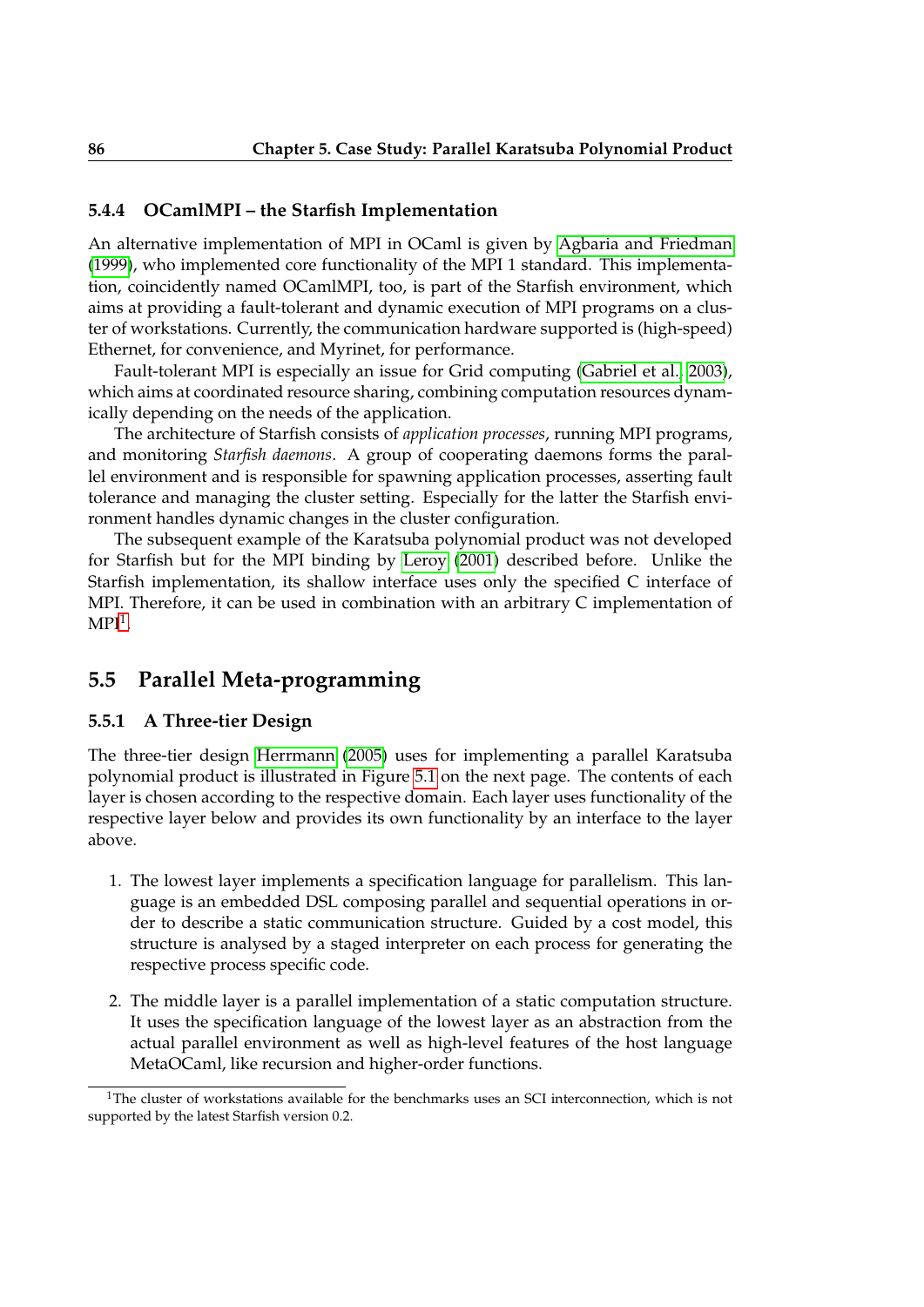

<span id="page-86-0"></span>Figure 5.1: Three-tier architecture for implementing parallel applications.

3. The highest layer uses a skeleton interface of the computation structure in the layer below. The application implements computation fragments and provides them as arguments for the call of the skeleton.

#### **5.5.2 Implementation of the Layers**

[Herrmann](#page-107-2) [\(2005\)](#page-107-2) implemented the Karatsuba polynomial product in the highest layer, making use of a divide-and-conquer skeleton. At this layer, the skeleton appears as higher-order function dc. Application implementers who want to make use of the computational structure of this skeleton have to implement three functions to be passed as arguments: a function describing the basic case (basic), a function describing how to split the problem into subproblems (divide) and a function describing how to combine partial solutions to a common solution (combine). Furthermore, two int values specify the depth (depth) and number (degree) of recursive descents per step of the recursion. The skeleton function is used by calling

```
dc degree basic divide combine depth
```
The underlying implementation of the divide-and-conquer computation is invisible to the program part using the skeleton interface. Though it is implemented by a parallel specification in this example, it could as well be a sequential recursive descent.

Similar to [Herrmann](#page-107-2) [\(2005\)](#page-107-2), we give the parallel specification language as Meta-OCaml data structure. This language is used to implement the the skeleton.

```
type 'a exp =
   Atom of ('a −> 'a)
  | Seq of (int ∗ (int −> 'a exp))
 4 | Par of (int ∗ (int array −> int −> 'a exp))
```
This embedded language concentrates exclusively on aspects of defining a static parallel task structure since MetaOCaml as host language provides all other features needed. Constructor Atom *f* declared a host language program *f* to be part of the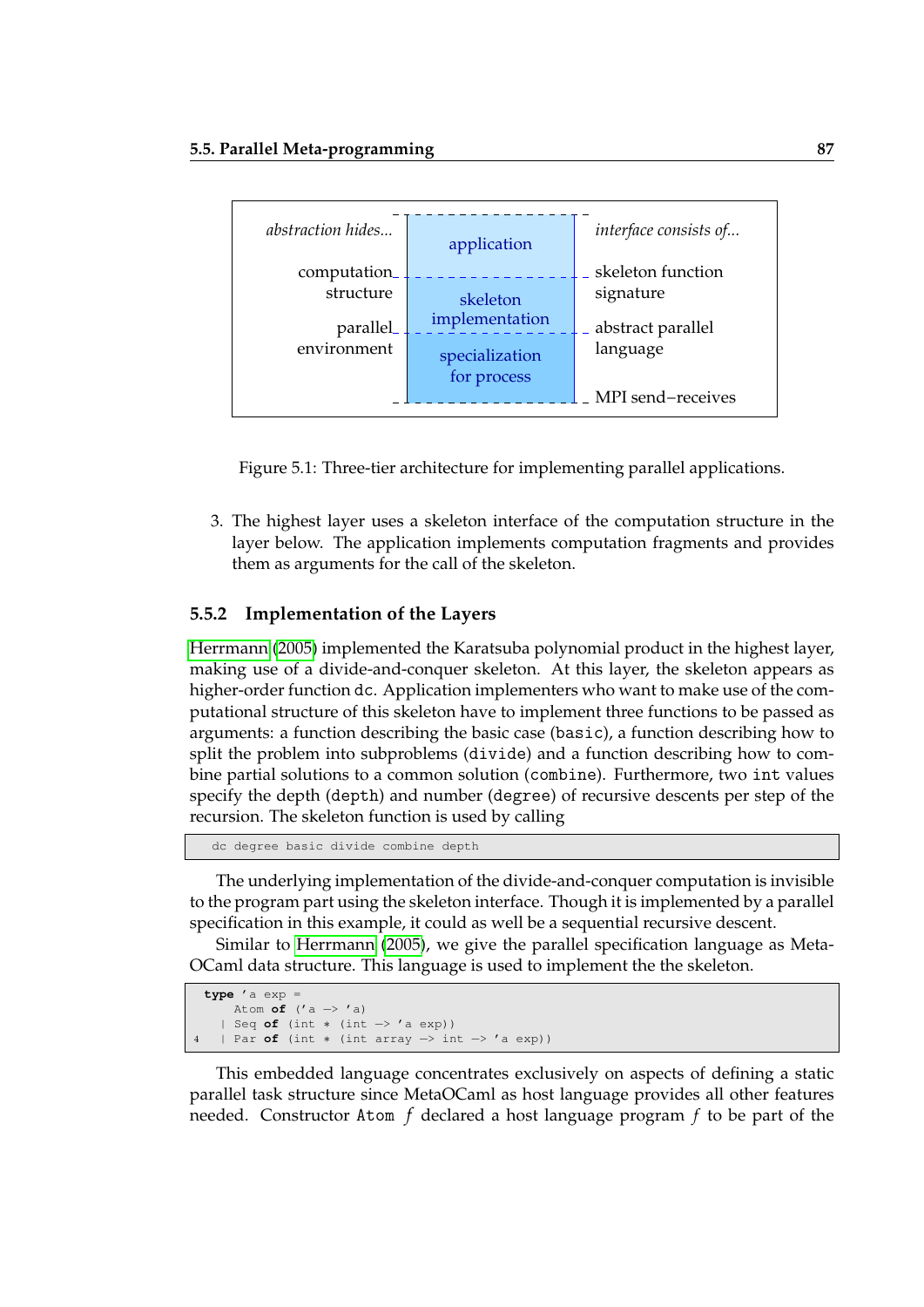parallel program. Seq (*n*, *e*) sequences *n* steps of *e*, where *e* is parameterized with the current step index. Par (*n*, *e*) defines parallel execution of *e*, where *e* is parameterized with the communication context in terms of an array of partner identifiers, and its own task identifier.

As a consequence of the implementation of the divide-and-conquer skeleton function, the code is generated and executed in two steps, as the following example call in the interactive environment demonstrates.

```
# let parprog = dc 3 karat_basic karat_divide karat_combine 2;;
val parprog : ('_a, int array) code exp = Par (3, <fun>)
```
Constructor Par holds its sub-expressions as function, which is evaluated in a first step during the interpretation of the embedded language. As the type argument  $('_a, int array)$  code indicates, the result of the interpretation is staged code, which implies staged code in the host language fragments of the parallel program. As second step, the resulting code object is compiled with the MetaOCaml run operator and run on each process

The interpretation implemented in the lowest layer is a partial evaluation peval of the input program with respect to the communication context for a single process. For 9 processes, as Figure [5.2](#page-88-0) on the facing page shows, the only work to be done by process 5 is to receive data from process 3, to perform the basic computation and to send back the result to complete the operation. Thus, peval generates code for process 5 which performs exactly these operations.<sup>[2](#page-87-0)</sup>

```
. <let v_3 =let y_2 =3 begin
      x;
      let y_1 = receive 3 1 in
     divide 2 y_1
     end in
8 basic y_2 in
   send y_3 3 1;
   y_3>.
```
# **5.6 Further Optimizations**

Preceding experiments by [Herrmann](#page-107-2) [\(2005\)](#page-107-2) revealed significant speedups. Nevertheless, the implementation still leaves many options of further optimization. Especially the computation-intensive parts of the basic solution are a lucrative target – they can be tackled independently from the parallel code.

The basic solution passed to the divide-and-conquer skeleton essentially consists of a sequential implementation of the application. In the case of the Karatsuba polynomial product, this solution consists of a sequential recursion. Because the overhead

<span id="page-87-0"></span><sup>&</sup>lt;sup>2</sup> The pretty printer of MetaOCaml would also annotate receive, send, basic and divide as crossstage persistent variables, i.e., variables which are defined in a lower stage than their use. These annotations have been removed in order to improve the readability.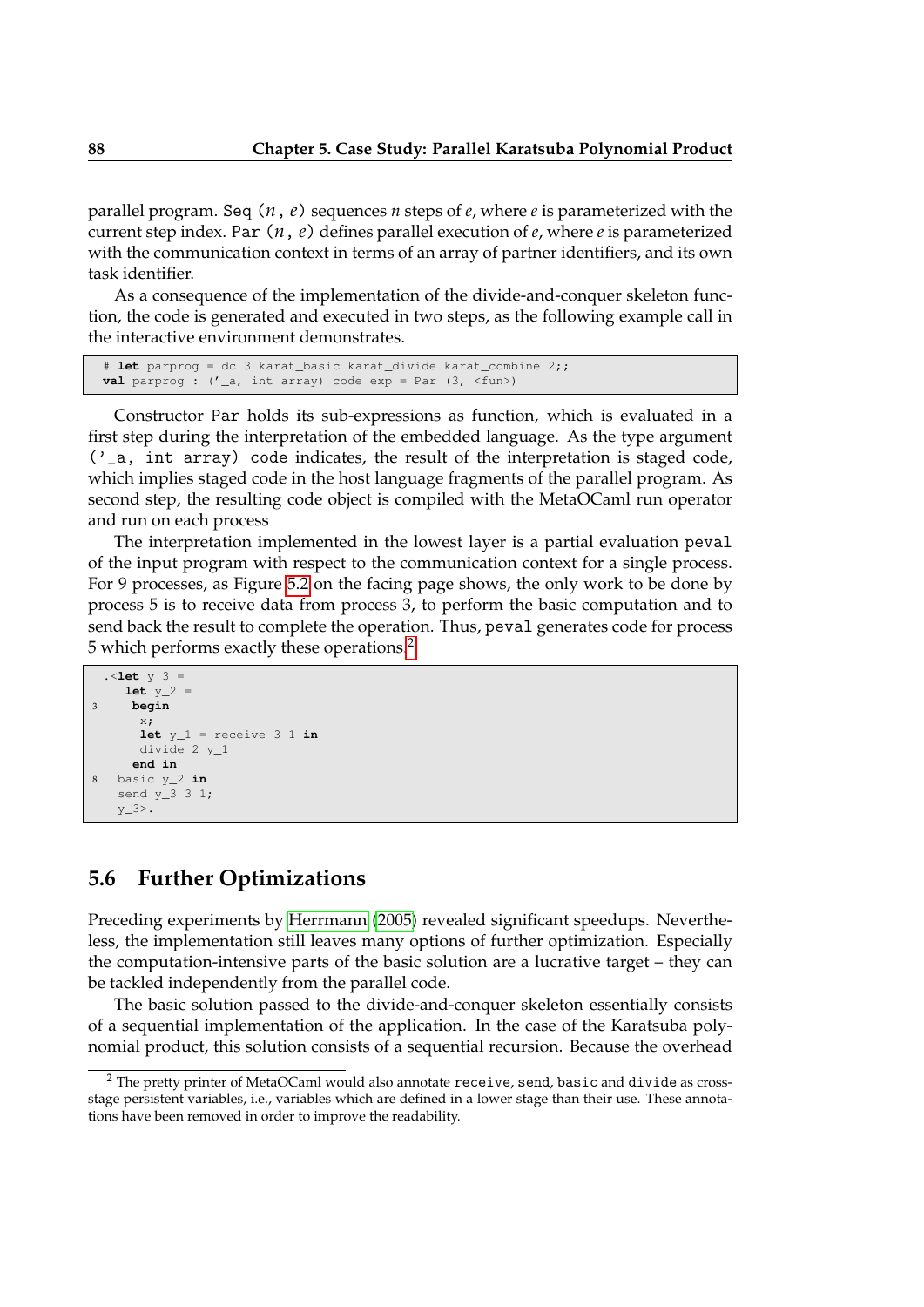

<span id="page-88-0"></span>Figure 5.2: Divide-and-conquer with degree 3 and depth 2

of a recursive descent would dominate the computation for small operands, the recursive solution is switched to a sequential solution for input of a length below a given threshold.

```
let rec karat_seq xs ys =
   let n = Array.length xs in
   if n<=16
   then (∗ solution for small problem sizes ∗)
5 let zs = Array.make (2∗n) 0 in
     let _ = karat_small_seq (n, xs,ys,zs) in
     zs
   else (∗ solution for large problem sizes ∗)
     let low = karat_seq (lowpart xs) (lowpart ys)
10 and high = karat_seq (highpart xs) (highpart ys)
     and mixed = karat_seq (mixedparts xs) (mixedparts ys) in
     let zs = Array.append low high in
     for i=0 to n−1 do
      zs.(i+n/2) <- zs.(i+n/2) + mixed.(i) - low.(i)-high.(i)
15 done;
     zs
```
The original sequential implementation by [Herrmann](#page-107-2) [\(2005\)](#page-107-2) is lambda lifted to a new function karat\_small\_seq, which makes the local bindings explicit as function parameters.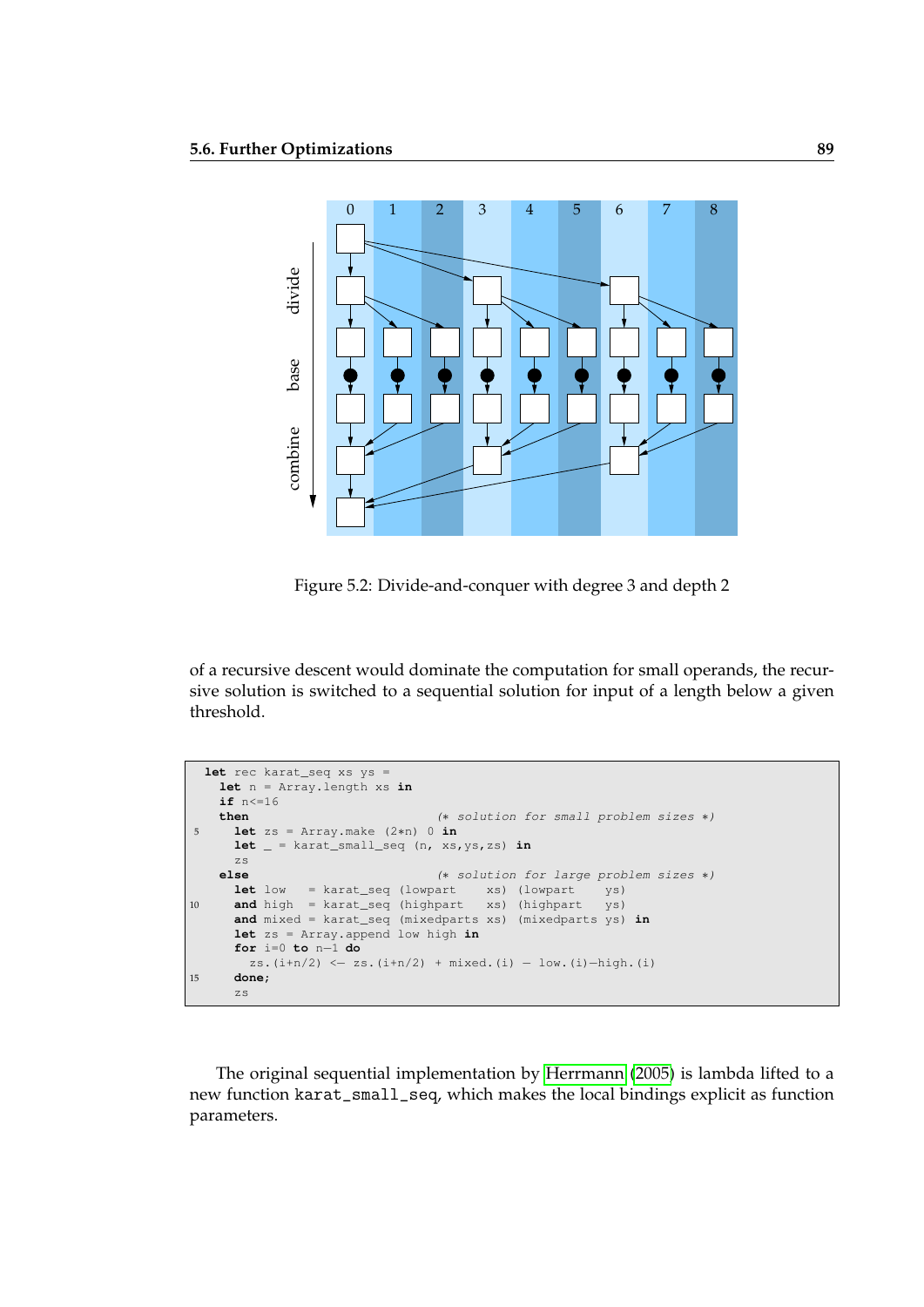```
let karat_small_seq = begin fun (n,xs,ys,zs) −>
     for i=0 to n−1 do
       for j=0 to n−1 do
4 zs.(i+j) \leftarrow zs.(i+j) + xs.(i) * ys.(j)done
     done; 0
 end
```
This function offers a very promising optimization by offshoring due to the following reasons:

- It is repeatedly called as base case of the Karatsuba polynomial product. In fact, the major portion of the computational work is done in this function.
- The MetaOCaml constructs used in this function are elements of the language restrictions imposed by the offshoring mechanism: each of them has a corresponding construct in the target language C.
- The lambda lifted form reduces the overhead of offshoring to a minimum because compilation and linking has to be done once only at the beginning of the execution.

The offshoring optimization requires minimal changes to the code.

```
let karat_small_seq_code = .< begin fun (n,xs,ys,zs) −>
     for i=0 to n−1 do
3 for j=0 to n−1 do
         zs. (i+j) \leftarrow zs.(i+j) + xs.(i) * ys.(j)done
     done; 0
 end >.
8
 let karat_small_seq = .!{Trx.run_gcc} karat_small_seq_code
```
Now, the function is surrounded with code brackets and run with the respective offshoring run operator.

# **5.7 Experimental Results**

As for all benchmarks before, the experiments for Karatsuba were run on a cluster of 1 GHz Dual Pentium III machines with 512 MB of memory running Fedora Core 1 Linux. The nodes of this cluster are linked with an SCI interconnect. The MPI implementation used was MP-MPICH, which provides both an implementation of the C library and a run-time environment for running compilations on the cluster.

The parallel implementation was compiled with two different versions of Meta-OCaml: For both the plain bytecode compilation and the version using offshoring the latest MetaOCaml release available was used (3.08 alpha 023). For the native code compilation an unofficial development version based on OCaml 3.07 was used because the latest native code compiler revealed bugs in the allocation of arrays.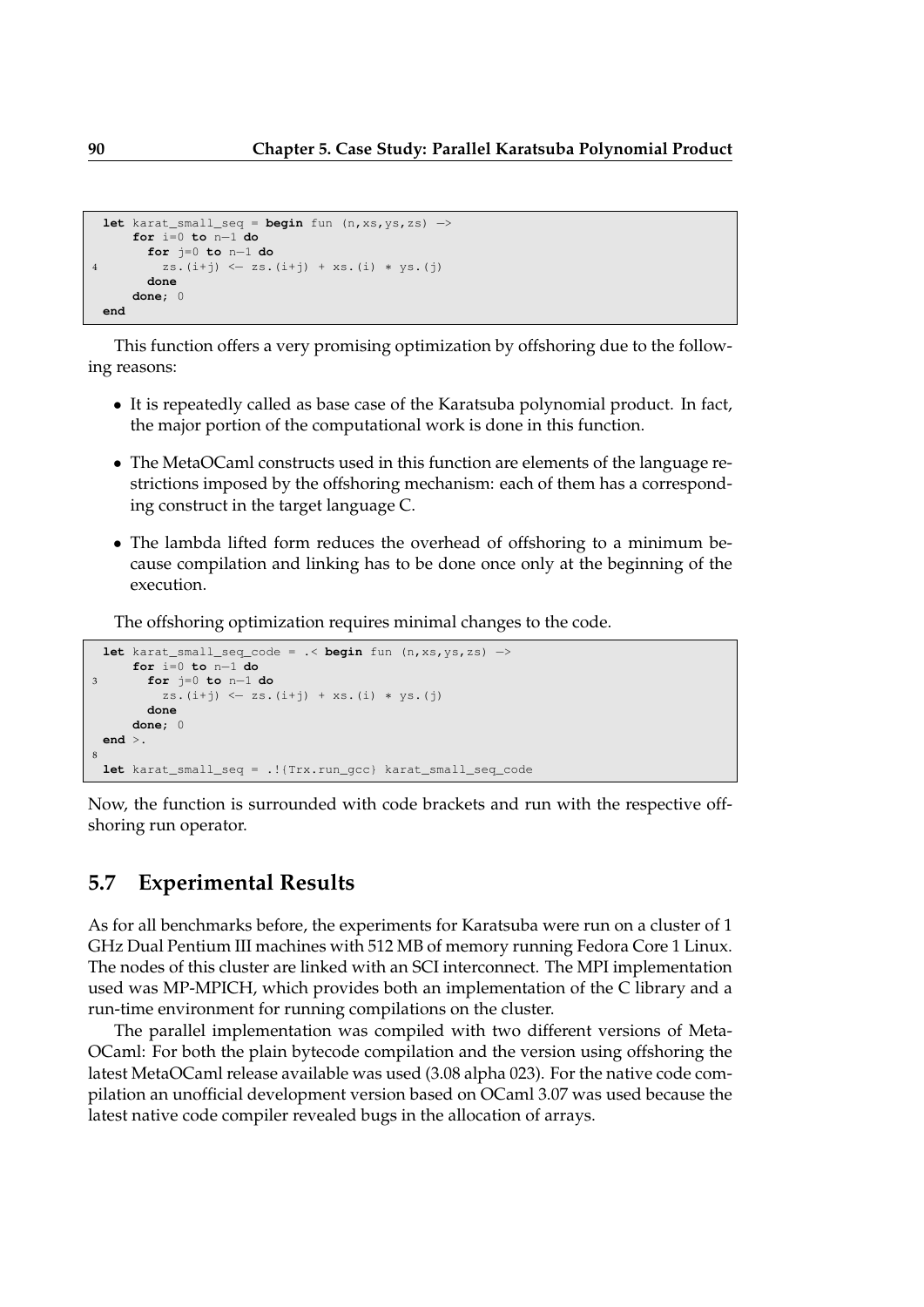| compilation  | #procs | 16     | 17     | 18      | 19      |
|--------------|--------|--------|--------|---------|---------|
| bytecode     |        | 126,91 | 382,45 | 1154,02 | 3493,54 |
|              | 3      | 42,59  | 127,89 | 384,86  | 1164,29 |
|              | 9      | 14,56  | 43,28  | 129,39  | 389,58  |
| native       | 1      | 10,16  | 30,95  | 97,71   | 326,82  |
|              | 3      | 3,72   | 10,56  | 32,77   | 105,59  |
|              | 9      | 1,62   | 4,11   | 11,58   | 35, 92  |
| bytecode     | 1      | 50,45  | 152,46 | 462,84  | 1416,76 |
| + offshoring | 3      | 17,09  | 51,32  | 154,86  | 471, 15 |
|              | 9      | 6,04   | 17,71  | 53,01   | 159, 17 |

<span id="page-90-0"></span>Table 5.2: Benchmark results on Fedora Core 1, Dual PIII, 512 MB, SCI interconnect.

Timings were done for operand arrays of sizes from 2<sup>16</sup> to 2<sup>19</sup> and process numbers of 1, 3 and 9.The powers of 3 result from the division degree 3 of the Karatsuba algorithm. Though the use of both processors on each node of the cluster would have reduced the need for communication, each participating process had to be run on a separate node because of faults in the parallel runtime environment.

Though the absolute results shown in Table [5.2](#page-90-0) do not resemble directly the experiments made by [Herrmann](#page-107-2) [\(2005\)](#page-107-2), the relative speedups are more or less the same. Additionally, native execution shows enormous speedups of more than one order of magnitude compared to bytecode execution. The offshoring optimization, which required minimal changes of the original code, is almost three times faster than the corresponding bytecode run. Unfortunately, the combination of offshoring and native compilation resulted in run-time failures in the shared memory interface of MP-MPICH.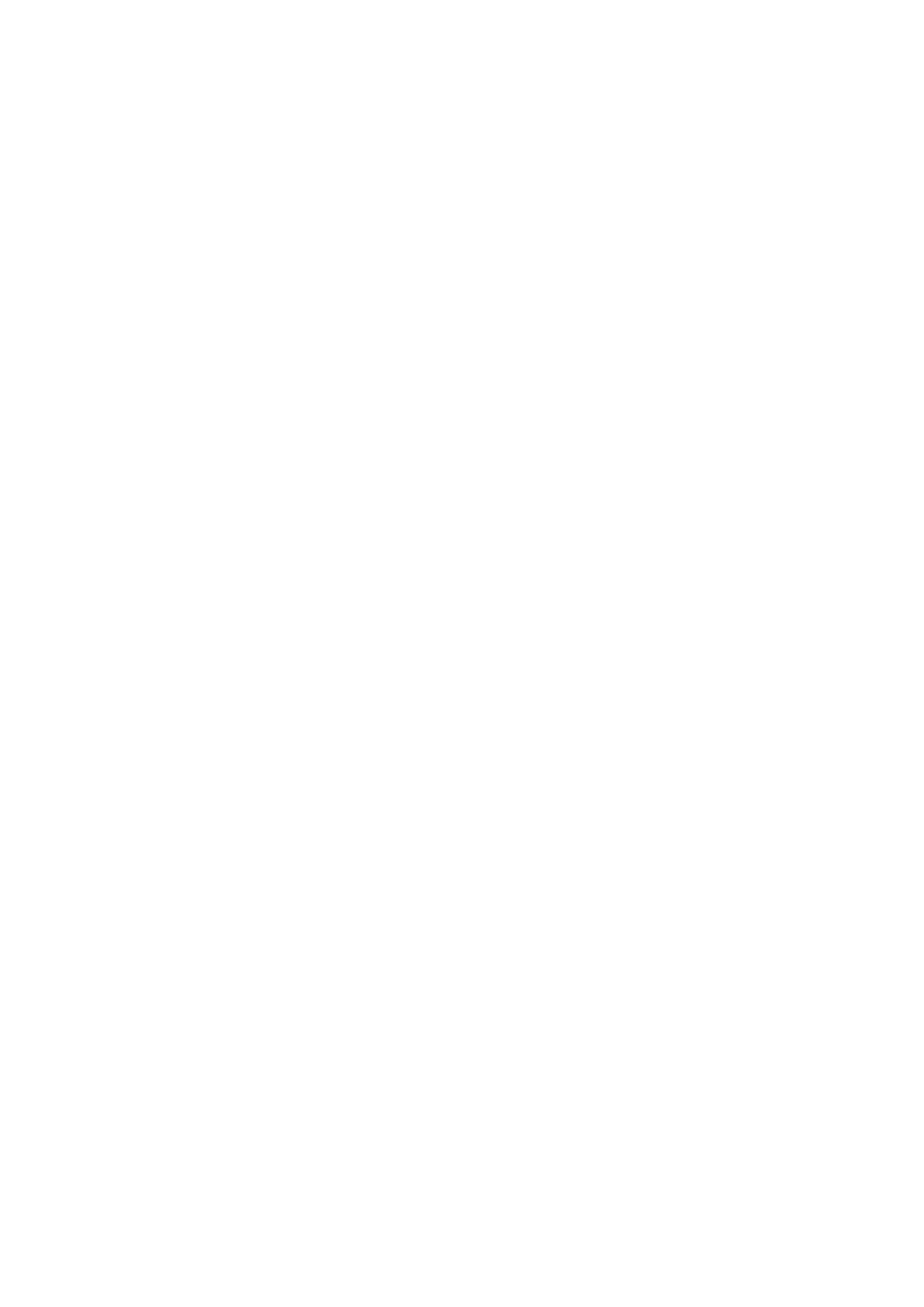# **Chapter 6**

# **Development Environment**

## **6.1 The MetaOCaml Distribution**

Current releases of the MetaOCaml distribution are branches of the official Objective Caml releases. To refer to the respective release, each MetaOCaml release adds its number to that of the underlying OCaml version. E.g., the current release of MetaOCaml 3.08 alpha 023 is based on OCaml 3.08.

#### **OCaml**

The language implementation provided by the basic OCaml installation consists of compilers for generating machine-independent bytecode (ocamlc) and native code for widespread platforms (ocamlopt). A standard library complements the core library of OCaml. Modules of these libraries are available in the run-time environment of executables. Additional libraries provide implementations of selected aspects, like access to Unix system routines or basic graphics routines.

The development environment of OCaml provides a number of useful tools helping to gear up the development process:

- A top-level system (ocaml) providing a loop-style interactive session. Code phrases given at the prompt are parsed, type-checked and compiled by the system. After a successful execution, the corresponding data type and returned value are printed on the display.
- Lexer and Parser generators (ocamllex and ocamlyacc). The design and usage of these tools are closely related to the *lex* and *yacc* commands known from many C environments.
- A debugger (ocamldebug) and a profiler (ocamlprof).
- An interfacing mechanism for calling external C functions.
- A syntax-aware pre-processor (camlp4).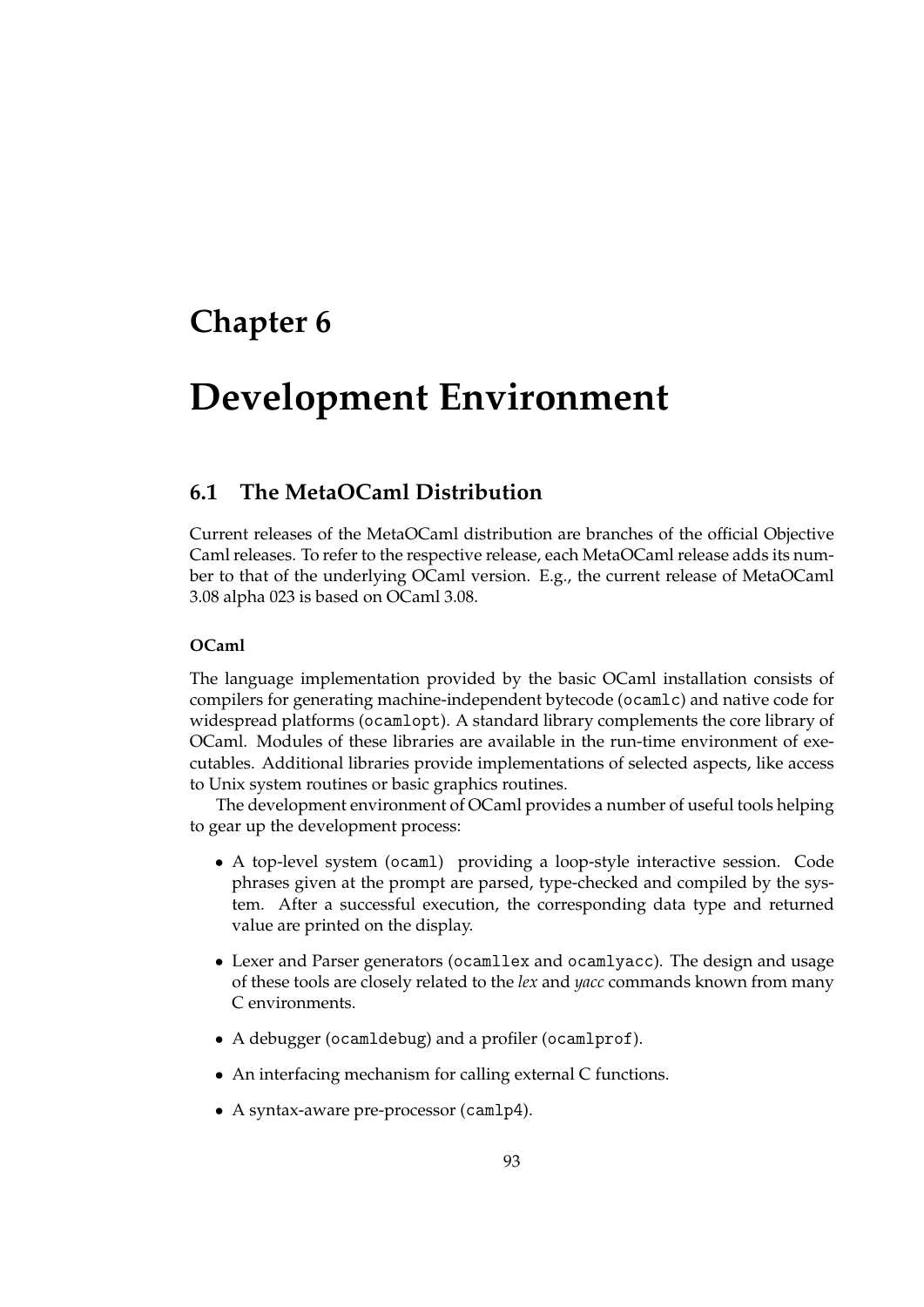### **MetaOCaml**

As MetaOCaml introduces only few new constructs to the OCaml language, the changes to the OCaml distribution seem to be minimal from a user's point of view. Still, internal adaptations affect many parts of the system. The following are the most prominent of them:

- The scanner and the parser were extended to support the new language extensions.
- The type checker was adapted to support the extended type system using a type constructor to distinguish explicit code from internal values.
- A new top-level environment provides run-time code generation.
- A new compiler front end (metaocamlc) uses the new top-level environment.
- The interactive top-level environment provides additional pretty prints of code objects.

Also part of the MetaOCaml distribution are a native code compiler and the offshoring mechanism.

The interactive environment, which can be started with the command metaocaml, provides a good development testbed. Started with the command line argument dinstr, the execution of a phrase produces an extra print-out of the generated bytecode. A simple MetaOCaml phrase defining a lambda expression in the second stage is compiled to the following code.

```
# let c = .< fun () −> 42 >. in .! c ;;
```

```
const
         [0:
          [3:
4 "" 0a
           [0:
            [7:
             \lceil 0: \rceil[4: [0: "()"] 0a 0a] [0: [0: "" 1 0 11] [0: "" 1 0 23] 0a]
9 [0: CSP_value]]
             [0:
              [1: [0: 42]] [0: [0: "" 1 0 21] [0: "" 1 0 23] 0a]
              [0: CSP_value]]]
            0a]]
14 [0: [0: "" 1 0 11] [0: "" 1 0 23] 0a] [0: CSP_value]]
       push
       acc 0
       push
       getglobal Toploop!
19 getfield 34
       appterm 1, 3
```
Without going much into the details, we can see that the lambda expression is represented by a constant data structure (lines 1–15) instead of being translated to bytecode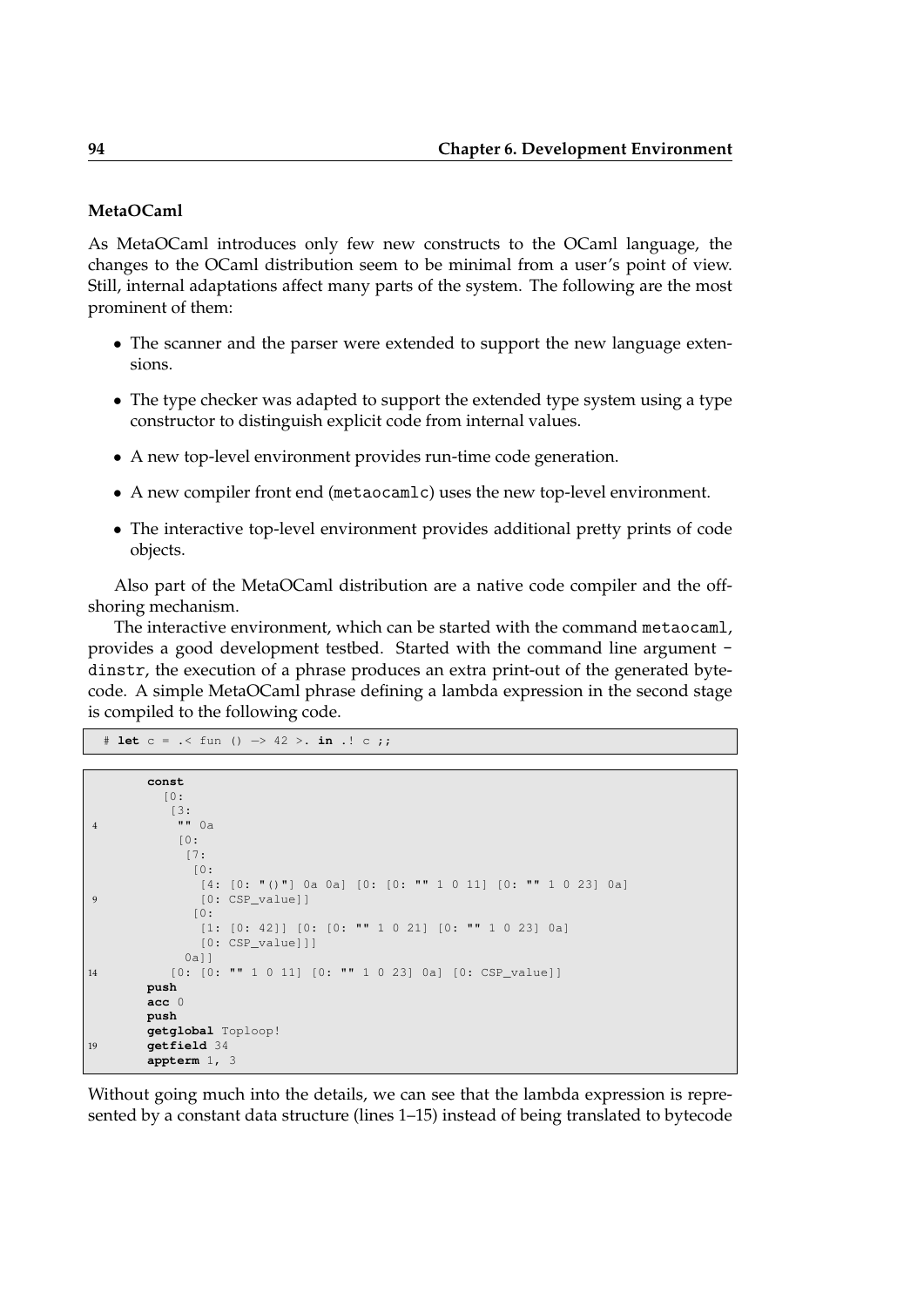instructions. As the code for the let binding was omitted by the compiler, this data structure is pushed directly onto the operand stack of the Caml virtual machine (line 16). In lines 18–20 the run operator is retrieved from the global environment and applied to the code object on the stack.

The application of the run operator transforms the code object to the following bytecode, which comprises the creation of a closure for the function code fragment at label L1. This code fragment is then linked dynamically to the running program.

```
closure L1, 0
       return 1
L1: const 42
       return 1
```
From version 3.08 alpha 023 on MetaOCaml supports native code compilation for i386 machines. The new command, metaocamlopt, provides a front end with the same look and feel as the OCaml native compiler. The development of this compiler is still not as mature as that of the bytecode compiler. The creation, compilation and dynamic linking of staged code is highly dependent on the underlying hardware and software architecture. As ocamlopt does not support dynamic linking, OCaml had to be patched [\(Karpov, 2005\)](#page-108-5) providing the generation and dynamic loading of position independent OCaml objects.

# **6.2 Interfacing to C**

The OCaml system provides a straight-forward facility for interfacing OCaml with C. This interface works in both directions, i.e., C modules may call OCaml functions and vice versa. A set of C macros supports the handling of the C representations of OCaml data objects. Since interfacing to C is described in-depth in the respective documentation by [Leroy et al.](#page-108-6) [\(2004\)](#page-108-6), this section gives only an introductory overview using the example of a power function.

### **6.2.1 Calling C from OCaml**

Commonly, the interface to C consists of three parts, which have to be provided by the implementer.

- **A declaration** to introduce an external function into the scope of the OCaml program.
- **A C stub function** to mediate between OCaml and C, i.e., to convert OCaml values to C values and vice versa.
- **A C implementation** providing the actual functionality.

External functions are declared in the implementation section of an OCaml program, i.e., an .ml file or a struct...end block. This declaration consists of the keyword external, the function name to be used in OCaml, the OCaml data type of this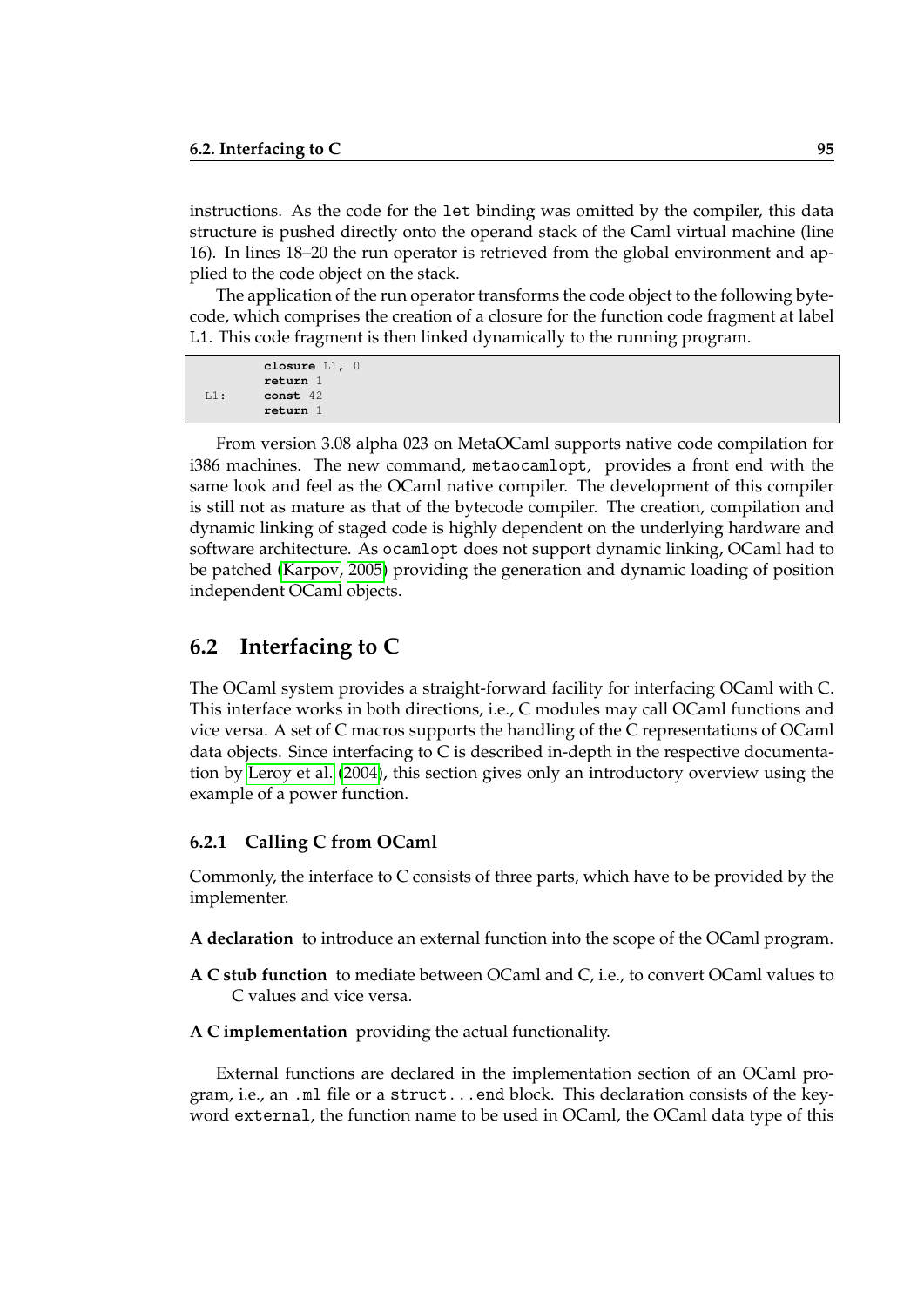function and the name of the stub function. The following line specifies an association of the function power to the stub function power\_stub.

**external** power : float −> int −> float = "power\_stub"

Optionally, this declaration can also be put into an interface section. This makes the implementation of power as a C function visible to clients of the module and enables them to inline the external call into their code.

An adequate implementation of the stub function can be as follows.

```
#include<caml/mlvalues.h>
 #include<caml/memory.h>
 ...
4 value power_stub(value b, value e)
 {
   CAMLparam2(b,e);
   CAMLreturn(copy_double( power(Double_val(b), Long_val(e))));
 }
```
The name of this function, power\_stub, is the one stated in the declaration, and the number of arguments is equal to the number of arrows in the corresponding OCaml type.

On the C side, all OCaml values are represented as objects of type value. All arguments and the return value of the stub function are of this type. Therefore, the principle task of a stub function should be the adequate conversion of these arguments to C data types: passing them to a C function which performs the actual operation (power() in our example) and creating a value object from the result of the operation. The included header file mlvalues.h provides macros to be used for these transformations.

Creating int values with the macros  $Val\_long()$  or  $Val\_int()$  is as simple as reading them with Long\_val() or Int\_val() because integers are represented as unboxed values. All other values, like arrays, closures or variant types, are boxed values, i.e., they consist merely of a pointer referencing a block on the run-time heap or stack. There are special macros for accessing these blocks and for creating new ones, like copy\_double() used in the example.

To make the garbage collector aware of the values given as parameters, there are macros CAMLparam*n*() for each number *n* of parameters from 0 to 5 and a macro CAM-Lxparam for each additional parameter. Also, as replacement for the C keyword return, one should use the macro CAMLreturn (or CAMLreturn0 for a function without a return value).

Special care is needed for functions with a number *n* > 5 of parameters. While the native compiler expects the stub function to receive *n* arguments of type value, the bytecode interpreter needs the stub function to have two parameters: a C array of type value\* and an int argument specifying the arity *n*. Both types of stubs have to be implemented and noted in the respective declaration on the OCaml side (details are given by [Leroy et al.](#page-108-6) [\(2004\)](#page-108-6)).

Having implemented a stub function, the C function implementing the power function need not be aware of the fact that it is called from OCaml.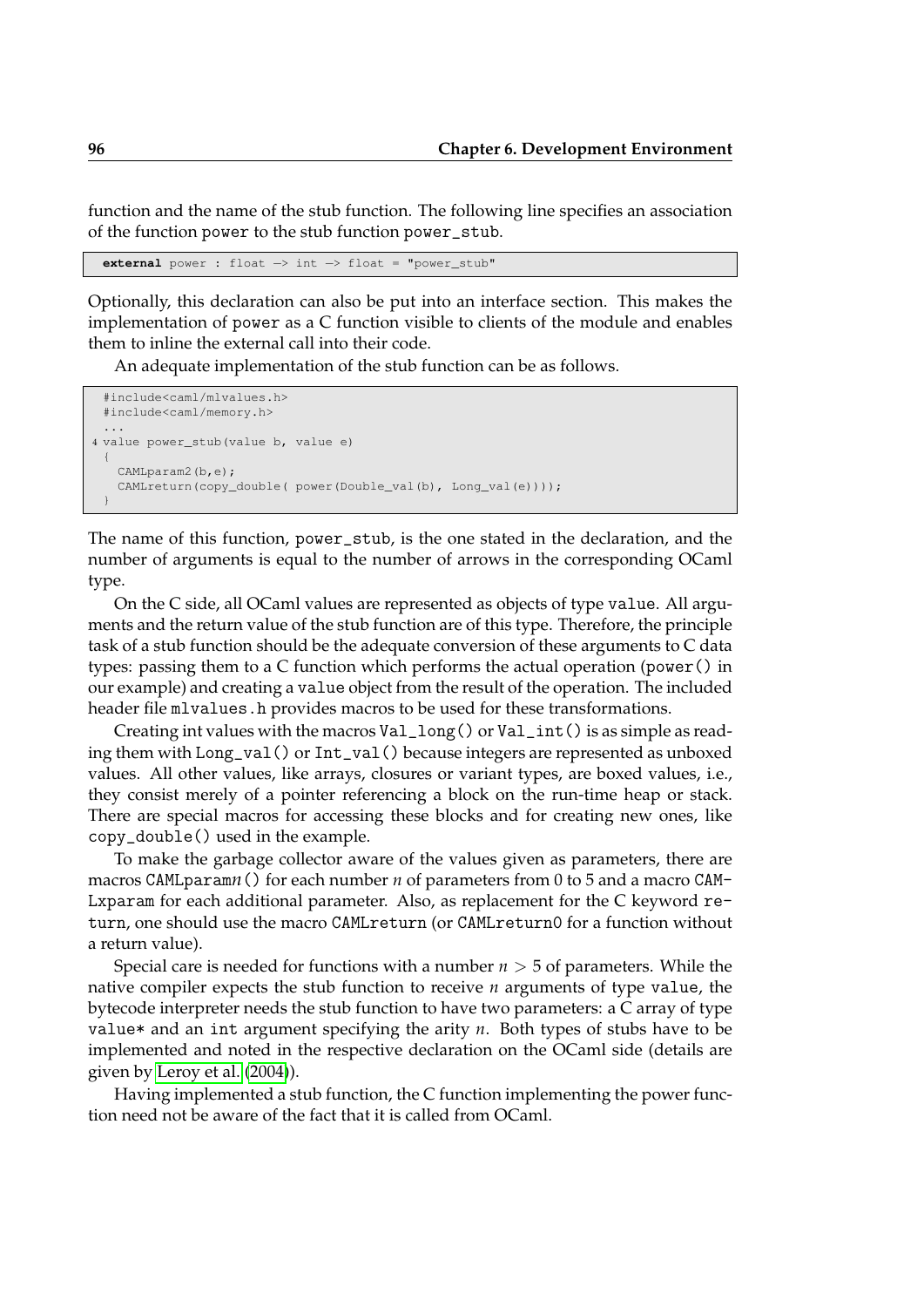```
double power(double b, int e) {
2 double acc = 1.0;
   while (e > 0){
     acc * = b; e--;}
7 return acc;
 }
```
The approach of separating the actual operation from the type conversions is especially favorable if a C implementation exists in advance, e.g., as a third-party library.

### **6.2.2 Calling OCaml from C**

The most common way of calling OCaml functions from C is by using callbacks. Callback macros are defined in the header file caml/callback.h and provide the mechanism to execute a closure given as an OCaml value. These macros are named call $back(f)$ , callback2(f,a), callback3(f,a,b), etc., depending on the arity of the function represented by closure f.

OCaml functions given as parameters to the C function can be called directly using these functions. If a function is not given as parameter but only in the top-level environment of the calling OCaml program, its closure has to be obtained using a simple registering mechanism. To give an example, consider the following code fragments, which displays a C stub function power\_callback\_stub calling an OCaml function power. First, the stub function is made available by the respective external declaration in OCaml.

external power\_stub: **float** −> **int** −> **float** = "power\_callback\_stub"

The stub function is now known to the OCaml program by the name power\_stub. Then, the OCaml function to be called from the C function is registered by using the respective function from the Callback module.

Callback.register "power" power

To be used in C, the closure of function power must be retrieved by calling function caml\_named\_value(). It takes the same label as argument "power" which was given to the register function on the OCaml side.

```
value power_callback_stub(value b, value e)
 {
   static value ∗closure_f = NULL;
4 CAMLparam2(b, e);
   if (closure_f == NULL)
   {
     closure_f = caml_named_value("power"); /∗ retrieval of closure ∗/
9 \quad 1CAMLreturn (callback2(∗closure_f, b, e)); /∗ call of closure ∗/
 }
```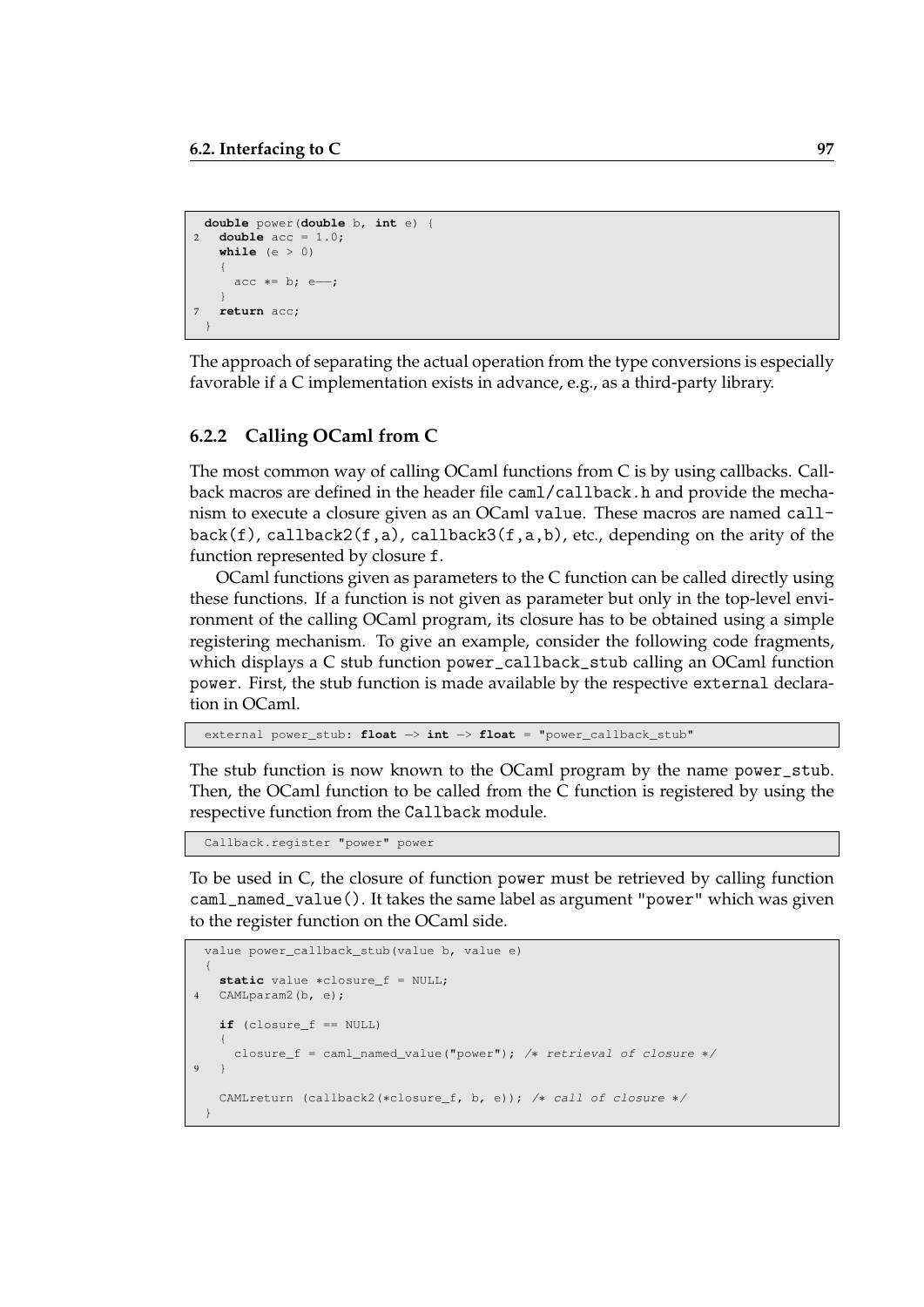Note the solution to look up the function power only once, at the first time of its usage. The keyword static makes the variable pointing to this function survive the exit and re-entry of the stub function.

### **6.2.3 Linking to OCaml Code**

For the use of external C libraries with OCaml programs, there are two principle options provided by the compiler front end: static or dynamic linking. For plain OCaml programs, the OCaml compiler ocamlc produces executables which consist solely of the object files and rely on the standard run-time environment providing the core functionality. In order to use static linking of external C code, a custom run-time environment has to be built using the command line argument -custom. In custom mode, the compiler scans the object files for the required primitives and builds a suitable runtime system. Given an external module c\_module.c and an OCaml module main.ml using this C module, the following steps would have to be carried out for building a stand-alone executable.

```
gcc −I $OCAML/lib/ocaml −c c_module.c
 ocamlc −c main.ml
3 ocamlc −o main −custom c_module.o main.cmo
```
If ocamlopt is used for the compilation, argument -custom is not needed at the command line because the native code compiler always builds a custom run-time environment.

For dynamic linking, the respective C code has to be compiled as dynamic C module (.so in UNIX, .dll in Windows). For a dynamic C module dllmylib.so, e.g., arguments -dlib -lmylib provided at the command line of ocamlc would yield an executable using dynamic linking.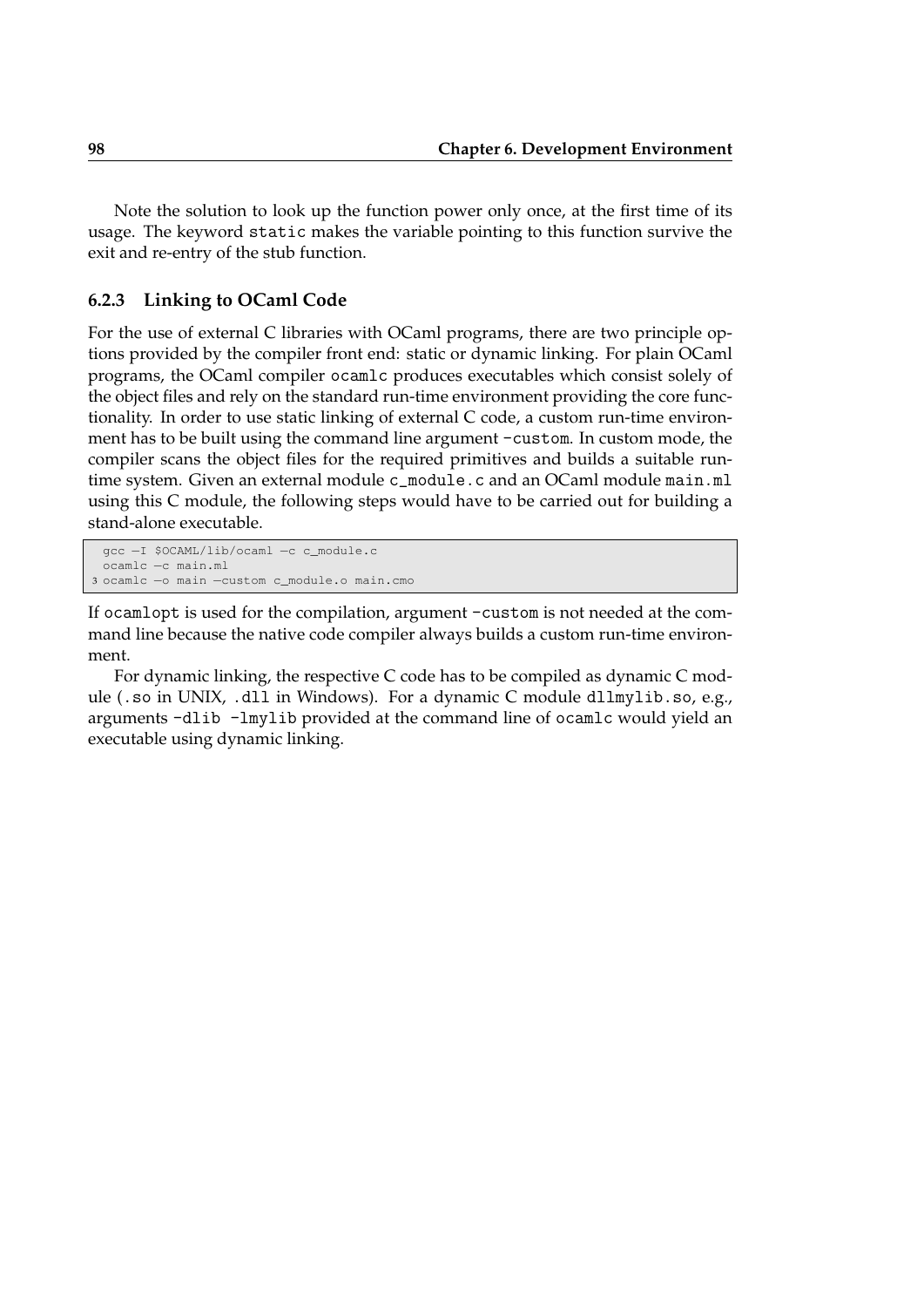# **Chapter 7**

# **Conclusions and Perspectives**

Looking at the case studies in this thesis, MetaOCaml shows a promising potential for an application in the domain of high-performance computing. On the one hand, a source of the significant speed gains lies in the core implementation of OCaml, which generates faster executables than many other compilers of functional languages. On the other hand, the language extensions introduced by MetaOCaml offer multi-staged programming in OCaml, which allows high-level code optimizations at run time.

We demonstrated the combination of MetaOCaml with different tools and techniques, which allow optimizations that are far more time-consuming, difficult and error-prone to implement in pure C or Fortran. Table [7.1](#page-99-0) provides a summary of these techniques.

#### **General Optimization Techniques**

The basis of all optimizations is knowledge about which software tools to choose and how they influence the running time of an executable. This concerns issues like the tuning of the run-time system or guidelines for speed-aware coding. Especially floatingpoint operations and values need extra care in order to enable OCaml to use an alternative unboxed implementation. Unboxed floating-point operations make OCaml a recommendable choice for numerical computing. Additionally, the efficient implementation of function applications in OCaml allows the use of recursion without heavy speed losses.

Using the few new constructs introduced by MetaOCaml, the implementer can generate optimized code while being guided by a type system which guarantees the type correctness of generated code statically. Furthermore, code is generated at run time, which allows the application of optimizations depending on run-time information.

The current implementation of MetaOCaml provides bytecode and native compilation for i386 platforms. Nevertheless, the native-code compiler, which is more relevant for high-performance computing, is still in an unstable development state.

OCaml, as basis of the MetaOCaml distribution, provides a simple interfacing mechanism to access C primitives like OCaml function. This allows to integrate handoptimized C code or external C libraries into (Meta)OCaml programs. This mechanism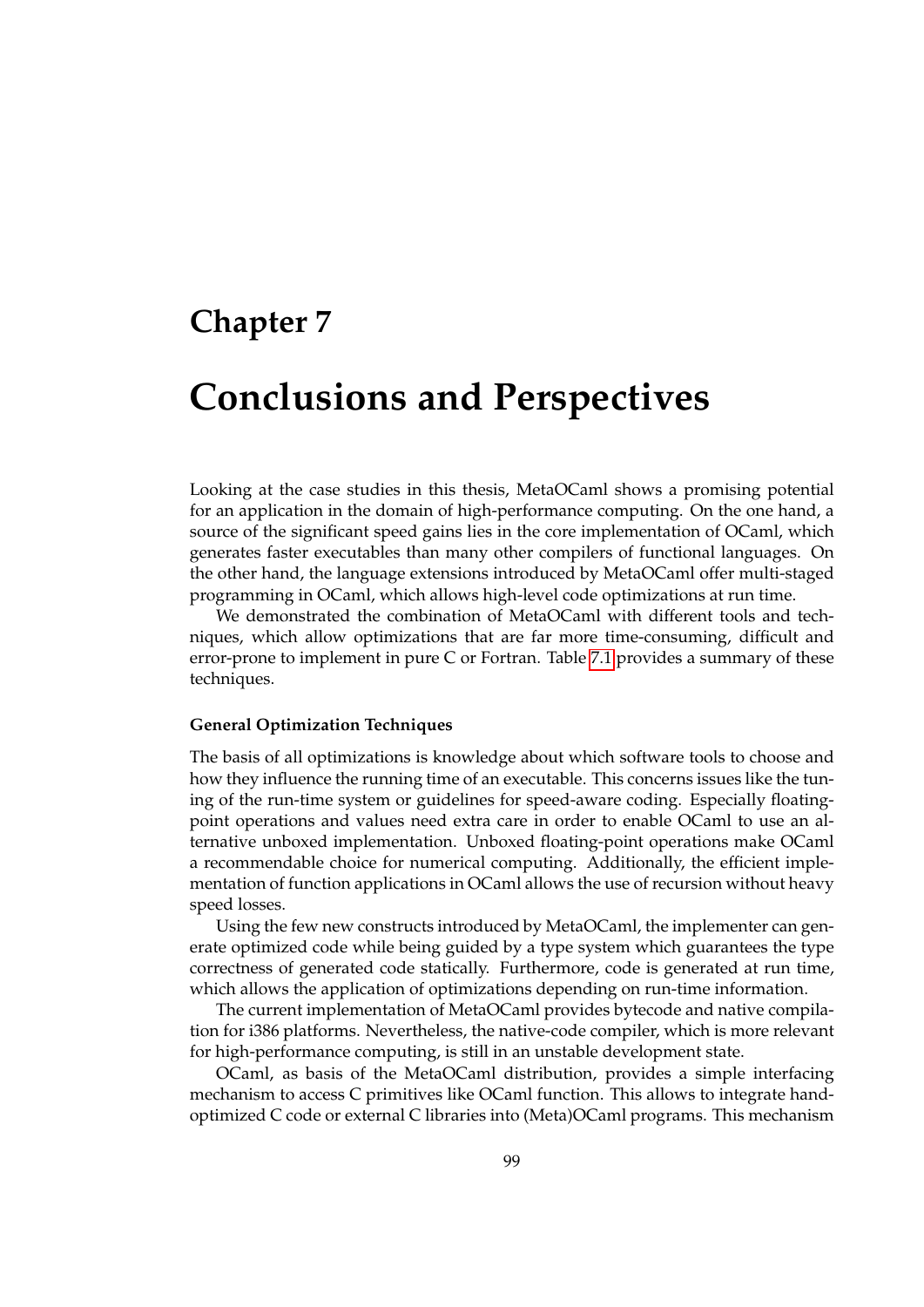| Optimization                                     | Trade-off                              | Recommendation                                                                                                                   | Section       |
|--------------------------------------------------|----------------------------------------|----------------------------------------------------------------------------------------------------------------------------------|---------------|
| OCaml instead of C                               | abstraction vs. low-level optimization | terfacing mechanism<br>Integrate optimized<br>C fragments with the in-                                                           | 6.2           |
| Tuning of garbage collection.                    | speed vs. memory                       | ory is not a problem.<br>Recommended. In most cases lack of mem-                                                                 | 2.1           |
| Deactivation of loop boundary checks.            | speed vs. safety                       | cient.<br>Only if high-level op<br>timizations are not suffi-                                                                    | 2.2.1         |
| Preference of monomorphism.                      | speed vs. abstraction                  | expressions and functions using float values<br>Avoid polymorphism for float arrays, float                                       | 2.2.2, 3.1    |
| Currying instead of tupling.                     | speed vs notation                      | Iry to avoid the passing of tuples.                                                                                              | 2.3.2         |
| Loops or recursion?                              | iterative vs. recursive problem        | ing recursive structures.<br>native-code execution. Recursion for travers-<br>Loops for iterative a<br>lgorithms, especially for | 2.3.1         |
| MetaOCaml instead of C.                          | high-level vs. low-level optimization  | Reduces the optimization effort.<br>ments many other optimization techniques<br>Comple-                                          | ω             |
| Loop unrolling.                                  | speed vs. memory                       | tomization.<br><b>Recommended.</b><br>rovides run-time cus-                                                                      | 2.4, 3.4.1, 4 |
| Code generation from abstract specification.     | speed vs. effort                       | sult is significant.<br>Recommended. The<br>effort is limited, the re-                                                           | 4, 5.5        |
| Code generation for message passing.             | speed vs. effort                       | vironment.<br>Clean run-time optimization for parallel en-                                                                       | 5.5           |
| Offshoring instead of explicit interfacing to C. | hygienic coding vs. expressiveness     | enough. Best optimization for computa-<br>Recommended<br>tion intensive loop nests<br>whenever<br>expressive                     | 3.4.2, 5.6    |
| Interfacing to C instead of OCaml.               | speed vs. type satety                  | ble in plain OCaml.<br>Recommended for optimizations not possi-                                                                  | 6.2           |
| IT instead of native compilation.                | platform independence vs. speed        | speedups. Platform<br>Not recommended<br>big issue in HPC.<br>for HPC due<br>independence is not a<br>to low                     | 5.6           |
|                                                  |                                        |                                                                                                                                  |               |

<span id="page-99-0"></span>Table 7.1: List of all optimizations presented. Table 7.1: List of all optimizations presented.

# **100 Chapter 7. Conclusions and Perspectives**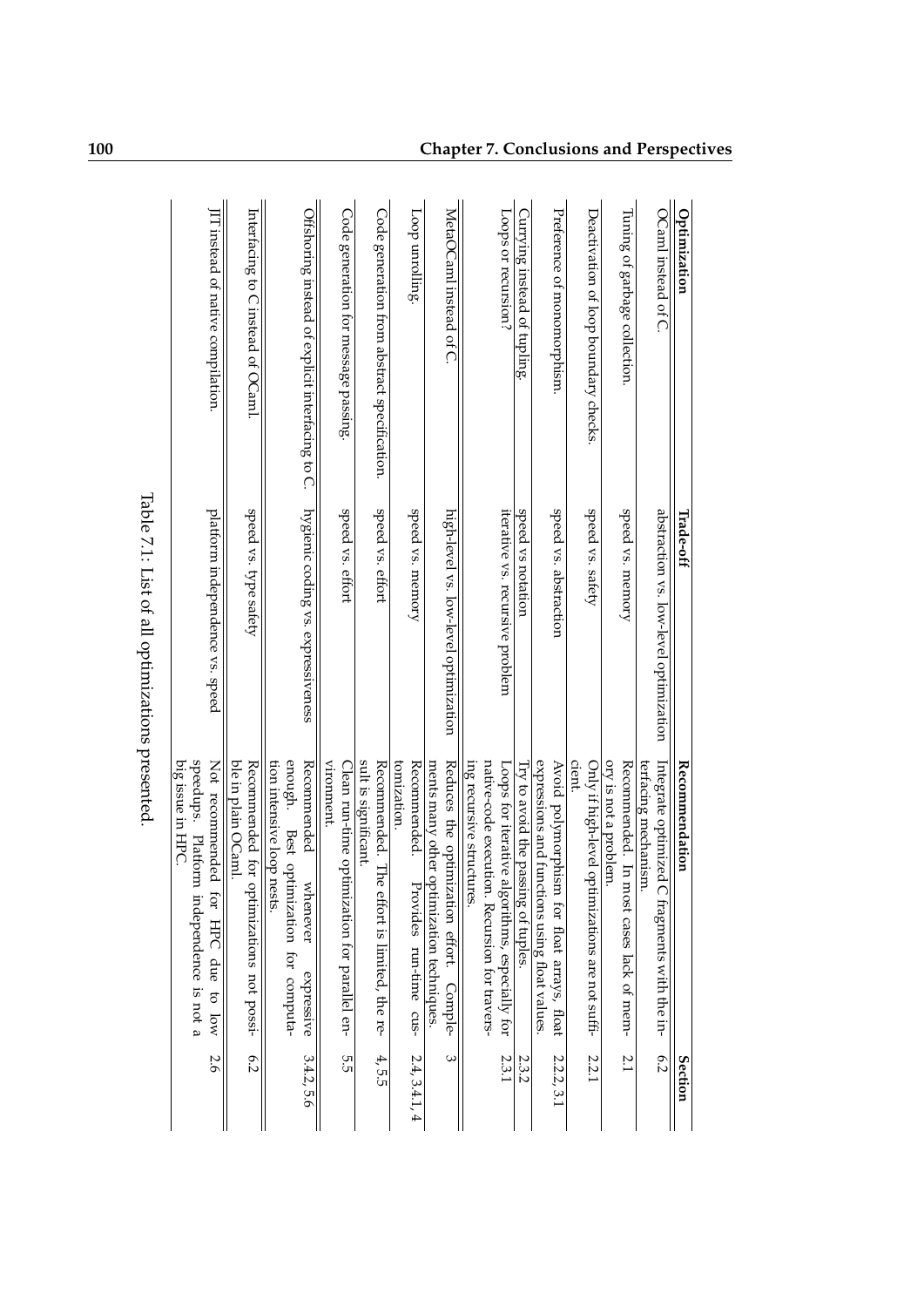holds the implementer accountable for type-correct handling of OCaml values in C code. Still, for high-performance computing, interfacing to C is a good choice in order to benefit from low-level, machine-dependent optimizations hard to reproduce in MetaOCaml.

Implicitly heterogeneous multi-stage programming provides a restricted but type safe means of exporting OCaml computations to C or Fortran. Code fragments consisting of constructs which have a counterpart in C or Fortran are transformed to the respective target language by a lightweight translation process, called *offshoring*. The source code is then compiled by an optimizing C or Fortran compiler and linked to the running OCaml program. As this process is implicit, offshoring is hygienic in the sense that the application programmer has no need to leave the host language. At the same time, he benefits from all optimizations applied by the external compiler. The offshoring mechanism is part of the official MetaOCaml release but is still in a state of infancy. Nevertheless, it provided the best results in terms of speedup, abstraction and type safety.

The current implementation of just-in-time compilation for OCaml bytecode turned out to be a bad choice for high-performance computing. Though bytecode programs run significantly faster, they cannot compete with a native compilation.

#### **Matrix Multiplication as Testbed for Optimization Techniques**

We presented three case studies, each demonstrating a certain aspect in order to value MetaOCaml as tool for program optimizations.

The example matrix multiplication implementations show that C allows low-level optimizations which cannot be applied directly in OCaml without modifying the compiler. Especially the use of a cache-friendly memory allocation made an iterative matrix multiplication in C run more than three times faster than the respective implementation in OCaml.

Still, MetaOCaml simplifies the implementation of high-level optimizations which would be complex and error-prone to reproduce in C. For the multiplication of  $n \times n$ matrices, the fastest program ran about 2.5 times faster than the fastest implementation of an iterative matrix multiplication in C. This OCaml implementation uses a variation of Strassen's [\(1969\)](#page-109-1) algorithm, which switches to an offshored iteration for subproblems below a certain threshold. As offshoring provides code generation at run time, an optimal threshold could be approximated by preceding minor benchmarks. Furthermore, this implementation uses exclusively the high-level language of Meta-OCaml and, still, benefits from the implicit low-level optimizations performed by the C compiler. Therefore, offshoring is highly recommended for all situations where the restricted syntax of the object language is expressive enough. Unfortunately, the current official release of offshoring is rather unstable and still needs time to reach a certain level of maturity.

MetaOCaml turned out to be a good choice for implementing a loop unrolling. By using run-time code generation it can be adjusted to perform well with the cache size of the target machine. Respective benchmarks of a Strassen implementation were among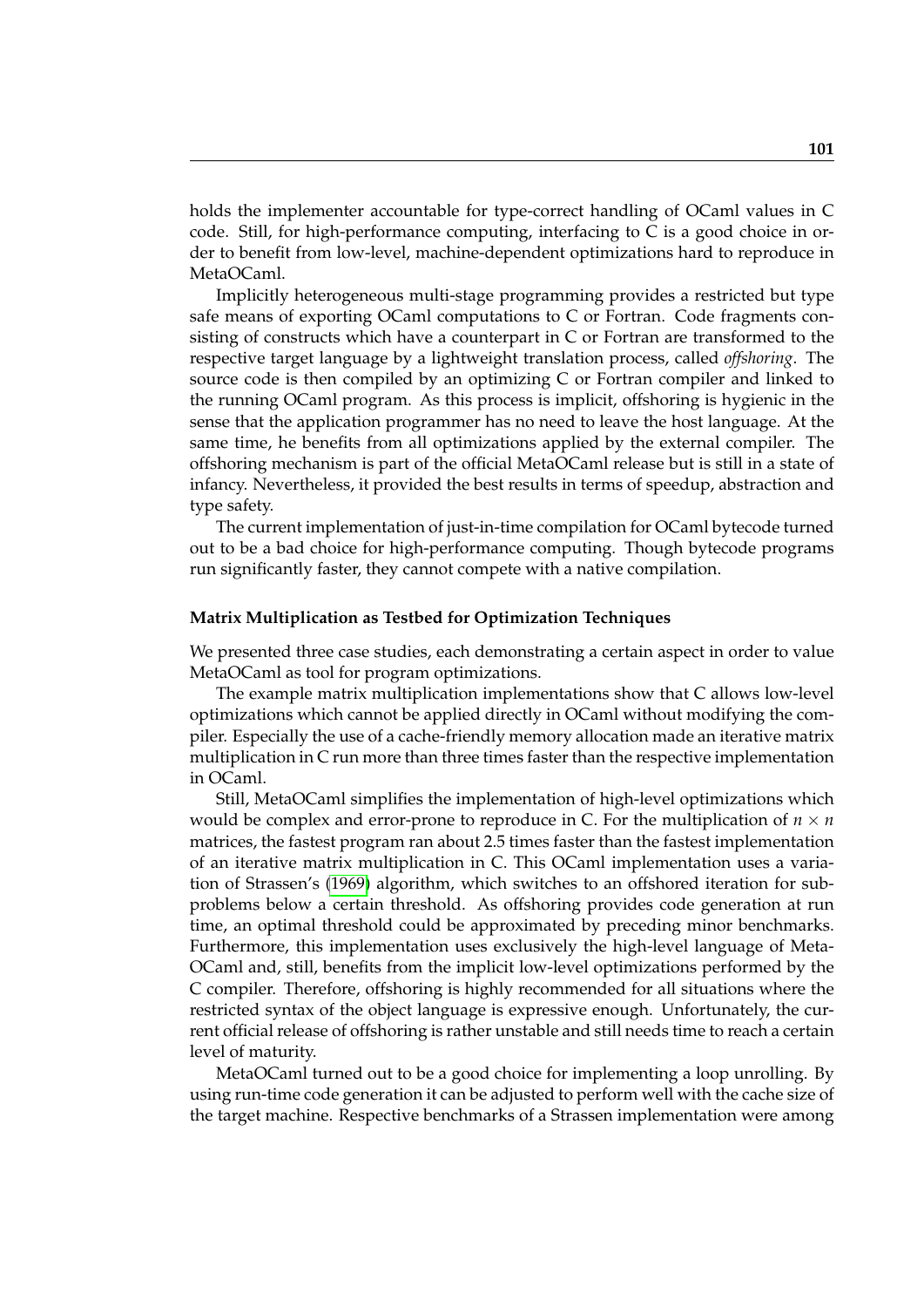the best of all results. Unfortunately, the latest native-code implementation of Meta-OCaml still is in a state of infancy as tests revealed a defective allocation of arrays.

A rather simple optimization in MetaOCaml is the deactivation of boundary checks in array indexing operations. One of our implementations using arrays of arrays profited by this optimization showing a speedup of 2.68. Still, the implementer should be aware of the risks of using these unsafe operations, which may obscure invalid array accesses.

#### **Domain-specific Optimizations**

Another aspect of multi-staged programming is presented in a case study on image processing. Using MetaOCaml for the implementation of a domain-specific language can simplify the development of an optimizing compiler back end. After scanning and parsing an image processing specification, an online partial evaluater constructs a simplified AST. The subsequent code generation phase combines second stage code fragments to produce an optimized code object. This residual function is then applied on each pixel of an input image in order to produce a processed output image. Compared to an implementation using pure interpretation, our optimizations pay off already for input images of the size of GUI icons.

For parallel programming, the combination of the Message Passing Interface (MPI) with MetaOCaml allows separate optimizations within each processes of a parallel run-time environment. In this thesis, we also presented a design by [Herrmann](#page-107-2) [\(2005\)](#page-107-2), which has three layers of abstraction: in the middle layer, an embedded parallel specification language is used to implement the computational structure of a skeleton function. In the layer above, an application developer can use such a skeleton without the need for expert knowledge in the domain of parallel computing. In the layer below, parallel specifications are specialized for each target process. This is accomplished by a function which generates code at run time, depending on the process identifier in a distributed parallel environment.

Complementing the parallelization with MPI, the offshoring of a small but computation intensive fragment of code can generate additional speedup. In the benchmark shown, this optimization produced a speedup of more than 2 for the implementation of a parallel Karatsuba multiplication.

#### **Final Conclusions**

To put it in a nutshell, we showed that MetaOCaml can be combined with different tools and techniques to write optimizations at any implementation level. Each solution can be tailored to the needs of the respective application domain. Though some of the tools we used were still rather unstable, we were able to narrow significantly the gap between efficient but error-prone, hand-optimized C code and high-level software design using functional and object oriented abstractions.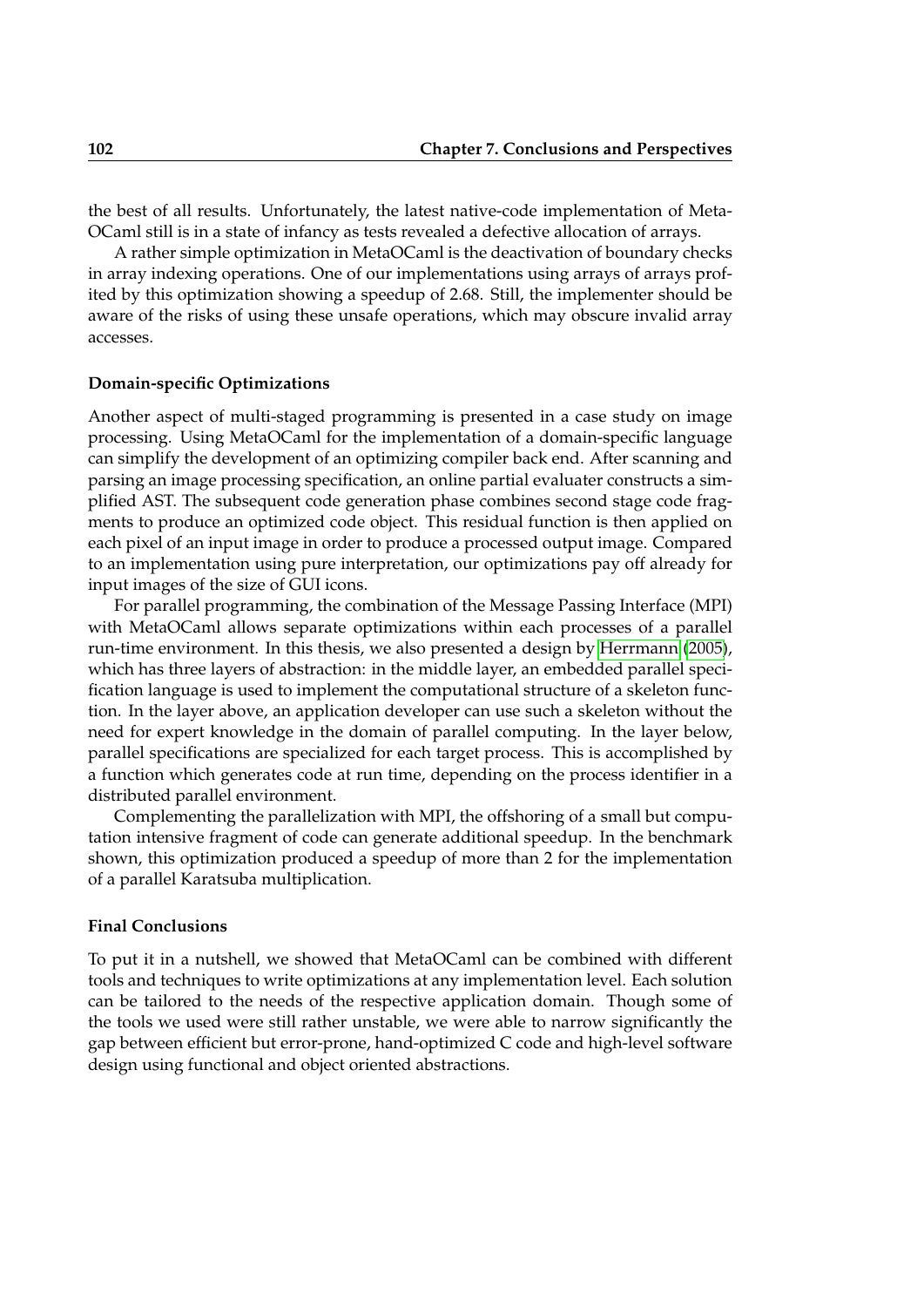# **Appendix A**

# **Matrix Multiplication Benchmark Results**

- Architecture: 1 GHz Dual Pentium III, 512 MB memory.
- Operating System: Fedora Core 1 Linux.
- GCC 3.3.2 for all C programs and external C modules
- Native compiler of
	- **–** MetaOCaml version 3.07+2[+Shared] for all programs not using offshoring.
	- **–** MetaOCaml version 3.08.0 alpha 023 for all programs using offshoring.
- Configuration:
	- **–** Optimization option -O3 for all C implementations.
	- $-$  Tile width 128 ( $= 2^7$ ) for recursive implementations.
	- **–** Unrolling width 32 (= 2 5 ) for all +U implementations.
	- **–** Boundary checks disabled for all implementations.[1](#page-102-0)

The identifiers used for the implementations are given in Table [3.1](#page-35-0) on page [36](#page-35-0) and Table [3.2](#page-51-0) on page [52.](#page-51-0) The entries of column *n* give the logarithmic input matrix width of each respective run. An asterisk  $(*)$  marks the fastest runs for both  $n = 10$  and  $n = 11$ .

<span id="page-102-0"></span> $<sup>1</sup>$  In the case of offshoring, the compiler option for unsafe array operations makes the executable fail at</sup> run-time. Apparently, the implementation of offshoring coming with MetaOCaml 3.08 alpha 023 does not generate code for functions Array.unsafe\_get and Array.unsafe\_set. Nonetheless, ordinary array accesses, which have a bound-check semantics in OCaml, are mapped directly to unsafe array accesses in C.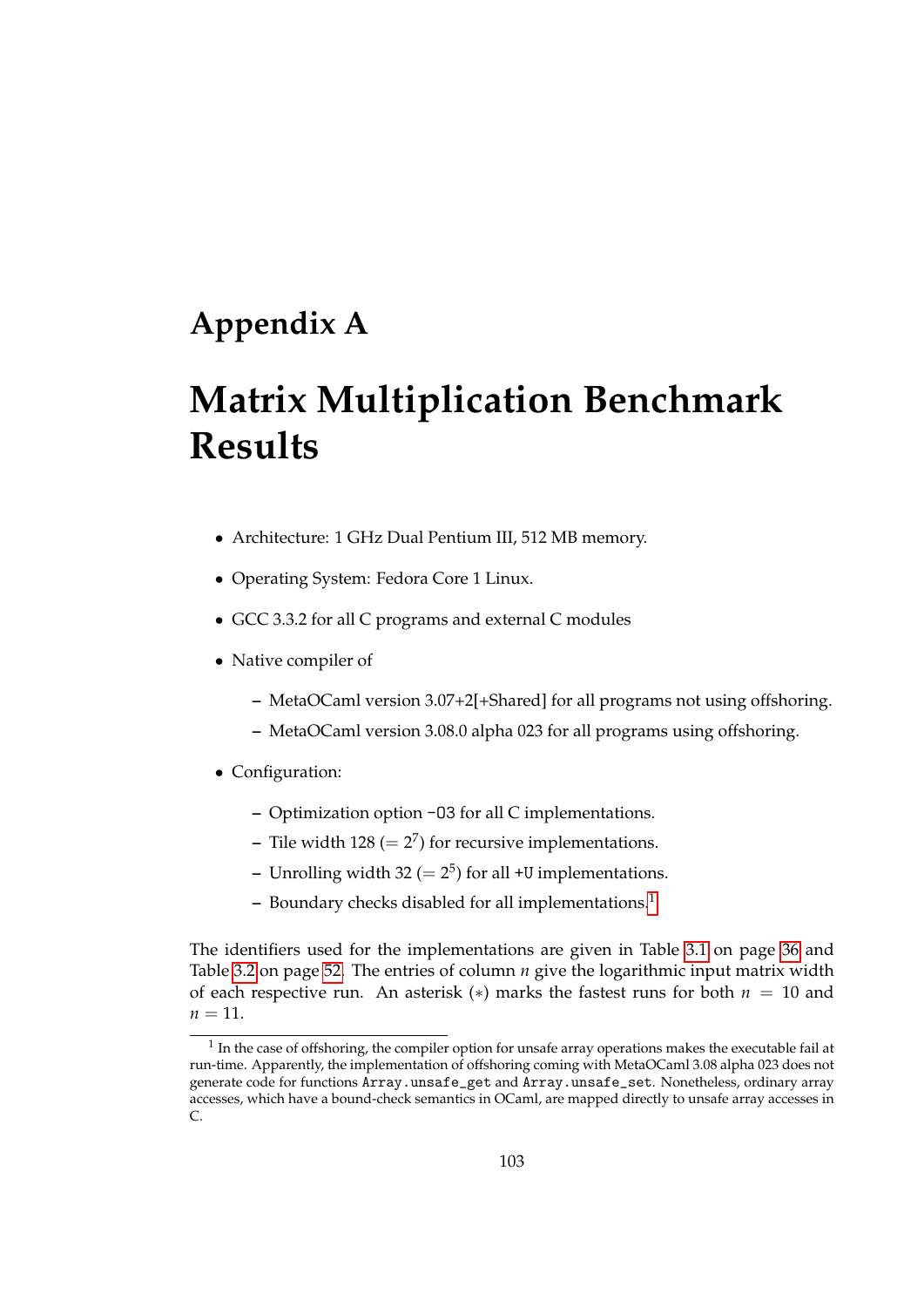| Implementation     |                 | n      | pre                | proc     | post  | total    |
|--------------------|-----------------|--------|--------------------|----------|-------|----------|
| IterOrd            | OAa             | 7      | 0,000              | 0,039    | 0,000 | 0,039    |
| IterOrd            | OAa             | 8      | 0,000              | 0,869    | 0,000 | 0,869    |
| IterOrd            | OAa             | 9      | 0,000              | 10,781   | 0,000 | 10,781   |
| IterOrd            | OAa             | 10     | 0,000              | 98,990   | 0,000 | 98,990   |
| IterOrd            | OAa             | 11     | 0,000              | 800, 102 | 0,000 | 800, 102 |
| IterOrd            | CAa             | 7      | 0,002              | 0,020    | 0,001 | 0,022    |
| IterOrd            | CAa             | 8      | 0,008              | 0,377    | 0,003 | 0,388    |
| IterOrd            | CAa             | 9      | 0,031              | 3,518    | 0,013 | 3,562    |
| IterOrd            | CAa             | 10     | 0,114              | 29,074   | 0,049 | 29,238   |
| IterOrd            | CAa             | 11     | 0,423              | 363,876  | 0,208 | 364,507  |
| IterRow            | <b>OA</b>       | 7      | 0,004              | 0,064    | 0,002 | 0,069    |
| IterRow            | <b>OA</b>       | 8      | 0,014              | 2,605    | 0,006 | 2,625    |
| IterRow            | <b>OA</b>       | 9      | 0,047              | 24,335   | 0,025 | 24,407   |
| IterRow            | <b>OA</b>       | 10     | 0,185              | 194, 167 | 0,102 | 194, 454 |
| IterRow            | <b>OA</b>       | 11     | RangeLimitExceeded |          |       |          |
| IterRow            | OB1             | 7      | 0,002              | 0,210    | 0,001 | 0,213    |
| IterRow            | OB1             | 8      | 0,008              | 3,108    | 0,007 | 3,123    |
| IterRow            | OB1             | 9      | 0,034              | 28,341   | 0,022 | 28,398   |
| IterRow            | OB1             | 10     | 0,132              | 225,029  | 0,099 | 225, 259 |
| <b>IterRow</b>     | OB1             | 11     | 0,524              | 1812,737 | 0,444 | 1813,704 |
| IterRow            | CA              | 7      | 0,000              | 0,025    | 0,000 | 0,025    |
| IterRow            | CA              | 8      | 0,000              | 0,796    | 0,000 | 0,796    |
| IterRow            | CA              | 9      | 0,000              | 8,533    | 0,000 | 8,533    |
| IterRow            | CA              | 10     | 0,000              | 74,277   | 0,000 | 74, 277  |
| IterRow            | CA              | 11     | 0,000              | 613, 138 | 0,000 | 613, 138 |
| Iter2D             | OB <sub>2</sub> | 7      | 0,002              | 0,257    | 0,001 | 0,261    |
| Iter2D             | OB <sub>2</sub> | 8      | 0,010              | 2,856    | 0,008 | 2,874    |
| Iter <sub>2D</sub> | OB <sub>2</sub> | 9      | 0,041              | 27,763   | 0,026 | 27,830   |
| Iter2D             | OB <sub>2</sub> | 10     | 0,157              | 221, 194 | 0,104 | 221, 455 |
| Iter2D             | OB <sub>2</sub> | 11     | 0,620              | 1791,628 | 0,476 | 1792,724 |
| Iter2D             | $OB2+C$         | 7      | 0,002              | 0,037    | 0,001 | 0,041    |
| Iter2D             | $OB2+C$         | 8      | 0,010              | 0,796    | 0,007 | 0,813    |
| Iter <sub>2D</sub> | $OB2+C$         | 9      | 0,038              | 9,209    | 0,025 | 9,273    |
| Iter <sub>2D</sub> | $OB2+C$         | $10\,$ | 0,155              | 74, 193  | 0,106 | 74,454   |
| Iter <sub>2D</sub> | $OB2+C$         | 11     | 0,620              | 588,413  | 0,480 | 589,513  |
| IterTrp            | OAa             | 7      | 0,003              | 0,037    | 0,000 | 0,040    |
| IterTrp            | OAa             | 8      | 0,008              | 0,700    | 0,000 | 0,709    |
| IterTrp            | OAa             | 9      | 0,053              | 5,576    | 0,000 | 5,629    |
| IterTrp            | OAa             | 10     | 0,262              | 44,436   | 0,000 | 44,698   |
| IterTrp            | OAa             | 11     | 1,167              | 350,046  | 0,000 | 351, 212 |
| IterTrp            | OB <sub>2</sub> | 7      | 0,004              | 0,085    | 0,003 | 0,093    |
| IterTrp            | OB <sub>2</sub> | 8      | 0,022              | 1,073    | 0,013 | 1,108    |
| IterTrp            | OB <sub>2</sub> | 9      | 0,095              | 8,374    | 0,033 | 8,502    |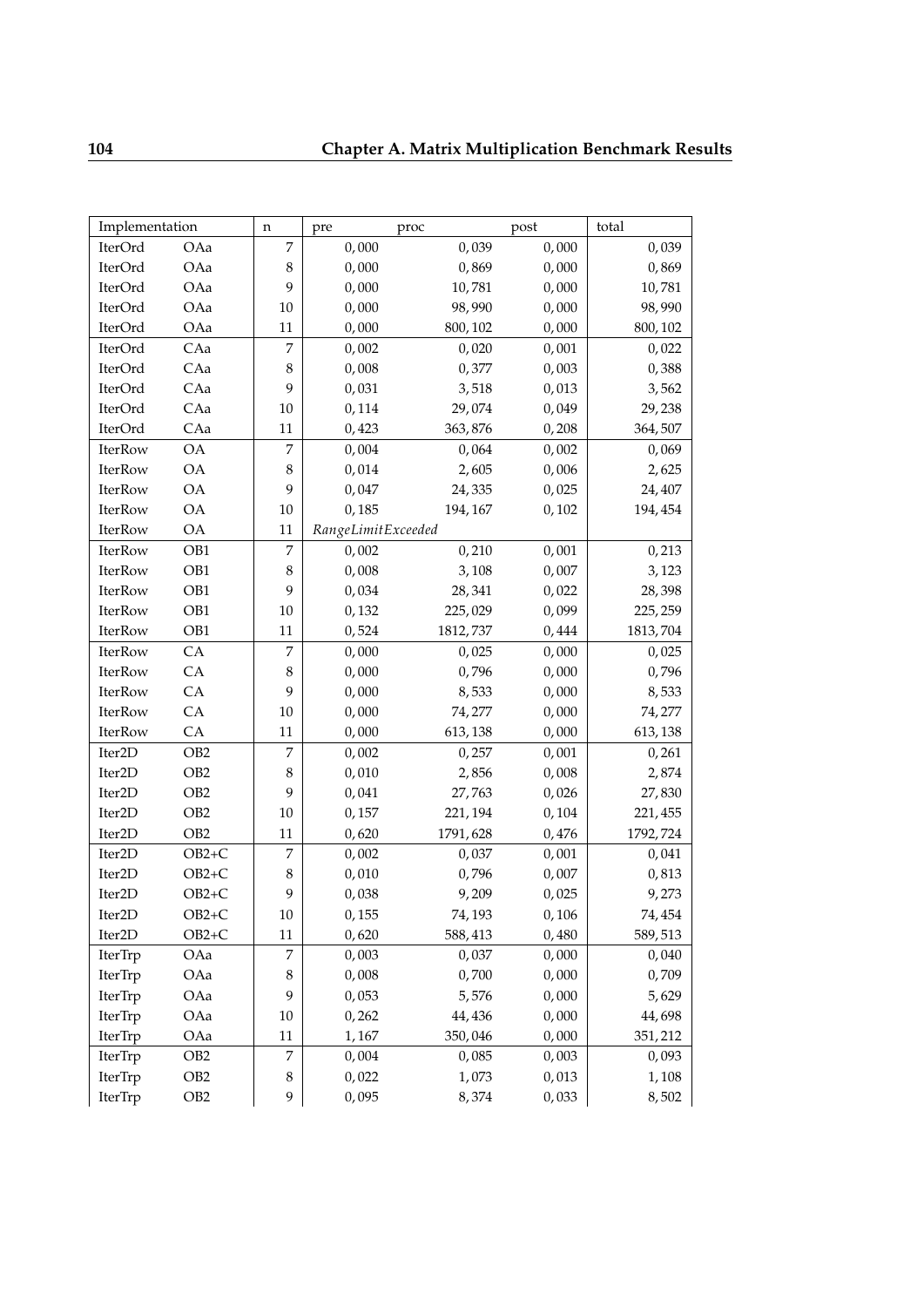| IterTrp | OB <sub>2</sub> | $10\,$           | 0,383              | 67,368   | 0,282 | 68,034   |
|---------|-----------------|------------------|--------------------|----------|-------|----------|
| IterTrp | OB <sub>2</sub> | 11               | 1,540              | 529,940  | 0,653 | 532, 133 |
| IterTrp | CAa             | 7                | 0,002              | 0,018    | 0,001 | 0,021    |
| IterTrp | CAa             | 8                | 0,009              | 0,528    | 0,003 | 0,540    |
| IterTrp | CAa             | 9                | 0,042              | 4,203    | 0,012 | 4,256    |
| IterTrp | CAa             | 10               | 0,163              | 33,711   | 0,050 | 33,923   |
| IterTrp | CAa             | 11               | 0,696              | 268,958  | 0,205 | 269,859  |
| IterTrp | CA              | 7                | 0,001              | 0,019    | 0,000 | 0,020    |
| IterTrp | CA              | $\,8\,$          | 0,005              | 0,547    | 0,000 | 0,551    |
| IterTrp | ${\rm CA}$      | 9                | 0,023              | 4,357    | 0,000 | 4,380    |
| IterTrp | CA              | 10               | 0,097              | 34,912   | 0,000 | 35,009   |
| IterTrp | CA              | 11               | 0,453              | 278,716  | 0,000 | 279, 169 |
| IterTrp | $OAa+U$         | 7                | 1,017              | 0,021    | 0,000 | 1,037    |
| IterTrp | $OAa+U$         | 8                | 0,764              | 0,572    | 0,000 | 1,336    |
| IterTrp | $OAa+U$         | 9                | 0,833              | 4,559    | 0,000 | 5,392    |
| IterTrp | $OAa+U$         | 10               | 1,001              | 36,289   | 0,000 | 37,290   |
| IterTrp | OAa+U           | 11               | 2,240              | 286,750  | 0,000 | 288,990  |
| IterTrp | $OB2+C$         | 7                | 0,002              | 0,033    | 0,001 | 0,037    |
| IterTrp | $OB2+C$         | $\,8\,$          | 0,010              | 0,548    | 0,007 | 0,565    |
| IterTrp | $OB2+C$         | 9                | 0,039              | 4,377    | 0,024 | 4,439    |
| IterTrp | $OB2+C$         | 10               | 0,154              | 34,991   | 0,108 | 35,252   |
| IterTrp | $OB2+C$         | $11\,$           | 0,625              | 279, 111 | 0,482 | 280, 219 |
| IterTrp | OAa+O           | 7                | 0,873              | 0,035    | 0,000 | 0,908    |
| IterTrp | OAa+O           | $\,8\,$          | 0,809              | 0,588    | 0,000 | 1,396    |
| IterTrp | OAa+O           | 9                | 0,865              | 4,750    | 0,000 | 5,615    |
| IterTrp | OAa+O           | $10\,$           | 1,124              | 37,459   | 0,000 | 38,583   |
| IterTrp | OAa+O           | $11\,$           | 2,314              | 296,909  | 0,000 | 299, 223 |
| RecOrd  | <b>OA</b>       | 7                | 0,006              | 0,064    | 0,003 | 0,073    |
| RecOrd  | <b>OA</b>       | $\,8\,$          | 0,031              | 0,499    | 0,014 | 0,544    |
| RecOrd  | <b>OA</b>       | 9                | 0,117              | 3,935    | 0,050 | 4,102    |
| RecOrd  | <b>OA</b>       | 10               | 0,512              | 31,449   | 0,211 | 32, 172  |
| RecOrd  | <b>OA</b>       | $11\,$           | RangeLimitExceeded |          |       |          |
| RecOrd  | OB1             | $\boldsymbol{7}$ | 0,004              | 0,109    | 0,004 | 0,118    |
| RecOrd  | OB1             | $\,$ 8 $\,$      | 0,026              | 1,073    | 0,014 | 1,113    |
| RecOrd  | OB1             | 9                | 0,110              | 7,037    | 0,049 | 7,197    |
| RecOrd  | OB1             | $10\,$           | 0,490              | 55,228   | 0,223 | 55,941   |
| RecOrd  | OB1             | 11               | 2,339              | 443,985  | 1,008 | 447,332  |
| RecStr  | OA              | 7                | 0,006              | 0,041    | 0,003 | 0,050    |
| RecStr  | OA              | $\,8\,$          | 0,029              | 0,317    | 0,012 | 0,358    |
| RecStr  | <b>OA</b>       | 9                | 0,122              | 2,523    | 0,051 | 2,696    |
| RecStr  | <b>OA</b>       | 10               | 0,526              | 16,945   | 0,219 | 17,690   |
| RecStr  | OA              | 11               | RangeLimitExceeded |          |       |          |
| RecStr  | OB1             | $\overline{7}$   | 0,004              | 0,090    | 0,004 | 0,098    |
| RecStr  | OB1             | $\,8\,$          | 0,024              | 0,755    | 0,013 | 0,792    |
| RecStr  | OB1             | 9                | 0,110              | 5,373    | 0,049 | 5,532    |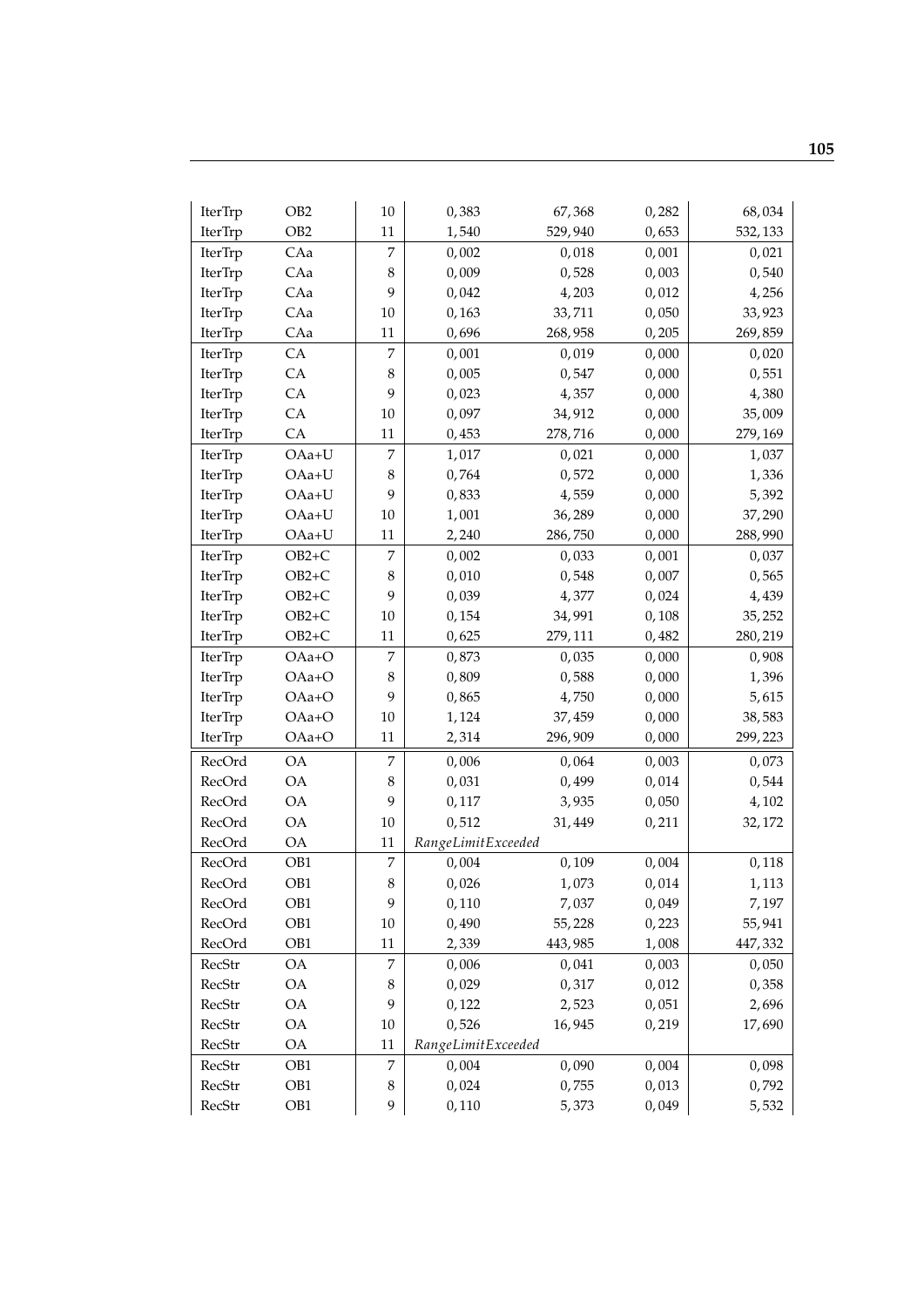| RecStr | OB1     | 10 | 0,499              | 39,045   | 0,231  | 39,776  |        |
|--------|---------|----|--------------------|----------|--------|---------|--------|
| RecStr | OB1     | 11 | 2,304              | 320, 361 | 15,698 | 338,363 |        |
| RecStr | $OA+U$  | 7  | 1,116              | 0,045    | 0,007  | 1,168   |        |
| RecStr | $OA+U$  | 8  | 0,816              | 0,259    | 0,017  | 1,091   |        |
| RecStr | $OA+U$  | 9  | 1,186              | 1,737    | 0,049  | 2,972   |        |
| RecStr | $OA+U$  | 10 | 1,382              | 12, 135  | 0,201  | 13,718  |        |
| RecStr | $OA+U$  | 11 | RangeLimitExceeded |          |        |         |        |
| RecStr | $OB1+C$ | 7  | 0,004              | 0,020    | 0,004  | 0,028   |        |
| RecStr | $OB1+C$ | 8  | 0,026              | 0,226    | 0,013  | 0,264   |        |
| RecStr | $OB1+C$ | 9  | 0,110              | 1,892    | 0,049  | 2,051   |        |
| RecStr | $OB1+C$ | 10 | 0,575              | 15,098   | 0,240  | 15,913  |        |
| RecStr | $OB1+C$ | 11 | 2,359              | 150,010  | 14,237 | 166,606 | $\ast$ |
| RecStr | $OA+O$  | 7  | 0,731              | 0,024    | 0,006  | 0,760   |        |
| RecStr | OA+O    | 8  | 0,753              | 0,207    | 0,012  | 0,973   |        |
| RecStr | $OA+O$  | 9  | 1,109              | 1,479    | 0,054  | 2,642   |        |
| RecStr | OA+O    | 10 | 1,250              | 10,728   | 0,217  | 12, 194 | ×      |
| RecStr | $OA+O$  | 11 | RangeLimitExceeded |          |        |         |        |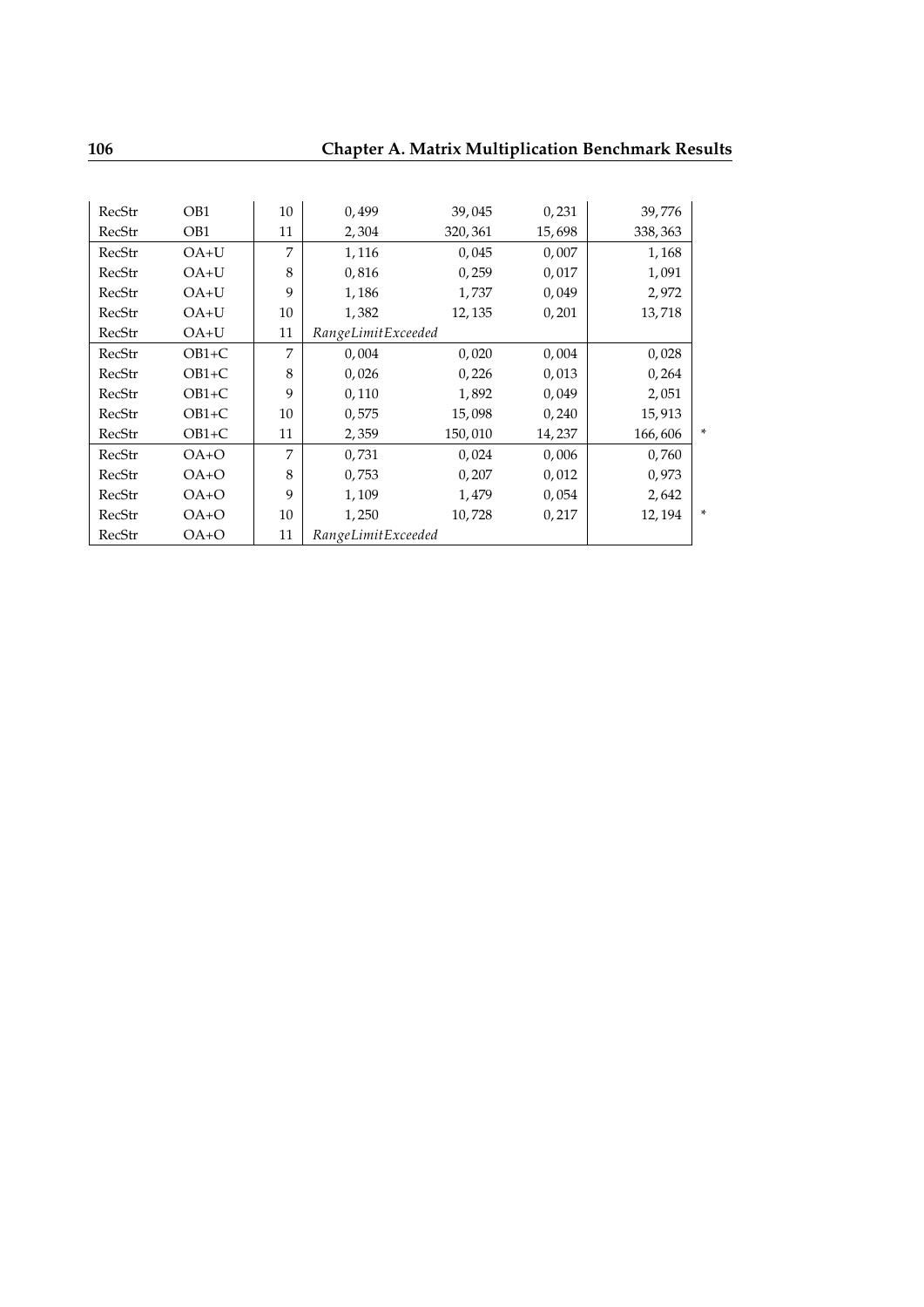# **Bibliography**

- <span id="page-106-2"></span>Adnan M. Agbaria and Roy Friedman. Starfish: Fault-tolerant dynamic MPI programs on clusters of workstations. In *Proceedings of the IEEE Symposium on High Performance Distributed Computing*, pages 167–176, 1999.
- <span id="page-106-0"></span>Gene Myron Amdahl. Validity of the single-processor approach to achieving large scale computing capabilities. In *AFIPS Conference Proceedings*, Vol. 30, pages 483–485. AFIPS Press, Reston, Va., 1967.
- <span id="page-106-1"></span>Greg Burns, Raja Daoud and James Vaigl. LAM: An Open Cluster Environment for MPI. In *Proceedings of the Supercomputing Symposium*, pages 379–386, 1994. [http:](http://www.lam-mpi.org/) [//www.lam-mpi.org/](http://www.lam-mpi.org/).
- Cristiano Calcagno, Eugenio Moggi and Walid Taha. ML-like inference for classifiers. In *Proceedings of the European Symposium on Programming (ESOP'04)*, Lecture Notes in Computer Science 2986, pages 79–93. Springer-Verlag, 2004.
- The Caml Consortium. The Caml language, 2005. <http://caml.inria.fr/>.
- Emmanuel Chailloux, Pascal Manoury and Bruno Pagano. *Développement d'Application avec Objective CAML*. O'Reilly France, 2000. Preliminary English translation: [http:](http://caml.inria.fr/oreilly-book/) [//caml.inria.fr/oreilly-book/](http://caml.inria.fr/oreilly-book/).
- Siddhartha Chatterjee, Alvin R. Lebeck, Praveen K. Patnala and Mithuna Thottethodi. Recursive array layouts and fast parallel matrix multiplication. *IEEE Transaction on Parallel and Distributed Systems*, 13(11):1105–1123, November 2002.
- Albert Cohen, Sébastien Donadio, Maria-Jesus Garzaran, Christoph Herrmann and David Padua. In search of a program generator to implement generic transformations for high-performance computing. *Science of Computer Programming*, 2005. Accepted for publication.
- Thomas H. Cormen, Charles E. Leiserson, Ronald L. Rivest and Clifford Stein. *Introduction to Algorithms*. MIT Press, 2001.
- Krzysztof Czarnecki, John T. O'Donnell, Jörg Striegnitz and Walid Taha. DSL implementation in MetaOCaml, Template Haskell and C++. In Christian Lengauer, Don Batory, Charles Consel and Martin Odersky, editors, *Domain-Specific Program Generation*, Lecture Notes in Computer Science 3016, pages 51–72. Springer-Verlag, 2004.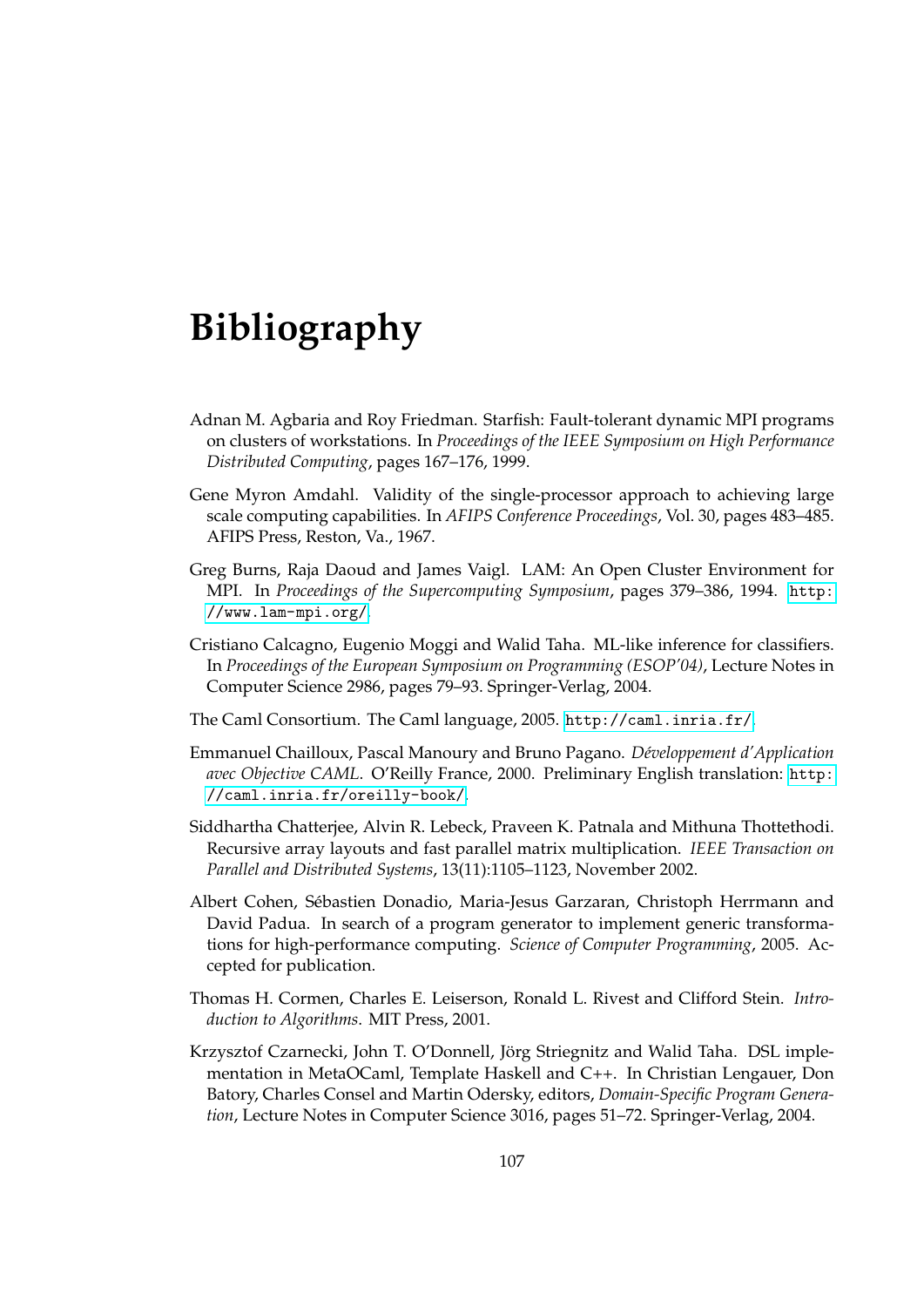- Olivier Danvy and Ulrik P. Schultz. Lambda-dropping: transforming recursive equations into programs with block structure. *Theoretical Computer Science*, 248(1–2):243– 287, 2000.
- Jason Eckhardt, Roumen Kaiabachev, Emir Pašalić, Kedar Swadi and Walid Taha. Implicitly heterogeneous multi-staged programming. In *Proceedings of the Fifth Conference on Generative Programming and Component Engineering (GPCE'05)*, 2005. [http:](http://www.cs.rice.edu/~taha/publications.html) [//www.cs.rice.edu/~taha/publications.html](http://www.cs.rice.edu/~taha/publications.html).
- <span id="page-107-4"></span>Ian Foster. *Designing and Building Parallel Programs: Concepts and Tools for Parallel Software Engineering*. Addison-Wesley Longman Publishing Co., Inc., Boston, MA, USA, 1995.
- <span id="page-107-6"></span>E. Gabriel, G. Fagg, A. Bukovsky, T. Angskun and J. Dongarra. A fault–tolerant communication library for grid environments. In *Proceedings of the 17th Annual ACM International Conference on Supercomputing (ICS'03), International Workshop on Grid Computing*, 2003.
- <span id="page-107-1"></span>Sergei Gorlatch. Send-receive considered harmful: Myths and realities of message passing. *ACM TOPLAS*, 26(1):47–56, 2004.
- <span id="page-107-5"></span>William Gropp, Ewing Lusk, Nathan Doss and Anthony Skjellum. High-performance, portable implementation of the MPI Message Passing Interface Standard. *Parallel Computing*, 22(6):789–828, 1996. <http://www-unix.mcs.anl.gov/mpi/mpich/>.
- Dick Grune, Henri E. Bal, Ceriel J. H. Jacobs and Koen G. Langendoen. *Modern Compiler Design*. John Wiley & Sons, 2000.
- <span id="page-107-3"></span>John L. Gustafson. Reevaluating Amdahl's law. *Comm. ACM*, 31(5):532–533, 1988.
- <span id="page-107-0"></span>Christoph Herrmann and Tobias Langhammer. Combining partial evaluation and staged interpretation in the implementation of domain-specific languages. *Science of Computer Programming*, 2005. To Appear.
- <span id="page-107-2"></span>Christoph A. Herrmann. Generating message-passing programs from abstract specifications by partial evaluation. *Parallel Processing Letters*, 15(3):305–320, September 2005.
- Karel Hrbacek and Thomas Jech. *Introduction to Set Theory*. Marcel Dekker, Inc., 3rd edition, 1999.
- Intel<sup>®</sup> Compilers. Intel<sup>®</sup> C++ Compiler, 2005. [http://www.intel.com/software/](http://www.intel.com/software/products/compilers/) [products/compilers/](http://www.intel.com/software/products/compilers/).
- ISO/IEC JTC1/SC22/WG14. ISO/IEC 9899:1999, 1999. [http://www.open-std.org/](http://www.open-std.org/JTC1/SC22/WG14/) [JTC1/SC22/WG14/](http://www.open-std.org/JTC1/SC22/WG14/).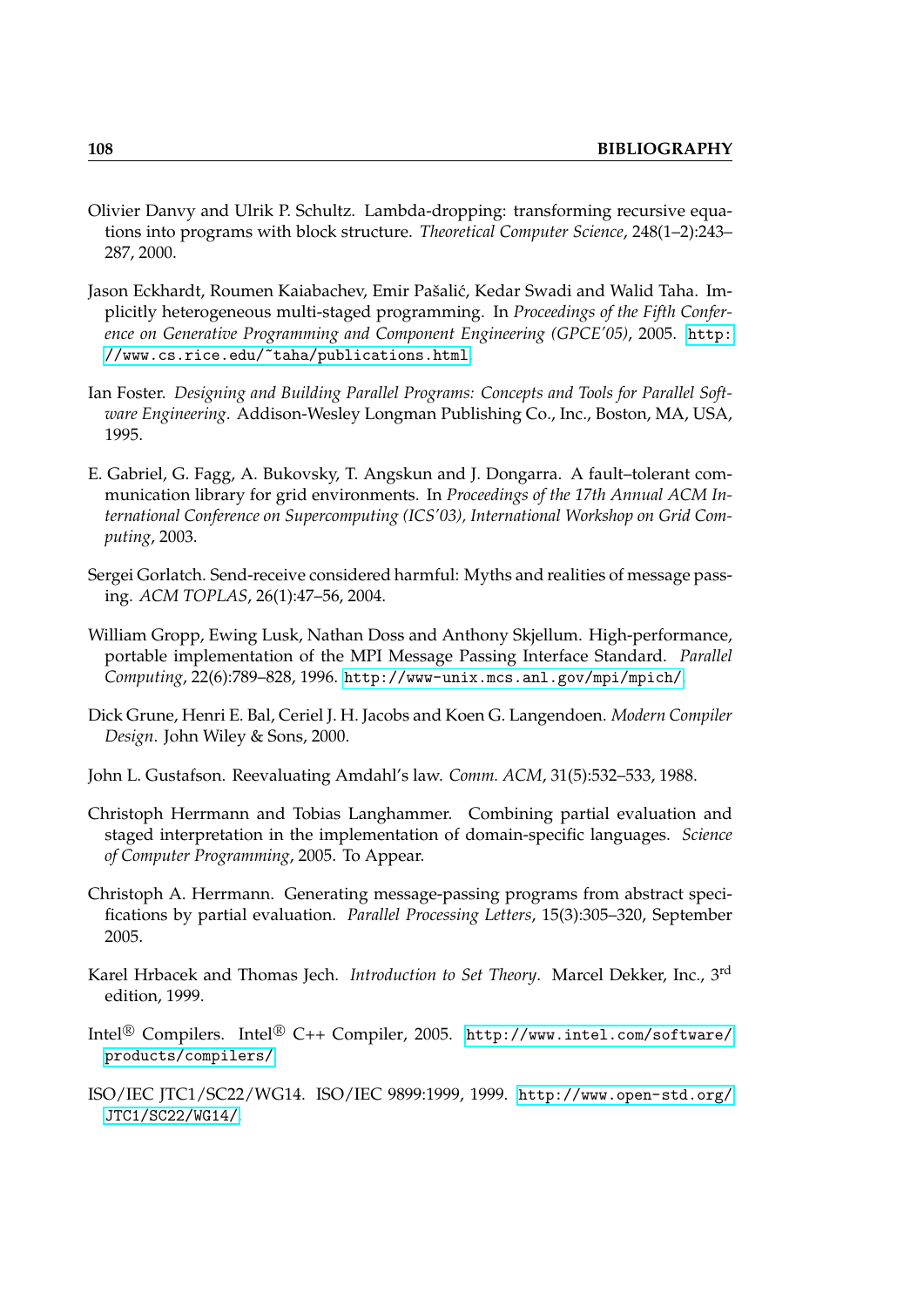- Neil Jones, Carsten K. Gomard and Peter Sestoft. *Partial Evaluation and Automatic Program Generation*. Prentice Hall, 1993. [http://www.dina.dk/~sestoft/pebook/](http://www.dina.dk/~sestoft/pebook/pebook.html) [pebook.html](http://www.dina.dk/~sestoft/pebook/pebook.html).
- A. Karatsuba and Y. Ofman. Multiplication of multidigit numbers on automata. *Doklady Akademii Nauk SSSR*, 12:293–294, 1962. In Russian.
- Vassili Karpov. SCaml An OCaml patch for dynamic loading of shared objects, 2005. <http://www.boblycat.org/~malc/scaml/>.
- Christian Lengauer. *Program Optimization in the Domain of High-Performance Parallelism*, pages 73–91. Lecture Notes in Computer Science 3016. Springer-Verlag, 2004.
- Xavier Leroy. OCamlMPI an interface with the MPI message-passing interface, 2001. <http://pauillac.inria.fr/~xleroy/software.html>.
- Xavier Leroy. Objective Caml questions and answers making code run fast, 2002. [http://caml.inria.fr/pub/old\\_caml\\_site/ocaml/speed.html](http://caml.inria.fr/pub/old_caml_site/ocaml/speed.html).
- Xavier Leroy, Damien Doligez, Jacques Garrigue, Didier Rémy and Jérôme Vouillon. *The Objective Caml system release 3.08, Documentation and user's manual*. Institut National de Recherche en Informatique et en Automatique, 2004. [http://caml.inria.](http://caml.inria.fr/pub/docs/manual-ocaml/index.html) [fr/pub/docs/manual-ocaml/index.html](http://caml.inria.fr/pub/docs/manual-ocaml/index.html).
- Stanley B. Lippman and Josée Lajoie. *C++ Primer*. Addison-Wesley, 1998.
- MPI Forum. *MPI-2: Extensions to the Message Passing Interface*. University of Tennessee, Knoxville, Tennessee, July 1997. <http://www.mpi-forum.org>.
- Open Management Group. *UML 2.0 Superstructure Specification*. Open Management Group, Inc. <http://www.omg.org/technology/documents/formal/uml.htm>.
- Martin Pöppe, Karsten Scholtyssik, Silke Schuch, Joachim Worringen Rainer Finocchiaro and Carsten Clauss. MP-MPICH – User Documentation & Technical Guide, 2005. <http://www.lfbs.rwth-aachen.de/>.
- William H. Press, Brian P. Flannery, Saul A. Teukolsky and William T. Vettering. *Numerical Recipes in Pascal*. The Art of Scientific Computing. Cambridge University Press, 1989.
- Tim Sheard. Accomplishments and research challenges in meta-programming. In Walid Taha, editor, *Proceedings of the Workshop on Semantics, Applications and Implementation of Program Generation (SAIG'01)*, Lecture Notes in Computer Science 2196, pages 2–44. Springer-Verlag, 2001.
- Basile Starynkevitch. OCamlJIT a faster just-in-time OCaml implementation. Unpublished, 2004. <http://cristal.inria.fr/~starynke/ocamljit.html>.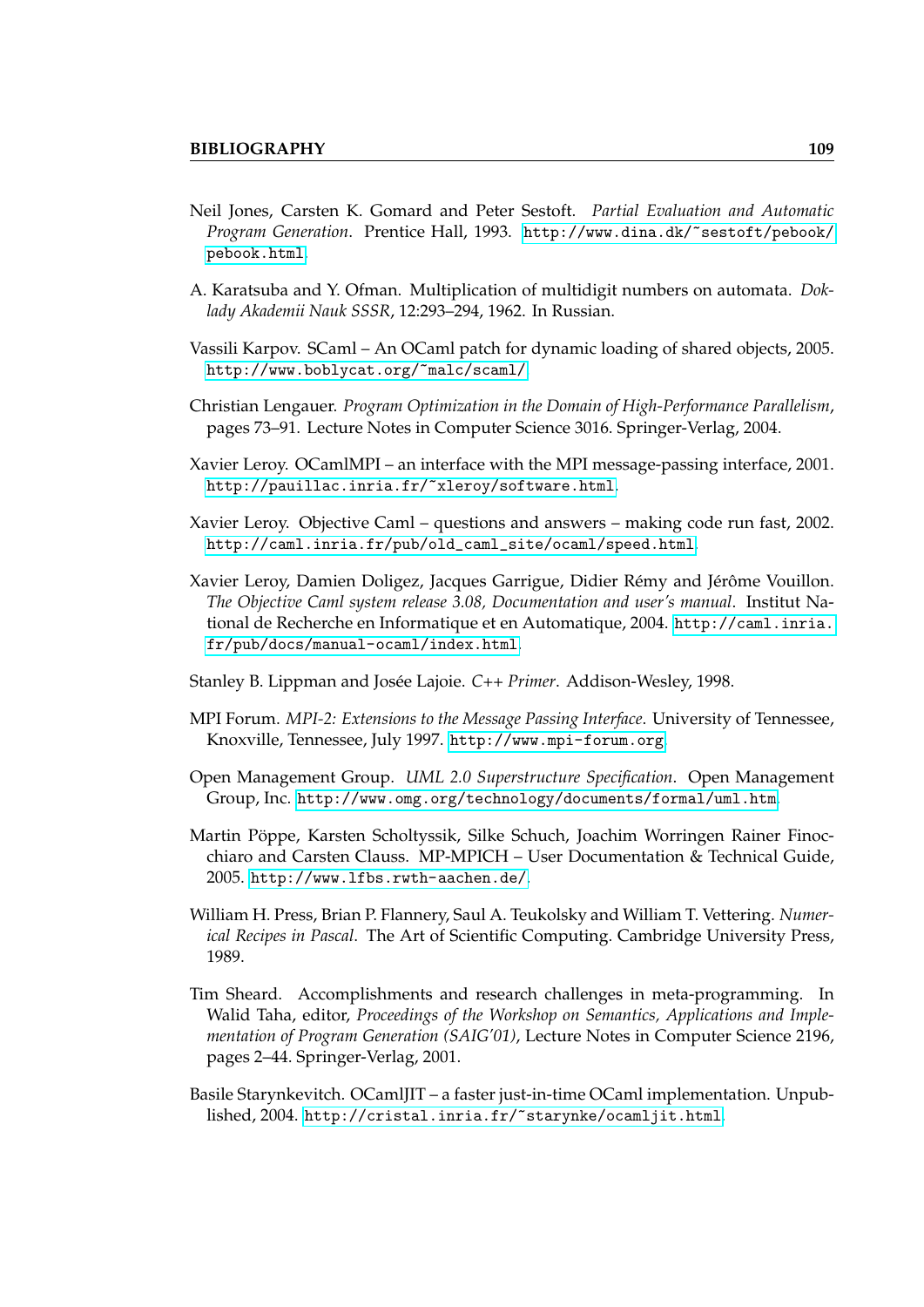- Volker Strassen. Gaussian elimination is not optimal. *Numerische Mathematik*, 13:354– 356, 1969.
- Walid Taha. A gentle introduction to multi-stage programming. In Christian Lengauer, Don Batory, Charles Consel and Martin Odersky, editors, *Domain-Specific Program Generation*, Lecture Notes in Computer Science 3016, pages 30–50. Springer-Verlag, 2004.
- Walid Taha, Cristiano Calcagno, Xavier Leroy, Ed Pizzi, Emir Pasalic, Jason Lee Eckhardt, Roumen Kaiabachev and Oleg Kiselyov. MetaOCaml – A compiled, type-safe, multi-stage programming language, 2005. <http://www.metaocaml.org/>.
- The Free Software Foundation. GNU Lightning library, 2005/a. [http://www.gnu.org/](http://www.gnu.org/software/lightning/) [software/lightning/](http://www.gnu.org/software/lightning/).
- The Free Software Foundation. GNU project, 2005/b. <http://www.gnu.org/software>.
- The Open Group. ISO/IEC 9945:2003, 2003. Including POSIX.2., [http://www.unix.](http://www.unix.org/version3) [org/version3](http://www.unix.org/version3)).
- Jeyarajan Thiyagalingam, Olav Beckmann and Paul H. J. Kelly. Improving the performance of morton layout by array alignment and loop unrolling — reducing the price of naivety. In Lawrence Rauchwerger, editor, *LCPC 2003: Languages and Compilers for Parallel Computing*, Lecture Notes in Computer Science 2958, pages 241–257. Springer Verlag, October 2003.

The links to the web pages are of September 1, 2005.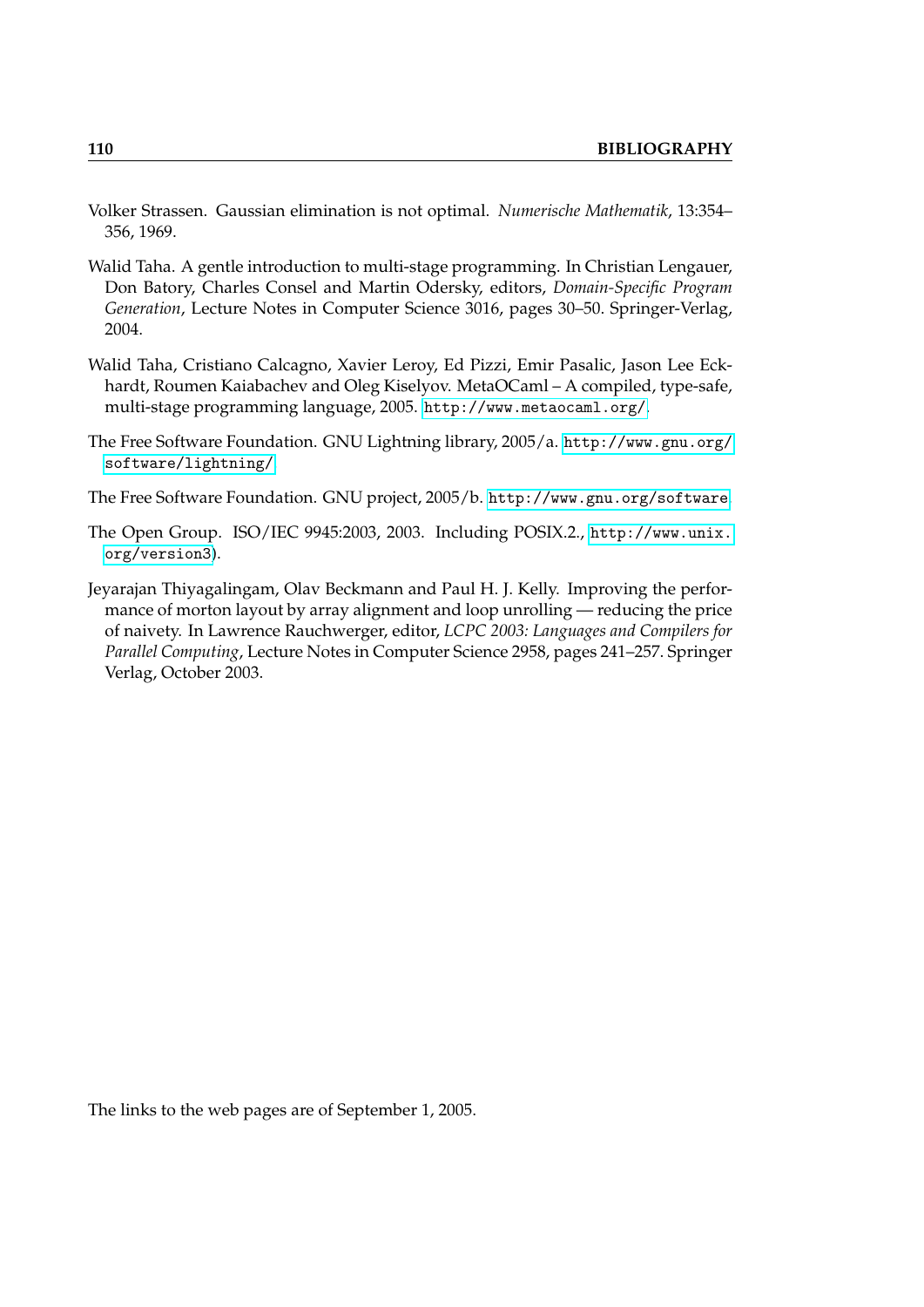## **Index**

.!, *see* run operator .< >., *see* code brackets .~, *see* escape operator abstract syntax tree, [65](#page-64-0) aliasing, [38](#page-37-0) arrays bigarrays, [40,](#page-39-0) [61](#page-60-0) boundary checks, [20,](#page-19-0) [26](#page-25-0) multi-dimensional, [38](#page-37-0) OCaml, [40](#page-39-0) AST, *see* abstract syntax tree base language, [66](#page-65-0) base program, [66](#page-65-0) binding time analysis, [71](#page-70-0) BTA, *see* binding time analysis bytecode advantages, [12](#page-11-0) compiler, *see* ocamlc, metaocamlc JIT, *see* just-in-time compilation cache line, [32,](#page-31-0) [61](#page-60-0) code brackets, [14](#page-13-0) currying, [24](#page-23-0) distributed memory parallelism, [82](#page-81-0) divide-and-conquer skeleton, [87](#page-86-0) domain-specific language, [65](#page-64-0) DSL, *see* domain-specific language dynamic binding time, [67](#page-66-0) dynamic linking

C objects, [98](#page-97-0) OCaml modules, [95](#page-94-0) dynamic value, *see* dynamic bindingtime

escape operator, [14](#page-13-0) factoring out, [25](#page-24-0) garbage collection, [11,](#page-10-0) [19](#page-18-0) index function row-major order, [32](#page-31-0) z-Morton, [46–](#page-45-0)[50](#page-49-0) z-Morton with tiling, [50](#page-49-0)[–51](#page-50-0) instruction cache, [54](#page-53-0) interfacing to C, [12,](#page-11-0) [95,](#page-94-0) [97,](#page-96-0) [98](#page-97-0) JIT, *see* just-in-time compilation just-in-time compilation, [12,](#page-11-0) [29](#page-28-0) Karatsuba polynomial product, [82](#page-81-0) lambda dropping, *see* factoring out loop unrolling, [26,](#page-25-0) [54,](#page-53-0) [60,](#page-59-0) [72](#page-71-0) Master Theorem, [45](#page-44-0) matrix multiplication common interface, [33](#page-32-0) iterative, [31,](#page-30-0) [36](#page-35-0)[–43,](#page-42-0) [61](#page-60-0) recursive, [44](#page-43-0)[–56,](#page-55-0) [61](#page-60-0) size restriction, [34](#page-33-0) Strassen, [31,](#page-30-0) [45,](#page-44-0) [61](#page-60-0) transposition, [42,](#page-41-0) [61](#page-60-0) matrix representation array of arrays, [33,](#page-32-0) [36,](#page-35-0) [61](#page-60-0) column-major layout, [38,](#page-37-0) [39](#page-38-0) in C, [32](#page-31-0) index function, [38](#page-37-0) quad-tree, [46,](#page-45-0) [47,](#page-46-0) [51](#page-50-0) row-major layout, [38](#page-37-0)[–40,](#page-39-0) [52](#page-51-0)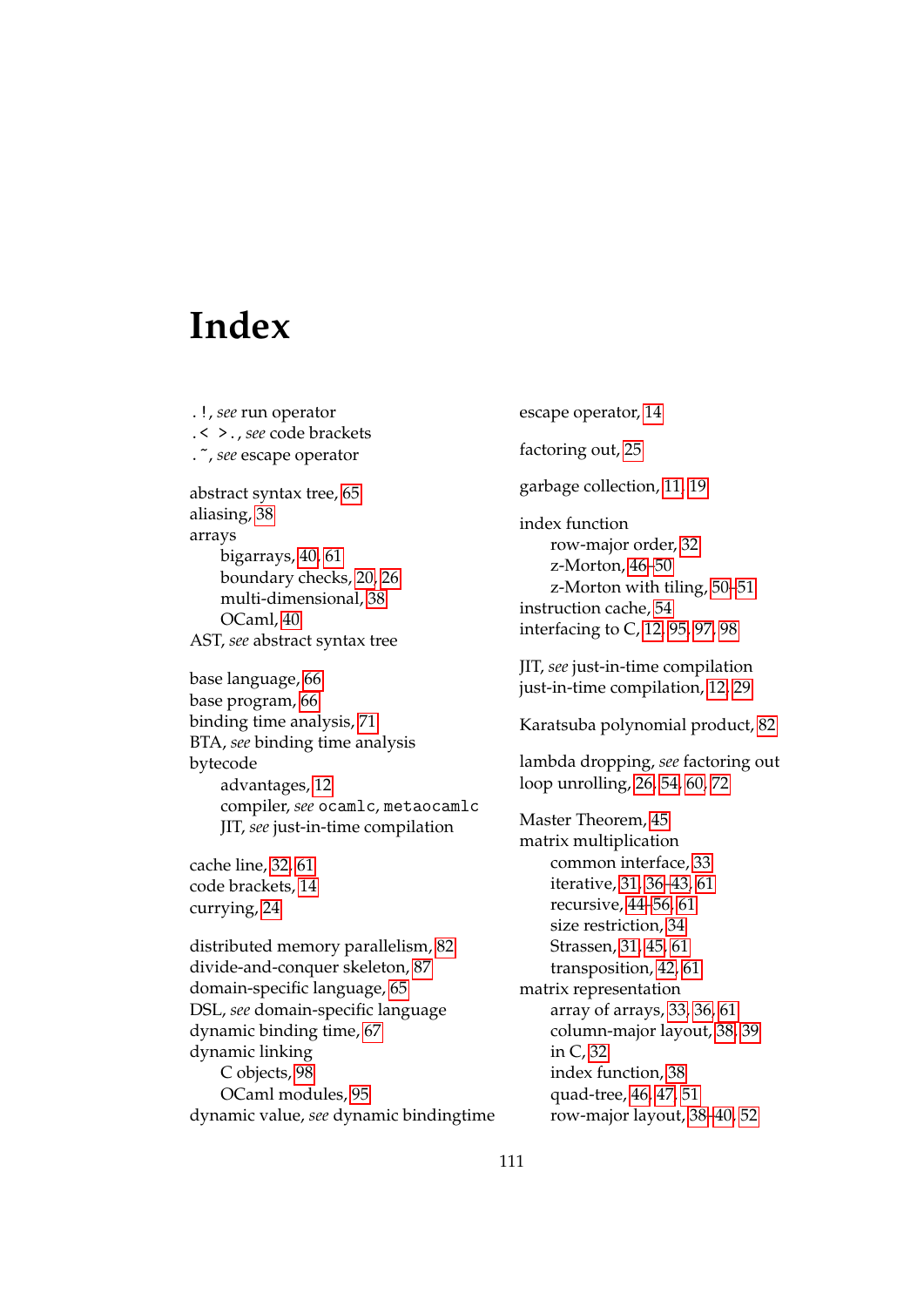memory allocation, [32](#page-31-0) message passing collective communication, [81,](#page-80-0) [83](#page-82-0) point-to-point communication, [81,](#page-80-0) [83](#page-82-0) Message Passing Interface, *see* MPI meta-programming, [13](#page-12-0) macros, [13](#page-12-0) meta-program, [13](#page-12-0) run-time code generation, *see* multistaged programming MetaOCaml bytecode compilation, *see* metaocamlc language extensions, [14](#page-13-0) native code compilation, *see* metaocamlopt metaocaml, *see* top-level environment metaocamlc, [94](#page-93-0) metaocamlopt, [95](#page-94-0) MPI, [82–](#page-81-0)[86](#page-85-0) MSP, *see* multi-staged programming multi-staged programming, [12,](#page-11-0) [14](#page-13-0) heterogeneous, [28](#page-27-0) native code compiler, *see* ocamlopt, metaocamlopt object-code, [14](#page-13-0) OCaml, [12](#page-11-0) bytecode compilation, *see* ocamlc native code compilation, *see* ocamlopt ocaml, *see* top-level environment ocamlc, [93](#page-92-0) OCamlMPI interface to C, [84](#page-83-0)[–85](#page-84-0) Starfish, [86](#page-85-0) ocamlopt, [93](#page-92-0) offshoring, [12,](#page-11-0) [28,](#page-27-0) [56,](#page-55-0) [90](#page-89-0) optimization automatic, [25](#page-24-0) communication code generation, [86](#page-85-0) eliminating polymorphism, [20,](#page-19-0) [34,](#page-33-0) [37](#page-36-0)

inlining, [26](#page-25-0) loop unrolling, *see* loop unrolling offshoring, *see* offshoring partial evaluation, [68,](#page-67-0) [71](#page-70-0)[–73](#page-72-0) staged interpretation, [65,](#page-64-0) [73](#page-72-0)[–74](#page-73-0) staging an interpreter, [67](#page-66-0) tiling, [50,](#page-49-0) [52](#page-51-0) unboxing, [21,](#page-20-0) [61](#page-60-0) using run-time information, [26](#page-25-0) posix\_memalign, [32,](#page-31-0) [61](#page-60-0) recursion, [22](#page-21-0) tail recursion, [22](#page-21-0) registers, [24](#page-23-0) residual program, [12](#page-11-0) run operator, [14](#page-13-0) shared memory parallelism (SMP), [82](#page-81-0) specification language image filtering, [66](#page-65-0) static parallel computation structure, [87](#page-86-0) SPMD, [82](#page-81-0) staging, *see* multi-staged programming static binding time, [67](#page-66-0) static value, *see* static binding time subject language, [66](#page-65-0) top-level environment, [93,](#page-92-0) [94](#page-93-0)